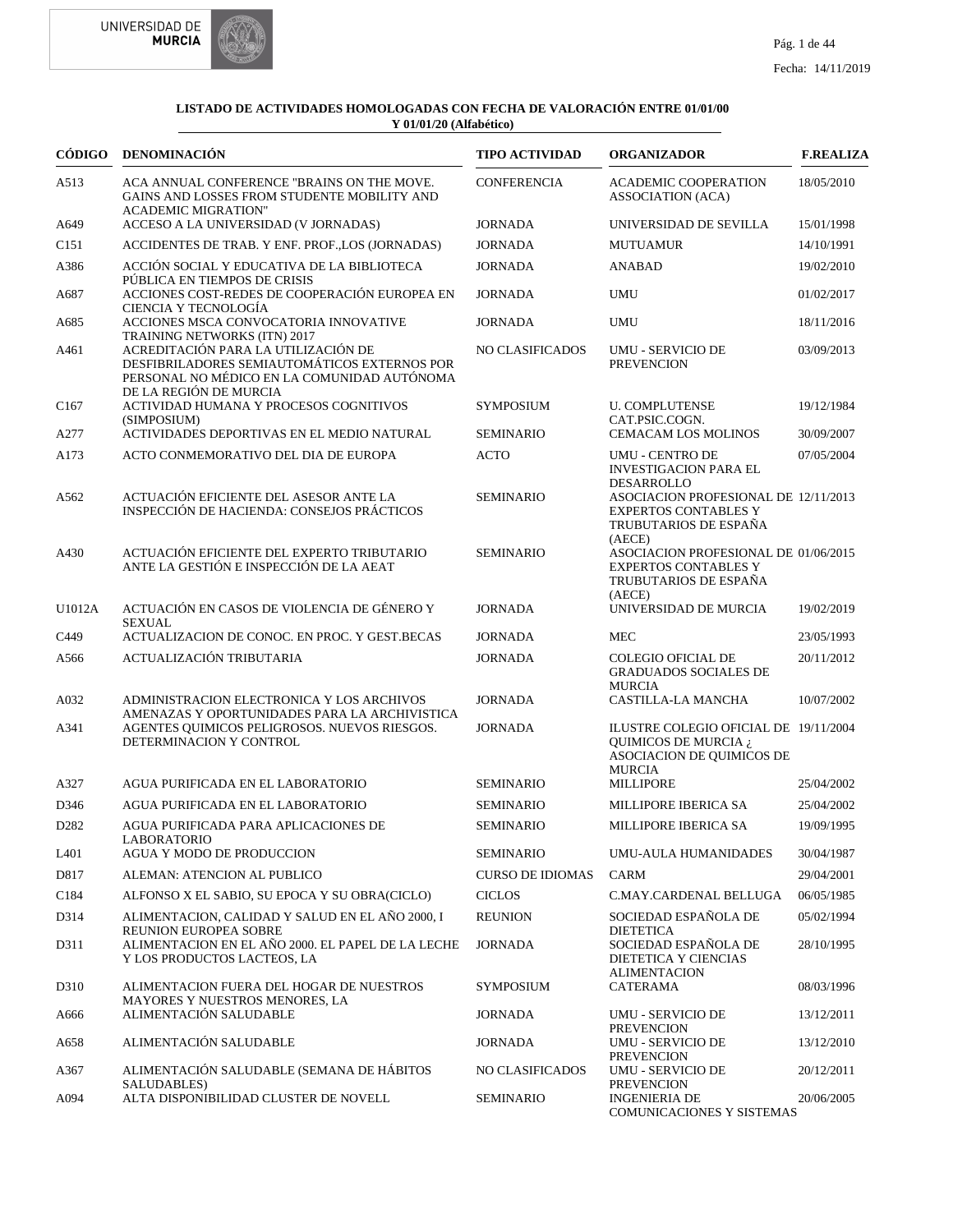

|                   | CÓDIGO DENOMINACIÓN                                                                                                          | <b>TIPO ACTIVIDAD</b>   | <b>ORGANIZADOR</b>                                                   | <b>F.REALIZA</b> |
|-------------------|------------------------------------------------------------------------------------------------------------------------------|-------------------------|----------------------------------------------------------------------|------------------|
|                   |                                                                                                                              |                         | <b>SL</b>                                                            |                  |
| C578              | ANABAD, (VI) CONGRESO NACIONAL DE                                                                                            | CONGRESO                | <b>ANABAD</b>                                                        | 28/06/1996       |
| C <sub>2</sub> 17 | ANIMADORES DEL LIBRO INFANTIL (3er. ENCUENTRO)                                                                               | <b>ENCUENTROS</b>       | SEM.DE LIT. INF. DE<br><b>GUADALAJARA</b>                            | 24/05/1987       |
| D330              | ANIMAL DE LABORATORIO, I SHORT COURSE SOBRE EL                                                                               | <b>JORNADA</b>          | UMU-FAC. MEDICINA                                                    | 09/05/1990       |
| D338              | ANIMAL DE LABORATORIO, III CONGRESO DE LA SOC.<br>ESP. CIENCIAS DEL                                                          | CONGRESO                | S.E.C.A.L.                                                           | 25/11/1994       |
| D337              | ANIMAL DE LABORATORIO, SEGUNDO SIMPOSIO DE LA<br>S.E. CIENCIAS DEL                                                           | <b>SYMPOSIUM</b>        | S.E.C.A.L.                                                           | 25/11/1992       |
| D334              | ANIMALES DE EXPERIMENTACION PARA LA SALUD<br>HUMANA, LOS                                                                     | <b>CONGRESO</b>         | SOCIEDAD ESPAÑOLA DE<br>EXPERIMENTACION ANIMAL                       | 30/09/1991       |
| A480              | APLICACIÓN DE LAS NORMAS DE INTEROPERABILIDAD<br>EN LA IMPLANTACIÓN DE LA ADMINISTRACIÓN<br>ELECTRÓNICA EN LAS UNIVERSIDADES | <b>JORNADA</b>          | UNIVERSIDAD NACIONAL DE<br>EDUCACION A DISTANCIA<br>(UNED)           | 13/03/2012       |
| A483              | APLICACIÓN DEL PRINCIPIO DE IGUALDAD DE TRATO Y<br>NO DISCRIMINACIÓN DE LAS ADMINISTRACIONES<br><b>PÚBLICAS</b>              | <b>JORNADA</b>          | <b>CARM</b>                                                          | 22/10/2014       |
| L191              | APLICACION TECNICAS HISTOQUIMICAS EN EL<br><b>LABORATORIO</b>                                                                | NO CLASIFICADOS         | UMU-DEP. BIOLOGIA CELULAR 14/12/1989                                 |                  |
| C437              | APROX. A LA INVEST. HIST.A TRAVES FUENTES ARCH.                                                                              | <b>SEMINARIO</b>        | SEM.FLORIDABLANCA-UMU                                                | 05/12/1984       |
| C <sub>058</sub>  | APTITUD PEDAGOGICA BUP (CAP)                                                                                                 | NO CLASIFICADOS         | <b>UNIVERSIDADES</b>                                                 | 31/12/3999       |
| C <sub>057</sub>  | APTITUD PEDAGOGICA (CAP)                                                                                                     | NO CLASIFICADOS         | <b>UNIVERSIDADES</b>                                                 | 31/12/3999       |
| A165              | ARABE MODERNE SANDARD                                                                                                        | <b>CURSO DE IDIOMAS</b> | UNIVERSITE TUNIS ELMANAR 30/08/2006                                  |                  |
| A364              | ARCHIVANDO: LOS ARCHIVOS PRIVADOS (5ª JORNADAS)                                                                              | <b>JORNADA</b>          | FUNDACIÓN SIERRA PAMBLEY 09/11/2012<br>(LEON)                        |                  |
| D380              | ARCHIVEROS, BIBLIOTECARIOS, MUSEOLOGOS Y<br>DOCUMENTALISTAS, I CONG.nac.                                                     | <b>CONFERENCIA</b>      | <b>ANABAD</b>                                                        | 31/10/1981       |
| C <sub>170</sub>  | ARCHIVISTICA (SEMINARIO)                                                                                                     | <b>SEMINARIO</b>        | <b>UMU</b>                                                           | 16/06/1989       |
| C <sub>350</sub>  | <b>ARCHIVOS AUDIOVISUALES</b>                                                                                                | <b>SEMINARIO</b>        | <b>INST. COMUNICACION DE</b><br><b>MURCIA</b>                        | 15/03/1991       |
| C <sub>229</sub>  | <b>ARCHIVOS E INVESTIGACION</b>                                                                                              | <b>JORNADA</b>          | M. CULTURA-UMU                                                       | 15/11/1991       |
| A537              | ARCHIVOS UNIVERSITARIOS. LA SEGURIDAD EN LOS<br>DOCUMENTOS ELECTRÓNICOS DE LOS ARCHIVOS (XX<br><b>JORNADA</b> )              | <b>JORNADA</b>          | UNIVERSIDAD DE NAVARRA                                               | 09/05/2014       |
| C <sub>2</sub> 15 | ARQUEOLOGIA (SEMINARIO)                                                                                                      | <b>SEMINARIO</b>        | <b>U. POPULAR ALBACETE</b>                                           | 04/12/1986       |
| D389              | ARQUITECTURA DE BIBLIOTECAS UNIVERSITARIAS, 1ª<br>JORN.                                                                      | <b>JORNADA</b>          | <b>B. DE ANDALUCIA</b>                                               | 10/03/1995       |
| A029              | <b>ARXIUS I TERRITORI</b>                                                                                                    | <b>JORNADA</b>          | <b>GENERALITAT VALENCIANA</b>                                        | 02/12/2000       |
| A123              | ASESORES DE PROYECTOS DE I+D DE LA UNION<br>EUROPEA, XVII SEMINARIO                                                          | <b>SEMINARIO</b>        | <b>CENTRO PARA EL</b><br>DESARROLLO TECNOLOGICO<br><b>INDUSTRIAL</b> | 03/10/2007       |
| A697              | ASOCIACIONISMO DE LOS PROGRAMAS<br>UNIVERSITARIOS PARA MAYORES (IX JORNADAS)                                                 | <b>JORNADA</b>          | <b>UMU</b>                                                           | 06/11/2010       |
| A662              | ASPECTOS PRÁCTICOS DE OPEN DATA                                                                                              | <b>JORNADA</b>          | FUNDACIÓN INTEGRA-SICARM 22/10/2014                                  |                  |
| A535              | ASPECTOS PRÁCTICOS DE OPEN DATA                                                                                              | <b>JORNADA</b>          | FUNDACIÓN INTEGRA-SICARM 22/10/2014                                  |                  |
| U790A             | ATENCIÓN A LA DIVERSIDAD EN LA EDUCACIÓN<br><b>SUPERIOR</b>                                                                  | <b>JORNADA</b>          | UNIVERSIDAD DE MURCIA                                                | 28/06/2016       |
| U1023A            | AULA VIRTUAL BÁSICO                                                                                                          | <b>JORNADA</b>          | UNIVERSIDAD DE MURCIA                                                | 24/07/2019       |
| A177              | AUTOEVALUACION DE SERVICIOS UNIVERSITARIOS<br>SEGUN EL MODELO EFOM CON LA HERRAMIENTA                                        | <b>JORNADA</b>          | <b>UMU</b>                                                           | 02/04/2008       |
| L <sub>207</sub>  | <b>PERFIL</b><br><b>AUXILIAR DE PUERICULTURA</b>                                                                             | <b>NO CLASIFICADOS</b>  | M.S.C.                                                               | 30/06/1978       |
| L <sub>206</sub>  | <b>AUXILIAR DE PUERICULTURA</b>                                                                                              | NO CLASIFICADOS         | M.S.C.                                                               | 11/02/1986       |
| A320              | <b>AYUDAS EUROPEAS A I+D</b>                                                                                                 | <b>SEMINARIO</b>        | <b>FUNDACION UNIVERSIDAD</b><br><b>EMPRESA REGION DE MURCIA</b>      | 30/06/2005       |
| D <sub>228</sub>  | BASES DE DATOS O.O., INTRODUCCION                                                                                            | <b>SEMINARIO</b>        | UMU-DEP.SIST.INFORM.                                                 | 26/04/1996       |
| A374              | BERGEN INTERNATIONAL WEEK 2010                                                                                               | <b>JORNADA</b>          | UNIVERSIDAD DE BERGEN<br>(NORUEGA)                                   | 11/06/2010       |
| C142              | BEYOLD THE BASICS (SEMINARIO)                                                                                                | <b>SEMINARIO</b>        | <b>DIALOG</b>                                                        | 22/02/1990       |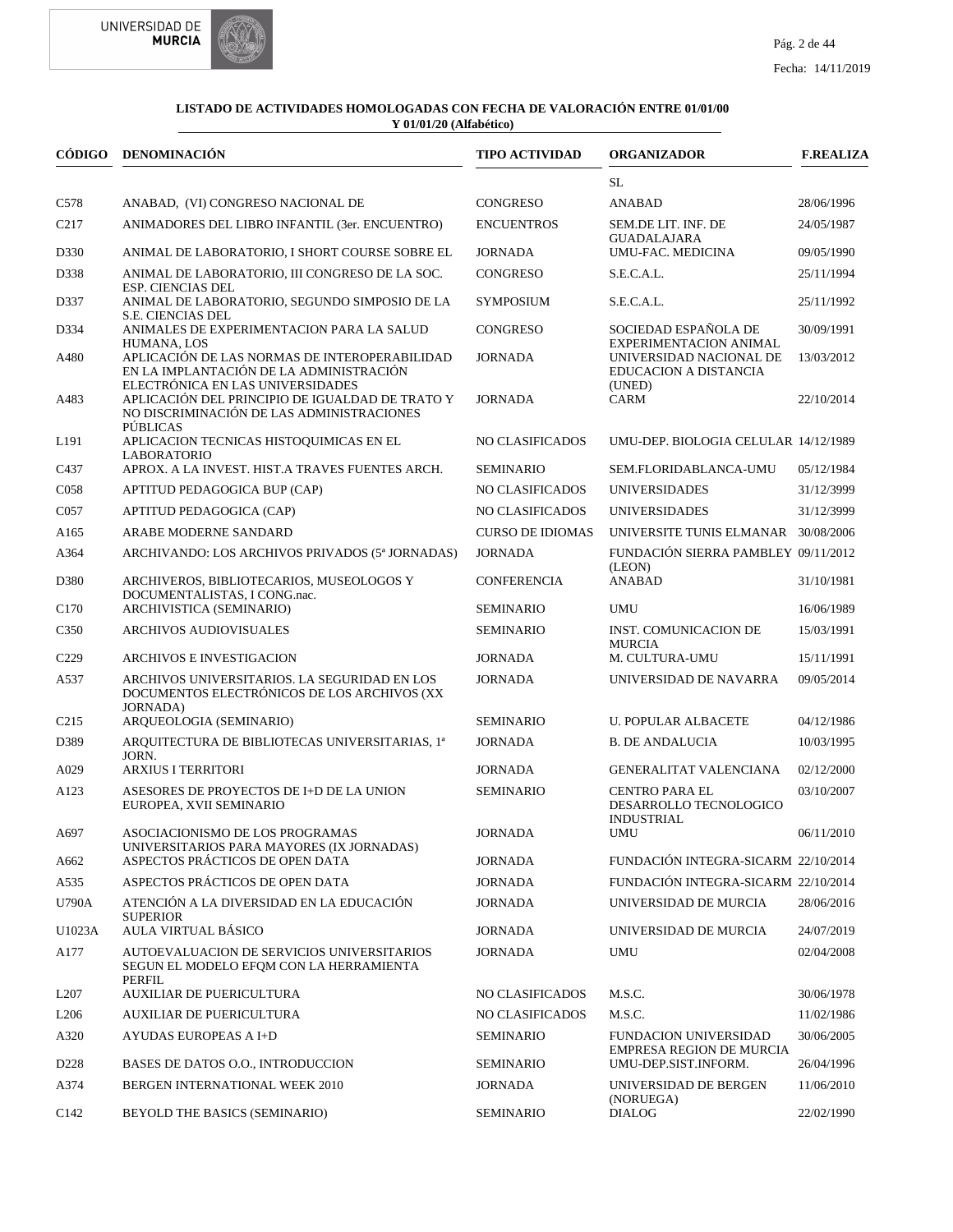



| CÓDIGO            | <b>DENOMINACIÓN</b>                                                                                                                                                                                 | <b>TIPO ACTIVIDAD</b> | <b>ORGANIZADOR</b>                                                                           | <b>F.REALIZA</b> |
|-------------------|-----------------------------------------------------------------------------------------------------------------------------------------------------------------------------------------------------|-----------------------|----------------------------------------------------------------------------------------------|------------------|
| A358              | BIBLIOTECA UNIVERSITARIA EN EL SIGLO XXI: QUO<br>VADIS?                                                                                                                                             | <b>JORNADA</b>        | UNIVERSIDAD DE SEVILLA                                                                       | 23/03/2004       |
| A035              | BIBLIOTECA UNIVERSITARIA: PASAJE A LA<br>INFORMACION (I JORNADAS BIBLIOTECAS UNIV.<br><b>CASTILLA LEON)</b>                                                                                         | <b>JORNADA</b>        | BIBLIOTECAS UNIV. CASTILLA-08/11/1996<br><b>LEON</b>                                         |                  |
| A045              | BIBLIOTECARIAS DE ANDALUCIA (VII JORNADAS)                                                                                                                                                          | <b>JORNADA</b>        | <b>ASOCIACION ANDALUZA</b>                                                                   | 26/10/1991       |
| C <sub>056</sub>  | BIBLIOTECARIAS (V JORNADAS DE ANDALUCIA)                                                                                                                                                            | <b>JORNADA</b>        | <b>BIBLIOTECARIOS</b><br>ASC. ANDALUZA DE<br>BIBLIOTECAR.                                    | 26/03/1987       |
| CO <sub>03</sub>  | BIBLIOTECAS UNIVERSITARIAS (II JORNADAS)                                                                                                                                                            | <b>JORNADA</b>        | <b>U. COMPLUTENSE</b>                                                                        | 19/10/1989       |
| A600              | BIBLIOTECAS Y DOCUMENTACIÓN: PROPUESTAS DE<br><b>FUTURO</b>                                                                                                                                         | <b>JORNADA</b>        | INDEX: ASOCIACIÓN DE<br>PROFESIONALES DE LA<br>INFORMA. Y DOC. R.MURCIA                      | 14/05/2009       |
| C <sub>247</sub>  | BIBLIOTECAS Y TEC. DE INFORMACION (FORM.BASICA)<br>$(**)$                                                                                                                                           | NO CLASIFICADOS       | ASEABI/ F INFORM. U. POLIT.                                                                  | 31/12/3999       |
| C <sub>565</sub>  | BIBL.Y CENTROS DE DOCUM.MUNDO ARABE E ISLAMICO<br>(I), JORNADAS DE                                                                                                                                  | <b>JORNADA</b>        | <b>IBN. ARABI</b>                                                                            | 19/01/1995       |
| C971              | BIENAL INTERNACIONAL DE MUSEOGRAFIA, JORNADAS<br>DE LA I                                                                                                                                            | <b>JORNADA</b>        | <b>MEC</b>                                                                                   | 21/11/1996       |
| C <sub>141</sub>  | BIOMEDICAL (SEMINARIO)                                                                                                                                                                              | <b>SEMINARIO</b>      | <b>DIALOG</b>                                                                                | 23/02/1990       |
| A571              | BIOSEGURIDAD AMBIENTAL EN SALAS DE AMBIENTE<br>CONTROLADO Y CALIDAD DE AMBIENTES INTERIORES<br>DON CLAVE O-15-13743-01                                                                              | <b>JORNADA</b>        | SERVICIO MURCIANO DE<br><b>SALUD</b>                                                         | 26/11/2015       |
| A696              | BIOSEGURIDAD AMBIENTAL EN SALAS DE AMBIENTE<br>CONTROLADO Y CALIDAD DE AMBIENTES INTERIORES:<br>REPERCUSIÓN DE LA MODIFICACIÓN DEL REGLAMENTO<br>DE INSTALACIONES TÉCNICAS DE EDIFICIOS (RITE) (III | <b>JORNADA</b>        | SERVICIO MURCIANO DE<br><b>SALUD</b>                                                         | 26/11/2015       |
| A668              | <b>JORNADA</b> )<br>BUENAS PRÁCTICAS EN LA GESTIÓN DE LOS RIESGOS<br><b>PSICOSOCIALES</b>                                                                                                           | <b>JORNADA</b>        | CARM                                                                                         | 22/10/2015       |
| A515              | BUENAS PRACTICAS EN LA PREVENCION DE INCENDIOS<br>Y MEDIDAS DE EMERGENCIA                                                                                                                           | <b>JORNADA</b>        | <b>IBERMUTUAMUR</b>                                                                          | 03/06/2010       |
| D <sub>0</sub> 82 | C++ Y EIFFEL: ANALISIS COMPARATIVO                                                                                                                                                                  | <b>SEMINARIO</b>      | UMU-FAC.INFORM.                                                                              | 03/05/1996       |
| A384              | CALIDAD ASISTENCIAL EN GERONTOLOGIA: DE LA<br>TEORIA A LA PRACTICA. EL UNICO CAMINO HACIA LA<br><b>EXCELENCIA</b>                                                                                   | <b>JORNADA</b>        | <b>ASOCIACION EDAD DORADA-</b><br>MENSAJEROS DE LA PAZ                                       | 22/05/2009       |
| C452              | CAMILO J. CELA, SYMPOSIUM INTERNACIONAL                                                                                                                                                             | <b>SYMPOSIUM</b>      | <b>UMU</b>                                                                                   | 30/10/1990       |
| U975A             | CAMPUS SOSTENIBLE: TALLER SOBRE AGRICULTURA                                                                                                                                                         | <b>TALLER</b>         | UNIVERSIDAD DE MURCIA                                                                        | 07/11/2018       |
| A385              | <b>ECOLÓGICA</b><br>CARACTERISTICAS DE UN ANIMALARIO Y SU<br>INFLUENCIA EN EL DISEÑO DE UN PROGRAMA DE<br><b>CONTROL SANITARIO</b>                                                                  | <b>JORNADA</b>        | SOCIEDAD ESPAÑOLA PARA<br>LAS CIENCIAS DEL ANIMAL DE<br>LABORATORIO (SECAL)                  | 26/10/2010       |
| C <sub>104</sub>  | CATALOGACION MATERIALES ESPECIALES (SEMINARIO)                                                                                                                                                      | <b>SEMINARIO</b>      | UMU-BIBL.UNIVERSITARIA                                                                       | 11/03/1991       |
| A496              | CERTIFICADO DE ESPECIALIDAD "FORMACIÓN<br>SANITARIA ESPECÍFICA INICIAL"                                                                                                                             | NO CLASIFICADOS       | <b>MINISTERIO DE EMPLEO Y</b><br>SEGURIDAD SOCIAL (S.E.SS IS<br><b>MARINA</b> )              | 27/06/2013       |
| A484              | CHARLAS SOBRE PIZARRAS ELECTRONICAS                                                                                                                                                                 | <b>COLOQUIO</b>       | <b>UMU</b>                                                                                   | 24/04/2009       |
| A592              | CICLO DE CONFERENCIAS "CCOPERACIÓN E<br><b>INMIGRACIÓN"</b>                                                                                                                                         | <b>CICLOS</b>         | <b>UMU</b>                                                                                   | 10/03/2006       |
| A447              | CICLO DE CONFERENCIAS "EL PAPEL DE LA<br>COOPERACIÓN DESCENTRALIZADA EN LOS OBJETIVOS<br><b>DEL MILENIO</b>                                                                                         | <b>CICLOS</b>         | <b>CARM</b>                                                                                  | 27/09/2005       |
| A382              | CICLO DE SEMINARIOS SOBRE PROYECTOS EUROPEOS                                                                                                                                                        | <b>SEMINARIO</b>      | <b>UMU</b>                                                                                   | 13/11/2009       |
| A506              | DE INVESTIGACION<br>CICLO DE SEMINARIOS SOBRE PROYECTOS EUROPEOS<br>DE INVESTIGACIÓN A382                                                                                                           | <b>SEMINARIO</b>      | <b>UMU</b>                                                                                   | 13/11/2009       |
| C857              | CIEN AÑOS DE SEGURIDAD SOCIAL EN ESPAÑA                                                                                                                                                             | JORNADA               | <b>UMU</b>                                                                                   | 30/11/2000       |
| A203              | CIEN AÑOS DE SEGURIDAD SOCIAL EN ESPAÑA                                                                                                                                                             | <b>JORNADA</b>        | UNIVERSIDAD DE MURCIA                                                                        | 30/11/2000       |
| A067              | CIENCIA Y PERIODISMO                                                                                                                                                                                | <b>JORNADA</b>        | ASOC. PRENSA DE MURCIA                                                                       | 06/06/2002       |
| C477              | CIENCIAS Y TECN. DEL AGUA (MASTER)                                                                                                                                                                  | <b>MASTER</b>         | UMU-INST.UN.AGUA                                                                             | 22/07/1993       |
| A243              | CIERRE CONTABLE CON EL NUEVO PGC                                                                                                                                                                    | <b>SEMINARIO</b>      | ASOCIACION PROFESIONAL DE 20/11/2008<br><b>EXPERTOS CONTABLES Y</b><br>TRUBUTARIOS DE ESPAÑA |                  |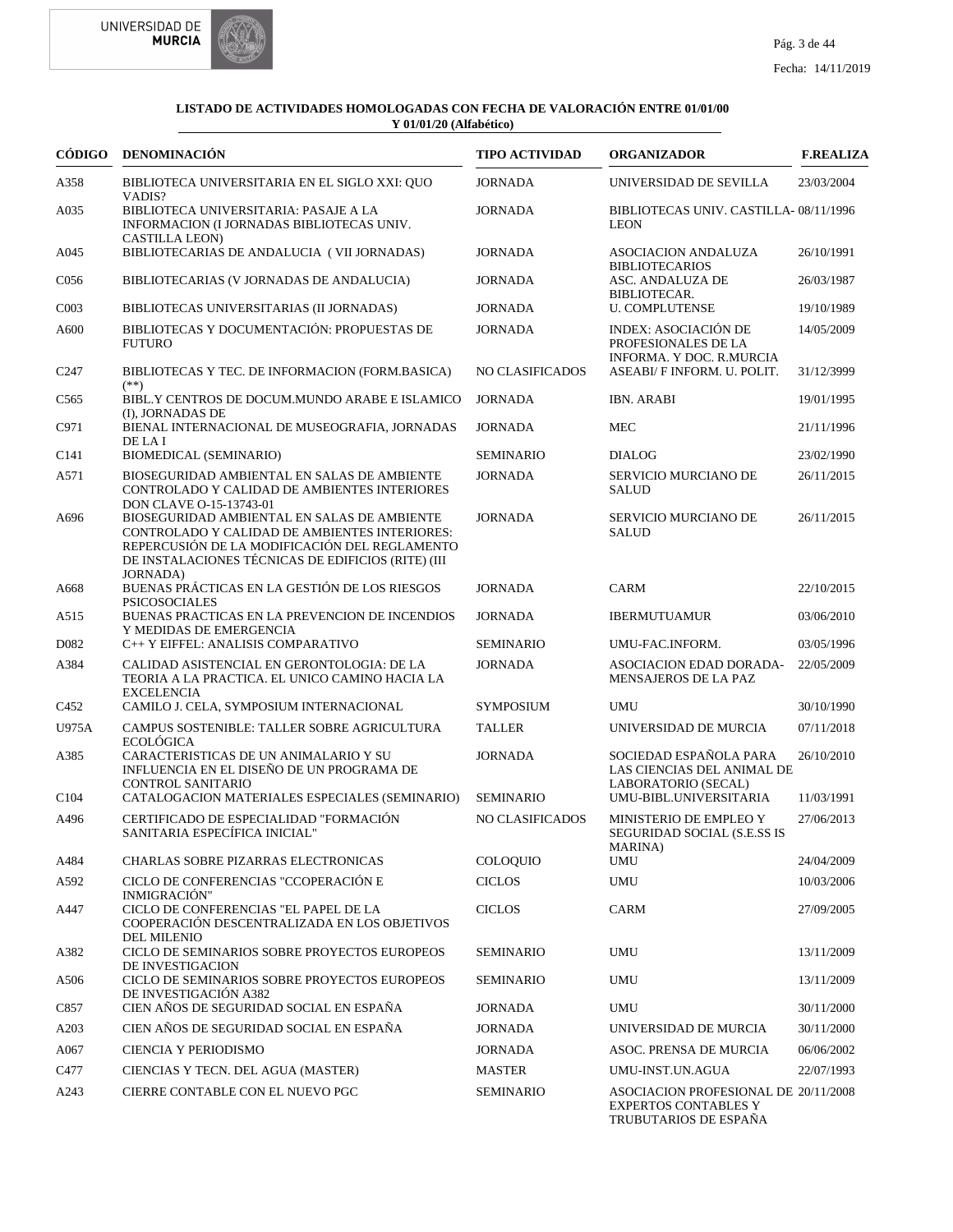



|                  | CÓDIGO DENOMINACIÓN                                                                                        | <b>TIPO ACTIVIDAD</b> | <b>ORGANIZADOR</b>                                                                                                            | <b>F.REALIZA</b> |
|------------------|------------------------------------------------------------------------------------------------------------|-----------------------|-------------------------------------------------------------------------------------------------------------------------------|------------------|
|                  |                                                                                                            |                       | (AECE)                                                                                                                        |                  |
| A460             | CIERRE CONTABLE Y FISCAL, TRANSFORMACIÓN DE<br><b>SOCIEDADES CIVILES</b>                                   | <b>SEMINARIO</b>      | ASOCIACION PROFESIONAL DE 23/03/2015<br><b>EXPERTOS CONTABLES Y</b><br>TRUBUTARIOS DE ESPAÑA                                  |                  |
| A565             | CIERRE DEL EJERCICIO CONTABLE Y FISCAL 2013                                                                | <b>SEMINARIO</b>      | (AECE)<br>ASOCIACION PROFESIONAL DE 26/03/2014<br><b>EXPERTOS CONTABLES Y</b><br>TRUBUTARIOS DE ESPAÑA<br>(AECE)              |                  |
| A245             | CIERRE DEL EJERCICIO 2008 Y VIABILIDAD DE<br><b>EMPRESAS</b>                                               | <b>SEMINARIO</b>      | ASOCIACION PROFESIONAL DE 31/03/2009<br><b>EXPERTOS CONTABLES Y</b><br>TRUBUTARIOS DE ESPAÑA<br>(AECE)                        |                  |
| A436             | <b>CIERRE FISCAL Y CONTABLE</b>                                                                            | <b>JORNADA</b>        | ASOCIACION PROFESIONAL DE 24/03/2012<br><b>EXPERTOS CONTABLES Y</b><br>TRUBUTARIOS DE ESPAÑA<br>(AECE)                        |                  |
| A381             | CIERRE FISCAL Y CONTABLE EJERCICIO 2011                                                                    | <b>JORNADA</b>        | <b>COLEGIO OFICIAL DE</b><br><b>GRADUADOS SOCIALES DE</b><br><b>MURCIA</b>                                                    | 14/12/2011       |
| A <sub>130</sub> | <b>CIERRE FISCAL Y CONTABLE 2006</b>                                                                       | <b>JORNADA</b>        | <b>COLEGIO OFICIAL DE</b><br><b>GRADUADOS SOCIALES</b><br><b>MURCIA</b>                                                       | 13/02/2007       |
| A240             | <b>CIERRE FISCAL Y CONTABLE 2007</b>                                                                       | <b>JORNADA</b>        | <b>COLEGIO OFICIAL DE</b><br><b>GRADUADOS SOCIALES</b><br><b>MURCIA</b>                                                       | 05/02/2008       |
| A105             | CINCO BASES PARA MEJORAR LA EFICIENCIA DEL<br>DEPARTAMENTO DE MANTENIMIENTO                                | <b>SEMINARIO</b>      | AEM                                                                                                                           | 26/10/2005       |
| C <sub>206</sub> | CINE MUDO AL SONORO (IV CONGRESO AEHC)                                                                     | <b>CONGRESO</b>       | <b>AEHC</b>                                                                                                                   | 12/06/1991       |
| D442             | <b>CITRIX METAFRAME</b>                                                                                    | <b>SEMINARIO</b>      | <b>ICS</b>                                                                                                                    | 20/11/2002       |
| D <sub>194</sub> | CLAUSURA Y VALORACION PARA DELEGADOS DE<br>DEPORTE EN EDAD ESCOLAR, I JORNADA DE                           | <b>JORNADA</b>        | <b>AYTO. MURCIA</b>                                                                                                           | 16/06/1996       |
| C <sub>024</sub> | COBOL AVANZADO BAJO GC027 (SIN EVALUACION)                                                                 | NO CLASIFICADOS       | <b>UMU-CPD</b>                                                                                                                | 31/12/3999       |
| D339             | COMITES ETICOS EN EXPERIMENTACION ANIMAL, MESA<br><b>REDONDA SOBRE</b>                                     | <b>COLOQUIO</b>       | S.E.C.A.L.                                                                                                                    | 13/06/2000       |
| A097             | COMO CREAR UNA EMPRESA                                                                                     | <b>SEMINARIO</b>      | <b>CROEM</b>                                                                                                                  | 22/03/1989       |
| C615             | COMUNICACION Y NUEVAS TECNOLOGIAS PARA L,<br><b>JORNADAS SOBRE (II)</b>                                    | <b>JORNADA</b>        | FUND. INSTITUTO DE LA<br><b>COMUNICACION DE MURCIA</b>                                                                        | 21/02/1997       |
| A066             | COMUNICACION INTERNA, NUEVOS RETOS, NUEVOS<br>MEDIOS (XIII JORNADAS DE AUGAC)                              | <b>JORNADA</b>        | <b>U. DE BURGOS</b>                                                                                                           | 02/06/2002       |
| A655             | COMUNICACIÓN Y NUEVAS TECNOLOGÍAS                                                                          | <b>JORNADA</b>        | FUNDACIÓN INSTITUTO DE LA 07/11/1995<br>COMUNICACIÓN DE MURCIA                                                                |                  |
| A695             | COMUNICACIÓN Y NUEVAS TECNOLOGÍAS:<br>COMUNICACIÓN Y NUEVAS TECNOLOGÍAS PARA LA<br>FORMACIÓN (II JORNADAS) | <b>JORNADA</b>        | FUNDACIÓN INSTITUTO DE LA 21/02/1997<br>COMUNICACIÓN DE MURCIA                                                                |                  |
| C <sub>558</sub> | COMUNICACION Y NUEVAS TECNOLOGIAS, JORNADAS                                                                | <b>JORNADA</b>        | FUND. INSTITUTO DE LA                                                                                                         | 06/11/1995       |
| A <sub>128</sub> | <b>SOBRE</b><br>CONCILIACION DEL CIERRE DEL EJERCICIO                                                      | <b>SEMINARIO</b>      | <b>COMUNICACION DE MURCIA</b><br>ASOCIACION PROFESIONAL DE 21/03/2007<br><b>EXPERTOS CONTABLES Y</b><br>TRIBUTARIOS DE ESPAÑA |                  |
| C <sub>513</sub> | CONDICIONES DE TRABAJO Y SALUD EN PERSONAL<br><b>ADMON., JORNADAS</b>                                      | <b>JORNADA</b>        | <b>FREMAP</b>                                                                                                                 | 22/11/1994       |
| L583             | CONDICIONES DE TRABAJO Y SALUD EN PERSONAL DE<br><b>LABORATORIO</b>                                        | <b>JORNADA</b>        | <b>FREMAP</b>                                                                                                                 | 15/12/1994       |
| L080             | CONDICIONES DE TRABAJO Y SALULD EN EL PERSONAL<br>DE LABORATORIO                                           | <b>JORNADA</b>        | <b>FREMAP</b>                                                                                                                 | 23/12/1994       |
| A699             | CONECT@DOS SOCIEDAD DIGITAL (PRIMERA JORNADA)                                                              | <b>JORNADA</b>        | <b>LA VERDAD</b>                                                                                                              | 28/11/2014       |
| A700             | CONECT@DOS SOCIEDAD DIGITAL (SEGUNDA JORNADA)                                                              | <b>JORNADA</b>        | ORGANIZADOR DESCONOCIDO 26/11/2015                                                                                            |                  |
| A698             | CONECT@DOS SOCIEDAD DIGITAL (TERCERA JORNADA)                                                              | <b>JORNADA</b>        | <b>LA VERDAD</b>                                                                                                              | 24/11/2016       |
| A488             | CONFECCIÓN Y ELABORACIÓN PRÁCTICA DE LA<br>MEMORIA                                                         | <b>JORNADA</b>        | <b>COLEGIO OFICIAL DE</b><br><b>GRADUADOS SOCIALES DE</b>                                                                     | 25/03/2010       |
| A401             | CONFERENCIA DE ARCHIVEROS DE LAS UNIVERSIDADES<br>ESPAÑOLAS (XV)                                           | <b>JORNADA</b>        | <b>MURCIA</b><br>UNIVERSIDAD DE ALICANTE                                                                                      | 05/06/2009       |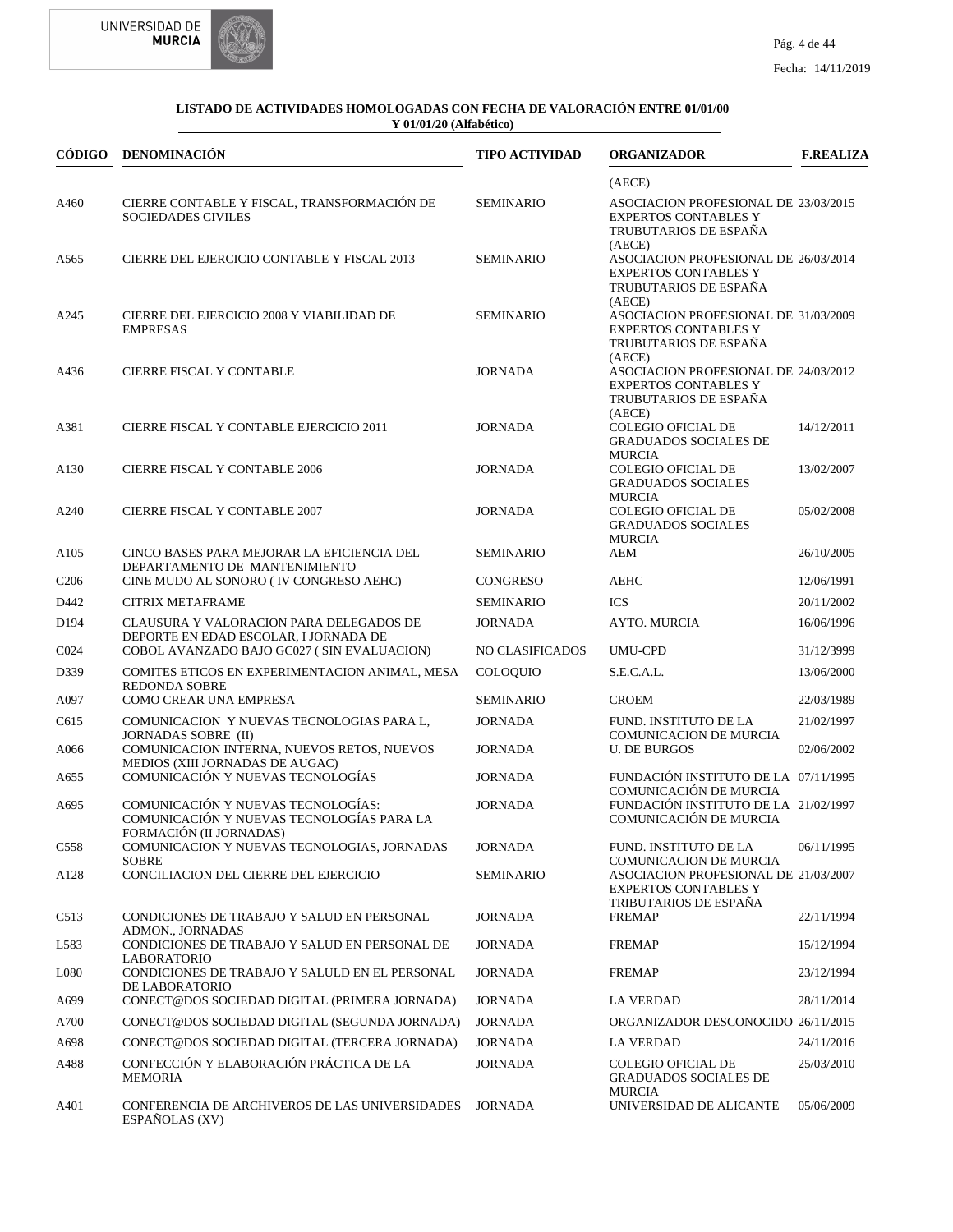



|                  | CÓDIGO DENOMINACIÓN                                                                                                                                                                                        | <b>TIPO ACTIVIDAD</b> | <b>ORGANIZADOR</b>                                                                                                               | <b>F.REALIZA</b> |
|------------------|------------------------------------------------------------------------------------------------------------------------------------------------------------------------------------------------------------|-----------------------|----------------------------------------------------------------------------------------------------------------------------------|------------------|
| A602             | CONFERENCIA DE ARCHIVEROS DE LAS UNIVERSIDADES<br>ESPAÑOLAS (XVI)                                                                                                                                          | <b>JORNADA</b>        | UNIVERSIDAD DE CASTILLA-<br><b>LA MANCHA</b>                                                                                     | 30/04/2010       |
| A400             | CONFERENCIA DE ARCHIVEROS DE LAS UNIVERSIDADES<br>ESPAÑOLAS (XVII JORNADA)                                                                                                                                 | <b>JORNADA</b>        | UNIVERSIDAD DE BURGOS                                                                                                            | 27/05/2015       |
| A274             | CONFERENCIAS DE ACTUALIZACION SOBRE TACTICA,<br>ESTRATEGIA Y REGLAS DE JUEGO PARA<br>ENTRENADORES DE FUTBOL, PREPARADORES DE<br>FUTBOL, PREPARADORES FISICOS, JUGADORES,<br>ARBITROS Y DIRECTIVOS DE CLUBS | <b>CONFERENCIA</b>    | <b>COMITE NACIONAL DE</b><br><b>ENTRENADORES -</b><br>FEDERACION FUTBOL MURCIA<br>- COMITE TERRITORIAL DE<br><b>ENTRENADORES</b> | 05/06/2006       |
| A096             | CONGRESO EUROPEO DE ANACEN, III                                                                                                                                                                            | <b>CONGRESO</b>       | <b>ANACEN</b>                                                                                                                    | 26/03/1994       |
| A282             | CONGRESO INTERNACIONAL LA OBRA NARRATIVA Y<br>PERIODISTICA DE ARTURO PEREZ-REVERTE (LA<br>LITERATURA Y SU DIDACTICA)                                                                                       | <b>CONGRESO</b>       | <b>UMU</b>                                                                                                                       | 08/11/2002       |
| A298             | CONGRESO INTERNACIONAL TEATRO Y REFERENTES<br>SAGRADOS: DE MICHEL DE GHELDERODE A FERNANDO<br>ARRABAL                                                                                                      | <b>CONGRESO</b>       | <b>UMU</b>                                                                                                                       | 02/12/1999       |
| A041             | CONGRESO ISKO-ESPAÑA, I V                                                                                                                                                                                  | <b>CONGRESO</b>       | <b>ISKO</b>                                                                                                                      | 24/04/1999       |
| A015             | CONGRESO NACIONAL DE GESTION Y ADMINISTRACION<br>PUBLICA, III                                                                                                                                              | <b>CONGRESO</b>       | ASOCIACION GESTION ADMON 26/03/2004<br>PUBLICA (ADEGAP-MURCIA) Y<br>ADEGAP-ESPAÑA                                                |                  |
| C <sub>520</sub> | CONGRESO NACIONAL DE LA FUNCION PUBLICA (I)                                                                                                                                                                | <b>CONFERENCIA</b>    | FUND. ED. Y FUTURO UNIV.<br>SEVILLA. GENESIAN                                                                                    | 30/11/1995       |
| A206             | CONGRESO NACIONAL SOBRE MUJER Y MEDIOS DE<br><b>COMUNICACION</b>                                                                                                                                           | <b>CONGRESO</b>       | CARM                                                                                                                             | 23/11/2002       |
| A490             | CONSUMIDOR ANTE EL MERCADO ÚNICO EUROPEO<br>(JORNADA)                                                                                                                                                      | <b>JORNADA</b>        | CARM                                                                                                                             | 17/12/1990       |
| L <sub>296</sub> | CONTABILIDAD, JEFE DE                                                                                                                                                                                      | NO CLASIFICADOS       | <b>CEAC</b>                                                                                                                      | 16/10/1984       |
| C381             | CONTABILIDAD, NUEVO PLAN DE                                                                                                                                                                                | <b>SEMINARIO</b>      | UMU-E.U. EMPRESARIALES                                                                                                           | 29/04/1991       |
| A009             | CONTAMINACION ACUSTICA, JORNADAS TECNICAS DE                                                                                                                                                               | <b>JORNADA</b>        | <b>CARTAGENA</b><br><b>COLEGIO INGENIEROS</b><br><b>TECNICOS OBRAS PUBLICAS</b>                                                  | 17/12/1998       |
| A519             | CONTENIDOS DIGITALES LOCALES                                                                                                                                                                               | <b>JORNADA</b>        | <b>ANABAD</b>                                                                                                                    | 03/12/2010       |
| A409             | CONTRATACIÓN ELECTRÓNICA Y DE FORMACIÓN A<br>LICITADORES (JORNADAS)                                                                                                                                        | <b>JORNADA</b>        | UNIVERSIDAD DE ALMERIA                                                                                                           | 19/04/2012       |
| A360             | CONTRATACIÓN ELECTRÓNICA Y GESTIÓN DE OBRA<br>PÚBLICA                                                                                                                                                      | <b>JORNADA</b>        | <b>UMU</b>                                                                                                                       | 21/06/2013       |
| A202             | <b>CONTRATACION MERCANTIL</b>                                                                                                                                                                              | <b>JORNADA</b>        | UNIVERSIDAD SAN PABLO CEU 13/03/1998                                                                                             |                  |
| A587             | CONTRATACIÓN PÚBLICA EN ESPAÑA 2011                                                                                                                                                                        | <b>SEMINARIO</b>      | ESCUELA DE CONTRATACION 01/12/2011<br>PÚBLICA                                                                                    |                  |
| L443             | CONTROL AMBIENTAL Y BIOLOGICO DE LA EXPOSICIÓN<br>LABORAL A CONTAMINANTES QUIMICOS                                                                                                                         | <b>SEMINARIO</b>      | <b>UMU-FORM</b>                                                                                                                  | 10/02/1995       |
| A175             | CONTROL DE LAS CONCENTRACIONES EMPRESARIALES                                                                                                                                                               | <b>JORNADA</b>        | UNIVERSIDAD SAN PABLO CEU 03/03/1998                                                                                             |                  |
| A645             | CONTROL DE VERTIDOS Y DERRAMES QUÍMICOS.<br>ACTUACIÓN EN CASO DE FUGA                                                                                                                                      | <b>JORNADA</b>        | <b>COLEGIO OFICIAL DE</b><br><b>OUIMICOS DE MURCIA</b>                                                                           | 20/02/2014       |
| A653             | CONTROL INTERNO EN LAS UNIVERSIDADES                                                                                                                                                                       | <b>JORNADA</b>        | UNIVERSIDAD DE ALMERIA                                                                                                           | 29/10/2015       |
| D351             | CONTROL MICROBIOLOGICO INDUSTRIAL, VIII JORNADA                                                                                                                                                            | <b>JORNADA</b>        | TECNOQUIM, S.L.                                                                                                                  | 18/06/1998       |
| A098             | CONVERGENCIA AL EEES: IMPLICACIONES PARA LA<br>FUNCION DOCENTE DEL PROFESORADO, LA                                                                                                                         | <b>SEMINARIO</b>      | ICE                                                                                                                              | 15/03/2006       |
| C579             | CONVERSACION DE OTOÑO, CONGRESO<br><b>INTERNACIONAL</b>                                                                                                                                                    | CONGRESO              | <b>UMU</b>                                                                                                                       | 17/10/1995       |
| A684             | CONVOCATORIAS FET (FUTURE AND EMERGING<br>TECHNOLOGIES) OPORTUNIDADES DE PARTICIPACIÓN<br><b>ICT 2017</b>                                                                                                  | <b>JORNADA</b>        | <b>UMU</b>                                                                                                                       | 03/11/2016       |
| D385             | COOPERACION E INFORMATIZACION BIBLIOTECARA,<br>SEM HISP.-BRIT.                                                                                                                                             | <b>SEMINARIO</b>      | M. CULTURA                                                                                                                       | 15/03/1990       |
| A161             | COOPERACION E INMIGRACION                                                                                                                                                                                  | <b>JORNADA</b>        | <b>RELACIONES</b><br><b>INTERNACIONALES UMU</b>                                                                                  | 10/03/2006       |
| C445             | COOPERACION EN CIENC. Y TECNO.                                                                                                                                                                             | <b>SEMINARIO</b>      | U. INT. M.PELAYO                                                                                                                 | 05/07/1993       |
| A004             | COORDINACION DE LOS GRUPOS DE TRABAJO DE<br><b>REDIRIS</b>                                                                                                                                                 | <b>JORNADA</b>        | <b>CSIC-REDIRIS</b>                                                                                                              | 14/11/2000       |
| A593             | COORDINADOR EN MOVIMIENTO, TERAPIA<br>PSICOCORPORAL Y TRANSPERSONAL PARA EL<br>DESARROLLO RAMÓNICO. SISTEMA RIO ABIERTO.                                                                                   | NO CLASIFICADOS       | ORGANIZADOR DESCONOCIDO 03/07/2011                                                                                               |                  |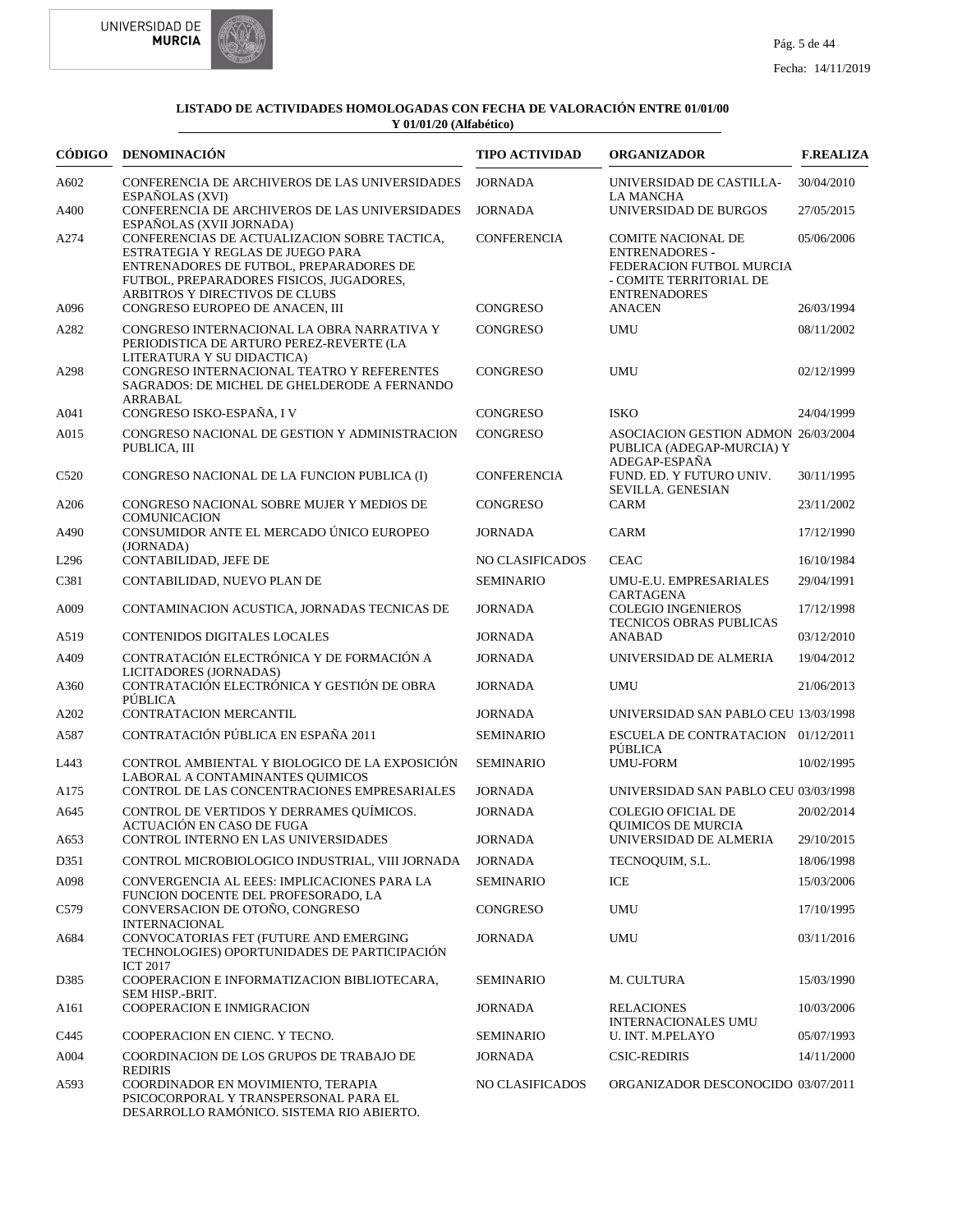



| CÓDIGO           | DENOMINACIÓN                                                                                                                                       | <b>TIPO ACTIVIDAD</b>   | <b>ORGANIZADOR</b>                                                                                       | <b>F.REALIZA</b> |
|------------------|----------------------------------------------------------------------------------------------------------------------------------------------------|-------------------------|----------------------------------------------------------------------------------------------------------|------------------|
| C399             | <b>CORREO ELECTRONICO</b>                                                                                                                          | <b>SEMINARIO</b>        | C.O. BIBLIOTECA Y DOC.                                                                                   | 23/01/1992       |
| A470             | COURSE OF UPPER INTERMEDIATE ENGLISH                                                                                                               | <b>CURSO DE IDIOMAS</b> | UNIVERSIDAD DE                                                                                           | 02/09/2000       |
| A712             | CRAI, APRENDIZAJE VIRTUAL. MOOCS Y CRAIS (XIII<br><b>JORNADAS</b> )                                                                                | <b>JORNADA</b>          | <b>BRAHESKOLAN - VISINGSÖ</b><br><b>CONFERENCIA DE RECTORES</b><br>DE LAS UNIVERSIDADES<br>PÚBLICAS CRUE | 12/06/2015       |
| A036             | CREATIVIDAD EN LA ERA DIGITAL, LA                                                                                                                  | <b>JORNADA</b>          | <b>U. EXTREMADURA</b>                                                                                    | 25/04/1997       |
| A071             | CRITERIOS DE CALIDAD PARA LOS SERVICIOS<br>UNIVERSITARIOS DE COMUNICACION EN EL ESPACIO<br>EUROPEO DE LA EDUCACION SUPERIOR (XV JORNADAS<br>AUGAC) | <b>JORNADA</b>          | <b>U. DE VIGO</b>                                                                                        | 29/05/2004       |
| C <sub>129</sub> | CRITICA TEXTUAL Y TEXT.CLASICOS (III SIMPOSIO)                                                                                                     | <b>SYMPOSIUM</b>        | UMU-SEC.FIL.CLASICA                                                                                      | 09/04/1984       |
| L154             | CROMATOGRAFIA DE GASES Y LIQUIDOS (SEMINARIO)                                                                                                      | <b>SEMINARIO</b>        | UMU-C.S.I.C.                                                                                             | 20/09/1985       |
| C889             | CUESTIONES ACTUALES DEL DERECHO DEL TRABAJO Y<br>S. SOCIALJORNADAS SOBRE                                                                           | <b>JORNADA</b>          | UMU-ESC. ESTUDIOS<br>SINDICALES Y LABORALES                                                              | 30/04/1998       |
| C769             | CUESTIONES ACTUALES EN LA PREVENCION DE<br><b>RIESGOS LABORALES</b>                                                                                | <b>JORNADA</b>          | <b>MUTUAL CICLOPS</b>                                                                                    | 27/02/1998       |
| D329             | <b>CUESTIONES ANTROPOLOGICAS Y ETICAS</b><br>RELACIONADAS CON LA BIOLOGIA Y LA MEDICINA                                                            | <b>SEMINARIO</b>        | UMU-DPTO. BIOLOGIA<br><b>CELULAR</b>                                                                     | 13/03/1991       |
| C843             | CUESTIONES DE DERECHO DEL TRABAJO Y DE LA S.<br>SOCIAL, JORNADAS SOBRE (II)                                                                        | <b>JORNADA</b>          | <b>ESCUELA ESTUDIOS</b><br><b>SINDICALES</b>                                                             | 14/05/1999       |
| A018             | CULTURA EN LOS LIBROS DEL SIGLO XVI, LA                                                                                                            | <b>REUNION</b>          | EU BIBLIOTECONOMIA E<br><b>INSTITUTO TEOLOGICO</b>                                                       | 01/12/1994       |
| <b>CA128E</b>    | CURSO BASICO DE LENGUA DE SIGNOS ESPAÑOLA                                                                                                          | <b>CURSO DE IDIOMAS</b> | UNIVERSIDAD DE MURCIA                                                                                    | 17/02/2009       |
| PR68E            | CURSO BÁSICO EN PREVENCIÓN DE RIESGOS<br><b>LABORALES</b>                                                                                          | <b>PREVENCIÓN</b>       | UNIVERSIDAD DE MURCIA                                                                                    | 24/10/2017       |
| D986             | <b>CURSO DE INGLES</b>                                                                                                                             | <b>CURSO DE IDIOMAS</b> | <b>UMU - PROMOCION</b><br><b>EDUCATIVA</b>                                                               | 16/06/2005       |
| D721             | CURSO DE INGLES (NIVEL SUPERIOR)                                                                                                                   | <b>CURSO DE IDIOMAS</b> | PROMOCION EDUCATIVA UMU 16/06/2006                                                                       |                  |
| D719             | CURSO DE INGLES (NIVEL AVANZADO I)                                                                                                                 | <b>CURSO DE IDIOMAS</b> | PROMOCION EDUCATIVA UMU 16/06/2005                                                                       |                  |
| D717             | CURSO DE INGLES (NIVEL AVANZADO I)                                                                                                                 | <b>CURSO DE IDIOMAS</b> | PROMOCION EDUCATIVA UMU 27/01/2006                                                                       |                  |
| D720             | CURSO DE INGLES (NIVEL AVANZADO II)                                                                                                                | <b>CURSO DE IDIOMAS</b> | PROMOCION EDUCATIVA UMU 27/01/2006                                                                       |                  |
| D715             | CURSO DE INGLES (NIVEL INTERMEDIO I)                                                                                                               | <b>CURSO DE IDIOMAS</b> | PROMOCION EDUCATIVA UMU 28/01/2005                                                                       |                  |
| D718             | CURSO DE INGLES (NIVEL INTERMEDIO II)                                                                                                              | <b>CURSO DE IDIOMAS</b> | PROMOCION EDUCATIVA UMU 28/01/2005                                                                       |                  |
| D716             | CURSO DE INGLES (NIVEL INTERMEDIO II)                                                                                                              | <b>CURSO DE IDIOMAS</b> | PROMOCION EDUCATIVA UMU 16/06/2005                                                                       |                  |
| D493             | CURSO DE LENGUA INGLESA PARA ALUMNOS DE LA<br>FACULTAD DE INFORMATICA (NIVEL INTERMEDIO I)                                                         | <b>CURSO DE IDIOMAS</b> | PROMOCION EDUCATIVA-<br><b>RELACIONES</b>                                                                | 06/06/2003       |
| D <sub>490</sub> | CURSO DE LENGUA INGLESA PARA ALUMNOS DE LA<br>FACULTAD DE INFORMATICA (NIVEL PREINTERMEDIO II)                                                     | <b>CURSO DE IDIOMAS</b> | INTERNACIONALES (UMU)<br>PROMOCION EDUCATIVA-<br><b>RELACIONES</b>                                       | 03/05/2002       |
| D491             | CURSO DE LENGUA INGLESA PARA ALUMNOS DE LA<br>FACULTAD DE INFORMATICA (NIVEL 1)                                                                    | <b>CURSO DE IDIOMAS</b> | INTERNACIONALES (UMU)<br>PROMOCION EDUCATIVA-<br><b>RELACIONES</b>                                       | 20/12/2002       |
| D492             | CURSO DE LENGUA INGLESA PARA ALUMNOS DE LA<br>FACULTAD DE INFORMATICA (NIVEL 4)                                                                    | <b>CURSO DE IDIOMAS</b> | <b>INTERNACIONALES UMU</b><br>PROMOCION EDUCATIVA-<br><b>RELACIONES</b><br><b>INTERNACIONALES (UMU)</b>  | 16/05/2003       |
| U1029A           | CURSO FORMACIÓN D.E. A.// D.E.S.A. (INICIAL)                                                                                                       | <b>JORNADA</b>          | UNIVERSIDAD DE MURCIA                                                                                    | 11/06/2019       |
| PR65A            | CURSO FORMACIÓN D.E.A//D.E.A.S (RECICLAJE)                                                                                                         | <b>PREVENCIÓN</b>       | UNIVERSIDAD DE MURCIA                                                                                    | 10/05/2017       |
| PR64A            | CURSO FORMACION D.E.A.//D.E.S.A.                                                                                                                   | <b>PREVENCIÓN</b>       | UNIVERSIDAD DE MURCIA                                                                                    | 13/06/2017       |
| PR52A            | CURSO FORMACIÓN D.E.A.//D.E.S.A. RECICLAJE                                                                                                         | <b>JORNADA</b>          | UNIVERSIDAD DE MURCIA                                                                                    | 30/06/2015       |
| PR46A            | CURSO FORMACIÓN D.E.A.//D.E.S.A. RECICLAJE                                                                                                         | <b>JORNADA</b>          | UNIVERSIDAD DE MURCIA                                                                                    | 02/07/2013       |
| PR59A            | CURSO FORMACIÓN D.E.A.//D.E.S.A. RECICLAJE                                                                                                         | <b>JORNADA</b>          | UNIVERSIDAD DE MURCIA                                                                                    | 14/06/2016       |
| A117             | CURSO INAUGURAL DEL CENTRO DE MEDICINA DEL                                                                                                         | <b>CONFERENCIA</b>      | <b>SAD UMU</b>                                                                                           | 22/04/1989       |
| A518             | <b>DEPORTE</b><br>D - UPPER INTERMEDIATE 1                                                                                                         | <b>CURSO DE IDIOMAS</b> | REY FRANCES - ESCUELA DE                                                                                 | 12/08/2011       |
| D376             | DEBATE CON LOS JOVENES Y ORGANIZACIONES DE LA<br>SOCIEDAD CIVIL. "EUROPA HORIZONTE 2007"                                                           | NO CLASIFICADOS         | <b>INGLÉS</b><br><b>DIRECCION GENERAL</b><br><b>JUVENTUD (CARM) Y DIALOGO</b>                            | 23/03/2001       |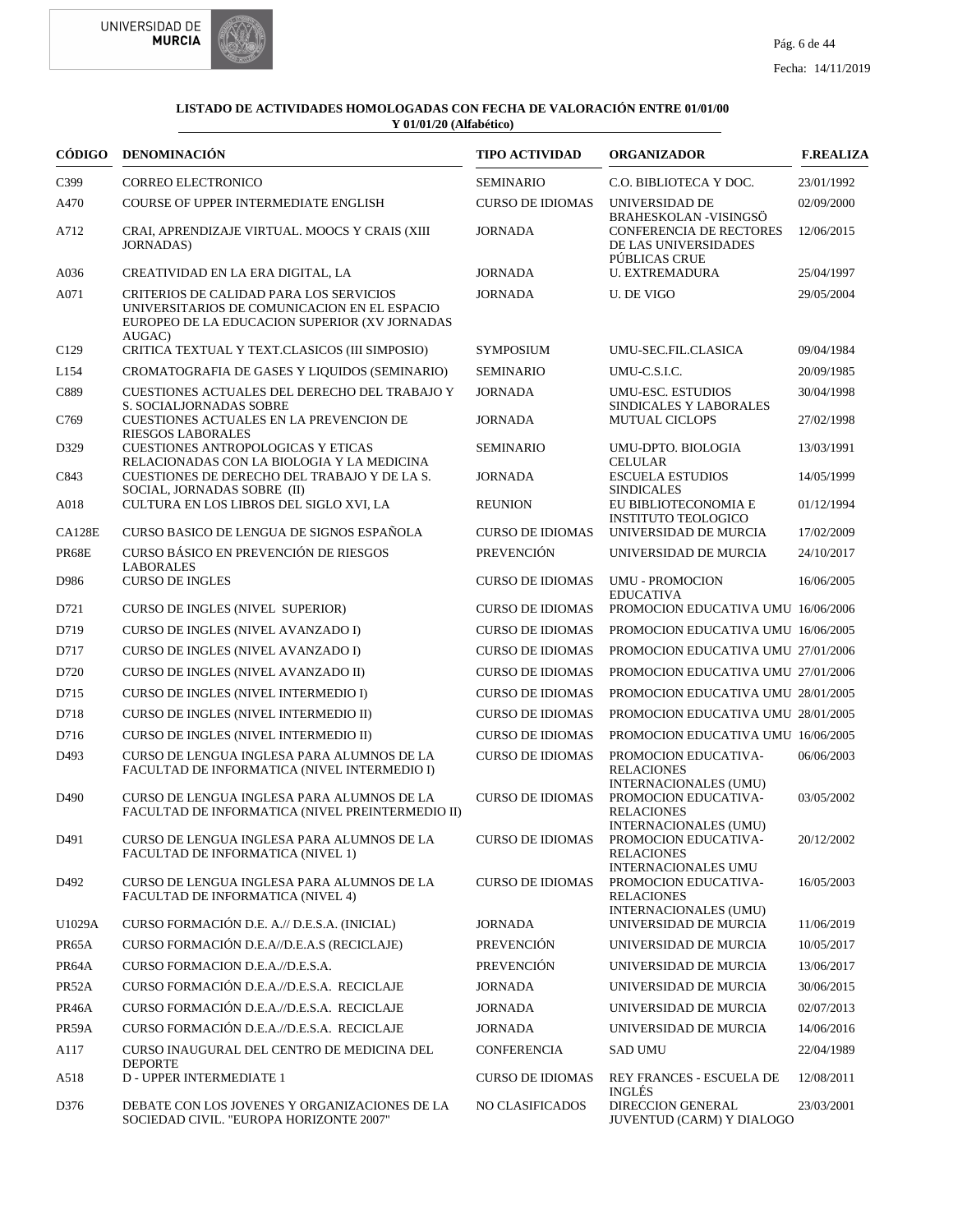



|                   | CÓDIGO DENOMINACIÓN                                                                                                                                           | <b>TIPO ACTIVIDAD</b>   | <b>ORGANIZADOR</b>                                                                 | <b>F.REALIZA</b> |
|-------------------|---------------------------------------------------------------------------------------------------------------------------------------------------------------|-------------------------|------------------------------------------------------------------------------------|------------------|
|                   |                                                                                                                                                               |                         | <b>SOBRE EUROPA</b>                                                                |                  |
| A080              | DECLARACION DEL IMPUESTO SOBRE EL IRPF DEL<br>EJERCICIO 1999                                                                                                  | <b>SEMINARIO</b>        | <b>ASOC. PROF. EXPERTOS</b><br><b>CONTABLES Y TRIBUTARIOS</b>                      | 05/05/2000       |
| L247              | DEFENSA PERSONAL                                                                                                                                              | NO CLASIFICADOS         | DE ESPAÑA<br><b>JUDO CLUB MURCIA</b>                                               | 13/03/1990       |
| C972              | DEPARTAMENTOS DE EDUCACION Y ACCION CULTURAL                                                                                                                  | <b>JORNADA</b>          | <b>MUSEO DE ALBACETE</b>                                                           | 08/10/1989       |
| A659              | EN MUSEOS (VII) JORNADAS ESTATALES DE LOS<br>DEPORTE Y SALUD                                                                                                  | <b>JORNADA</b>          | <b>UMU - SERVICIO DE</b>                                                           | 15/12/2010       |
| A672              | <b>DEPORTE Y SALUD</b>                                                                                                                                        | <b>JORNADA</b>          | <b>PREVENCION</b><br><b>UMU - SERVICIO DE</b><br><b>PREVENCION</b>                 | 14/12/2011       |
| A368              | DEPORTE Y SALUD (SEMANA DE HÁBITOS SALUDABLES)                                                                                                                | NO CLASIFICADOS         | <b>UMU - SERVICIO DE</b>                                                           | 18/12/2016       |
| A366              | DEPORTE Y SALUD (SEMANA DE HÁBITOS SALUDABLES)                                                                                                                | NO CLASIFICADOS         | <b>PREVENCION</b><br><b>UMU - SERVICIO DE</b><br><b>PREVENCION</b>                 | 20/12/2011       |
| A156              | DEPOSITOS DIGITALES Y ACCESO ABIERTO EN<br>BIBLIOTECAS UNIVERSITARIAS                                                                                         | <b>JORNADA</b>          | ANABAD UT MURCIA                                                                   | 04/12/2007       |
| D379              | DEPRESION, LA                                                                                                                                                 | <b>SEMINARIO</b>        | <b>UNED</b>                                                                        | 19/07/1991       |
| A037              | DERECHO DE ACCESO DE LOS CIUDADANO A LA<br>INFORMACION CONTENIDA EN LOS ARCHIVOS, EL                                                                          | <b>JORNADA</b>          | <b>CASTILLA-LA MANCHA</b>                                                          | 29/06/2000       |
| D024              | DERECHO DE FAMILIA, II JORNADAS                                                                                                                               | <b>JORNADA</b>          | C.O. ABOGADOS<br>MURCIA/A.E.ABOG. FAMILIA                                          | 30/05/1998       |
| C <sub>066</sub>  | DERECHO DEL TRABAJO (ENCUENTRO<br>IBEROAMERICANO)                                                                                                             | <b>ENCUENTROS</b>       | UMU-CAT.DEREC.TRABAJO                                                              | 26/09/1988       |
| D <sub>0</sub> 13 | DERECHO INTERNACIONAL HUMANITARIO                                                                                                                             | <b>CONFERENCIA</b>      | UMU-FAC. DERECHO                                                                   | 20/03/2002       |
| A536              | DERECHO TICS-SICARM 2014 INNOVACIÓN,<br>TECNOLOGÍA Y GESTIÓN AVANZADA DE LA<br>INFORMACIÓN ADMINISTRATIVA. IMPLICACIONES<br>JURÍDICAS DEL CAMBIO DE PARADIGMA | <b>CONGRESO</b>         | <b>CARM</b>                                                                        | 24/10/2014       |
| C <sub>109</sub>  | DERECHO TRIBUTARIO Y ASES.FISCAL (DIPLOMADO EN)                                                                                                               | NO CLASIFICADOS         | <b>CEREM</b>                                                                       | 24/04/1989       |
| A012              | DERECHO URBANISTICO, JORNADAS DE                                                                                                                              | <b>JORNADA</b>          | JOVENES JURISTAS REGION DE 24/11/2003<br><b>MURCIA</b>                             |                  |
| D012              | DERECHO Y NUEVAS TECNOLOGIAS                                                                                                                                  | <b>JORNADA</b>          | C.O. ABOGADOS MURCIA                                                               | 18/04/2002       |
| L033              | DESARROLLO ACTUAL DE LA LEY DE PREVENCION DE<br><b>RIESGOS LABORALES</b>                                                                                      | <b>JORNADA</b>          | <b>GABINETE S.H.T.R.MURCIA</b>                                                     | 04/12/1997       |
| A577              | DESARROLLO ECONOMICO Y COOPERACION<br>INTERNACIONAL (IV JORNADAS)                                                                                             | <b>JORNADA</b>          | UMU                                                                                | 14/12/2007       |
| A159              | DESARROLLO ECONOMICO Y COOPERACION                                                                                                                            | <b>JORNADA</b>          | <b>RELACIONES</b>                                                                  | 14/12/2007       |
| A132              | INTERNACIONAL, IV JORNADAS SOBRE<br>DESARROLLO ECONOMICO Y COOPERACION<br>INTERNACIONAL: LOS AGENTES PUBLICOS Y PRIVADOS                                      | <b>JORNADA</b>          | <b>INTERNACIONALES</b><br><b>SERVICIO RELACIONES</b><br><b>INTERNACIONALES UMU</b> | 14/12/2007       |
| D321              | DE LA COOPERACION AL DESARROLLO, IV JORNADAS<br><b>DESCONOCIDO</b>                                                                                            | <b>NO CLASIFICADOS</b>  | ESCUELA DE VERANO DE LA                                                            | 31/12/3999       |
| D322              | DESCONOCIDO                                                                                                                                                   | NO CLASIFICADOS         | <b>REGION MURCIA</b><br>ESCUELA DE VERANO REGION 31/12/3999<br><b>MURCIA</b>       |                  |
| D323              | <b>DESCONOCIDO</b>                                                                                                                                            | NO CLASIFICADOS         | <b>ESCUELA VERANO REGION</b><br><b>MURCIA</b>                                      | 31/12/3999       |
| D324              | DESCONOCIDO                                                                                                                                                   | NO CLASIFICADOS         | ESCUELA VERANO REGION<br><b>MURCIA</b>                                             | 31/12/3999       |
| C <sub>154</sub>  | DESCUBRIMIENTO DE AMERICA (SEMINARIO)                                                                                                                         | <b>SEMINARIO</b>        | UMU-EXT.UNIV.                                                                      | 24/02/1986       |
| D147              | DESPENALIZACION DEL ABORTO, JORNADAS SOBRE LA                                                                                                                 | <b>JORNADA</b>          | ASC. JOVENES JURISTAS                                                              | 10/04/2002       |
| A457              | DETECCIÓN, EXTINCIÓN DE INCENDIOS Y EVACUACIÓN                                                                                                                | <b>JORNADA</b>          | UMU                                                                                | 19/11/2004       |
| A474              | DETECTOR IDELA PARA LA CROMATOGRAFÍA DE GASES                                                                                                                 | <b>SEMINARIO</b>        | ORGANIZADOR DESCONOCIDO 09/02/2011                                                 |                  |
| A638              | DIALECTAL MARROOUÍ                                                                                                                                            | <b>CURSO DE IDIOMAS</b> | <b>UMU - PROMOCION</b><br><b>EDUCATIVA</b>                                         | 31/05/2001       |
| D257              | DIDACTICA DE LA EDUCACION FISICA EN EL DEPORTE, I                                                                                                             | <b>SEMINARIO</b>        | UMU-ACTIV. DEPORT.                                                                 | 20/04/1985       |
| A115              | SEMINARIO SOBRE<br>DIDACTICA DE LA EDUCACION FISICA Y EL DEPORTE, I<br><b>SEMINARIO</b>                                                                       | <b>SEMINARIO</b>        | DIRECCION REGIONAL DE<br><b>JUVENTUD Y DEPORTES</b>                                | 20/04/1985       |
| A102              | DIFUSION DE LOS NUEVOS YACIMIENTOS DE EMPLEO,<br>SECTOR INICIATIVA SOCIAL                                                                                     | <b>JORNADA</b>          | UNION COOPERATIVAS<br><b>TRABAJO ASOCIADO</b><br>(UNCOMUR)                         | 05/12/2002       |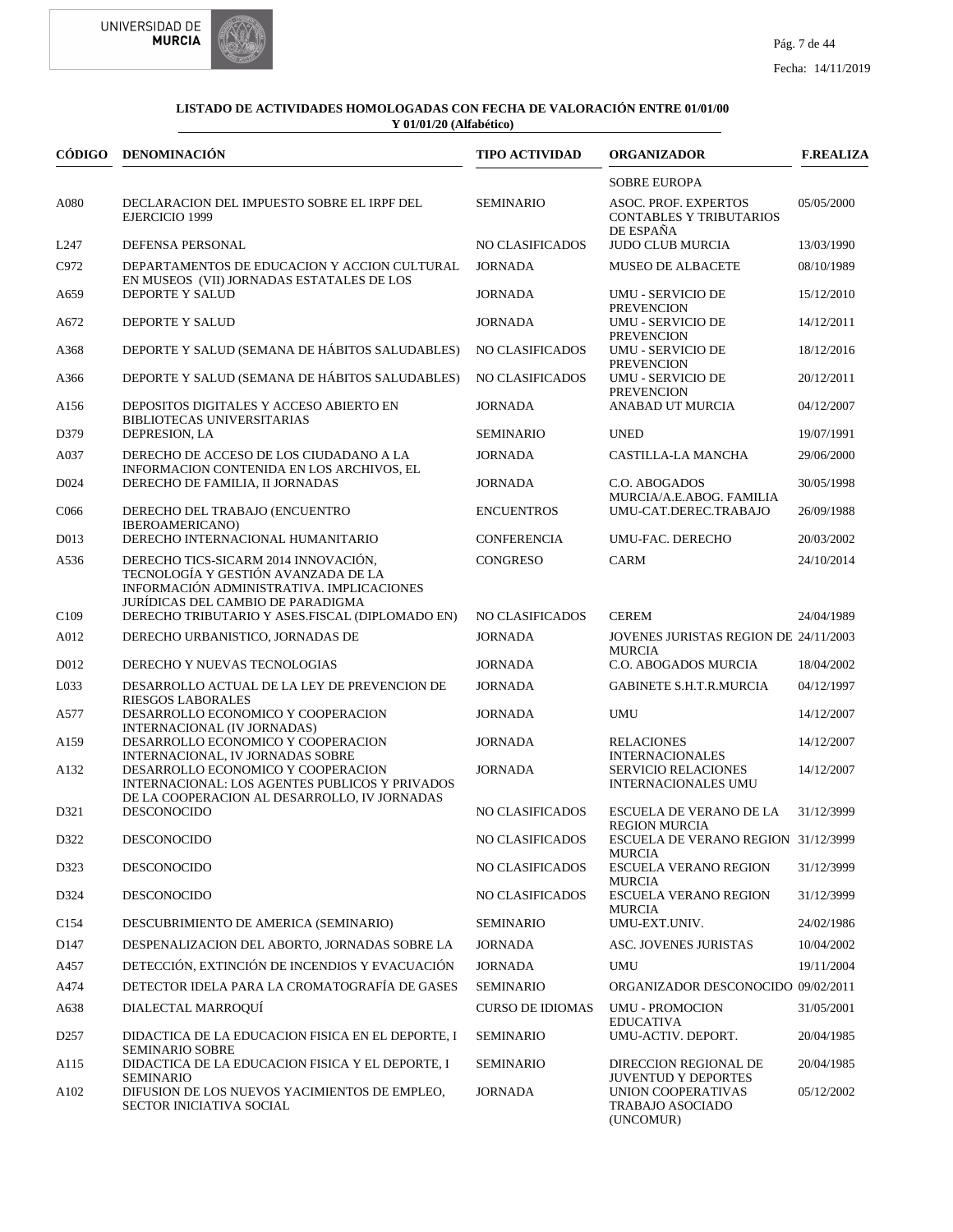



|                  | CÓDIGO DENOMINACIÓN                                                                             | <b>TIPO ACTIVIDAD</b>  | <b>ORGANIZADOR</b>                                                                    | <b>F.REALIZA</b> |
|------------------|-------------------------------------------------------------------------------------------------|------------------------|---------------------------------------------------------------------------------------|------------------|
| A598             | DIRECTORA DE LAS JORNADAS DEPÓSITOS DIGITALES Y<br>ACCESO ABIERTO EN BIBLIOTECAS UNIVERSITARIAS | NO CLASIFICADOS        | <b>ANABAD</b>                                                                         | 04/12/2007       |
| A112             | DISEÑO DE REDES DE COMUNICACIONES                                                               | <b>SEMINARIO</b>       | <b>INFOMUN</b>                                                                        | 31/05/1999       |
| D <sub>206</sub> | DISEÑO DE REDES DE COMUNICACIONES                                                               | <b>SEMINARIO</b>       | <b>INFOMUN</b>                                                                        | 02/06/1999       |
| A048             | DISEÑO PERIODIDSTICO: LA PRENSA CABIA DE PIEL, II                                               | <b>SEMINARIO</b>       | <b>U. NAVARRA</b>                                                                     | 26/02/1988       |
| A299             | SEMINARIO INTERNACIONAL<br>DISEÑO Y APLICACION DIDACTICA DE ITINERARIOS<br><b>NATURALES</b>     | <b>SEMINARIO</b>       | <b>UMU - CAM</b>                                                                      | 29/07/1997       |
| A434             | DIVULGAR CIENCIA EN DISTINTOS FORMATOS                                                          | <b>JORNADA</b>         | <b>UMU</b>                                                                            | 17/06/2015       |
| A075             | DOCUMENTACIO, TECNOLOGIA I CULTURA, PRIMERES                                                    | <b>JORNADA</b>         | <b>DIPUTACIO DE VALENCIA</b>                                                          | 09/04/1991       |
| A692             | <b>JORNADES</b><br>DOCUMENTACIÓ-EXPODOC 95                                                      | <b>JORNADA</b>         | <b>COLEGIO OFICIAL DE</b><br>BIBLIOTECARIOS-<br>DOCUMENTALISTAS DE<br><b>CATALUÑA</b> | 27/10/1995       |
| C <sub>400</sub> | DOCUMENTACION, IV JORNADAS CATALANAS SOBRE                                                      | <b>JORNADA</b>         | C.O. DOCUM.CATALUÑA                                                                   | 24/01/1992       |
| A691             | DOCUMENTACIÓN AUTMATIZADA (V JORNADAS<br>ESPAÑOLAS)                                             | <b>JORNADA</b>         | <b>FESABID</b>                                                                        | 19/10/1996       |
| A002             | DOCUMENTACION AUTOMATIZADA (II JORNADAS<br>ESPAÑOLAS)                                           | <b>JORNADA</b>         | <b>ASOCIACION ANDALUZA</b><br><b>BIBLIOTECARIOS</b>                                   | 22/11/1986       |
| C <sub>180</sub> | DOCUMENTACION AUTOMATIZADA (III JORN. ESPAÑ)                                                    | <b>JORNADA</b>         | <b>U. ISLAS BALEARES</b>                                                              | 24/05/1990       |
| CO <sub>55</sub> | DOCUMENTACION AUTOMATIZADA (JORNADAS<br>ESPAÑOLAS)                                              | <b>JORNADA</b>         | CSIC-ICYT-CIDC                                                                        | 21/11/1984       |
| A693             | DOCUMENTACIÓN AUTOMATIZADA (V JORNADAS<br>ESPAÑOLAS)                                            | <b>JORNADA</b>         | <b>FESABID</b>                                                                        | 19/10/1996       |
| C <sub>260</sub> | DOCUMENTACION CENTROS DE DOC.EUROPEA<br>(REUNION)                                               | <b>REUNION</b>         | COMISION CC.EE.                                                                       | 10/12/1988       |
| C014             | DOCUMENTACION CIENTIFICA Y BIBLIOMETRIA<br>(SEM.MASTER)                                         | <b>CURSO-MASTER</b>    | <b>UMU</b>                                                                            | 22/06/1989       |
| A050             | DOCUMENTACION CINEMATOGRAFICA, SEMINARIO DE                                                     | <b>SEMINARIO</b>       | CAJA AHORROS ALICANTE Y                                                               | 22/11/1984       |
| C <sub>225</sub> | DOCUMENTACION COMUNIDADES EUROPEAS (SEM.-<br><b>MASTER</b> )                                    | <b>CURSO-MASTER</b>    | <b>MURCIA</b><br><b>UMU</b>                                                           | 16/06/1989       |
| A076             | DOCUMENTACION COMUNITARIA, I JORNADAS                                                           | <b>JORNADA</b>         | <b>U. VALENCIA</b>                                                                    | 29/04/1993       |
| C <sub>233</sub> | DOCUMENTACION DE LA REG. DE MURCIA (SEM.-<br><b>MASTER</b> )                                    | <b>CURSO-MASTER</b>    | <b>UMU</b>                                                                            | 16/06/1989       |
| C <sub>258</sub> | DOCUMENTACION DEL PARLAMENTO EUROPEO                                                            | NO CLASIFICADOS        | PARLAMENTO EUROPEO                                                                    | 31/12/3999       |
| C <sub>253</sub> | DOCUMENTACION DEL PARLAMENTO EUROPEO<br>$(SEMINARIO)$ (**)                                      | <b>SEMINARIO</b>       | PARLAMENTO EUROPEO                                                                    | 31/12/3999       |
| C224             | DOCUMENTACION DEL PARLAMENTO EUROPEO<br>(SEMINARIOS)                                            | <b>SEMINARIO</b>       | PARLAMENTO EUROPEO                                                                    | 04/12/1989       |
| C866             | DOCUMENTACION DIGITAL, CURSO DE POSTGRADO                                                       | <b>NO CLASIFICADOS</b> | <b>U. POMPEU FABRA</b>                                                                | 12/05/1999       |
| C103             | DOCUMENTACION E INF. EN CIENCIAS SALUD (III<br>JORNADAS SOBRE))                                 | <b>JORNADA</b>         | <b>ASC. ANDALUZA DE</b><br>BIBLIOTEC.                                                 | 14/03/1990       |
| C179             | DOCUMENTACION ECONOMICA (SEM.-MASTER)                                                           | <b>CURSO-MASTER</b>    | UMU                                                                                   | 16/06/1989       |
| C181             | DOCUMENTACION (III JORNADAS CATALANAS SOBRE)                                                    | <b>JORNADA</b>         | SOCADI Y C.O.BIBL. CATALUÑA21/06/1989                                                 |                  |
| C <sub>234</sub> | DOCUMENTACION JURIDICA (SEM.-MASTER)                                                            | <b>CURSO-MASTER</b>    | UMU                                                                                   | 16/06/1989       |
| C012             | DOCUMENTACION QUIMICA (SEM.-MASTER)                                                             | <b>CURSO-MASTER</b>    | UMU                                                                                   | 16/06/1989       |
| C885             | DOCUMENTACION (VI) JORNADAS ESPAÑOLAS DE                                                        | <b>JORNADA</b>         | <b>FESABID</b>                                                                        | 31/10/1998       |
| C886             | DOCUMENTACION(VII) JORNADAS ESPAÑOLAS DE                                                        | <b>JORNADA</b>         | <b>FESABID</b>                                                                        | 21/10/2000       |
| A330             | DROGODEPENDENCIAS EN EL MEDIO LABORAL                                                           | JORNADA                | <b>FREMAP</b>                                                                         | 25/02/1992       |
| D <sub>255</sub> | <b>DUPLICADO</b>                                                                                | NO CLASIFICADOS        | SHARED MEDICAL SYSTEMS                                                                | 31/01/1991       |
| D277             | <b>DUPLICADO</b>                                                                                | NO CLASIFICADOS        | <b>INFO RM</b>                                                                        | 22/06/1994       |
| D451             | <b>DUPLICADO</b>                                                                                | NO CLASIFICADOS        | UMU-EXT.UNIV.                                                                         | 31/03/1995       |
| C616             | ECONOMIA EN EL MEDITERRANEO, JORNADAS DE (II)                                                   | JORNADA                | <b>COCIN</b>                                                                          | 23/05/1996       |
| C560             | ECONOMIA EN EL MEDITERRANEO (1ª), JORNADAS                                                      | <b>JORNADA</b>         | <b>COCIN MURCIA</b>                                                                   | 16/11/1995       |
| C549             | <b>SOBRE</b><br>ECONOMIA EN PANTALLA DE VISUALIZACION DE                                        | <b>JORNADA</b>         | <b>MUTUAMUR</b>                                                                       | 22/09/1992       |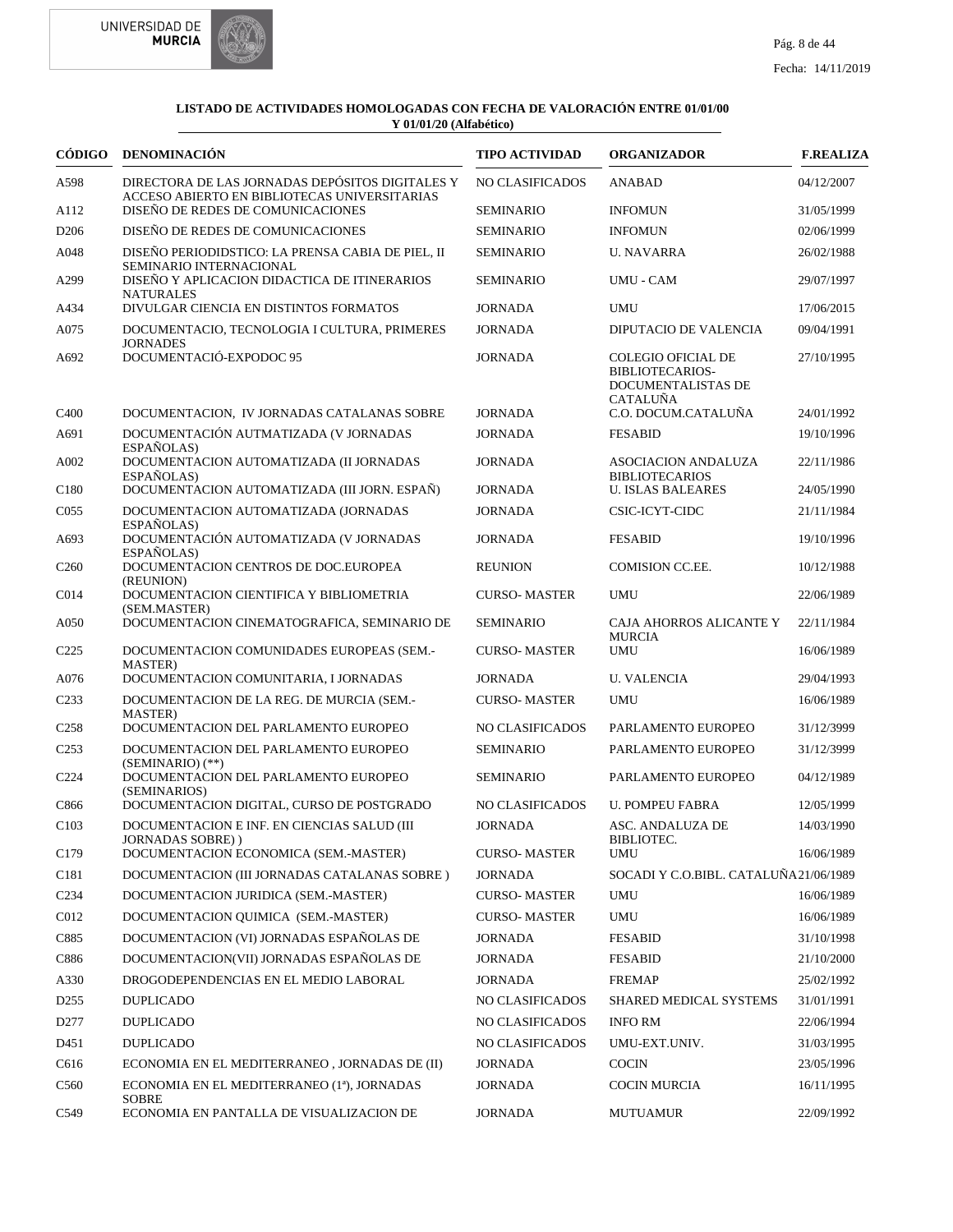



| CÓDIGO            | DENOMINACIÓN                                                                                                                | <b>TIPO ACTIVIDAD</b>  | <b>ORGANIZADOR</b>                                                                      | <b>F.REALIZA</b> |
|-------------------|-----------------------------------------------------------------------------------------------------------------------------|------------------------|-----------------------------------------------------------------------------------------|------------------|
|                   | DATOS, JORNADA SOBRE                                                                                                        |                        |                                                                                         |                  |
| A569              | ECONOMÍA MEDITARRANEA. EL SECTORO EXTERIRO DE<br>LA ECONOMÍA EN LA EUROPA DEL EURO.                                         | JORNADA                | <b>UMU</b>                                                                              | 12/03/1999       |
| A377              | EDICION. JORNADAS SOBRE EL MUNDO EDITORIAL Y<br><b>DEL LIBRO</b>                                                            | <b>JORNADA</b>         | <b>CARM - CONSEJERIA DE</b><br><b>CULTURA Y TURISMO</b>                                 | 12/12/2008       |
| L481              | EDUCACION AMBIENTAL                                                                                                         | <b>SYMPOSIUM</b>       | <b>CAJAMURCIA</b>                                                                       | 05/04/1995       |
| A300              | <b>EDUCACION AMBIENTAL</b>                                                                                                  | <b>SEMINARIO</b>       | <b>UMU - CAM</b>                                                                        | 29/07/1997       |
| L092              | EDUCACION PARA LA PAZ, I JORNADAS REGIONALES                                                                                | <b>JORNADA</b>         | UMU-EXT.UNIV.                                                                           | 25/11/1988       |
| C <sub>469</sub>  | EDUCACION Y PEDAGOGIA, JORNADAS                                                                                             | <b>JORNADA</b>         | CAJAMURCIA                                                                              | 24/09/1990       |
| D <sub>242</sub>  | EDUTEC 01, CONGRESO INTERNACIONAL DE<br>TECNOLOGIA, EDUCACION Y DESARROLLO SOSTENIBLE                                       | <b>CONFERENCIA</b>     | <b>EDUTEC</b>                                                                           | 19/09/2001       |
| A038              | EL ARCHIVERO: BALANCE Y PERSPECTIVAS (XIII                                                                                  | <b>JORNADA</b>         | AYUNTAMIENTO VALDEMORO 02/06/2000                                                       |                  |
| A <sub>169</sub>  | JORNADAS DE ARCHIVOS MUNICIPALES)<br>EL CICLO DE LA INFORMACION: NECESIDAD,<br>OBTENCION, UTILIZACION, RENDICION DE CUENTAS | <b>JORNADA</b>         | <b>UMU</b>                                                                              | 20/06/2008       |
| A572              | EL ESTADO ACTUAL DE LA JUSTICIA                                                                                             | <b>JORNADA</b>         | <b>UMU</b>                                                                              | 02/06/2010       |
| A226              | EL MODELO FRBR (FUNCTIONAL REQUIREMENTS FORM<br>BIBLIOGRAPHIC RECORDS) Y SU IMPACTO EN                                      | <b>JORNADA</b>         | ANABAD U.T. MURCIA                                                                      | 10/03/2009       |
| A239              | <b>CATALOGACION</b><br>EL NUEVO PLAN GENERAL CONTABLE PARA PYMES                                                            | <b>JORNADA</b>         | <b>COLEGIO OFICIAL DE</b><br><b>GRADUADOS SOCIALES DE LA</b><br><b>REGION DE MURCIA</b> | 20/11/2007       |
| A049              | EL PASO DEL CINE MUDO AL SONORO                                                                                             | <b>CONGRESO</b>        | IV CONGRESO (AEHC)                                                                      | 15/06/1991       |
| D360              | ELABORACION DEL PROYECTO FORMATIVO, GRUPO DE<br><b>TRABAJO</b>                                                              | <b>NO CLASIFICADOS</b> | <b>CEP-ALBACETE</b>                                                                     | 11/05/1996       |
| C <sub>028</sub>  | ELIMINADO POR DUPLICADO                                                                                                     | <b>NO CLASIFICADOS</b> | <b>UMU-MICROAULA</b>                                                                    | 31/10/1986       |
| L542              | ELIMINADO POR DUPLICADO                                                                                                     | NO CLASIFICADOS        | U. CARLOS III- I. ALVARO<br><b>ALONSO BARBA</b>                                         | 01/12/1999       |
| D <sub>159</sub>  | ELIMINADO POR DUPLICADO                                                                                                     | NO CLASIFICADOS        | <b>CSI-CSIF</b>                                                                         | 24/10/2002       |
| D340              | ELIMINADO POR DUPLICADO                                                                                                     | NO CLASIFICADOS        | UMU-DPTO. MICROBIOLOGIA                                                                 | 14/02/1981       |
| L115              | ELIMINADO POR DUPLICADO                                                                                                     | NO CLASIFICADOS        | UMU-EXT.UNIV.                                                                           | 15/03/1990       |
| C <sub>287</sub>  | ELIMINADO POR DUPLICADO                                                                                                     | NO CLASIFICADOS        | <b>SOC. DANTE ALIGHERI</b>                                                              | 10/12/1982       |
| C <sub>264</sub>  | ELIMINADO POR DUPLICADO *                                                                                                   | NO CLASIFICADOS        | N                                                                                       | 31/12/3999       |
| C <sub>232</sub>  | ELIMINADO POR DUPLICADO *                                                                                                   | NO CLASIFICADOS        | N                                                                                       | 31/12/3999       |
| L436              | ELIMINADO POR DUPLICADO *                                                                                                   | NO CLASIFICADOS        | N                                                                                       | 31/12/3999       |
| C <sub>2</sub> 83 | ELIMINADO POR DUPLICADO *                                                                                                   | NO CLASIFICADOS        | N                                                                                       | 31/12/3999       |
| C086              | ELIMINADO POR DUPLICADO *                                                                                                   | NO CLASIFICADOS        | N                                                                                       | 31/12/3999       |
| C587              | ELIMINADO POR DUPLICADO *                                                                                                   | NO CLASIFICADOS        | N                                                                                       | 31/12/3999       |
| C644              | ELIMINADO POR DUPLICADO *                                                                                                   | NO CLASIFICADOS        | N                                                                                       | 31/12/3999       |
| C740              | ELIMINADO POR DUPLICADO *                                                                                                   | NO CLASIFICADOS        | N                                                                                       | 31/12/3999       |
| L <sub>130</sub>  | ELIMINADO POR DUPLICADO *                                                                                                   | NO CLASIFICADOS        | N                                                                                       | 31/12/3999       |
| L495              | ELIMINADO POR DUPLICADO *                                                                                                   | NO CLASIFICADOS        | N                                                                                       | 31/12/3999       |
| C789              | ELIMINADO POR DUPLICADO *                                                                                                   | NO CLASIFICADOS        | N                                                                                       | 31/12/3999       |
| L <sub>168</sub>  | ELIMINADO POR DUPLICADO *                                                                                                   | NO CLASIFICADOS        | N                                                                                       | 31/12/3999       |
| L311              | ELIMINADO POR DUPLICADO *                                                                                                   | NO CLASIFICADOS        | N                                                                                       | 31/12/3999       |
| C973              | ELIMINADO POR DUPLICADO *                                                                                                   | NO CLASIFICADOS        | N                                                                                       | 31/12/3999       |
| C <sub>182</sub>  | ELIMINADO POR DUPLICADO *                                                                                                   | NO CLASIFICADOS        | N                                                                                       | 31/12/3999       |
| C <sub>2</sub> 18 | ELIMINADO POR DUPLICADO *                                                                                                   | NO CLASIFICADOS        | N                                                                                       | 31/12/3999       |
| C328              | ELIMINADO POR DUPLICADO *                                                                                                   | <b>NO CLASIFICADOS</b> | N                                                                                       | 31/12/3999       |
| A414              | EMPRENDEDORES UNIVERSITARIOS (I JORNADA)                                                                                    | JORNADA                | <b>UMU</b>                                                                              | 27/11/2007       |
| C <sub>263</sub>  | EMPRESA ESPAÑOLA ANTE NUEVO DERECHO DE<br>COMPETENCIA, JORNADAS                                                             | JORNADA                | C.A.R.M.                                                                                | 29/03/1990       |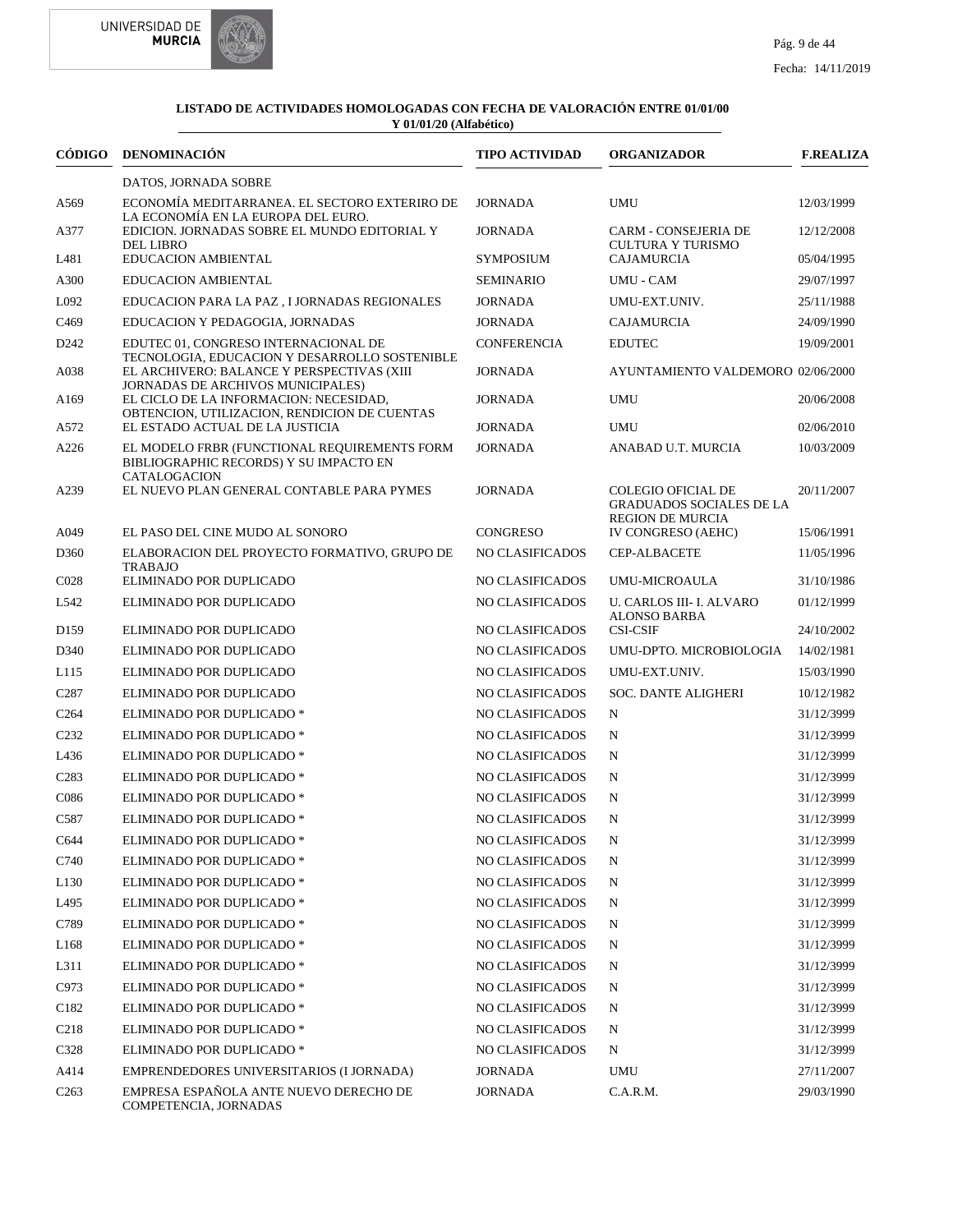



| CÓDIGO             | <b>DENOMINACIÓN</b>                                                                                                                                          | <b>TIPO ACTIVIDAD</b>   | <b>ORGANIZADOR</b>                                                                                                   | <b>F.REALIZA</b> |
|--------------------|--------------------------------------------------------------------------------------------------------------------------------------------------------------|-------------------------|----------------------------------------------------------------------------------------------------------------------|------------------|
| C <sub>262</sub>   | EMPRESA ESPAÑOLA ANTE NUEVO DERECHO DE SOC.DE                                                                                                                | <b>JORNADA</b>          | C.A.R.M.                                                                                                             | 18/10/1989       |
| A297               | CAP.<br>ENCUENTRO DE GABINETES DE EMPLEO                                                                                                                     | <b>ENCUENTROS</b>       | UNIVERSIDAD DE ALICANTE                                                                                              | 19/04/1997       |
| A255               | <b>UNIVERSITARIOS</b><br>ENCUENTRO SOBRE CALIDAD EN LA EDUCACION<br>SUPERIOR 2009 "EL MARCO ESPAÑOL DE<br><b>CUALIFICACIONES PARA LA EDUCACION SUPERIOR"</b> | <b>ENCUENTROS</b>       | <b>UMU - ANECA</b>                                                                                                   | 01/06/2009       |
| C <sub>169</sub>   | ENCUENTROS HISPANOAMERICANOS                                                                                                                                 | <b>ENCUENTROS</b>       | UMU-E.U. BIBLIOTECONOMIA                                                                                             | 24/04/1990       |
| A083               | ENFERMEDADES PROFESIONALES EMERGENTES. SU                                                                                                                    | <b>JORNADA</b>          | PROMOCION EDUCATIVA                                                                                                  | 11/11/2005       |
| A636               | PREVENCION, I JORNADAS DE SALUD LABORAL<br><b>ENGLISH COURSE ADVANCED</b>                                                                                    | <b>CURSO DE IDIOMAS</b> | <b>MURCIA</b><br><b>CENTRO LINGUAVIVA DE</b><br><b>DUBLÍN</b>                                                        | 16/10/1987       |
| A635               | ENGLISH COURSE AT UPPER INTERMEDIATE LEVEL                                                                                                                   | <b>CURSO DE IDIOMAS</b> | ACADEMIA INTERNACIONAL-<br>CONSEJO BRITANICO                                                                         | 07/10/1988       |
| A427               | ENGLISH FOR LIBRARIANS/INGLÉS PARA<br><b>BIBLIOTECARIOS</b>                                                                                                  | <b>CURSO DE IDIOMAS</b> | ASOCIACION ESPAÑOLA DE<br>DOCUMENTACION E<br><b>INFORMACION (SEDIC)</b>                                              | 29/05/2015       |
| A628               | <b>ENGLISH FOR UNIVERSITY STAFF</b>                                                                                                                          | <b>CURSO DE IDIOMAS</b> | <b>UMU</b>                                                                                                           | 01/09/2002       |
| A576               | ENGLISH LANGUAGE COURSE LEVEL C1 TO C2 IN CEF                                                                                                                | <b>CURSO DE IDIOMAS</b> | TLI ENGLISH LANGUAGE                                                                                                 | 20/08/2010       |
| A416               | <b>ENGLISH LEVEL 1</b>                                                                                                                                       | <b>CURSO DE IDIOMAS</b> | <b>SCHOOL</b><br><b>CENTRAL SINDICAL</b><br><b>INDEPENDIENTE Y DE</b><br><b>FUNCIONARIOS (CSIF) (DENTRO</b>          | 11/07/2013       |
| A511               | <b>ENGLISH LEVEL 1 A416</b>                                                                                                                                  | <b>CURSO DE IDIOMAS</b> | DE FORMACION CONTINUA)<br>CENTRAL SINDICAL<br><b>INDEPENDIENTE Y DE</b><br><b>FUNCIONARIOS (CSIF) (DENTRO</b>        | 11/07/2013       |
| A618               | <b>ENGLISH LEVEL 7</b>                                                                                                                                       | <b>CURSO DE IDIOMAS</b> | DE FORMACION CONTINUA)<br><b>CENTRAL SINDICAL</b><br><b>INDEPENDIENTE Y DE</b><br><b>FUNCIONARIOS (CSIF) (DENTRO</b> | 11/07/2013       |
| A617               | <b>ENGLISH LEVEL 9</b>                                                                                                                                       | <b>CURSO DE IDIOMAS</b> | DE FORMACION CONTINUA)<br><b>CENTRAL SINDICAL</b><br><b>INDEPENDIENTE Y DE</b><br><b>FUNCIONARIOS (CSIF) (DENTRO</b> | 15/11/2015       |
| A514               | <b>ENGLISH TODAY - MODULE 5: WORLD ENGLISHES -</b><br>MODULE 6: CONVERSATION AND OTHER KINDS OF<br><b>SPOKEN INTERACTION</b>                                 | <b>CURSO DE IDIOMAS</b> | DE FORMACION CONTINUA)<br>UNIVERSIDAD DE EDIMBURGO 24/08/2007<br>(ESCOCIA)                                           |                  |
| L <sub>235</sub>   | <b>ENTRENADOR NACION N.3 FUTBOL</b>                                                                                                                          | NO CLASIFICADOS         | R.F.E.F.                                                                                                             | 01/07/1995       |
| L438               | ENTRENADORES DE GIMNASIA RITMICA DEPORTIVA, I<br><b>CLINIC ITNERNACIONAL</b>                                                                                 | <b>ENCUENTROS</b>       | <b>JUNTA DE CASTILLA Y LEON</b>                                                                                      | 30/11/1986       |
| D <sub>258</sub>   | ENTRENAMIENTO Y FISIOLOGIA DEL EJERCICIO, I<br>SEMINARIO SOBRE TEORIA DEL                                                                                    | <b>SEMINARIO</b>        | UMU-EXT.UNIV.                                                                                                        | 14/04/1985       |
| A650               | ERAMUS+: YACIMIENTO DE INICIATIVAS, EXPERIENCIAS<br>Y NUEVAS OPORTUNIDADES EN EL ÁMBITO DE LA                                                                | <b>JORNADA</b>          | <b>CARM</b>                                                                                                          | 06/11/2014       |
| C <sub>3</sub> 04  | <b>JUVENTUD</b><br>ERGONOMIA DE LOS PUESTOS DE TRABAJO Y SU<br>ENTORNO, JORNADA                                                                              | <b>JORNADA</b>          | <b>MUTUAMUR</b>                                                                                                      | 23/02/1993       |
| D370               | ESCRITORES AFRICANOS EN LENGUA ESPAÑOLA, I<br><b>ENCUENTRO</b>                                                                                               | <b>ENCUENTROS</b>       | <b>SERV. RELACIONES</b><br><b>INTERNACIONALES (UMU)</b>                                                              | 29/11/2000       |
| PH16A              | ESCUELA DE LA ESPALDA                                                                                                                                        | <b>JORNADA</b>          | UNIVERSIDAD DE MURCIA                                                                                                | 16/12/2013       |
| PH <sub>21</sub> A | <b>ESCUELA DE LA ESPALDA</b>                                                                                                                                 | <b>JORNADA</b>          | UNIVERSIDAD DE MURCIA                                                                                                | 09/11/2016       |
| PH17A              | ESCUELA DE LA VOZ                                                                                                                                            | <b>JORNADA</b>          | UNIVERSIDAD DE MURCIA                                                                                                | 17/12/2013       |
| A184               | ESCUELA DE VERANO DE ANIMACION SOCIOCULTURAL                                                                                                                 | <b>JORNADA</b>          | <b>GENERALITAT VALENCIANA -</b><br><b>ESCOLA D'ANIMADORS</b><br><b>JUVENILS</b>                                      | 08/09/1989       |
| D444               | E-SOLUTIONS. LAS TECNOLOGIAS AL SERVICIO DE<br>INTERNET, IV ENCUENTRO TECNOLOGICO                                                                            | <b>ENCUENTROS</b>       | <b>ICS</b>                                                                                                           | 03/05/2000       |
| A266               | ESPACION COMUN DE ENSEÑANZA SUPERIOR UNION<br>EUROPEA, AMERICA LATINA Y CARIBE UEALC<br><b>ENCUENTRO DE EXPERTOS</b>                                         | <b>ENCUENTROS</b>       | UMU - MINISTERIO DE<br>EDUCACION, CULTURA Y<br><b>DEPORTE</b>                                                        | 11/10/2001       |
| A654               | ESPACIOS DE TRABAJO SEGUROS Y SALUDABLES<br>(SEXTAS JORNADAS TÉCNICAS NACIONALES)                                                                            | <b>JORNADA</b>          | UNIVERSIDAD DE OVIEDO                                                                                                | 19/11/2004       |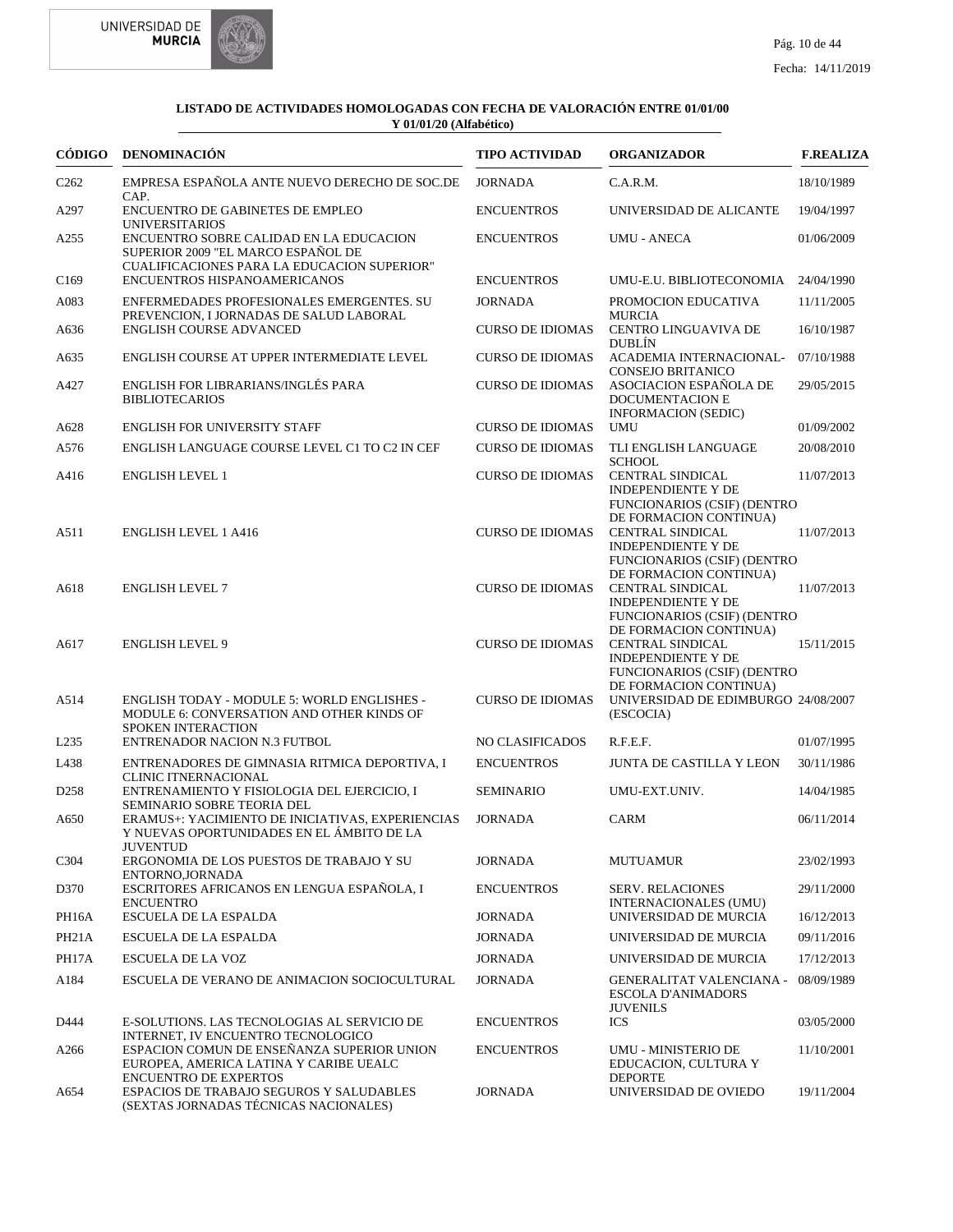



|                   | CÓDIGO DENOMINACIÓN                                                                                                                                           | <b>TIPO ACTIVIDAD</b>   | <b>ORGANIZADOR</b>                                               | <b>F.REALIZA</b> |
|-------------------|---------------------------------------------------------------------------------------------------------------------------------------------------------------|-------------------------|------------------------------------------------------------------|------------------|
| A362              | ESPECIALISTA UNIVERSITARIO EN COMPLEMENTOS DE<br>FORMACIÓN EN RELACIONES LABORALES Y RECURSOS<br><b>HUMANOS</b>                                               | <b>CURSO-MASTER</b>     | <b>UMU</b>                                                       | 17/09/2014       |
| A361              | ESPECIFICAICONES RECOMENDADAS POR RECOLETA<br>PARA LA CORRECTA RECOLECCIÓN DE DATOS DE LOS<br>REPOSITORIOS INSTITUCIONALES                                    | <b>JORNADA</b>          | FUNDACION ESPAÑOLA PARA 25/04/2008<br>LA CIENCIA Y LA TECNOLOGIA |                  |
| A147              | ESPECTROMETRIA DE EMISION POR PLASMA, III                                                                                                                     | <b>SEMINARIO</b>        | <b>U. COMPLUTENSE MADRID</b>                                     | 02/04/1992       |
| L <sub>160</sub>  | <b>SEMINARIO</b><br>ESPECTROMETRIA DE EMISION POR PLASMA (III                                                                                                 | <b>SEMINARIO</b>        | <b>U. COMPLUTENSE</b>                                            | 02/04/1992       |
| A019              | SEMINARIO)<br>ESTADO DE LA INVESTIGACION EN ESPAÑA PARA EL                                                                                                    | <b>REUNION</b>          | <b>ANABAD</b>                                                    | 15/12/1994       |
| A454              | DESARROLLO DE LA BIBLIOTECA ESCOLAR, EL<br>ESTADO: PROCESO DE CONSTITUCIÓN EVOLUCIÓN Y                                                                        | <b>CICLOS</b>           | <b>UMU</b>                                                       | 26/04/1991       |
| C <sub>3</sub> 08 | PROBLEMAS ACTUALES<br>ESTADO Y FISCALIDAD ANT.REGIM.(SIMPOSIUM)                                                                                               | <b>SYMPOSIUM</b>        | UMU-FAC. LETRAS                                                  | 07/06/1988       |
| C887              | ESTATUTO BASICO DE LA FUNCION PUBLICA, JORNADAS<br><b>SOBRE EL</b>                                                                                            | <b>JORNADA</b>          | <b>CSI-CSIF</b>                                                  | 27/05/1997       |
| <b>CA156E</b>     | ESTATUTO DEL EMPLEADO PUBLICO EN LA REGION DE                                                                                                                 | <b>FORO</b>             | UNIVERSIDAD DE MURCIA                                            | 22/02/2010       |
| D <sub>253</sub>  | MURCIA. GRUPOS C, D Y E. INTERNET<br>ESTEREOLOGIA, WORKSHOP DE                                                                                                | <b>JORNADA</b>          | OLIMPUS TECNICAS S.L.                                            | 14/05/2002       |
| D <sub>292</sub>  | ESTRATEGIA, ORGANIZACION Y CONTROL DE<br>RESULTADOS EN LA CONTRATACION DEL                                                                                    | <b>SEMINARIO</b>        | ASC. ESP. DE MANTENIMIENTO 22/02/2001                            |                  |
| D <sub>453</sub>  | <b>MANTENIMIENTO</b><br>ESTRATEGIAS DE BUSQUEDA EN ESA/QUEST                                                                                                  | <b>SEMINARIO</b>        | CONSORC. INFORMA Y DOC.<br><b>CATALUÑA</b>                       | 23/05/1984       |
| A379              | ESTRATEGIAS DE INSERCION SOCIO-LABORAL                                                                                                                        | <b>JORNADA</b>          | CARM                                                             | 13/12/2000       |
| A338              | <b>ESTRES EN TIEMPOS DE CRISIS</b>                                                                                                                            | <b>JORNADA</b>          | <b>FUNDACION CAJAMURCIA</b>                                      | 11/03/2009       |
| PH12A             | ESTRES LABORAL: IDENTIFICACION Y PREVENCION                                                                                                                   | <b>JORNADA</b>          | UNIVERSIDAD DE MURCIA                                            | 13/10/2011       |
| CS <sub>23A</sub> | ESTRES LABORAL: IDENTIFICACION Y PREVENCION                                                                                                                   | <b>JORNADA</b>          | UNIVERSIDAD DE MURCIA                                            | 12/11/2008       |
| PH14A             | ESTRES LABORAL: IDENTIFICACION Y PREVENCION.                                                                                                                  | <b>JORNADA</b>          | UNIVERSIDAD DE MURCIA                                            | 31/10/2012       |
| C <sub>2</sub> 13 | ESTRUCTURA ORG. PEDAG. EN UN. POPULARES (SEMIN.)                                                                                                              | <b>SEMINARIO</b>        | FED. ESP. DE UNIV. POPULARES 27/07/1984                          |                  |
| A101              | ESTUDIANTES DE DERECHO AMBIENTAL, 3ER                                                                                                                         | <b>CONGRESO</b>         | FAC. DERECHO UNIV.                                               | 14/04/2000       |
| L <sub>100</sub>  | <b>CONGRESO</b><br>ESTUDIO ANTEPROYECTO DE REFORMA DEL CICLO SUP.<br>E.G.B., I JORNADAS REG.                                                                  | <b>JORNADA</b>          | <b>ALICANTE</b><br><b>MEC</b>                                    | 28/03/1985       |
| A064              | ESTUDIO DE NECESIDADES DE FORMACION EN MATERIA<br>NUEVAS TECNOLOGIAS EN TRABAJADORES DEL SECTOR<br>DE MEDIOS DE COMUNCIACION DE LA REGION DE<br><b>MURCIA</b> | <b>JORNADA</b>          | ASOC. PRENSA DE MURCIA                                           | 23/03/2001       |
| C <sub>246</sub>  | ESTUDIOS FISCALES (I JORNADAS)                                                                                                                                | <b>JORNADA</b>          | U. CORDOBA Y C.O. PER. MERC. 31/12/3999                          |                  |
| C <sub>368</sub>  | ESTUDIOS REGIONALES, XV REUNION                                                                                                                               | <b>REUNION</b>          | ASC. ESPÑ.DE LA CIENCIA REG. 29/11/1989                          |                  |
| C <sub>220</sub>  | ESTUDIOS SOBRE LOS SIGLOS XIX Y XX (COLOQUIO)                                                                                                                 | COLOQUIO                | U. PAU                                                           | 31/03/1978       |
| C <sub>963</sub>  | ESTUDIOS Y ACTUALIZACION SOBRE LAS ULTIMAS<br>REFORMAS EN MATERIA DE SEGURIDAD SOCIAL.<br><b>JORNADAS DE</b>                                                  | <b>JORNADA</b>          | UMU-ESC. DE PRACTICA<br>LABORAL                                  | 27/02/2002       |
| A014              | EUROPA DE LOS 25: JUICIO CRITICO, LA                                                                                                                          | CONFERENCIA             | JOVENES JURISTAS REGION<br><b>MURCIA</b>                         | 06/05/2004       |
| A526              | EUROPA HACIA LA UNIÓN POLÍTICA Y EL                                                                                                                           | <b>JORNADA</b>          | ORGANIZADOR DESCONOCIDO 26/11/1994                               |                  |
| A634              | COODESARROLLO MEDITERRANEO<br>EUROPEAN COMMUNITY AND BUSINESS LAW                                                                                             | <b>CURSO DE IDIOMAS</b> | UNIVERSIDAD DE GALES -<br><b>ABERYSTWITH</b>                     | 29/07/1990       |
| L036              | EVALUACION DE LA EXPOSICION LABORAL AL RUIDO<br>EN LA REGION DE MURCIA                                                                                        | <b>JORNADA</b>          | <b>GABINETE S.H.T.R.MURCIA</b>                                   | 19/11/1997       |
| L528              | EVALUACION DEL RIESGO DE INCENDIO                                                                                                                             | <b>SEMINARIO</b>        | I.N.S.H. TRABAJO                                                 | 24/06/1993       |
| C446              | EVALUACION INSTITUCIONAL, SEMINARIO<br><b>INTERNACIONAL</b>                                                                                                   | <b>SEMINARIO</b>        | UMU                                                              | 25/04/1995       |
| A047              | EVALUACION VISUAL DEL ARBOL SINGULAR, LA                                                                                                                      | CONGRESO                | ASOCIACION ESPAÑOLA DE<br><b>ARBORICULTURA</b>                   | 25/05/2002       |
| A100              | EVALUADORES DEL MODELO EFOM DE EXCELENCIA                                                                                                                     | <b>SEMINARIO</b>        | <b>ESTRATEGIAS Y DIRECCION</b>                                   | 06/09/2006       |
| A254              | EXCELENCIA: LA BASE COMPETITIVA DE LAS EMPRESAS                                                                                                               | <b>JORNADA</b>          | CARM                                                             | 13/11/2008       |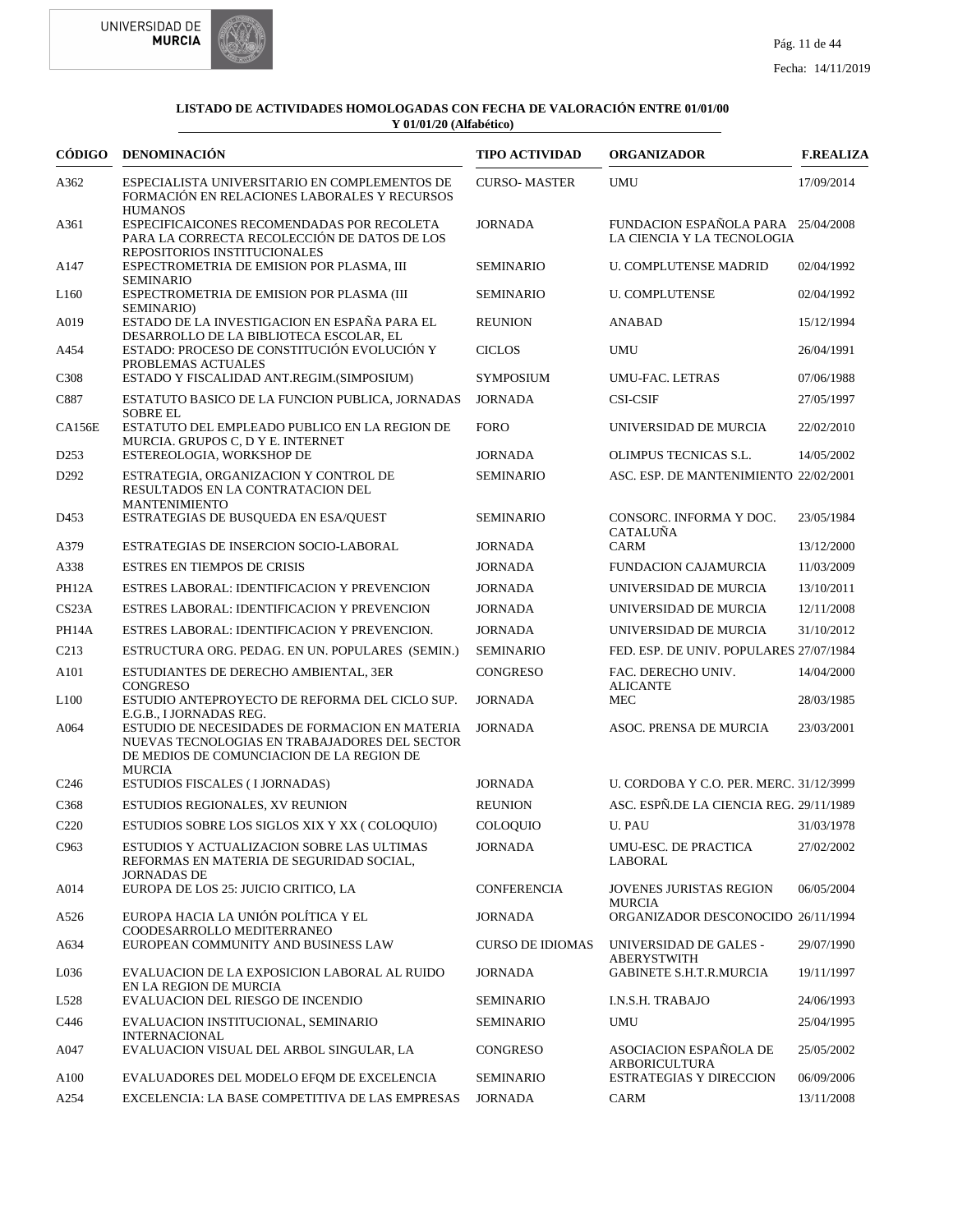



| CÓDIGO           | <b>DENOMINACIÓN</b>                                                                                                                  | <b>TIPO ACTIVIDAD</b>   | <b>ORGANIZADOR</b>                                                                                     | <b>F.REALIZA</b> |
|------------------|--------------------------------------------------------------------------------------------------------------------------------------|-------------------------|--------------------------------------------------------------------------------------------------------|------------------|
| A642             | EXPLOTACIÓN LABORAL DE LA INFANCIA                                                                                                   | <b>JORNADA</b>          | <b>UMU</b>                                                                                             | 21/04/1998       |
| C <sub>330</sub> | FILOLOGIA, II JORNADAS                                                                                                               | <b>JORNADA</b>          | <b>UMU-FAC. LETRAS</b>                                                                                 | 02/05/1984       |
| A157             | FINANCIACION Y GESTION DE LAS UNIVERSIDADES<br>ESPAÑOLAS: SITUACION ACTUAL Y PERSPECTIVAS DE<br><b>FUTURO, JORNADAS</b>              | <b>JORNADA</b>          | <b>UMU</b>                                                                                             | 11/05/2001       |
| C <sub>050</sub> | FIRST CERTIFICATE IN ENCLISH (GRADO C)                                                                                               | NO CLASIFICADOS         | <b>U. CAMBRIDGE</b>                                                                                    | 31/12/1979       |
| A242             | FISCALIDAD DE EMPRESAS INMOBILIARIAS Y<br><b>CONSTRUCTORAS</b>                                                                       | <b>SEMINARIO</b>        | ASOCIACION PROFESIONAL DE 03/10/2008<br><b>EXPERTOS CONTABLES Y</b><br>TRUBUTARIOS DE ESPAÑA<br>(AECE) |                  |
| A710             | FISCALIZACIÓN Y CONTROL DE UNIVERSIDADES<br>PÚBLICAS (III JORNADAS)                                                                  | <b>JORNADA</b>          | UNIVERSIDAD MIGUEL<br>HERNANDEZ (ELCHE)                                                                | 06/11/2015       |
| C <sub>174</sub> | FONDO REGIONAL INST.DOCUMENTALES DE MURCIA<br>(SEMIN)                                                                                | <b>SEMINARIO</b>        | <b>ANABAD</b>                                                                                          | 28/03/1992       |
| A498             | FORMACIÓN BÁSICA (4 MÓDULOS) SUPERVIVIENCIA,<br>PRIMEROS AUXILIOS, PREVENCIÓN Y LUCHA CONTRA<br>INCENDIOS, SEGURIDAD EN EL TRABAJO   | NO CLASIFICADOS         | MINISTERIO DE EMPLEO Y<br>SEGURIDAD SOCIAL (S.E.SS IS<br><b>MARINA</b> )                               | 12/06/2012       |
| A167             | FORMACION CONTINUA EN LAS ADMINISTRACIONES<br>PUBLICAS DE LA CARM (IAFCAP), I JORNADAS SOBRE LA                                      | <b>JORNADA</b>          | ESCUELA ADMINISTRACION<br>PUBLICA CARM                                                                 | 24/11/2005       |
| A <sub>168</sub> | FORMACION CONTINUA EN LAS ADMINISTRACIONES<br>PUBLICAS DE LA CARM, II JORNADAS SOBRE LA                                              | <b>JORNADA</b>          | <b>ESCUELA ADMINISTRACION</b><br>PUBLICA CARM                                                          | 12/12/2006       |
| C834             | FORMACION CONTINUA: LAS ORGANIZACIONES EN<br>APRENDIZAJE PERMANENTE, JORNADAS<br>UNIVERSITARIAS DE                                   | <b>JORNADA</b>          | <b>U. SEVILLA</b>                                                                                      | 07/04/2000       |
| U913A            | FORMACIÓN CONTINUADA EN EXPERIMENTACIÓN<br>ANIMAL: APLICACIÓN DE LAS 3 R'S.                                                          | <b>JORNADA</b>          | UNIVERSIDAD DE MURCIA                                                                                  | 09/11/2017       |
| U911A            | FORMACIÓN CONTINUADA EN EXPERIMENTACIÓN<br>ANIMAL: ASPECTOS ÉTICOS: CEEA, OH                                                         | <b>JORNADA</b>          | UNIVERSIDAD DE MURCIA                                                                                  | 24/10/2017       |
| <b>U908A</b>     | FORMACIÓN CONTINUADA EN EXPERIMENTACIÓN<br>ANIMAL: ASPECTOS LEGALES                                                                  | <b>JORNADA</b>          | UNIVERSIDAD DE MURCIA                                                                                  | 03/04/2017       |
| <b>U910A</b>     | FORMACIÓN CONTINUADA EN EXPERIMENTACIÓN<br>ANIMAL: BIENESTAR ANIMAL                                                                  | <b>JORNADA</b>          | UNIVERSIDAD DE MURCIA                                                                                  | 12/05/2017       |
| U952A            | FORMACIÓN CONTINUADA EN EXPERIMENTACIÓN<br>ANIMAL: COMITES ÉTICOS Y DE BIOSEGURIDAD.                                                 | <b>JORNADA</b>          | UNIVERSIDAD DE MURCIA                                                                                  | 08/11/2018       |
| L111             | FORMACION DE ANIMADORES, SEMINARIO                                                                                                   | <b>SEMINARIO</b>        | C.A.R.M.                                                                                               | 09/12/1984       |
| C <sub>107</sub> | FORMACION DE ARCHIVOS E INVESTIG. (SEMINARIO)                                                                                        | <b>SEMINARIO</b>        | UMU-EXT.UNIV.                                                                                          | 15/11/1991       |
| A021             | FORMACION DE EVALUADORES DE LA CALIDAD                                                                                               | <b>JORNADA</b>          | U. POLITECNICA CARTAGENA 24/01/2004                                                                    |                  |
| D <sub>205</sub> | FORMACION DE FORMADORES EN NUEVAS<br>TECNOLOGIAS, I SEMIN.EUR.                                                                       | <b>SEMINARIO</b>        | ASC. NAC. CENTROS<br><b>ENSENANZA</b>                                                                  | 11/04/1992       |
| A <sub>267</sub> | FORMACION DE FORMADORES PARA EL USO DE LA WEB<br>OF KNOWLEDGE                                                                        | <b>JORNADA</b>          | FUNDACION ESPAÑOLA PARA 29/10/2009<br>LA CIENCIA Y LA TECNOLOGIA                                       |                  |
| A022             | FORMACION DE LOS COMITES INTERNOS                                                                                                    | <b>JORNADA</b>          | <b>ANECA</b>                                                                                           | 07/10/2003       |
| U1027A           | FORMACIÓN D.E.A.//D.E.S.A. (RECICLAJE)                                                                                               | <b>JORNADA</b>          | UNIVERSIDAD DE MURCIA                                                                                  | 14/05/2019       |
| C647             | FORMACION EN COOPERACION PARA EL DESARROLLO<br>(seminario)                                                                           | <b>SEMINARIO</b>        | UNIVERSIDAD DE MURCIA                                                                                  | 01/03/1997       |
| <b>U981E</b>     | FORMACIÓN EN IDIOMAS CON APOYO DE LA<br>PLATAFORMA DEXWAY: INGLÉS EN NIVEL A1 (INICIAL Y<br>AVANZADO)                                | <b>CURSO DE IDIOMAS</b> | UNIVERSIDAD DE MURCIA                                                                                  | 22/02/2018       |
| <b>U984E</b>     | FORMACIÓN EN IDIOMAS CON APOYO DE LA<br>PLATAFORMA DEXWAY: INGLÉS EN NIVEL A2 (<br>AVANZADO) Y B1 (INICIAL)                          | <b>CURSO DE IDIOMAS</b> | UNIVERSIDAD DE MURCIA                                                                                  | 22/02/2018       |
| <b>U982E</b>     | FORMACIÓN EN IDIOMAS CON APOYO DE LA<br>PLATAFORMA DEXWAY: INGLÉS EN NIVEL A2 (INICIAL Y<br>AVANZADO)                                | <b>CURSO DE IDIOMAS</b> | UNIVERSIDAD DE MURCIA                                                                                  | 22/02/2018       |
| <b>U986E</b>     | FORMACIÓN EN IDIOMAS CON APOYO DE LA<br>PLATAFORMA DEXWAY: INGLÉS EN NIVEL B1                                                        | <b>CURSO DE IDIOMAS</b> | UNIVERSIDAD DE MURCIA                                                                                  | 22/02/2018       |
| U985E            | (AVANZADO) Y B2 (INICIAL)<br>FORMACIÓN EN IDIOMAS CON APOYO DE LA<br>PLATAFORMA DEXWAY: INGLÉS EN NIVEL B1 (INICIAL E<br>INTERMEDIO) | <b>CURSO DE IDIOMAS</b> | UNIVERSIDAD DE MURCIA                                                                                  | 22/02/2018       |
| <b>U983E</b>     | FORMACIÓN EN IDIOMAS CON APOYO DE LA<br>PLATAFORMA DEXWAY: INGLÉS EN NIVEL B1<br>(INTERMEDIO Y AVANZADO)                             | <b>CURSO DE IDIOMAS</b> | UNIVERSIDAD DE MURCIA                                                                                  | 22/02/2018       |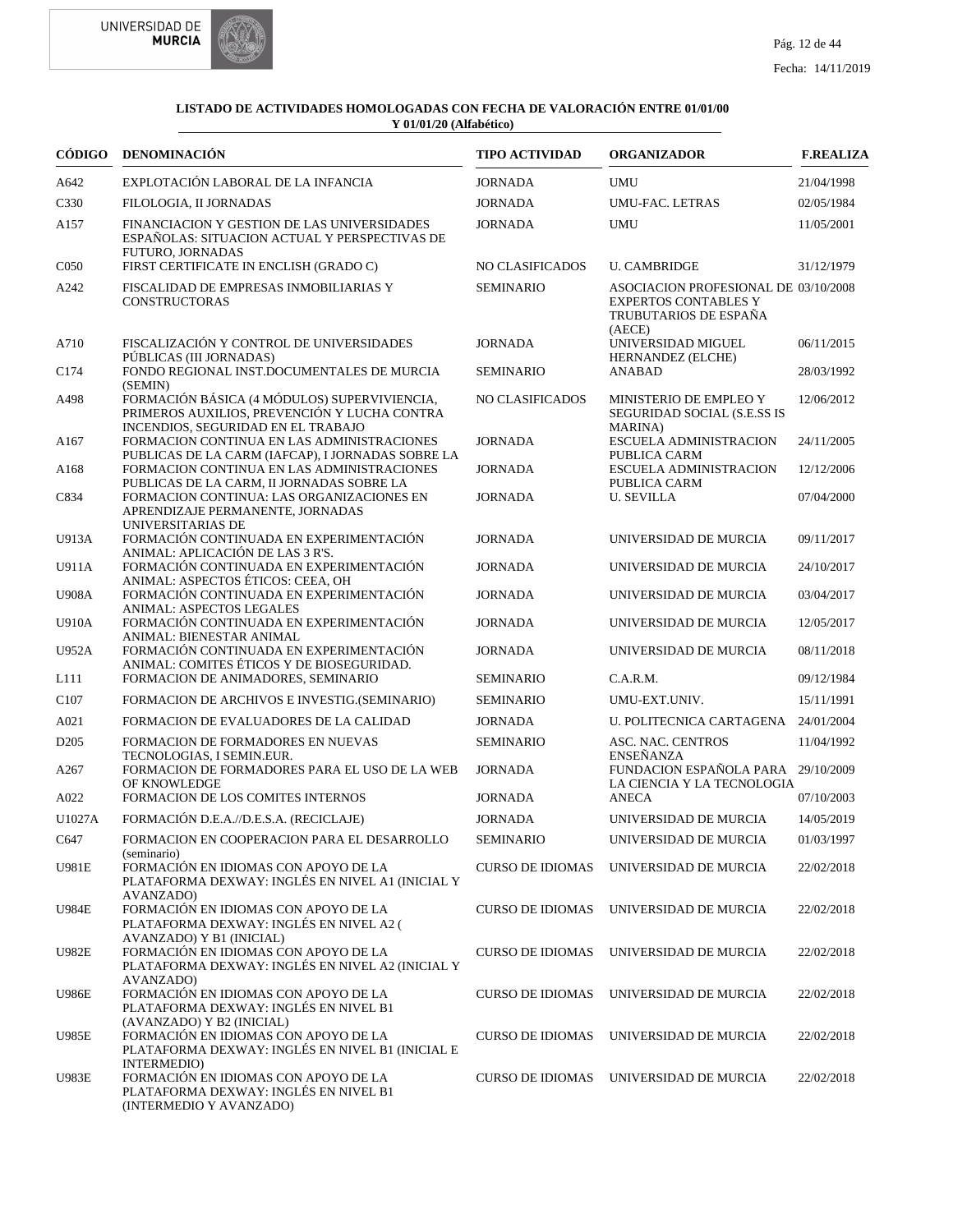



|              | CÓDIGO DENOMINACIÓN                                                                                                     | <b>TIPO ACTIVIDAD</b>   | <b>ORGANIZADOR</b>                 | <b>F.REALIZA</b> |
|--------------|-------------------------------------------------------------------------------------------------------------------------|-------------------------|------------------------------------|------------------|
| <b>U988E</b> | FORMACIÓN EN IDIOMAS CON APOYO DE LA<br>PLATAFORMA DEXWAY: INGLÉS EN NIVEL B2 (INICIAL E                                | <b>CURSO DE IDIOMAS</b> | UNIVERSIDAD DE MURCIA              | 22/02/2018       |
| <b>U987E</b> | INTERMEDIO)<br>FORMACIÓN EN IDIOMAS CON APOYO DE LA<br>PLATAFORMA DEXWAY: INGLÉS EN NIVEL B2<br>(INTERMEDIO Y AVANZADO) | <b>CURSO DE IDIOMAS</b> | UNIVERSIDAD DE MURCIA              | 22/02/2018       |
| U813E        | FORMACIÓN EN IDIOMAS: INGLÉS EN NIVEL A1                                                                                | <b>CURSO DE IDIOMAS</b> | UNIVERSIDAD DE MURCIA              | 06/10/2015       |
| <b>U882E</b> | FORMACIÓN EN IDIOMAS: INGLÉS EN NIVEL A1                                                                                | <b>CURSO DE IDIOMAS</b> | UNIVERSIDAD DE MURCIA              | 16/12/2016       |
| <b>U814E</b> | FORMACIÓN EN IDIOMAS: INGLÉS EN NIVEL A2                                                                                | <b>CURSO DE IDIOMAS</b> | UNIVERSIDAD DE MURCIA              | 06/10/2015       |
| <b>U883E</b> | FORMACIÓN EN IDIOMAS: INGLÉS EN NIVEL A2.1                                                                              | <b>CURSO DE IDIOMAS</b> | UNIVERSIDAD DE MURCIA              | 16/12/2016       |
| <b>U796E</b> | FORMACIÓN EN IDIOMAS: INGLÉS EN NIVEL A2.1                                                                              | <b>CURSO DE IDIOMAS</b> | UNIVERSIDAD DE MURCIA              | 16/06/2016       |
| <b>U884E</b> | FORMACIÓN EN IDIOMAS: INGLÉS EN NIVEL A2.2                                                                              | <b>CURSO DE IDIOMAS</b> | UNIVERSIDAD DE MURCIA              | 16/12/2016       |
| <b>U815E</b> | FORMACIÓN EN IDIOMAS: INGLÉS EN NIVEL B1                                                                                | <b>CURSO DE IDIOMAS</b> | UNIVERSIDAD DE MURCIA              | 06/10/2015       |
| <b>U885E</b> | FORMACIÓN EN IDIOMAS: INGLÉS EN NIVEL B1.1                                                                              | <b>CURSO DE IDIOMAS</b> | UNIVERSIDAD DE MURCIA              | 16/12/2016       |
| <b>U797E</b> | FORMACIÓN EN IDIOMAS: INGLÉS EN NIVEL B1.1                                                                              | <b>CURSO DE IDIOMAS</b> | UNIVERSIDAD DE MURCIA              | 15/06/2016       |
| <b>U886E</b> | FORMACIÓN EN IDIOMAS: INGLÉS EN NIVEL B1.2                                                                              | <b>CURSO DE IDIOMAS</b> | UNIVERSIDAD DE MURCIA              | 16/12/2016       |
| <b>U798E</b> | FORMACIÓN EN IDIOMAS: INGLÉS EN NIVEL B1.2 (A)                                                                          | <b>CURSO DE IDIOMAS</b> | UNIVERSIDAD DE MURCIA              | 20/06/2016       |
| <b>U799E</b> | FORMACIÓN EN IDIOMAS: INGLÉS EN NIVEL B1.2 (B)                                                                          | <b>CURSO DE IDIOMAS</b> | UNIVERSIDAD DE MURCIA              | 14/06/2016       |
| ${\rm L}077$ | FORMACION EN LA PREVENCION DE RIESGOS<br>LABORALES, LA                                                                  | <b>JORNADA</b>          | <b>GABINETE S.H.T.R.MURCIA</b>     | 10/12/1997       |
| A395         | FORMACIÓN EN TERAPIA GESTALT                                                                                            | <b>NO CLASIFICADOS</b>  | ORGANIZADOR DESCONOCIDO 15/06/1999 |                  |
| A767         | FORMACIÓN INICIAL EN PREVENCIÓN DE RIESGOS<br>LABORALES (ADMINISTRACIÓN)                                                | <b>REUNION</b>          | UM                                 | 31/12/2019       |
| A745         | FORMACIÓN INICIAL EN PREVENCIÓN DE RIESGOS<br>LABORALES (ADMINISTRACIÓN)                                                | <b>REUNION</b>          | <b>UMU</b>                         | 01/01/2012       |
| A746         | FORMACIÓN INICIAL EN PREVENCIÓN DE RIESGOS<br>LABORALES (ADMINISTRACIÓN)                                                | <b>REUNION</b>          | <b>UMU</b>                         | 01/01/2013       |
| A747         | FORMACIÓN INICIAL EN PREVENCIÓN DE RIESGOS<br>LABORALES (ADMINISTRACIÓN)                                                | <b>REUNION</b>          | <b>UMU</b>                         | 01/01/2014       |
| A748         | FORMACIÓN INICIAL EN PREVENCIÓN DE RIESGOS<br>LABORALES (ADMINISTRACIÓN)                                                | <b>REUNION</b>          | <b>UMU</b>                         | 01/01/2015       |
| A749         | FORMACIÓN INICIAL EN PREVENCIÓN DE RIESGOS<br>LABORALES (ADMINISTRACIÓN)                                                | <b>REUNION</b>          | <b>UMU</b>                         | 01/01/2016       |
| A750         | FORMACIÓN INICIAL EN PREVENCIÓN DE RIESGOS<br>LABORALES (ADMINISTRACIÓN)                                                | <b>REUNION</b>          | <b>UMU</b>                         | 01/01/2017       |
| A751         | FORMACIÓN INICIAL EN PREVENCIÓN DE RIESGOS<br>LABORALES (ADMINISTRACIÓN)                                                | <b>REUNION</b>          | <b>UMU</b>                         | 01/01/2018       |
| A755         | FORMACIÓN INICIAL EN PREVENCIÓN DE RIESGOS<br>LABORALES (AUX. SERVICIOS)                                                | <b>REUNION</b>          | <b>UMU</b>                         | 01/01/2015       |
| A754         | FORMACIÓN INICIAL EN PREVENCIÓN DE RIESGOS<br>LABORALES (AUX. SERVICIOS)                                                | <b>REUNION</b>          | <b>UMU</b>                         | 01/01/2014       |
| A752         | FORMACIÓN INICIAL EN PREVENCIÓN DE RIESGOS<br>LABORALES (AUX. SERVICIOS)                                                | <b>REUNION</b>          | <b>UMU</b>                         | 01/01/2012       |
| A756         | FORMACIÓN INICIAL EN PREVENCIÓN DE RIESGOS<br>LABORALES (AUX. SERVICIOS)                                                | <b>REUNION</b>          | <b>UMU</b>                         | 01/01/2016       |
| A753         | FORMACIÓN INICIAL EN PREVENCIÓN DE RIESGOS<br>LABORALES (AUX. SERVICIOS)                                                | <b>REUNION</b>          | <b>UMU</b>                         | 01/01/2013       |
| A766         | FORMACIÓN INICIAL EN PREVENCIÓN DE RIESGOS<br>LABORALES (AUX. SERVICIOS)                                                | <b>REUNION</b>          | UM                                 | 01/01/2019       |
| A757         | FORMACIÓN INICIAL EN PREVENCIÓN DE RIESGOS<br>LABORALES (AUX. SERVICIOS)                                                | <b>REUNION</b>          | <b>UMU</b>                         | 01/01/2017       |
| A758         | FORMACIÓN INICIAL EN PREVENCIÓN DE RIESGOS<br>LABORALES (AUX. SERVICIOS)                                                | <b>REUNION</b>          | <b>UMU</b>                         | 01/01/2018       |
| A348         | FORMACIÓN INICIAL EN PREVENCIÓN DE RIESGOS<br>LABORALES (DOCENCIA E INVESTIGACIÓN)                                      | <b>REUNION</b>          | UNIVERSIDAD DE MURCIA              | 01/01/2011       |
| A762         | FORMACIÓN INICIAL EN PREVENCIÓN DE RIESGOS<br>LABORALES (LABORATORIOS Y TALLERES)                                       | <b>REUNION</b>          | <b>UMU</b>                         | 01/01/2015       |
| A761         | FORMACIÓN INICIAL EN PREVENCIÓN DE RIESGOS<br>LABORALES (LABORATORIOS Y TALLERES)                                       | <b>REUNION</b>          | <b>UMU</b>                         | 01/01/2014       |
| A760         | FORMACIÓN INICIAL EN PREVENCIÓN DE RIESGOS<br>LABORALES (LABORATORIOS Y TALLERES)                                       | <b>REUNION</b>          | <b>UMU</b>                         | 01/01/2013       |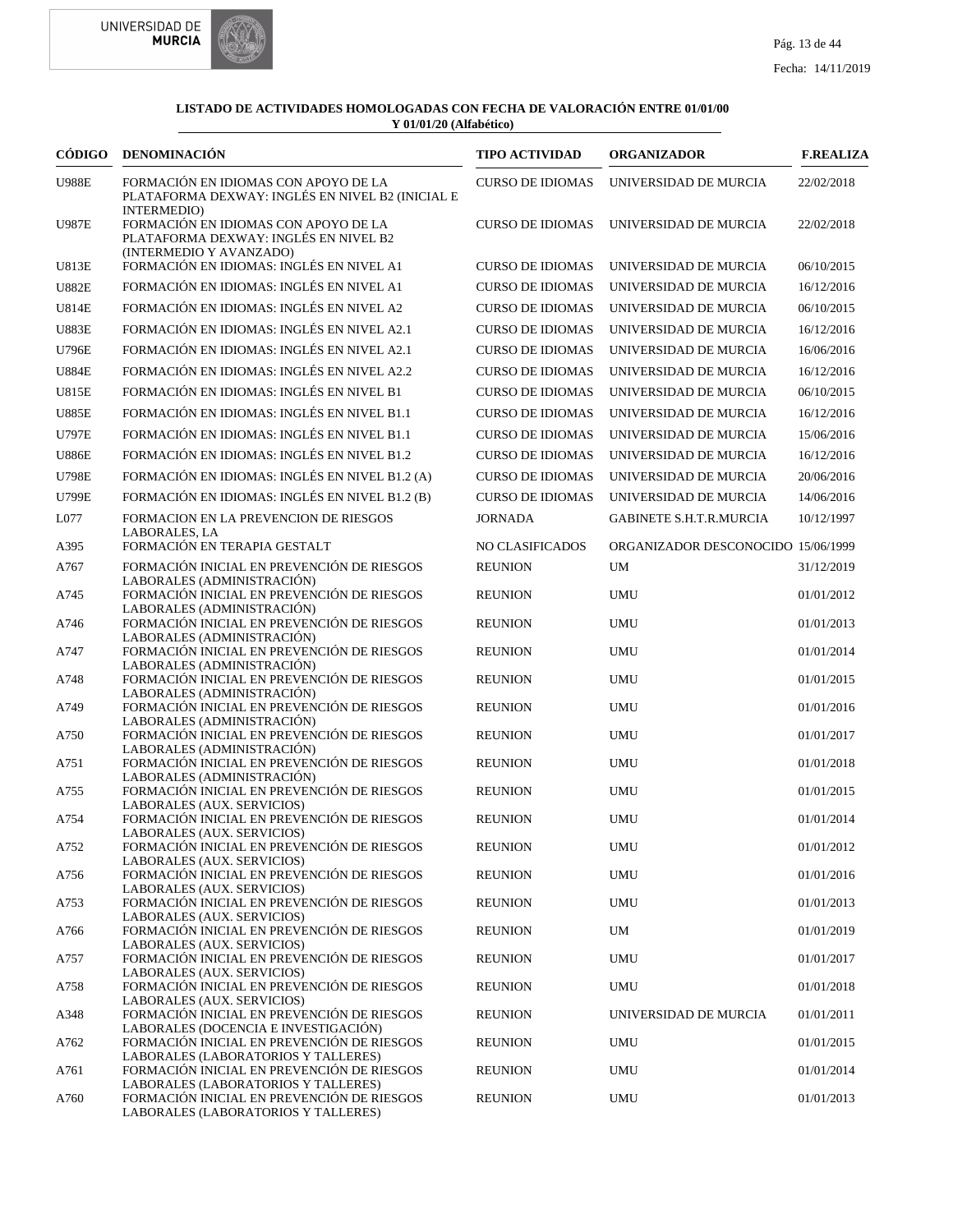



| CÓDIGO           | DENOMINACIÓN                                                                                                                               | <b>TIPO ACTIVIDAD</b>   | <b>ORGANIZADOR</b>                                                        | <b>F.REALIZA</b> |
|------------------|--------------------------------------------------------------------------------------------------------------------------------------------|-------------------------|---------------------------------------------------------------------------|------------------|
| A759             | FORMACIÓN INICIAL EN PREVENCIÓN DE RIESGOS<br>LABORALES (LABORATORIOS Y TALLERES)                                                          | <b>REUNION</b>          | <b>UMU</b>                                                                | 01/01/2012       |
| A763             | FORMACIÓN INICIAL EN PREVENCIÓN DE RIESGOS                                                                                                 | <b>REUNION</b>          | <b>UMU</b>                                                                | 01/01/2016       |
| A765             | LABORALES (LABORATORIOS Y TALLERES)<br>FORMACIÓN INICIAL EN PREVENCIÓN DE RIESGOS<br>LABORALES (LABORATORIOS Y TALLERES)                   | <b>REUNION</b>          | <b>UMU</b>                                                                | 01/01/2018       |
| A768             | FORMACIÓN INICIAL EN PREVENCIÓN DE RIESGOS                                                                                                 | <b>REUNION</b>          | UM                                                                        | 31/12/2019       |
| A764             | LABORALES (LABORATORIOS Y TALLERES)<br>FORMACIÓN INICIAL EN PREVENCIÓN DE RIESGOS                                                          | <b>REUNION</b>          | <b>UMU</b>                                                                | 01/01/2017       |
| A347             | LABORALES (LABORATORIOS Y TALLERES)<br>FORMACIÓN INICIAL EN PREVENCIÓN RIESGOS<br>LABORALES (LABORATORIOS Y TALLERES)                      | <b>REUNION</b>          | UNIVERSIDAD DE MURCIA                                                     | 01/01/2011       |
| A346             | FORMACIÓN INICIAL EN PREVENCION RIESGOS<br>LABORALES (ADMINISTRACIÓN)                                                                      | <b>REUNION</b>          | UNIVERSIDAD DE MURCIA                                                     | 01/01/2011       |
| A349             | FORMACIÓN INICIAL EN PREVENCIÓN RIESGOS                                                                                                    | <b>REUNION</b>          | UNIVERSIDAD DE MURCIA                                                     | 01/01/2011       |
| D <sub>171</sub> | LABORALES (AUX. SERVICIOS)<br>FORMACION METODOLOGICA DEL PLAN NACIONAL DE<br>EVALUACION DE LA CALIDAD DE LAS UNIVERSIDADES,                | <b>JORNADA</b>          | UNIV. CASTILLA LA MANCHA                                                  | 10/10/2000       |
| C884             | <b>III JORNADAS DE</b><br>FORMACION METODOLOGICA DEL PLAN NACIONAL DE<br><b>EVALUACION DE LA CALIDAD EN LAS</b><br>UNIVERSIDADES, JORNADAS | <b>JORNADA</b>          | <b>UMU</b>                                                                | 26/10/1999       |
| A524             | FORMACIÓN ONLINE PARA PERSONAL TÉCNICO DE LA<br><b>UM</b>                                                                                  | NO CLASIFICADOS         | FUNDACIÓN DIALNET                                                         | 17/01/2013       |
| A121             | FORMACION PARA AYUDANTES DE DIRECCION Y PA<br>(PERSONAL ASSISTANTS), 7° CONGRESO<br><b>INTERNACIONAL</b>                                   | <b>CONGRESO</b>         | <b>SECRETARIA PLUS</b>                                                    | 25/10/2007       |
| C872             | FORMACION PARA LA SALUD                                                                                                                    | NO CLASIFICADOS         | C.O. MEDICOS Y CAM                                                        | 31/12/3999       |
| C189             | FORMACION, ORIENTACION Y ORIENTACION PARA EL                                                                                               | <b>NO CLASIFICADOS</b>  | <b>UMU-COIE</b>                                                           | 31/12/3999       |
| C311             | EMPLEO $(**)$<br>FORMAS DE PROTECCION DE SOFTWARE (SEMINARIO)                                                                              | <b>SEMINARIO</b>        | UMU-FAC. INFORMATICA                                                      | 13/04/1994       |
| C688             | FORMATION RESPONSABLES CENTRES DOCUMENT.                                                                                                   | <b>SEMINARIO</b>        | <b>COMMISSION EUROPEENNE</b>                                              | 24/06/1996       |
| C <sub>223</sub> | EUROPEENNE (seminario)<br>FORMEX (SEMINARIO)                                                                                               | <b>SEMINARIO</b>        | <b>SOCADI</b>                                                             | 23/06/1989       |
| A025             | FORO BIBLIOTECA Y SOCIEDAD. EXPERIENCIAS DE                                                                                                | NO CLASIFICADOS         | <b>ANABAD</b>                                                             | 16/10/2004       |
| A222             | <b>INNOVACION Y MEJORA</b><br>FORO TECNOLOGICO "LA FABRICA DEL SIGLO XXI,<br>TECNOLOGIA EN MATERIALES"                                     | <b>FORO</b>             | <b>CENTRO TECNOLOGICO DEL</b><br><b>METAL</b>                             | 19/12/2007       |
| A455             | FORTIFICACIÓN Y SOCIEDAD EN AL-ANDALUS                                                                                                     | <b>CICLOS</b>           | AYUNTAMIENTO DE MURCIA                                                    | 02/05/1990       |
| A323             | FP6 FINANCIAL MANAGEMENT, REPORTING & AUDITING<br>- UNDERSTANDING THE PRINCIPLES (WORKSHOP)                                                | <b>JORNADA</b>          | BERKLEY ASSOCIATES SPRL                                                   | 24/02/2005       |
| A397             | FRANCÉS A1.1                                                                                                                               | <b>CURSO DE IDIOMAS</b> | UMU - SERVICIO DE IDIOMAS                                                 | 25/01/2013       |
| A549             | FRANCES FUNDAMENTAL I                                                                                                                      | <b>CURSO DE IDIOMAS</b> | CAMARA OFICIAL DE<br>COMERCIO, INDUSTRIA Y<br><b>NAVEGACION DE MURCIA</b> | 14/05/2001       |
| A637             | <b>FRANCES: GESTION COMERCIAL</b>                                                                                                          | <b>CURSO DE IDIOMAS</b> | <b>CENTRO VERTICE GRUPO</b><br>FORMACION S.L.                             | 29/11/2000       |
| U718E            | FRANCES INICIAL: ATENCION AL PUBLICO PARA EL PAS<br>DE SECRETARIAS                                                                         | <b>CURSO DE IDIOMAS</b> | UNIVERSIDAD DE MURCIA                                                     | 07/10/2014       |
| D484             | FRANCES INTERMEDIO                                                                                                                         | <b>CURSO DE IDIOMAS</b> | <b>BIG BEN IDIOMAS</b>                                                    | 30/06/2000       |
| <b>IT143E</b>    | FRANCÉS NIVEL AVANZADO B2.1                                                                                                                | <b>CURSO DE IDIOMAS</b> | UNIVERSIDAD DE MURCIA                                                     | 18/02/2016       |
| <b>IT191E</b>    | FRANCES NIVEL AVANZADO B2.2                                                                                                                | <b>CURSO DE IDIOMAS</b> | UNIVERSIDAD DE MURCIA                                                     | 21/02/2017       |
| IT166E           | FRANCÉS NIVEL AVANZADO C1.1                                                                                                                | <b>CURSO DE IDIOMAS</b> | UNIVERSIDAD DE MURCIA                                                     | 15/02/2016       |
| <b>IT199E</b>    | FRANCES NIVEL AVANZADO C1.2                                                                                                                | <b>CURSO DE IDIOMAS</b> | UNIVERSIDAD DE MURCIA                                                     | 20/03/2017       |
| A558             | FRANCÉS NIVEL B2 MODALIDAD SEMIPRESENCIAL<br>(BLENDED LEARNING)                                                                            | <b>CURSO DE IDIOMAS</b> | <b>INSTITUTO NACIONAL DE</b><br>ADMINISTRACIÓN PUBLICA<br>(INAP)          | 15/12/2011       |
| A473             | FRANCES NIVEL D3                                                                                                                           | <b>CURSO DE IDIOMAS</b> | ALIANZA FRANCESA                                                          | 30/09/1998       |
| D485             | FRANCES PREINTERMEDIO                                                                                                                      | <b>CURSO DE IDIOMAS</b> | <b>BIG BEN IDIOMAS</b>                                                    | 31/03/2000       |
| L486             | FUENTES DE INFORMACION Y GESTION DE LA<br>DOCUMENTACION (APROV)                                                                            | <b>SEMINARIO</b>        | COCIN-MURCIA                                                              | 11/12/1993       |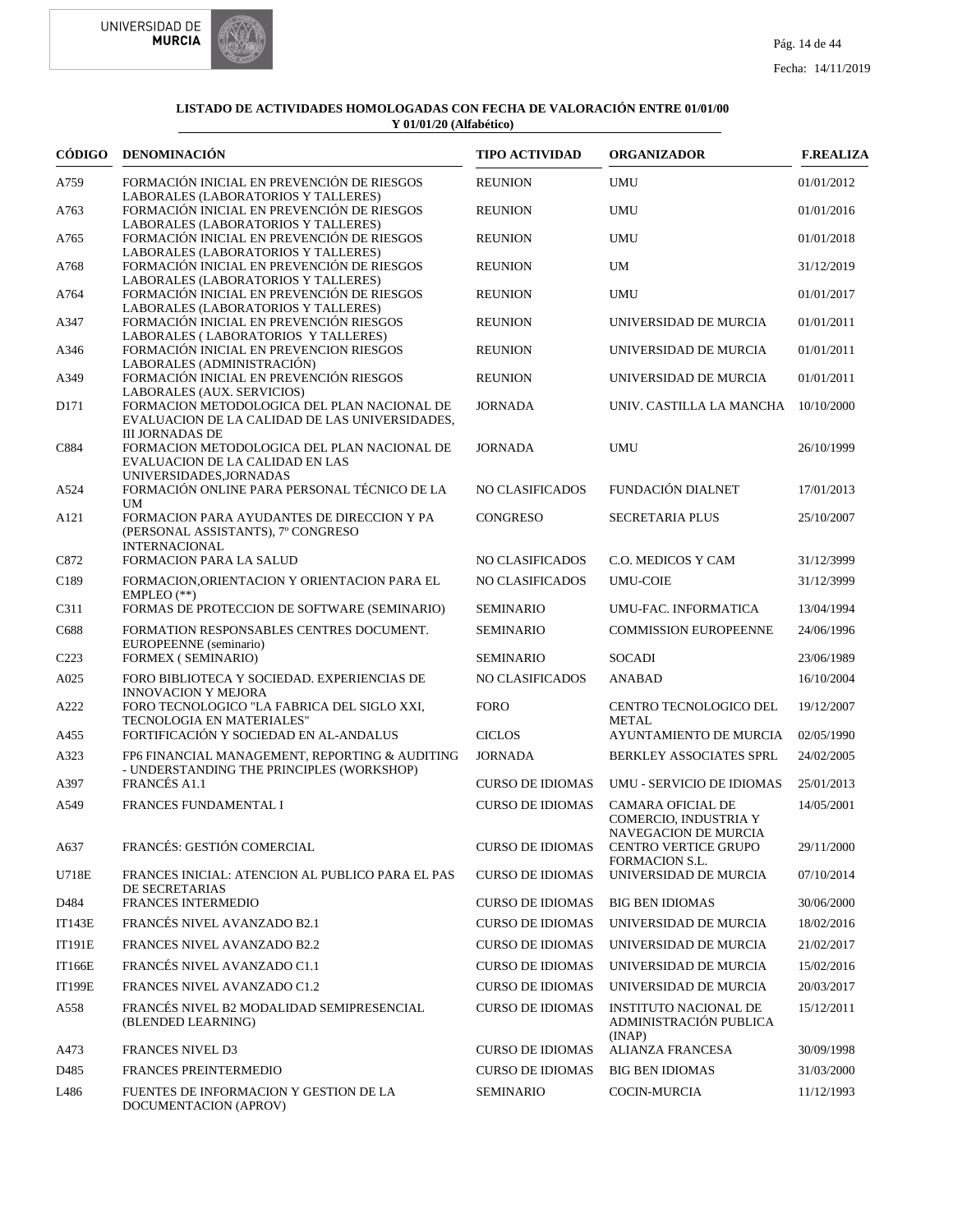



|                  | CÓDIGO DENOMINACIÓN                                                                                                                                             | <b>TIPO ACTIVIDAD</b>   | <b>ORGANIZADOR</b>                                                    | <b>F.REALIZA</b> |
|------------------|-----------------------------------------------------------------------------------------------------------------------------------------------------------------|-------------------------|-----------------------------------------------------------------------|------------------|
| C432             | FUNCION PUBLICA (I JORNADAS)                                                                                                                                    | <b>JORNADA</b>          | C.A.R.M.                                                              | 12/12/1985       |
| PR66A            | FUNCIONES Y RESPONSABILIDADES EN BIOSEGURIDAD                                                                                                                   | <b>PREVENCIÓN</b>       | UNIVERSIDAD DE MURCIA                                                 | 24/01/2017       |
| A493             | FUNDAMENTOS DE CROMATOGRAFÍA Y TÉCNICAS DE<br>ESPECTROMETRÍA DE MASAS                                                                                           | <b>SEMINARIO</b>        | ORGANIZADOR DESCONOCIDO 08/10/2010                                    |                  |
| D <sub>179</sub> | FUTBOL BASE CIUDAD DE CARTAGENA, II JORNADAS<br><b>INTERNACIONALES DE</b>                                                                                       | <b>JORNADA</b>          | AYTO. CARTAGENA                                                       | 18/05/2003       |
| A059             | GABINETES DE COMUNICACION DE UNIVERSIDADES<br>ESPAÑOLAS, VIII JORNADAS                                                                                          | <b>JORNADA</b>          | <b>U. ALICANTE</b>                                                    | 17/11/1996       |
| A054             | GABINETES DE MITJANS DE COMINICACIO, II ENCONTRE                                                                                                                | <b>ENCUENTROS</b>       | <b>U. ILLES BALEARS</b>                                               | 23/05/1986       |
| A057             | GABINETES DE PRENSA DE LAS UNIVERSIDADES Y<br>MEDIOS DE COMUNICACION                                                                                            | <b>JORNADA</b>          | <b>U. ILLES BALEARS-CONSEJO</b><br><b>UNIVERSIDADES</b>               | 06/12/1989       |
| A631             | GENERAL ENGLISH AND COMMUNICATIVE SKILLS                                                                                                                        | <b>CURSO DE IDIOMAS</b> | UNIVERSIDAD DE GALES -<br><b>ABERYSTWITH</b>                          | 29/07/1990       |
| A482             | <b>GENERAL ENGLISH COURSE</b>                                                                                                                                   | <b>CURSO DE IDIOMAS</b> | EDINBURGH SCHOOL OF<br><b>ENGLISH</b>                                 | 16/08/2013       |
| C <sub>115</sub> | GEOGRAFIA DE ALBACETE (I SEMINARIO)                                                                                                                             | <b>SEMINARIO</b>        | C.O. LICENCIADOS CIEN. Y<br>LETR.                                     | 11/05/1981       |
| C329             | GEOGRAFIA FISICA, V JORNADAS DE CAMPO EN                                                                                                                        | <b>JORNADA</b>          | <b>U. CADIZ</b>                                                       | 07/04/1989       |
| D <sub>122</sub> | GEOGRAFOS ESPAÑOLES, IX COLOQUIO DE                                                                                                                             | COLOQUIO                | ASC. GEOGRAFOS ESPAÑOLES-21/12/1985<br><b>UMU</b>                     |                  |
| D388             | GER, 1ª CONF.                                                                                                                                                   | <b>CONFERENCIA</b>      | CONF. GER                                                             | 22/09/1995       |
| A694             | GERENCIA UNIVERSITARIA (XXVIII JORNADAS)                                                                                                                        | <b>JORNADA</b>          | UMU                                                                   | 29/10/2010       |
| PH18A            | <b>GESTION DEL ESTRES</b>                                                                                                                                       | <b>JORNADA</b>          | UNIVERSIDAD DE MURCIA                                                 | 19/07/2013       |
| PR37A            | GESTION EN LA INVESTIGACION DE ACCIDENTES.                                                                                                                      | <b>JORNADA</b>          | UNIVERSIDAD DE MURCIA                                                 | 15/10/2012       |
| C <sub>052</sub> | <b>GESTION FINANCIERA</b>                                                                                                                                       | <b>NO CLASIFICADOS</b>  | <b>INAP</b>                                                           | 31/12/3999       |
| D <sub>070</sub> | GESTION PUBLICA, I SEM. NACIONAL (Nuevos retos en el<br>horizonte de las AA.PP.                                                                                 | <b>SEMINARIO</b>        | ASC. MURC.GEST. Y AD.<br>PUBL./ADEGAP                                 | 04/03/2003       |
| C <sub>532</sub> | GESTION PUBLICA, III MASTER                                                                                                                                     | <b>MASTER</b>           | <b>UMU-ESC. NEGOCIOS</b>                                              | 31/12/1995       |
| C748             | <b>GESTION PUBLICA, IV MASTER</b>                                                                                                                               | <b>MASTER</b>           | UMU-ESC. NEGOCIOS                                                     | 30/12/1996       |
| C731             | <b>GESTION PUBLICA, V MASTER</b>                                                                                                                                | <b>MASTER</b>           | <b>UMU-ESC. NEGOCIOS</b>                                              | 30/12/1997       |
| A398             | <b>GESTORES BIBLIOGRÁFICOS</b>                                                                                                                                  | NO CLASIFICADOS         | <b>UMU</b>                                                            | 29/04/2013       |
| A532             | <b>GESTORES BIBLIOGRÁFICOS: ZOTERO</b>                                                                                                                          | <b>NO CLASIFICADOS</b>  | <b>UMU</b>                                                            | 13/05/2013       |
| A150             | GRUPO ESPECIALIZADO DE RESONANCIA MAGNETICA<br>NUCLEAR, JORNADA CIENTIFICA                                                                                      | <b>JORNADA</b>          | <b>GERMN</b>                                                          | 17/12/2003       |
| A <sub>149</sub> | GRUPO ESPECIALIZADO DE RMN, 1ª REUNION BIENAL                                                                                                                   | <b>REUNION</b>          | <b>GERMN</b>                                                          | 23/10/2003       |
| A471             | GUÍA TÉCNICA EN PREVENCIÓN DE EXPLOSIONES EN EL<br>SECTOR INDUSTRIAL/POSTER" ANÁLISIS DE RIESGOS EN<br>EL MARCO DE LA NORMATIVA DE ACCIDENTES<br><b>GRAVES"</b> | <b>JORNADA</b>          | <b>UMU</b>                                                            | 23/02/2012       |
| U1043A           | HABILIDADES DE COMUNICACIÓN                                                                                                                                     | <b>JORNADA</b>          | UNIVERSIDAD DE MURCIA                                                 | 10/07/2019       |
| A084             | HABILIDADES DE COMUNICACION CON EL ENFERMO DE<br>ALZHEIMER Y SU FAMILIA, JORNADAS VOLUNTARIADO                                                                  | <b>JORNADA</b>          | VIC. EXTENSION CULTURAL Y 16/03/2006<br>PROYECCION UNIVERSITARIA      |                  |
| PH19A            | <b>HABITOS SALUDABLES</b>                                                                                                                                       | <b>JORNADA</b>          | UNIVERSIDAD DE MURCIA                                                 | 19/12/2013       |
| A545             | HABITOS SALUDABLES EN EL ENVEJECIMIENTO                                                                                                                         | <b>CONFERENCIA</b>      | UMU                                                                   | 22/04/2008       |
| A585             | HABITOS SALUDABLES EN EL ENVEJECIMIENTO A545                                                                                                                    | <b>CONFERENCIA</b>      | COLEGIO OFICIAL DE MÉDICOS 22/04/2008<br>DE MURCIA                    |                  |
| A063             | HABLEMOS DE PUBLICIDAD                                                                                                                                          | <b>JORNADA</b>          | <b>ESUMA Y AIESEC</b>                                                 | 13/05/1999       |
| A095             | HERRAMIENTAS DE SISTEMAS EN NOVELL OES SOBRE<br><b>LINUX</b>                                                                                                    | <b>SEMINARIO</b>        | <b>INGENIERIA DE</b><br><b>COMUNICACIONES Y SISTEMAS</b>              | 03/07/2006       |
| A090             | HISPANO-MEXICANO DE BIBLIOTECONOMIA Y<br>DOCUMENTACION, II SEMINARIO                                                                                            | SEMINARIO               | <b>SL</b><br><b>U. COMPLUTENSE</b>                                    | 21/04/2005       |
| C650             | HISTORIA DE LA REGION DE MURCIA.                                                                                                                                | SEMINARIO               | <b>UMU-ICE</b>                                                        | 01/03/1984       |
| C443             | HISTORIA DE MURCIA I                                                                                                                                            | <b>SEMINARIO</b>        | C.A.R.M.-UMU                                                          | 17/11/1980       |
| A119             | HISTORIA DEL REINO DE MURCIA, III SEMINARIO                                                                                                                     | <b>SEMINARIO</b>        | COLEGIO OFICIAL DE<br>DOCTORES Y LICENCIADOS EN<br>FILOSOFIA Y LETRAS | 26/11/1981       |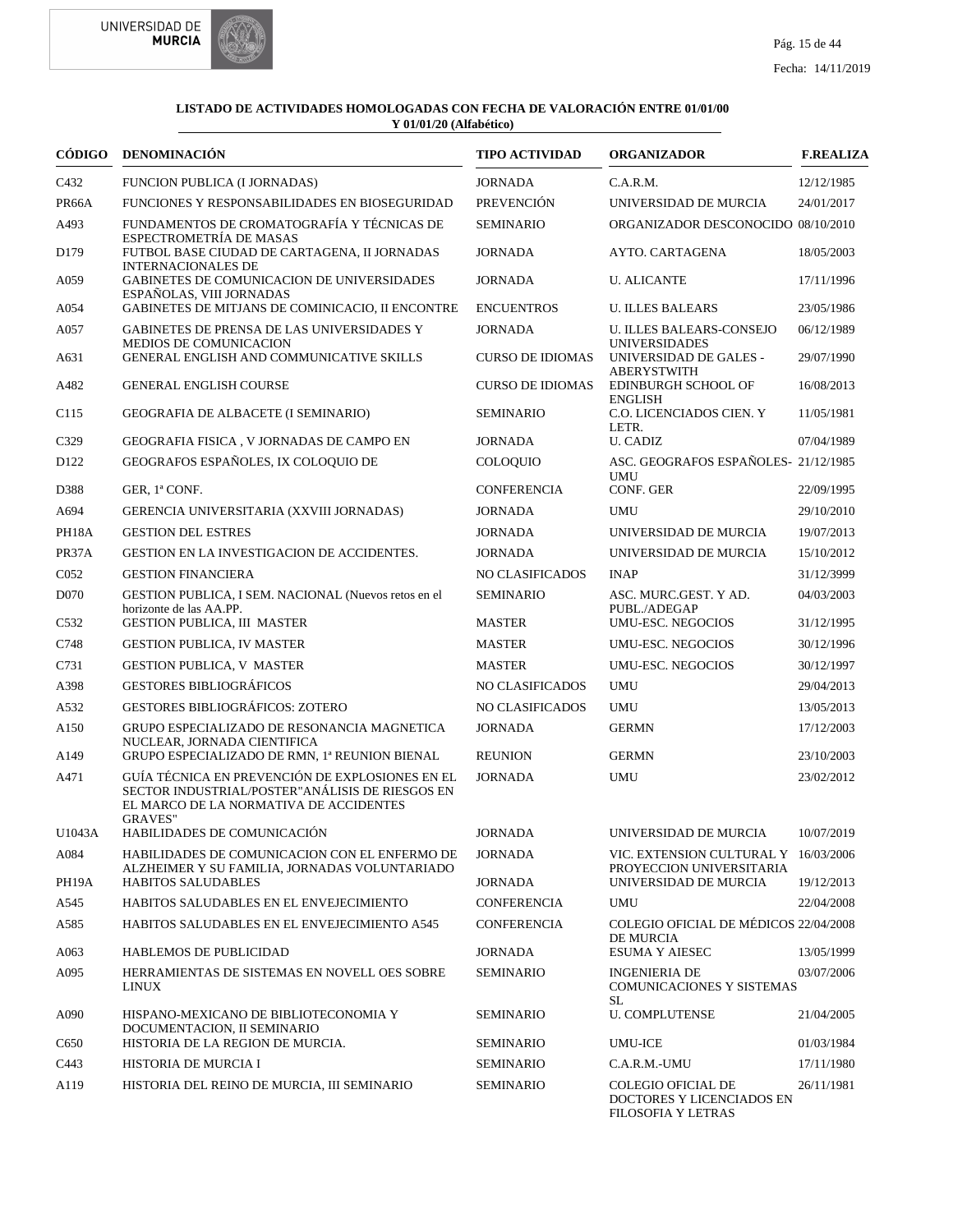



|              | CÓDIGO DENOMINACIÓN                                                                                                                               | <b>TIPO ACTIVIDAD</b>               | <b>ORGANIZADOR</b>                                                                  | <b>F.REALIZA</b>         |
|--------------|---------------------------------------------------------------------------------------------------------------------------------------------------|-------------------------------------|-------------------------------------------------------------------------------------|--------------------------|
| C651         | HISTORIA DEL REINO DE MURCIA (seminario II)                                                                                                       | <b>SEMINARIO</b>                    | C.O. DOCTORES, LICENCIADOS 09/11/1981<br><b>EN FILOSO</b>                           |                          |
| C318         | HISTORIA Y ARQ.DEL OCC.MUSUL.III                                                                                                                  | <b>CONFERENCIA</b>                  | AYTO. MURCIA-CENTRO IBN                                                             | 19/01/1994               |
| A426         | HISTORIA Y PATRIMONIO NAVAL: EL FUTORO DEL<br>PATRIMONIO HISTÓRICO-DOCUMENTAL DEL<br>MINISTERIO DE DEFENSA (I JORNADA)                            | <b>JORNADA</b>                      | ARABI<br><b>UMU</b>                                                                 | 01/06/2011               |
| A508         | HOJA DE CÁLCULO                                                                                                                                   | <b>SEMINARIO</b>                    | <b>UMU</b>                                                                          | 24/04/2012               |
| A588         | HOJA DE CÁLCULO (PROYECTO FÁTIMA)                                                                                                                 | <b>SEMINARIO</b>                    | <b>UMU</b>                                                                          | 07/04/2011               |
| C331         | HOMENAJE A NUESTRA HISTORIA:LOS ARCHIVOS                                                                                                          | <b>JORNADA</b>                      | <b>LA VERDAD</b>                                                                    | 30/03/1993               |
| A688         | HORIZONTE 2020: RETO 6 EUROPA EN UN MUNDO<br>CAMBIANTE: SOCIEDADES INCLUSIVAS, INNOVADORAS<br>Y REFLEXIVAS-CONVOCATORIA 2015                      | <b>JORNADA</b>                      | <b>UMU</b>                                                                          | 22/01/2015               |
| A207         | I CONGRESO DE NUEVAS TENDENCIAS TECNOLOGICAS                                                                                                      | CONGRESO                            | <b>INFOMUN</b>                                                                      | 24/10/2003               |
| A276         | I CONGRESO NACIONAL LA SALUD DE LAS MUJERES:<br>HACIA LA IGUALDAD DE GENERO EN LA SALUD                                                           | <b>CONGRESO</b>                     | <b>UMU - CEUMU</b>                                                                  | 10/05/2002               |
| A249         | I CONGRESO NACIONAL SOBRE MUJER Y CULTURA                                                                                                         | <b>CONGRESO</b>                     | CARM                                                                                | 07/03/2002               |
| A542<br>A040 | I ENCUENTRO REGIONAL DE PUNTOS DE INFORMACIÓN<br>DE AL UNIÓN EUROPEA<br>I JORNADA COMUNICACION Y NUEVAS TECNOLOGIAS                               | <b>ENCUENTROS</b><br><b>JORNADA</b> | <b>CARM - CONSEJERIA DE</b><br><b>PRESIDENCIA</b><br><b>UCAM</b>                    | 03/03/2015<br>25/03/2000 |
|              | I JORNADA DEL CENTRO DE FORMACIÓN Y                                                                                                               | <b>JORNADA</b>                      |                                                                                     |                          |
| A350         | DESARROLLO PROFESIONAL: UN PORYECTO DE<br>FORMACIÓN PARA LA UNIVERSIDAD DE MURCIA                                                                 |                                     | <b>UMU - PROMOCION</b><br><b>EDUCATIVA</b>                                          | 16/06/2011               |
| A475         | I JORNADA DEL CENTRO DE FORMACIÓN Y<br>DESARROLLO PROFESIONAL: UN PORYECTO DE<br>FORMACIÓN PARA LA UNIVERSIDAD DE MURCIA                          | <b>JORNADA</b>                      | <b>UMU - PROMOCION</b><br><b>EDUCATIVA</b>                                          | 11/06/2010               |
| A472         | <b>I JORNADAS CIRUGIA DE MOHS</b>                                                                                                                 | <b>JORNADA</b>                      | HOSPITAL UNIVERSITARIO DE 10/12/2010<br><b>GUADALAJARA</b>                          |                          |
| A544         | I JORNADAS DE PREVENCION EN LABORATORIOS Y<br><b>TALLERES</b>                                                                                     | <b>JORNADA</b>                      | <b>UMU - SERVICIO DE</b><br><b>PREVENCION</b>                                       | 17/11/2008               |
| A345         | I JORNADAS DE PREVENCION EN LABORATORIOS Y<br><b>TALLERES</b>                                                                                     | <b>JORNADA</b>                      | <b>UMU - SERVICIO DE</b><br><b>PREVENCION</b>                                       | 17/11/2008               |
| A302         | I JORNADAS DE PROYECTOS EUROPEOS DE LA<br>UNIVERSIDAD DE MURCIA: PRIMERAS JORNADAS DE<br>DIVULGACION DEL FP7                                      | <b>JORNADA</b>                      | <b>UMU</b>                                                                          | 08/03/2007               |
| A343         | I JORNADAS DE SALUD LABORAL. ENFERMEDADES<br>PROFESIONALES EMERGENTES. SU PREVENCION                                                              | <b>JORNADA</b>                      | COMISIONES OBRERAS (CCOO) 11/11/2005                                                |                          |
| U678A        | I JORNADAS DEL CENTRO DE FORMACION Y<br>DESARROLLO PROFESIONAL: UN PROYECTO DE<br>FORMACION PARA LA UNIVERSIDAD DE MURCIA                         | <b>JORNADA</b>                      | UNIVERSIDAD DE MURCIA                                                               | 15/06/2011               |
| A182         | I JORNADAS GERONTOLOGICAS Y AYUDA DOMICILIARIA<br><b>EN TERCERA EDAD</b>                                                                          | <b>JORNADA</b>                      | AYTO MOLINA DE SEGURA -<br>SOCIEDAD LEVANTINA DE<br><b>GERIATRIA Y GERONTOLOGIA</b> | 15/04/1989               |
| A324         | I JORNADAS JURISPRUDENCIA DEL TRIBUNAL DE<br>JUSTICIA DE LAS COMUNIDADES EUROPEA:<br>COMENTARIOS DE LAS SENTENCIAS FUNDAMENTALES<br>Y/O RECIENTES | <b>JORNADA</b>                      | TRIBUNAL SUPERIOR DE<br>JUSTICIA DE CASTILLA-LA<br><b>MANCHA</b>                    | 20/04/1999               |
| A278         | I JORNADAS NACIONALES DE PREVENCION DE RIESGOS<br>LABORALES Y PERSPECTIVA DE GENERO                                                               | <b>JORNADA</b>                      | <b>UMU - SERVICIO DE</b><br><b>PREVENCION</b>                                       | 02/10/2009               |
| A214         | I JORNADAS REGIONALES DE REFORESTACION                                                                                                            | <b>JORNADA</b>                      | ASOCIACION CASTELLANO<br>MANCHEGA DE PRODUCTORES<br>DE PLANTA FORESTAL              | 05/07/1994               |
| A286         | I SEMINARIO DE AUDITORIA SOBRE INTRODUCCION A<br>LA AUDITORIA INTERNA Y EXTERNA                                                                   | <b>SEMINARIO</b>                    | <b>AIESEC - MURCIA</b>                                                              | 03/02/1993               |
| A213         | I SEMINARIO INTERNACIONAL SOBRE DESARROLLO<br>SOSTENIBLE EN ESPACIOS NATURALES                                                                    | <b>SEMINARIO</b>                    | <b>CARM</b>                                                                         | 25/09/1994               |
| A215         | IAS JORNADAS DE CONSERVACION Y USO SOSTENIBLE<br>DE SETAS Y TRUFAS DE ANDALUCIA                                                                   | <b>JORNADA</b>                      | <b>JUNTA DE ANDALUCIA</b>                                                           | 05/12/2003               |
| D335         | IBEROAMERICANO DE EXPERIMENTACION ANIMAL, 1<br><b>ENCUENTRO</b>                                                                                   | <b>ENCUENTROS</b>                   | SOCIEDAD ESPAÑOLA<br>EXPERIMENTACION ANIMAL                                         | 25/11/1992               |
| A069         | IDENTIDAD CORPORATIVA, CAMPAÑAS PUBLICITARIAS<br>Y ESTRATEGIAS DE MARKETING (XIV JORNADAS<br>AUGAC)                                               | <b>JORNADA</b>                      | <b>U. LAS PALMAS GRAN</b><br>CANARIA                                                | 04/04/2003               |
| D440         | IDENTIDAD DE USUARIO Y ACCESO DE APLICACIONES                                                                                                     | <b>SEMINARIO</b>                    | <b>NOVELL</b>                                                                       | 09/04/2003               |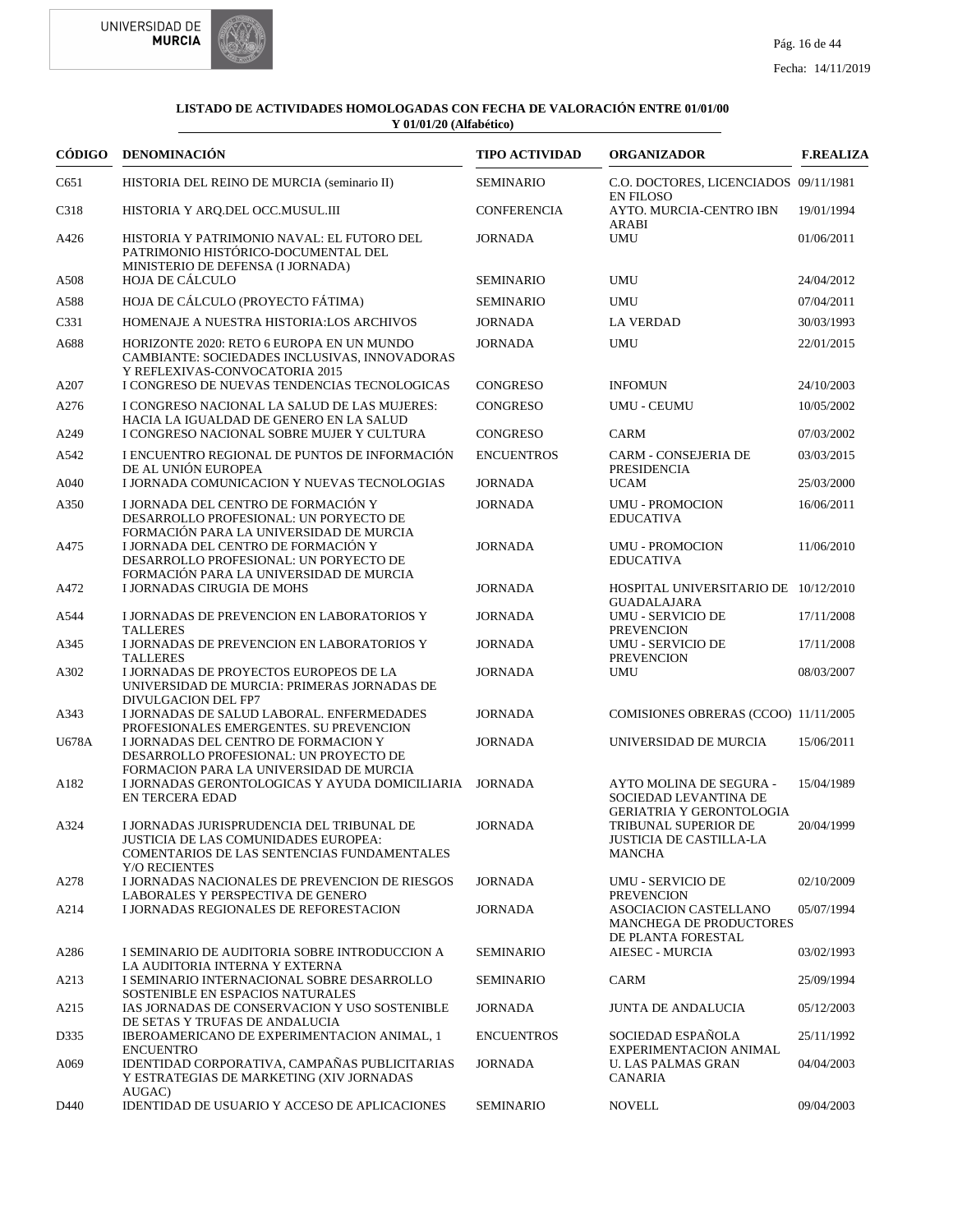



|                  | CÓDIGO DENOMINACIÓN                                                                                                                                                                                      | <b>TIPO ACTIVIDAD</b>  | <b>ORGANIZADOR</b>                                              | <b>F.REALIZA</b> |
|------------------|----------------------------------------------------------------------------------------------------------------------------------------------------------------------------------------------------------|------------------------|-----------------------------------------------------------------|------------------|
| A433             | IDENTIFICACIÓN Y PREVENCIÓN DE RIESGOS                                                                                                                                                                   | <b>JORNADA</b>         | <b>UMU</b>                                                      | 30/10/2015       |
| A465             | IDENTIFICACIÓN Y PREVENCIÓN DE RIESGOS (II)                                                                                                                                                              | <b>JORNADA</b>         | <b>UMU</b>                                                      | 08/06/2016       |
| D <sub>163</sub> | <b>IELIMINADO POR DUPLICADO</b>                                                                                                                                                                          | <b>NO CLASIFICADOS</b> | <b>CSI-CSIF</b>                                                 | 30/11/2001       |
| A073             | II CONGRESO DE COMUNICACION UNIVERSITARIA<br>"MASS MEDIA Y UNIVERSIDAD", I ENCUENTRO                                                                                                                     | <b>CONGRESO</b>        | <b>U. GRANADA</b>                                               | 17/03/2005       |
| A294             | IBEROAMERICANO DE RADIOS UNIVERSITARIAS<br>II CONGRESO DE LA ASOCIACION ESPAÑOLA DE<br>PSICOLOGIA CLINICA Y PSICOPATOLOGIA                                                                               | <b>CONGRESO</b>        | ASOCIACION ESPAÑOLA DE<br>PSICOLOGIA CLINICA Y                  | 27/03/1999       |
| A326             | II CONGRESO INTERNACIONAL DE SEGURIDAD<br><b>ALIMENTARIA</b>                                                                                                                                             | <b>CONGRESO</b>        | PSICOPATOLOGIA<br><b>DESCONOCIDO</b>                            | 01/03/2008       |
| A458             | II CONGRESO NACIONAL DE JÓVENES HISTORIADORES<br><b>DEL ARTE</b>                                                                                                                                         | <b>CONGRESO</b>        | ORGANIZADOR DESCONOCIDO 27/02/2015                              |                  |
| A331             | II JORNADAS ACTUALIZACION EN ALIMENTACION Y<br><b>SALUD</b>                                                                                                                                              | <b>JORNADA</b>         | <b>UMU</b>                                                      | 15/10/2004       |
| A339             | II JORNADAS ACTUALIZACION EN ALIMENTACION Y<br><b>SALUD</b>                                                                                                                                              | <b>JORNADA</b>         | UMU                                                             | 21/10/2005       |
| A201             | II JORNADAS DE FISCALIDAD PARA FEDERACIONES<br>DEPORTIVAS DE LA REGION DE MURCIA                                                                                                                         | <b>JORNADA</b>         | <b>CARM</b>                                                     | 09/04/2005       |
| A316             | II JORNADAS DE GESTION DE INVESTIGACION                                                                                                                                                                  | <b>JORNADA</b>         | UNIVERSIDAD DE GRANADA                                          | 23/01/2004       |
| A185             | II JORNADAS DE JUVENTUD Y EDUCACION                                                                                                                                                                      | <b>JORNADA</b>         | AYTO. CARTAGENA                                                 | 20/11/1987       |
| A171             | II JORNADAS DE MOVILIDAD EN EL MARCO DEL<br><b>ESPACIO EUROPEO DE EDUCACION SUPERIOR:</b><br>EXPERIENCIAS DESARROLLADAS DURANTE EL CURSO<br>2007/2008                                                    | <b>JORNADA</b>         | <b>UMU</b>                                                      | 09/10/2008       |
| A575             | II JORNADAS DE MOVILIDAD EN EL MARCO DEL<br><b>ESPACIO EUROPEO DE EDUCACION SUPERIOR:</b><br>EXPERIENCIAS DESARROLLADAS DURANTE EL CURSO<br>2007/2008                                                    | <b>JORNADA</b>         | <b>UMU</b>                                                      | 09/10/2008       |
| A303             | II JORNADAS DE PROYECTOS EUROPEOS DE LA<br>UNIVERSIDAD DE MURCIA: SEGUNDAS JORNADAS DE                                                                                                                   | <b>JORNADA</b>         | <b>UMU</b>                                                      | 21/06/2007       |
| A351             | DIVULGACION DEL FP7<br>II JORNADAS DEL CFDP: FORMACIÓN POR CENTROS<br>"EVALUACIÓN DE COMPETENCIAS Y COORDINACIÓN<br>HORIZONTAL Y VERTICAL: DOS NECESIDADES<br>CONVERGENTES PARA LA MEJOR ORGANIZACIÓN DE | <b>JORNADA</b>         | <b>UMU - PROMOCION</b><br><b>EDUCATIVA</b>                      | 22/11/2012       |
| A495             | <b>LOS GRADOS</b><br>II JORNADAS DEL CFDP: FORMACIÓN POR CENTROS<br>"EVALUACIÓN DE COMPETENCIAS Y COORDINACIÓN<br>HORIZONTAL Y VERTICAL: DOS NECESIDADES<br>CONVERGENTES PARA LA MEJOR ORGANIZACIÓN DE   | <b>JORNADA</b>         | <b>UMU - PROMOCION</b><br><b>EDUCATIVA</b>                      | 11/06/2010       |
| IT91A            | <b>LOS GRADOS</b><br>II JORNADAS INTERADMINISTRATIVAS DE LOS<br>SERVICIOS DE PREVENCIÓN PROPIOS DE LAS<br>ADMINISTRACIONES PÚBLICAS EN LA REGIÓN DE<br><b>MURCIA</b>                                     | <b>JORNADA</b>         | UNIVERSIDAD DE MURCIA                                           | 17/06/2014       |
| A317             | II JORNADAS NACIONALES SOBRE LA SEGURIDAD<br>SOCIAL EN EUROPA "CONSECUENCIAS SOCIALES DE LA<br><b>IMPLANTACION DEL EURO"</b>                                                                             | <b>JORNADA</b>         | ASOCIACION NACIONAL DE<br>ABOGADOS LABORALISTAS                 | 31/03/1999       |
| A573             | II JORNADAS SOBRE LA CONSTITUCION ESPAÑOLA DE<br>1978 "CONSTITUCION Y MUJER"                                                                                                                             | <b>JORNADA</b>         | UMU                                                             | 03/12/2009       |
| A026             | II SEMINARIO DE BIBLIOTECAS DE MUSEOS                                                                                                                                                                    | <b>SEMINARIO</b>       | MUSEO ARQUEOLOGICO<br><b>NACIONAL</b>                           | 04/10/2005       |
| A438             | II SEMINARIO SOBRE GESTION DE LA INNOVACION EN<br><b>LAS UNIVERSIDADES</b>                                                                                                                               | <b>SEMINARIO</b>       | UNIVERSIDAD DE<br><b>SALAMANCA- FUNDACION</b><br><b>GENERAL</b> | 14/06/2002       |
| A260             | II SIMPOSIO SOBRE CONTROL DE LA PROLIFERACION Y<br>DIFERENCIACION CELULAR. UNA PERSPECTIVA<br><b>BIOMEDICA</b>                                                                                           | <b>SYMPOSIUM</b>       | <b>FUNDACION RAMON ARECES</b>                                   | 08/03/2002       |
| A372             | III CONGRESO INTERNACIONAL DE INVESTIGACIÓN E<br>INNOVOACIÓN EN EDUCACIÓN INFANTIL Y PRIMARIA                                                                                                            | CONGRESO               | UMU                                                             | 18/03/2015       |
| A187             | III CONGRESO NACIONAL DE BIBLIOTECAS PUBLICAS                                                                                                                                                            | CONGRESO               | <b>MINISTERIO DE CULTURA</b>                                    | 01/12/2006       |
| A172             | III EDICION DE LA JORNADA MURCIA-EUROPA<br>HORIZONTE 2007: EL DESAFIO DE UNA EUROPA<br><b>AMPLIADA</b>                                                                                                   | <b>JORNADA</b>         | CARM                                                            | 26/03/2004       |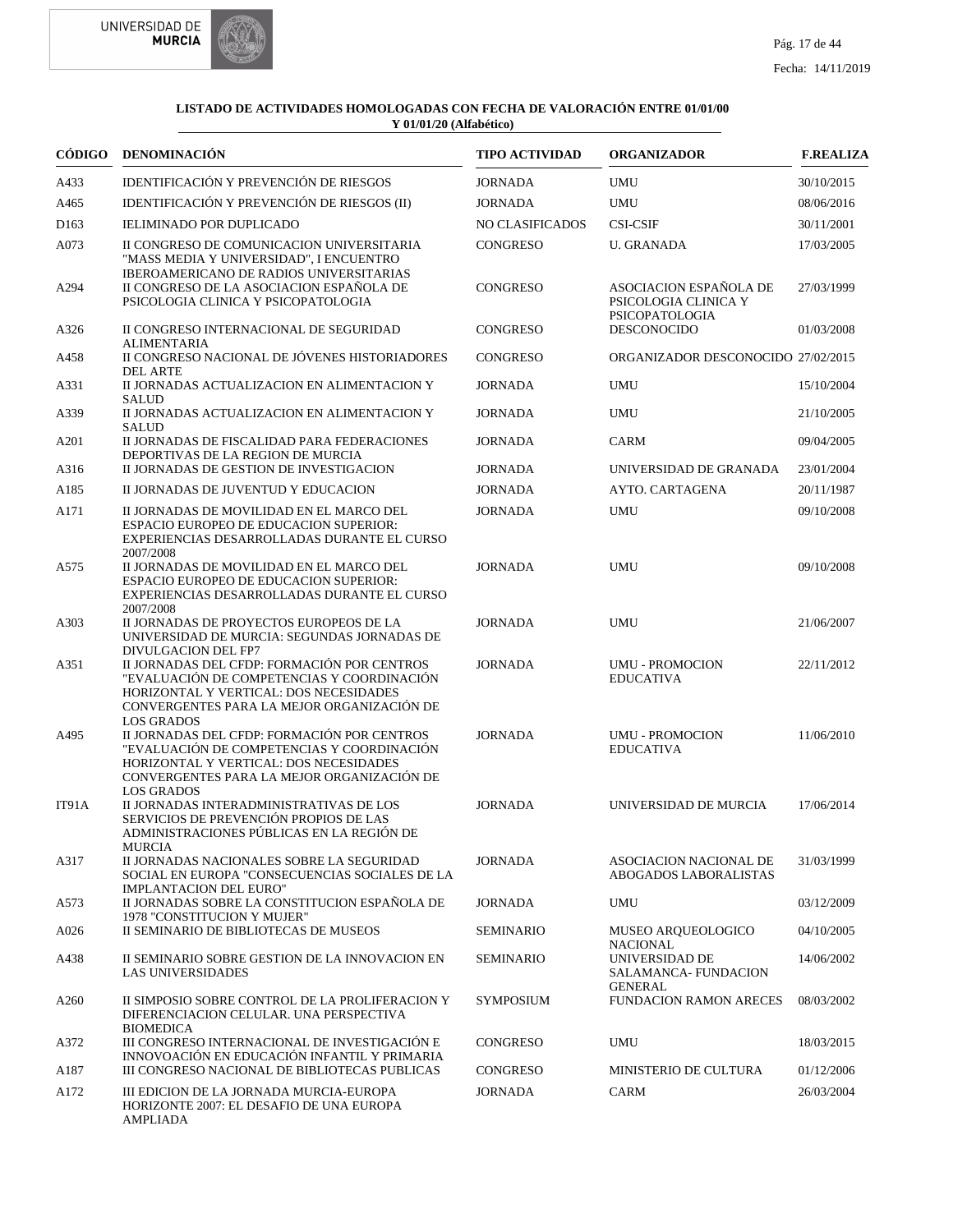



| CÓDIGO           | <b>DENOMINACIÓN</b>                                                                                                                                                                       | <b>TIPO ACTIVIDAD</b> | <b>ORGANIZADOR</b>                                                                                     | <b>F.REALIZA</b> |
|------------------|-------------------------------------------------------------------------------------------------------------------------------------------------------------------------------------------|-----------------------|--------------------------------------------------------------------------------------------------------|------------------|
| A020             | III FORO DE ALMAGRO: EL SEGUNDO PLAN DE LA                                                                                                                                                | <b>COLOQUIO</b>       | <b>U. CASTILLA LA MANCHA</b>                                                                           | 08/05/2001       |
| A263             | <b>CALIDAD DE LAS UNIVERSIDADES</b><br>III JORNADAS DE COOPERACION AL DESARROLLO EN LA<br>REGION DE MURCIA "LOS OBJETIVOS DE DESARROLLO<br>DEL MILENIO EN LA COOPERACION DESCENTRALIZADA. | <b>JORNADA</b>        | CARM                                                                                                   | 28/04/2005       |
| A304             | <b>SU APLICACION EN ECUADOR"</b><br>III JORNADAS DE PROYECTOS EUROPEOS DE LA<br>UNIVERSIDAD DE MURCIA: TERCERA JORNADA DE<br>DIVULGACION DEL FP7                                          | <b>JORNADA</b>        | <b>UMU</b>                                                                                             | 08/11/2007       |
| A198             | III JORNADAS SOBRE EL ESPACIO EUROPEO DE<br>EDUCACION SUPERIOR: "AVANZANDO HACIA BOLONIA"                                                                                                 | <b>JORNADA</b>        | <b>UMU</b>                                                                                             | 09/05/2008       |
| A024             | III JORNADAS UNIVERSITARIAS SOBRE FORMACION Y<br><b>DOCENCIA</b>                                                                                                                          | <b>JORNADA</b>        | <b>ICE-UMU</b>                                                                                         | 17/02/2005       |
| A325             | III SIMPOSIUM INTERNACIONAL DE VALORACION DEL<br>DAÑO CORPORAL - MORBILIDAD DE LOS ACCIDENTES<br><b>DE TRAFICO</b>                                                                        | <b>SYMPOSIUM</b>      | <b>CENTRO ASESOR MEDICO</b>                                                                            | 06/05/2000       |
| D383             | IMPLANTACION DE LAS NUEVAS TECNOLOGIAS A LAS<br><b>BIBLIOTECAS</b>                                                                                                                        | <b>JORNADA</b>        | M. CULTURA                                                                                             | 22/05/1987       |
| A509             | <b>IMPUESTO DE SOCIEDADES</b>                                                                                                                                                             | <b>JORNADA</b>        | ASOCIACION PROFESIONAL DE 04/07/2012<br><b>EXPERTOS CONTABLES Y</b><br>TRUBUTARIOS DE ESPAÑA<br>(AECE) |                  |
| A468             | <b>IMPUESTO DE SOCIEDADES Y CUENTAS ANUALES</b>                                                                                                                                           | <b>JORNADA</b>        | ASOCIACION PROFESIONAL DE 16/06/2011<br><b>EXPERTOS CONTABLES Y</b><br>TRUBUTARIOS DE ESPAÑA<br>(AECE) |                  |
| A564             | IMPUESTO SOBRE SOCIEDADES, CUENTAS ANUALES<br>TRATAMIENTO DE LA REMUNERACIÓN DE LOS<br><b>ADMINISTRADORES</b>                                                                             | <b>SEMINARIO</b>      | ASOCIACION PROFESIONAL DE 18/06/2014<br><b>EXPERTOS CONTABLES Y</b><br>TRUBUTARIOS DE ESPAÑA<br>(AECE) |                  |
| L093             | INCENDIOS, MEDIOS DE PREVENCION Y PROTECCION                                                                                                                                              | <b>JORNADA</b>        | I.N.S.H. TRABAJO                                                                                       | 06/06/1991       |
| C951             | INCIDENCIA LEY ENJUICIAMIENTO CIVIL PROCESO<br>LABORAL Y EN CONTENCIOSO ADVO. SOBRE MATERIA<br>DE PERSONAL                                                                                | <b>JORNADA</b>        | UMU-ESC. DE PRACTICA<br>LABORAL                                                                        | 21/06/2001       |
| A678             | INDIVIDUAL FELLOWSHIPS, MARIE SKLODOWSKA-<br><b>CURIE ACTIONS EN HORIZONTE 2020</b>                                                                                                       | <b>JORNADA</b>        | <b>UMU</b>                                                                                             | 27/05/2014       |
| C <sub>553</sub> | INFORMACION DE CIENCIAS DE LA SALUD (VI),<br><b>JORNADAS DE</b>                                                                                                                           | <b>JORNADA</b>        | <b>U. COMPLUTENSE</b>                                                                                  | 15/11/1995       |
| D443             | INFORMACION DISPONIBLE, LA MEJOR HERRAMIENTA, V<br><b>ENCUENTRO TECNOLOGICO</b>                                                                                                           | <b>ENCUENTROS</b>     | <b>ICS</b>                                                                                             | 17/10/2002       |
| C327             | INFORMACION EN BUSQ.Y PERT.NUEVOS MERCADOS                                                                                                                                                | <b>JORNADA</b>        | <b>COCIN MURCIA</b>                                                                                    | 26/11/1992       |
| A055             | INFORMACION REGIONAL MURCIA-86, I ENCUENTROS                                                                                                                                              | <b>ENCUENTROS</b>     | <b>RTVE</b>                                                                                            | 28/06/1986       |
| A056             | INFORMACION REGIONAL MURCIA/87, II ENCUENTROS                                                                                                                                             | <b>ENCUENTROS</b>     | CRAV (UMU)                                                                                             | 30/04/1987       |
| A058             | INFORMACION REGIONAL MURCIA/90, III ENCUENTROS                                                                                                                                            | <b>ENCUENTROS</b>     | CRAV (UMU)                                                                                             | 27/04/1990       |
| C <sub>456</sub> | INFORMACION Y DOCUM. CIENCIAS SALUD                                                                                                                                                       | <b>JORNADA</b>        | <b>ADADIB</b>                                                                                          | 04/05/1994       |
| C <sub>001</sub> | INFORMACION Y DOCUMENTACION, CURSO<br>ESPECIALIZADO (MASTER)                                                                                                                              | <b>MASTER</b>         | UMU/CAJAMURCIA                                                                                         | 31/05/1988       |
| C890             | INFORMACION Y DOCUMENTACION DE CIENCIAS DE LA<br>SALUD (5ª) JORNADAS DE                                                                                                                   | <b>JORNADA</b>        | <b>ABADIB</b>                                                                                          | 06/05/1994       |
| A <sub>120</sub> | INFORMACION Y DOCUMENTACION EMPRESARIAL, I                                                                                                                                                | <b>JORNADA</b>        | E U DE BIBLIOTECONOMIA Y<br>DOCUMENTACION UMU                                                          | 15/05/1992       |
| C <sub>333</sub> | <b>JORNADAS DE</b><br>INFORMACION Y DOCUMENTACION EMPRESARIAL (II),<br>JORNADAS NACIONALES DE                                                                                             | <b>JORNADA</b>        | UMU-E.U. BIBLIOTECONOMIA                                                                               | 18/05/1994       |
| D <sub>170</sub> | INFORMACION Y DOCUMENTACION EMPRESARIAL                                                                                                                                                   | <b>JORNADA</b>        | UMU-E.U. BIBLIOTECONOMIA                                                                               | 08/05/1996       |
| D475             | (INDOEM-96), III JORNADAS NACIONALES DE<br>INFORMACION Y DOCUMENTACION EMPRESARIAL, IV<br>JORN.INTERN.                                                                                    | <b>JORNADA</b>        | Y DOMUENTACION<br><b>INDOEM</b>                                                                        | 19/05/2000       |
| C <sub>176</sub> | INFORMACION Y DOCUMENTACION EMPRESARIAL(<br>JORNADAS NACIONALES SOBRE)                                                                                                                    | <b>JORNADA</b>        | UMU-E.U. BIBLIOTECONOMIA                                                                               | 13/05/1992       |
| C <sub>172</sub> | INFORMACION Y DOCUMENTACION (I JORNADAS<br>NAC.ECO.REGION                                                                                                                                 | <b>JORNADA</b>        | CAJAMURCIA                                                                                             | 23/06/1988       |
| C <sub>173</sub> | INFORMACION Y DOCUMENTACION (V                                                                                                                                                            | SEMINARIO             | CAJAMURCIA/INST.BRITAN./UM12/12/1988                                                                   |                  |
| D384             | SEM.HISPANOBRITAN).<br>INFORMACION Y DOCUMENTACION, V SEM.HISPANO-<br><b>BRITANICO</b>                                                                                                    | <b>SEMINARIO</b>      | $\mathbf{U}$<br>CAJAMURCIA-UMU                                                                         | 13/12/1988       |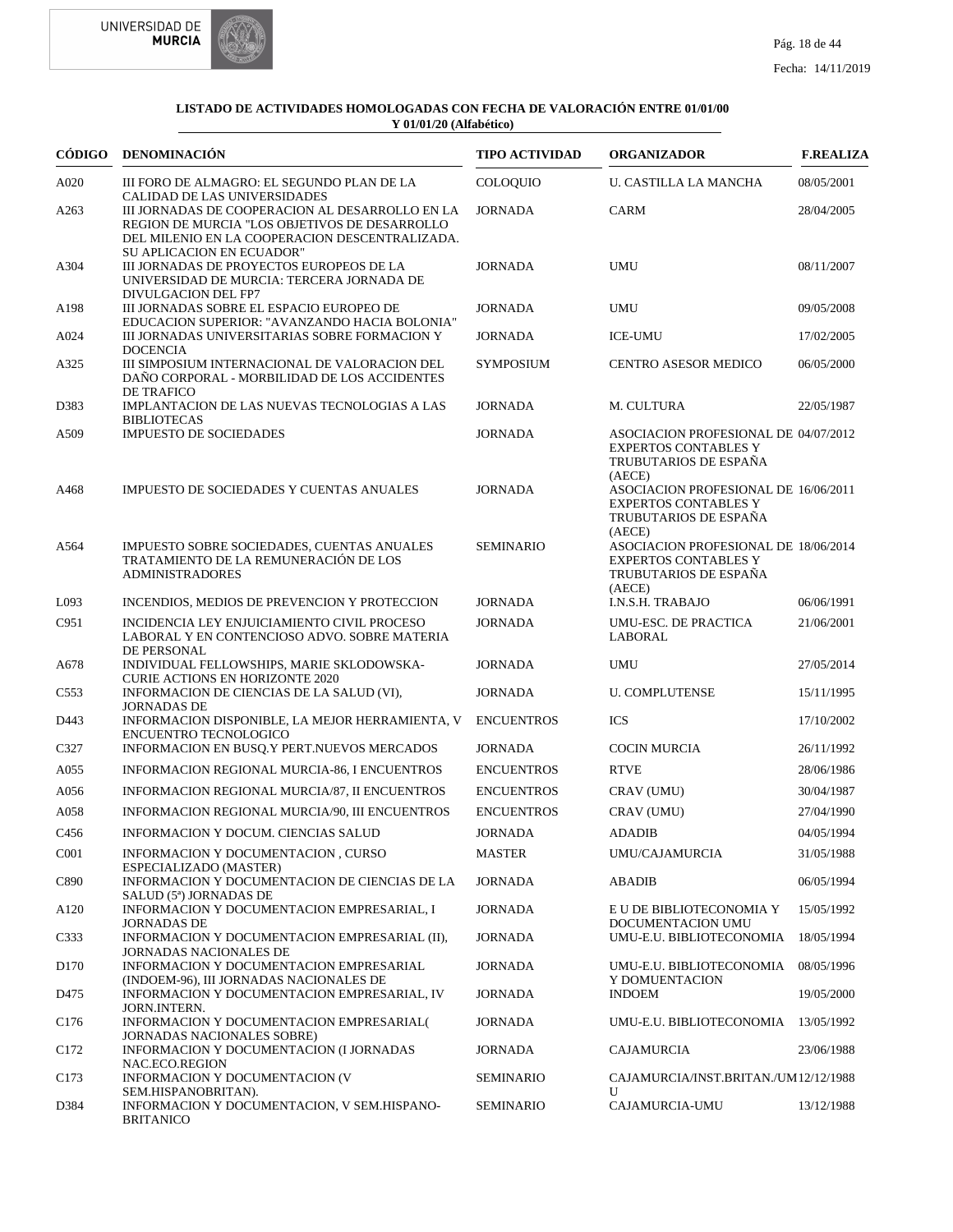



| CÓDIGO           | DENOMINACIÓN                                                                                    | <b>TIPO ACTIVIDAD</b>   | <b>ORGANIZADOR</b>                                           | <b>F.REALIZA</b> |
|------------------|-------------------------------------------------------------------------------------------------|-------------------------|--------------------------------------------------------------|------------------|
| C <sub>168</sub> | INFORMACION Y DOCUMENTACION (46 CONGRESO DE<br>LA FID)                                          | <b>CONGRESO</b>         | <b>FID</b>                                                   | 27/10/1992       |
| C <sub>231</sub> | INFORMATICA APLICADA A INVEST.CIENC.HUMAN.Y                                                     | <b>JORNADA</b>          | <b>UMU</b>                                                   | 08/11/1985       |
| A053             | SOC. (JORNADA)<br>INFORMATICA APLICADA A LA INVESTIGACION DE LAS<br>CIENCIAS HUMANAS Y SOCIALES | <b>JORNADA</b>          | FAC. LETRAS (UMU)                                            | 29/11/1985       |
| U1044A           | <b>INFORMÁTICA BÁSICA</b>                                                                       | <b>JORNADA</b>          | UNIVERSIDAD DE MURCIA                                        | 11/07/2019       |
| D446             | INFORMATICA EDUCATIVA, CONGRESO NACIONAL<br><b>CONEID 99</b>                                    | CONFERENCIA             | ADIE                                                         | 19/11/1999       |
| C047             | INFORMATICA, (S.O.:MSDOS, INTRODUC.)                                                            | <b>NO CLASIFICADOS</b>  | <b>U.A. MADRID</b>                                           | 31/12/3999       |
| D305             | INGENIERIA DE PROYECTOS, XVII CONGRESO NACIONAL                                                 | CONGRESO                | ASC. ESP. DE INGENIERIA DE<br><b>PROYECTOS</b>               | 21/09/2001       |
| D424             | INGENIERIA TELEMATICA, II JORNADAS                                                              | <b>JORNADA</b>          | <b>JITEL</b>                                                 | 17/09/1999       |
| <b>U280E</b>     | <b>INGLES</b>                                                                                   | <b>CURSO DE IDIOMAS</b> | UNIVERSIDAD DE MURCIA                                        | 11/02/2003       |
| <b>U360E</b>     | <b>INGLES</b>                                                                                   | <b>CURSO DE IDIOMAS</b> | UNIVERSIDAD DE MURCIA                                        | 22/02/2005       |
| <b>U326E</b>     | <b>INGLES</b>                                                                                   | <b>CURSO DE IDIOMAS</b> | UNIVERSIDAD DE MURCIA                                        | 16/02/2004       |
| U464E            | <b>INGLES</b>                                                                                   | <b>CURSO DE IDIOMAS</b> | UNIVERSIDAD DE MURCIA                                        | 18/02/2008       |
| U427E            | <b>INGLES</b>                                                                                   | <b>CURSO DE IDIOMAS</b> | UNIVERSIDAD DE MURCIA                                        | 20/02/2007       |
| <b>U393E</b>     | <b>INGLES</b>                                                                                   | <b>CURSO DE IDIOMAS</b> | UNIVERSIDAD DE MURCIA                                        | 21/02/2006       |
| <b>U360A</b>     | <b>INGLES</b>                                                                                   | <b>CURSO DE IDIOMAS</b> | UNIVERSIDAD DE MURCIA                                        | 22/02/2005       |
| <b>U597E</b>     | INGLES AVANZADO I (B1.3)                                                                        | <b>CURSO DE IDIOMAS</b> | UNIVERSIDAD DE MURCIA                                        | 22/02/2011       |
| <b>U493E</b>     | INGLES AVANZADO I (B1.3)                                                                        | <b>CURSO DE IDIOMAS</b> | UNIVERSIDAD DE MURCIA                                        | 16/02/2009       |
| <b>U549E</b>     | INGLES AVANZADO I (B1.3)                                                                        | <b>CURSO DE IDIOMAS</b> | UNIVERSIDAD DE MURCIA                                        | 23/02/2010       |
| A621             | <b>INGLÉS AVANZADO II</b>                                                                       | <b>CURSO DE IDIOMAS</b> | <b>UMU - PROMOCION</b>                                       | 16/06/2006       |
| <b>U598E</b>     | INGLES AVANZADO II (B2.1)                                                                       | <b>CURSO DE IDIOMAS</b> | <b>EDUCATIVA</b><br>UNIVERSIDAD DE MURCIA                    | 21/02/2011       |
| <b>U550E</b>     | INGLES AVANZADO II (B2.1)                                                                       | <b>CURSO DE IDIOMAS</b> | UNIVERSIDAD DE MURCIA                                        | 22/02/2010       |
| U494E            | INGLES AVANZADO II (B2.1)                                                                       | <b>CURSO DE IDIOMAS</b> | UNIVERSIDAD DE MURCIA                                        | 16/02/2009       |
| A507             | INGLÉS A1.2                                                                                     | <b>CURSO DE IDIOMAS</b> | <b>UMU</b>                                                   | 12/06/2009       |
| A451             | <b>INGLÉS A2.2</b>                                                                              | <b>CURSO DE IDIOMAS</b> | UMU - SERVICIO DE IDIOMAS                                    | 13/06/2014       |
| A603             | <b>INGLÉS B1.1</b>                                                                              | <b>CURSO DE IDIOMAS</b> | UMU - SERVICIO DE IDIOMAS                                    | 23/01/2015       |
| A510             | <b>INGLÉS B1.1</b>                                                                              | <b>CURSO DE IDIOMAS</b> | COMISIONES OBRERAS (CCOO) 25/02/2015<br>(DENTRO DE FORMACION |                  |
| A625             | <b>INGLÉS B1.1</b>                                                                              | <b>CURSO DE IDIOMAS</b> | CONTINUA)<br><b>UMU - PROMOCION</b><br><b>EDUCATIVA</b>      | 29/01/2009       |
| A <sub>269</sub> | <b>INGLES B1.2</b>                                                                              | <b>CURSO DE IDIOMAS</b> | <b>UMU - PROMOCION</b><br><b>EDUCATIVA</b>                   | 29/01/2009       |
| A624             | INGLÉS B1.2                                                                                     | <b>CURSO DE IDIOMAS</b> | UMU                                                          | 12/06/2009       |
| A459             | INGLÉS B1.2                                                                                     | <b>CURSO DE IDIOMAS</b> | UMU - SERVICIO DE IDIOMAS                                    | 12/06/2015       |
| A568             | INGLÉS B1.2                                                                                     | <b>CURSO DE IDIOMAS</b> | COMISIONES OBRERAS (CCOO) 25/09/2015<br>(DENTRO DE FORMACION |                  |
| A546             | INGLÉS B1.2                                                                                     | <b>CURSO DE IDIOMAS</b> | CONTINUA)<br>UMU - SERVICIO DE IDIOMAS                       | 27/01/2012       |
| A485             | <b>INGLES B1.3</b>                                                                              | <b>CURSO DE IDIOMAS</b> | <b>UMU - SERVICIO DE IDIOMAS</b>                             | 12/06/2009       |
| A630             | INGLÉS B1.3                                                                                     | <b>CURSO DE IDIOMAS</b> | <b>UMU</b>                                                   | 17/06/2011       |
| A387             | INGLÉS B1.3                                                                                     | <b>CURSO DE IDIOMAS</b> | UMU - SERVICIO DE IDIOMAS                                    | 15/06/2012       |
| A392             | <b>INGLÉS B2.1</b>                                                                              | <b>CURSO DE IDIOMAS</b> | UMU - SERVICIO DE IDIOMAS                                    | 14/06/2013       |
| A390             | INGLÉS B2.1                                                                                     | <b>CURSO DE IDIOMAS</b> | UMU - SERVICIO DE IDIOMAS                                    | 25/01/2013       |
| A552             | INGLÉS B2.1                                                                                     | <b>CURSO DE IDIOMAS</b> | UMU - SERVICIO DE IDIOMAS                                    | 15/06/2012       |
| A444             | INGLÉS B2.2                                                                                     | <b>CURSO DE IDIOMAS</b> | UMU - SERVICIO DE IDIOMAS                                    | 14/06/2013       |
| D959             | INGLES: CONVERSACION (AVANZADO)                                                                 | <b>CURSO DE IDIOMAS</b> | <b>UMU - PROMOCION</b>                                       | 25/01/2008       |
|                  |                                                                                                 |                         | <b>EDUCATIVA</b>                                             |                  |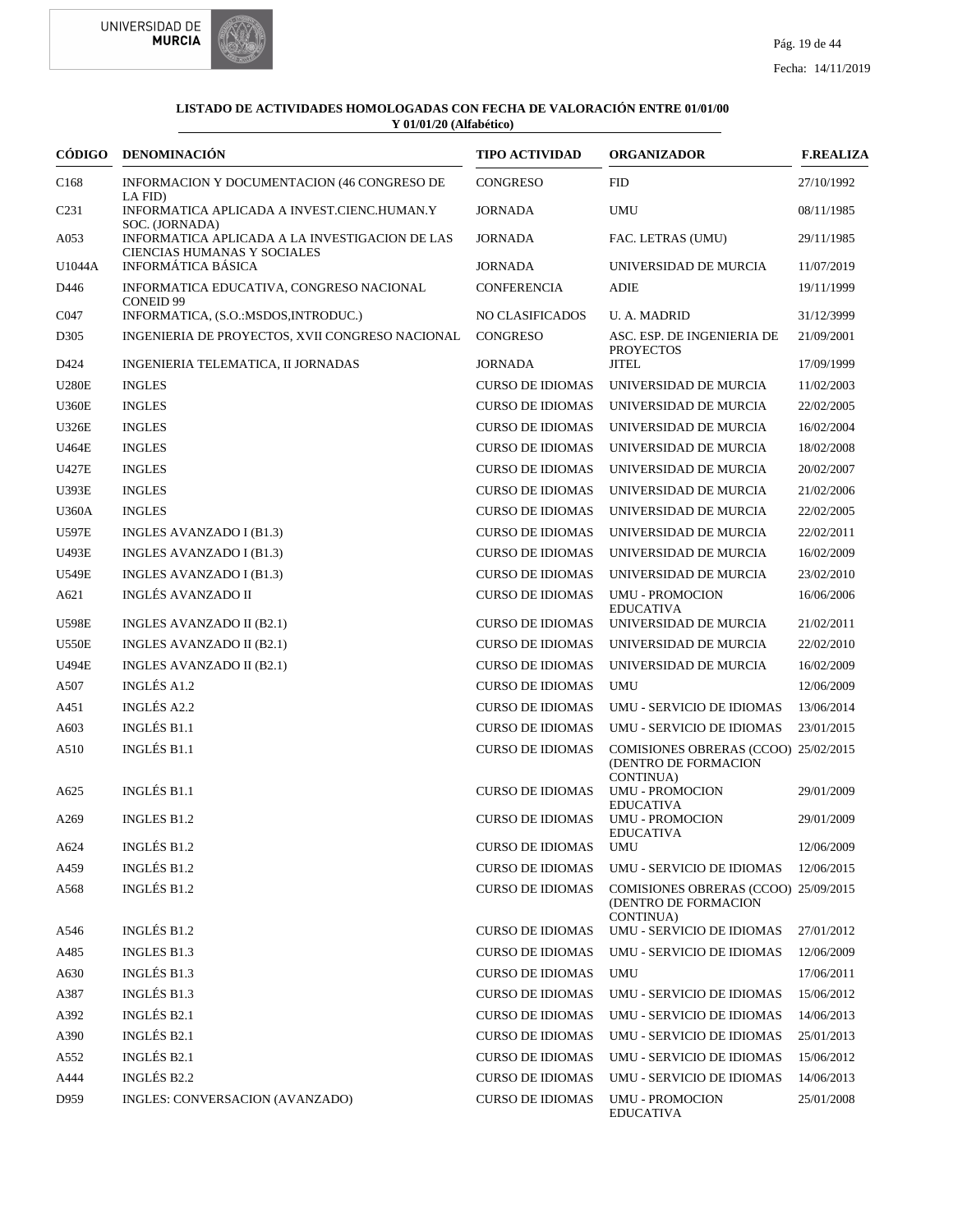



| <b>CÓDIGO</b>    | <b>DENOMINACIÓN</b>                                               | <b>TIPO ACTIVIDAD</b>   | <b>ORGANIZADOR</b>                                                                                                   | <b>F.REALIZA</b> |
|------------------|-------------------------------------------------------------------|-------------------------|----------------------------------------------------------------------------------------------------------------------|------------------|
| D960             | INGLES: CONVERSACION (AVANZADO)                                   | <b>CURSO DE IDIOMAS</b> | <b>UMU - PROMOCION</b><br><b>EDUCATIVA</b>                                                                           | 29/01/2009       |
| A463             | INGLÉS C1.1                                                       | <b>CURSO DE IDIOMAS</b> | UMU - SERVICIO DE IDIOMAS                                                                                            | 13/06/2014       |
| C <sub>030</sub> | INGLES ECONOMICO Y FINANCIERO                                     | <b>NO CLASIFICADOS</b>  | UMU-E.U. EMPRESARIALES                                                                                               | 31/12/3999       |
| D486             | INGLES EN INGLATERRA (ADVANCED)                                   | <b>CURSO DE IDIOMAS</b> | CARTAGENA<br>THE BRITISH COUNCIL EN<br><b>ESPAÑA</b>                                                                 | 31/12/3999       |
| <b>U717E</b>     | INGLES INICIAL: ATENCION AL PUBLICO PARA EL PAS<br>DE SECRETARIAS | <b>CURSO DE IDIOMAS</b> | UNIVERSIDAD DE MURCIA                                                                                                | 08/10/2014       |
| A373             | <b>INGLÉS INICIAL I</b>                                           | <b>CURSO DE IDIOMAS</b> | UMU - SERVICIO DE IDIOMAS                                                                                            | 16/06/2006       |
| U591E            | INGLES INICIAL I (A1.1)                                           | <b>CURSO DE IDIOMAS</b> | UNIVERSIDAD DE MURCIA                                                                                                | 21/02/2011       |
| <b>U487E</b>     | INGLES INICIAL I (A1.1)                                           | <b>CURSO DE IDIOMAS</b> | UNIVERSIDAD DE MURCIA                                                                                                | 17/02/2009       |
| U543E            | INGLES INICIAL I (A1.1)                                           | <b>CURSO DE IDIOMAS</b> | UNIVERSIDAD DE MURCIA                                                                                                | 22/02/2010       |
| <b>U488E</b>     | INGLES INICIAL II (A1.2)                                          | <b>CURSO DE IDIOMAS</b> | UNIVERSIDAD DE MURCIA                                                                                                | 16/02/2009       |
| <b>U544E</b>     | INGLES INICIAL II (A1.2)                                          | <b>CURSO DE IDIOMAS</b> | UNIVERSIDAD DE MURCIA                                                                                                | 23/02/2010       |
| <b>U592E</b>     | <b>INGLES INICIAL II (A1.2)</b>                                   | <b>CURSO DE IDIOMAS</b> | UNIVERSIDAD DE MURCIA                                                                                                | 21/02/2011       |
| D487             | <b>INGLES INTERMEDIO</b>                                          | <b>CURSO DE IDIOMAS</b> | KING'S SCHOLL OF ENGLISH                                                                                             | 27/08/1994       |
| A541             | <b>INGLÉS INTERMEDIO ALTO</b>                                     | <b>CURSO DE IDIOMAS</b> | <b>CAMARA OFICIAL DE</b><br>COMERCIO, INDUSTRIA Y<br><b>NAVEGACION DE MURCIA</b>                                     | 02/05/2013       |
| <b>U595E</b>     | INGLES INTERMEDIO I (B1.1)                                        | <b>CURSO DE IDIOMAS</b> | UNIVERSIDAD DE MURCIA                                                                                                | 21/02/2011       |
| U491E            | INGLES INTERMEDIO I (B1.1)                                        | <b>CURSO DE IDIOMAS</b> | UNIVERSIDAD DE MURCIA                                                                                                | 16/02/2009       |
| U547E            | INGLES INTERMEDIO I (B1.1)                                        | <b>CURSO DE IDIOMAS</b> | UNIVERSIDAD DE MURCIA                                                                                                | 23/02/2010       |
| <b>U548E</b>     | INGLES INTERMEDIO II (B1.2)                                       | <b>CURSO DE IDIOMAS</b> | UNIVERSIDAD DE MURCIA                                                                                                | 22/02/2010       |
| U492E            | INGLES INTERMEDIO II (B1.2)                                       | <b>CURSO DE IDIOMAS</b> | UNIVERSIDAD DE MURCIA                                                                                                | 16/02/2009       |
| U596E            | INGLES INTERMEDIO II (B1.2)                                       | <b>CURSO DE IDIOMAS</b> | UNIVERSIDAD DE MURCIA                                                                                                | 22/02/2011       |
| <b>IT246E</b>    | INGLES NIVEL AVANZADO B2.1                                        | <b>CURSO DE IDIOMAS</b> | UNIVERSIDAD DE MURCIA                                                                                                | 19/02/2018       |
| <b>IT192E</b>    | INGLES NIVEL AVANZADO B2.2                                        | <b>CURSO DE IDIOMAS</b> | UNIVERSIDAD DE MURCIA                                                                                                | 20/02/2017       |
| <b>IT183E</b>    | INGLES NIVEL AVANZADO C1.1                                        | <b>CURSO DE IDIOMAS</b> | UNIVERSIDAD DE MURCIA                                                                                                | 20/02/2017       |
| <b>IT243E</b>    | INGLÉS NIVEL AVANZADO C1.1                                        | <b>CURSO DE IDIOMAS</b> | UNIVERSIDAD DE MURCIA                                                                                                | 20/02/2018       |
| IT142E           | INGLÉS NIVEL AVANZADO C1.1                                        | <b>CURSO DE IDIOMAS</b> | UNIVERSIDAD DE MURCIA                                                                                                | 17/02/2016       |
| <b>IT238E</b>    | INGLES NIVEL AVANZADO C1.2                                        | <b>CURSO DE IDIOMAS</b> | UNIVERSIDAD DE MURCIA                                                                                                | 21/02/2018       |
| <b>IT198E</b>    | INGLES NIVEL AVANZADO C1.2                                        | <b>CURSO DE IDIOMAS</b> | UNIVERSIDAD DE MURCIA                                                                                                | 23/02/2017       |
| <b>IT101E</b>    | INGLÉS NIVEL BÁSICO A 1.2                                         | <b>CURSO DE IDIOMAS</b> | UNIVERSIDAD DE MURCIA                                                                                                | 10/02/2015       |
| <b>IT138E</b>    | INGLÉS NIVEL BÁSICO A 2.1                                         | <b>CURSO DE IDIOMAS</b> | UNIVERSIDAD DE MURCIA                                                                                                | 15/02/2016       |
| IT77E            | <b>INGLES NIVEL BASICO A1.1</b>                                   | <b>CURSO DE IDIOMAS</b> | UNIVERSIDAD DE MURCIA                                                                                                | 12/02/2014       |
| IT78E            | <b>INGLES NIVEL BASICO A1.2</b>                                   | <b>CURSO DE IDIOMAS</b> | UNIVERSIDAD DE MURCIA                                                                                                | 12/02/2014       |
| <b>IT137E</b>    | INGLÉS NIVEL BÁSICO A1.2                                          | <b>CURSO DE IDIOMAS</b> | UNIVERSIDAD DE MURCIA                                                                                                | 15/02/2016       |
| <b>IT181E</b>    | INGLÉS NIVEL BÁSICO A2.1                                          | <b>CURSO DE IDIOMAS</b> | UNIVERSIDAD DE MURCIA                                                                                                | 21/02/2017       |
| IT79E            | <b>INGLES NIVEL BASICO A2.2</b>                                   | <b>CURSO DE IDIOMAS</b> | UNIVERSIDAD DE MURCIA                                                                                                | 12/02/2014       |
| <b>IT139E</b>    | INGLÉS NIVEL BÁSICO A2.2                                          | <b>CURSO DE IDIOMAS</b> | UNIVERSIDAD DE MURCIA                                                                                                | 15/02/2016       |
| <b>IT180E</b>    | INGLÉS NIVEL BÁSICO A2.2                                          | <b>CURSO DE IDIOMAS</b> | UNIVERSIDAD DE MURCIA                                                                                                | 21/02/2017       |
| A534             | <b>INGLÉS NIVEL B2</b>                                            | <b>CURSO DE IDIOMAS</b> | <b>CARM - SERVICIO REGIONAL</b><br>DE EMPLEO Y FORMACION                                                             | 16/04/2015       |
| D892             | <b>INGLES NIVEL I</b>                                             | <b>CURSO DE IDIOMAS</b> | (SEF)<br><b>CSI-CSIF</b>                                                                                             | 21/11/2008       |
| D949             | INGLES NIVEL I (ON LINE)                                          | <b>CURSO DE IDIOMAS</b> | <b>CENTRAL SINDICAL</b><br><b>INDEPENDIENTE Y DE</b><br><b>FUNCIONARIOS (CSIF) (DENTRO</b><br>DE FORMACION CONTINUA) | 31/07/2009       |
| D875             | <b>INGLES NIVEL II</b>                                            | <b>CURSO DE IDIOMAS</b> | <b>CSI-CSIF</b>                                                                                                      | 21/11/2008       |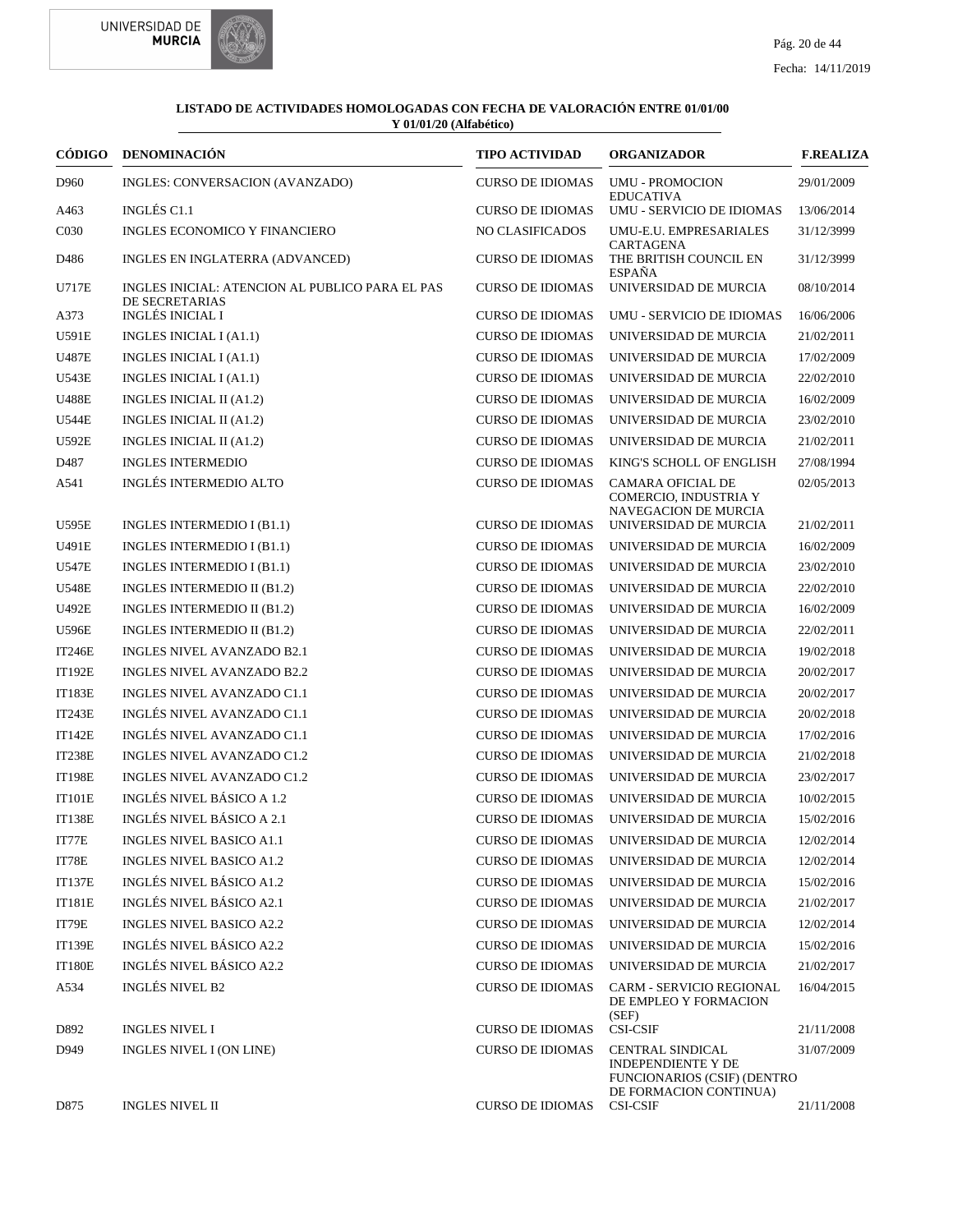

|                  | CÓDIGO DENOMINACIÓN                         | TIPO ACTIVIDAD          | <b>ORGANIZADOR</b>                                                                                                                             | <b>F.REALIZA</b> |
|------------------|---------------------------------------------|-------------------------|------------------------------------------------------------------------------------------------------------------------------------------------|------------------|
| A376             | INGLES NIVEL II (ON LINE)                   | <b>CURSO DE IDIOMAS</b> | <b>CENTRAL SINDICAL</b><br><b>INDEPENDIENTE Y DE</b><br><b>FUNCIONARIOS (CSIF) (DENTRO</b>                                                     | 15/07/2010       |
| A489             | INGLES NIVEL III (ON LINE)                  | <b>CURSO DE IDIOMAS</b> | DE FORMACION CONTINUA)<br><b>CENTRAL SINDICAL</b><br><b>INDEPENDIENTE Y DE</b><br><b>FUNCIONARIOS (CSIF) (DENTRO</b>                           | 28/11/2011       |
| A555             | INGLÉS NIVEL III (ON LINE)                  | <b>CURSO DE IDIOMAS</b> | DE FORMACION CONTINUA)<br><b>CENTRAL SINDICAL</b><br><b>INDEPENDIENTE Y DE</b><br><b>FUNCIONARIOS (CSIF) (DENTRO</b><br>DE FORMACION CONTINUA) | 11/12/2013       |
| D489             | INGLES (NIVEL INTERMEDIO)                   | <b>CURSO DE IDIOMAS</b> | <b>FLUENCY-IDIOMAS</b>                                                                                                                         | 30/09/2002       |
| <b>IT229E</b>    | <b>INGLÉS NIVEL INTERMEDIO B1.1</b>         | <b>CURSO DE IDIOMAS</b> | UNIVERSIDAD DE MURCIA                                                                                                                          | 19/02/2018       |
| <b>IT184E</b>    | INGLES NIVEL INTERMEDIO B1.2                | <b>CURSO DE IDIOMAS</b> | UNIVERSIDAD DE MURCIA                                                                                                                          | 20/02/2017       |
| D <sub>664</sub> | INGLES (NIVEL PREINTERMEDIO I), CURSO DE    | <b>CURSO DE IDIOMAS</b> | SERVICIO IDIOMAS UMU                                                                                                                           | 28/01/2005       |
| D <sub>665</sub> | INGLES (NIVEL PREINTERMEDIO II), CURSO DE   | <b>CURSO DE IDIOMAS</b> | <b>SERVICIO IDIOMAS UMU</b>                                                                                                                    | 16/06/2005       |
| A567             | <b>INGLÉS. NIVEL 1</b>                      | <b>CURSO DE IDIOMAS</b> | <b>CARM - SERVICIO REGIONAL</b><br>DE EMPLEO Y FORMACION<br>(SEF)                                                                              | 13/12/2012       |
| A622             | <b>INGLÉS. NIVEL 1</b>                      | <b>CURSO DE IDIOMAS</b> | CARM - SERVICIO REGIONAL<br>DE EMPLEO Y FORMACION                                                                                              | 13/03/2014       |
| A391             | <b>INGLÉS. NIVEL 1</b>                      | <b>CURSO DE IDIOMAS</b> | (SEF)<br>CARM - SERVICIO REGIONAL<br>DE EMPLEO Y FORMACION                                                                                     | 21/11/2012       |
| A606             | <b>INGLÉS. NIVEL 1</b>                      | <b>CURSO DE IDIOMAS</b> | (SEF)<br>CARM - SERVICIO REGIONAL<br>DE EMPLEO Y FORMACION                                                                                     | 20/04/2015       |
| A456             | <b>INGLÉS NIVEL 1</b>                       | <b>CURSO DE IDIOMAS</b> | (SEF)<br>CARM - SERVICIO REGIONAL<br>DE EMPLEO Y FORMACION                                                                                     | 07/01/2015       |
| A503             | <b>INGLÉS NIVEL 1</b>                       | <b>CURSO DE IDIOMAS</b> | (SEF)<br>CARM - SERVICIO REGIONAL<br>DE EMPLEO Y FORMACION                                                                                     | 07/09/2013       |
| A560             | <b>INGLÉS NIVEL 1</b>                       | <b>CURSO DE IDIOMAS</b> | (SEF)<br>CARM - SERVICIO REGIONAL<br>DE EMPLEO Y FORMACION                                                                                     | 11/12/2012       |
| A633             | <b>INGLÉS. NIVEL 2</b>                      | <b>CURSO DE IDIOMAS</b> | (SEF)<br>CARM - SERVICIO REGIONAL<br>DE EMPLEO Y FORMACION                                                                                     | 15/06/2016       |
| A420             | <b>INGLÉS. NIVEL 2</b>                      | <b>CURSO DE IDIOMAS</b> | (SEF)<br>CARM - SERVICIO REGIONAL<br>DE EMPLEO Y FORMACION<br>(SEF)                                                                            | 20/11/2013       |
| A478             | <b>INGLÉS NIVEL 2</b>                       | <b>CURSO DE IDIOMAS</b> | CARM - SERVICIO REGIONAL<br>DE EMPLEO Y FORMACION<br>(SEF)                                                                                     | 21/11/2013       |
| A529             | <b>INGLÉS NIVEL 2</b>                       | <b>CURSO DE IDIOMAS</b> | <b>CARM - SERVICIO REGIONAL</b><br>DE EMPLEO Y FORMACION<br>(SEF)                                                                              | 20/11/2014       |
| A422             | <b>INGLÉS NIVEL 2</b>                       | <b>CURSO DE IDIOMAS</b> | CARM - SERVICIO REGIONAL<br>DE EMPLEO Y FORMACION                                                                                              | 05/11/2013       |
| U641E            | INGLES ON-LINE. TELL ME MORE. (ELEMENTAL)   | <b>CURSO DE IDIOMAS</b> | (SEF)<br>UNIVERSIDAD DE MURCIA                                                                                                                 | 28/04/2011       |
| <b>U642E</b>     | INGLES ON-LINE. TELL ME MORE. (INTERMEDIO)  | <b>CURSO DE IDIOMAS</b> | UNIVERSIDAD DE MURCIA                                                                                                                          | 28/04/2011       |
| <b>U640E</b>     | INGLES ON-LINE. TELL ME MORE (PRINCIPIANTE) | <b>CURSO DE IDIOMAS</b> | UNIVERSIDAD DE MURCIA                                                                                                                          | 28/04/2011       |
| D840             | INGLES PARA ATENCION AL PUBLICO             | <b>CURSO DE IDIOMAS</b> | <b>CSI-CSIF</b>                                                                                                                                | 05/06/2008       |
| D964             | INGLES PARA ATENCION AL PUBLICO-NIVEL 1     | <b>CURSO DE IDIOMAS</b> | CENTRAL SINDICAL                                                                                                                               | 16/05/2007       |
| C <sub>049</sub> | INGLES PARA EL COMERCIO (EFC)               | <b>NO CLASIFICADOS</b>  | <b>INDEPENDIENTE Y DE</b><br><b>FUNCIONARIOS (CSIF) (DENTRO</b><br>DE FORMACION CONTINUA)<br>CAMARA DE COMERCIO<br><b>LONDRES</b>              | 31/12/1980       |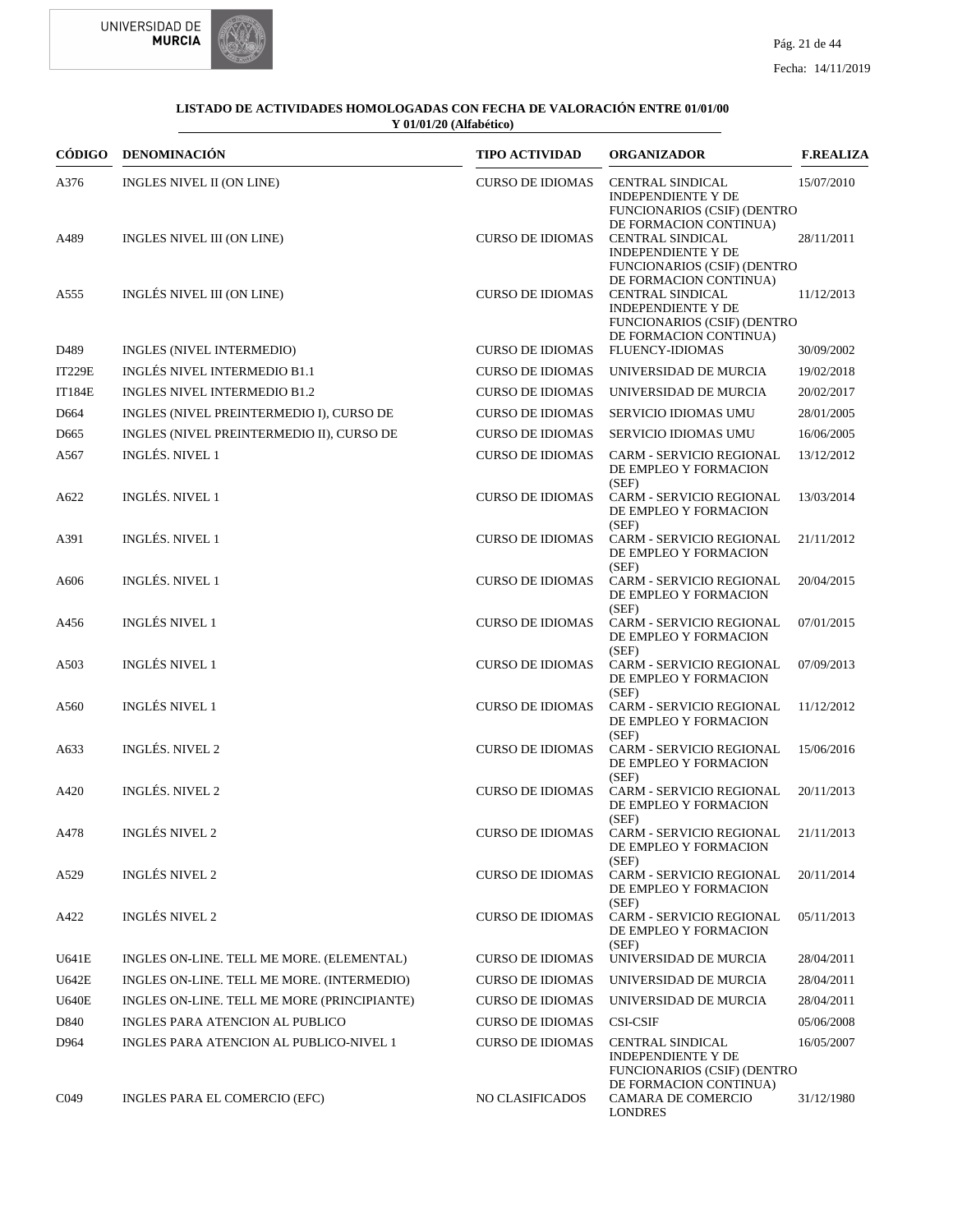



| CÓDIGO           | <b>DENOMINACIÓN</b>                                                                                                     | <b>TIPO ACTIVIDAD</b>   | <b>ORGANIZADOR</b>                                                                                                                   | <b>F.REALIZA</b> |
|------------------|-------------------------------------------------------------------------------------------------------------------------|-------------------------|--------------------------------------------------------------------------------------------------------------------------------------|------------------|
| A616             | INGLÉS PARA LA ATENCIÓN AL CIUDADANO                                                                                    | <b>CURSO DE IDIOMAS</b> | <b>CENTRAL SINDICAL</b><br><b>INDEPENDIENTE Y DE</b><br><b>FUNCIONARIOS (CSIF)</b>                                                   | 14/12/2002       |
| D746             | INGLES PARA LA ATENCION AL PUBLICO                                                                                      | <b>CURSO DE IDIOMAS</b> | <b>CSI-CSIF</b>                                                                                                                      | 15/12/2003       |
| <b>U630E</b>     | <b>INGLES PARA TELEFONISTAS</b>                                                                                         | <b>CURSO DE IDIOMAS</b> | UNIVERSIDAD DE MURCIA                                                                                                                | 06/06/2012       |
| A743             | <b>INGLÉS PET-B1</b>                                                                                                    | <b>CURSO DE IDIOMAS</b> | ORGANIZADOR DESCONOCIDO 15/06/2016                                                                                                   |                  |
| A609             | <b>INGLÉS PREINTERMEDIO I</b>                                                                                           | <b>CURSO DE IDIOMAS</b> | <b>UMU - PROMOCION</b><br><b>EDUCATIVA</b>                                                                                           | 15/06/2007       |
| <b>U489E</b>     | INGLES PREINTERMEDIO I (A2.1)                                                                                           | <b>CURSO DE IDIOMAS</b> | UNIVERSIDAD DE MURCIA                                                                                                                | 23/02/2009       |
| <b>U545E</b>     | INGLES PREINTERMEDIO I (A2.1)                                                                                           | <b>CURSO DE IDIOMAS</b> | UNIVERSIDAD DE MURCIA                                                                                                                | 22/02/2010       |
| <b>U593E</b>     | INGLES PREINTERMEDIO I (A2.1)                                                                                           | <b>CURSO DE IDIOMAS</b> | UNIVERSIDAD DE MURCIA                                                                                                                | 21/02/2011       |
| A583             | <b>INGLÉS PRE-INTERMEDIO II</b>                                                                                         | <b>CURSO DE IDIOMAS</b> | CONFEDERACION REGIONAL<br>DE ORGANIZACIONES<br><b>EMPRESARIALES DE MURCIA</b><br>(CROEM) (FORMACION<br>CONTINUA) (poner la anterior) | 03/03/2012       |
| <b>U490E</b>     | INGLES PREINTERMEDIO II (A2.2)                                                                                          | CURSO DE IDIOMAS        | UNIVERSIDAD DE MURCIA                                                                                                                | 16/02/2009       |
| <b>U594E</b>     | INGLES PREINTERMEDIO II (A2.2)                                                                                          | <b>CURSO DE IDIOMAS</b> | UNIVERSIDAD DE MURCIA                                                                                                                | 22/02/2011       |
| U546E            | INGLES PREINTERMEDIO II (A2.2)                                                                                          | <b>CURSO DE IDIOMAS</b> | UNIVERSIDAD DE MURCIA                                                                                                                | 22/02/2010       |
| A467             | <b>INGLES PRINCIPIANTE</b>                                                                                              | <b>CURSO DE IDIOMAS</b> | <b>CARM - SERVICIO REGIONAL</b><br>DE EMPLEO Y FORMACION<br>(SEF)                                                                    | 29/06/2010       |
| U551E            | INGLES SUPERIOR I (B.2.2)                                                                                               | <b>CURSO DE IDIOMAS</b> | UNIVERSIDAD DE MURCIA                                                                                                                | 22/02/2010       |
| <b>U599E</b>     | INGLES SUPERIOR I (B2.2)                                                                                                | <b>CURSO DE IDIOMAS</b> | UNIVERSIDAD DE MURCIA                                                                                                                | 21/02/2011       |
| U495E            | INGLES SUPERIOR II (B2.3)                                                                                               | <b>CURSO DE IDIOMAS</b> | UNIVERSIDAD DE MURCIA                                                                                                                | 17/02/2009       |
| <b>U600E</b>     | INGLES SUPERIOR II (B2.3)                                                                                               | <b>CURSO DE IDIOMAS</b> | UNIVERSIDAD DE MURCIA                                                                                                                | 21/02/2011       |
| <b>U552E</b>     | INGLES SUPERIOR II (B2.3)                                                                                               | <b>CURSO DE IDIOMAS</b> | UNIVERSIDAD DE MURCIA                                                                                                                | 22/02/2010       |
| A615             | <b>INGLÉS TÉCNICO</b>                                                                                                   | <b>CURSO DE IDIOMAS</b> | <b>INSTITUTO NACIONAL DE</b>                                                                                                         | 03/10/1997       |
| A500             | INGLÉS TELEFÓNICO (TELEPHONING)                                                                                         | <b>CURSO DE IDIOMAS</b> | <b>EMPLEO</b> (INEM)<br>CARM - SERVICIO REGIONAL<br>DE EMPLEO Y FORMACION<br>(SEF)                                                   | 24/03/2014       |
| A501             | INGLÉS TELEFÓNICO (TELEPHONING) A500                                                                                    | <b>CURSO DE IDIOMAS</b> | <b>ACADEMIA CENTRO</b>                                                                                                               | 24/03/2014       |
| A530             | INGLÉS TELEFÓNICO (TELEPHONING) A500                                                                                    | <b>CURSO DE IDIOMAS</b> | CARM - SERVICIO REGIONAL<br>DE EMPLEO Y FORMACION<br>(SEF)                                                                           | 04/03/2014       |
| D <sub>450</sub> | INGREDIENTE INVISIBLE. BASES DE DATOS DE LA CEE                                                                         | <b>JORNADA</b>          | <b>FUINCA</b>                                                                                                                        | 08/10/1986       |
| <b>U995E</b>     | INICIACIÓN A LA LENGUA DE SIGNOS                                                                                        | <b>CURSO DE IDIOMAS</b> | UNIVERSIDAD DE MURCIA                                                                                                                | 17/09/2018       |
| D901             | INICIAL DE FRANCES FASE I (UNIDADES 1-5). INTERNET                                                                      |                         | CURSO DE IDIOMAS ESCUELA DE ADMINISTRACION 16/12/2008<br>PUBLICA DE LA CARM                                                          |                  |
| C652             | INICIOS DEL CINE ESPAÑOL (seminario internacional)                                                                      | <b>SEMINARIO</b>        | DIR.GRAL. CULTURA.<br>CONSEJERIA DE CULTURA                                                                                          | 26/11/1996       |
| A713             | INMIGRACIÓN E INTERCULTURALIDAD (I JORNADAS<br>UNIVERSITARIAS)                                                          | <b>JORNADA</b>          | <b>UMU</b>                                                                                                                           | 21/04/2005       |
| A136             | INNOVACION Y RETOS DE LA EDICION UNIVERSITARIA                                                                          | CONGRESO                | UNE (UNION EDITORIALES<br>UNIVERSITARIAS ESPAÑOLAS)                                                                                  | 22/06/2007       |
| D316             | INSPECCION Y CALIDAD DE LA CARNE, VIII JORNADAS                                                                         | <b>JORNADA</b>          | <b>ADITSIC</b>                                                                                                                       | 04/11/1995       |
| D <sub>275</sub> | INSTALACIONES ELECTRICAS DE ALTA TENSION                                                                                | <b>SEMINARIO</b>        | C.O. ING. TEC. INDUSTRIALES                                                                                                          | 24/11/1993       |
| A008             | INSTRUCCION DE HORMIGON ESTRUCTURAL "EHE"                                                                               | <b>JORNADA</b>          | <b>REGION DE MURCIA</b><br><b>COLEGIO OFICIAL</b><br>ARQUITECTOS MURCIA                                                              | 12/05/1999       |
| U931A            | INSTRUCCIONES DE LA UNIVERSIDAD DE MURCIA PARA<br>LA CORRECTA EJECUCIÓN DE LOS SERVICIOS EXTERNOS<br><b>CONTRATADOS</b> | <b>JORNADA</b>          | UNIVERSIDAD DE MURCIA                                                                                                                | 19/04/2018       |
| L286             | <b>INSTRUCTORES JUVENILES</b>                                                                                           | NO CLASIFICADOS         | R.F.E.F.                                                                                                                             | 30/06/1982       |
| A505             | INTEGRACIÓN DE LOS INMIGRANTES EN LA<br>COMUNIDAD DE MURCIA COMO REGIÓN DEL<br>MEDITERRANEO                             | <b>JORNADA</b>          | CARM                                                                                                                                 | 09/03/1999       |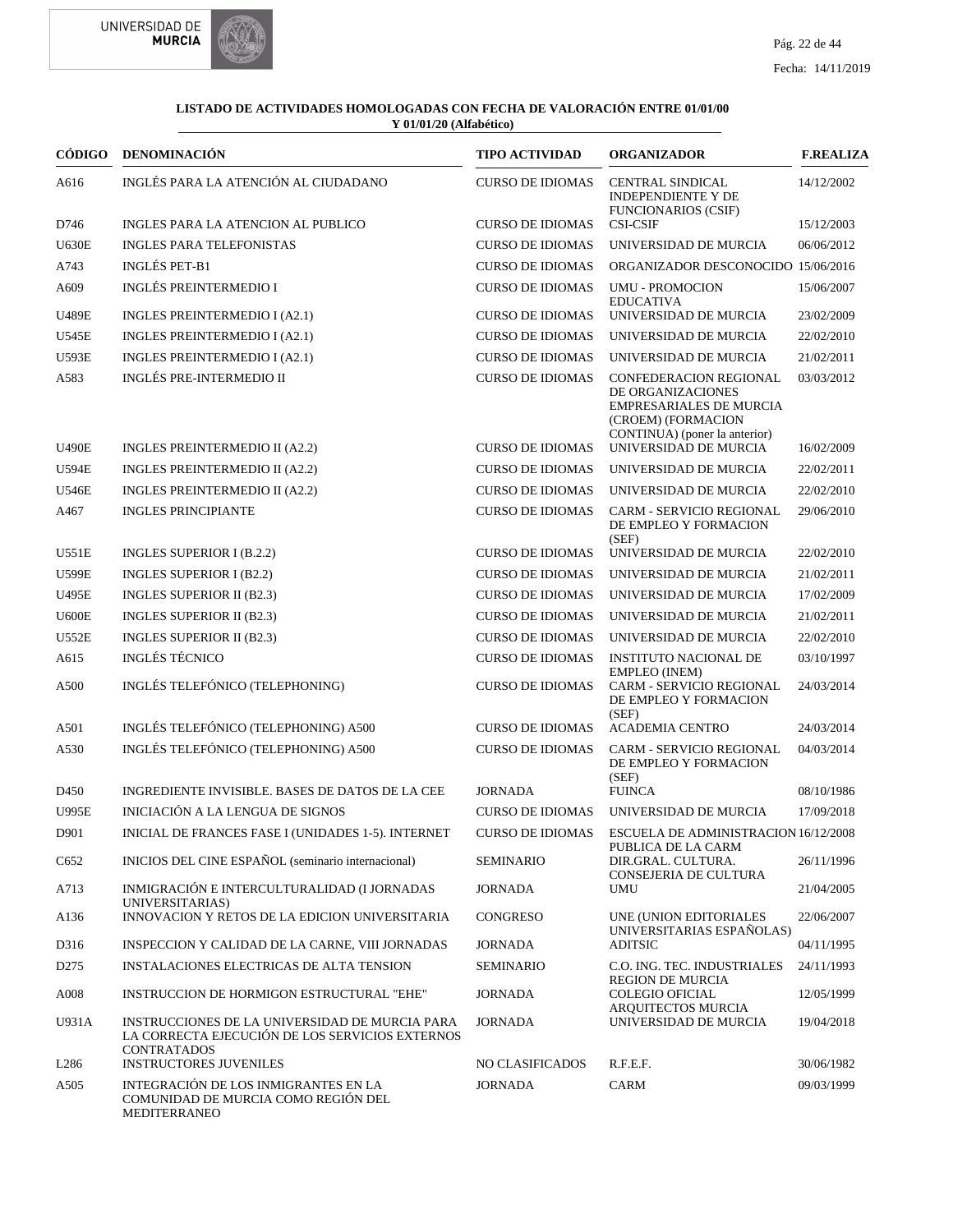



|                   | CÓDIGO DENOMINACIÓN                                                                                                 | <b>TIPO ACTIVIDAD</b>   | <b>ORGANIZADOR</b>                                                                                     | <b>F.REALIZA</b> |
|-------------------|---------------------------------------------------------------------------------------------------------------------|-------------------------|--------------------------------------------------------------------------------------------------------|------------------|
| A626              | INTENSIVE ENGLISH IN REAL LIFE SITUATIONS                                                                           | <b>CURSO DE IDIOMAS</b> | HELLO HELLO ENGLISH<br>LANGUAGE LEARNING<br>OVERSEAS (ALCANTARILLA)                                    | 06/08/1995       |
| A550              | <b>INTENSIVO DE LENGUA INGLESA</b>                                                                                  | <b>CURSO DE IDIOMAS</b> | <b>UMU - PROMOCION</b><br><b>EDUCATIVA</b>                                                             | 04/02/2000       |
| D333              | INTERNACIONAL DE LA SECAL, I SIMPOSIO                                                                               | <b>SYMPOSIUM</b>        | SOCIEDAD ESPAÑOLA PARA<br>LAS CIENCIAS DEL ANIMAL DE<br><b>LABORATORIO</b>                             | 23/02/1991       |
| A043              | INTERNACIONALES SOBRE SISTEMAS DE INFORMACION<br>Y DOCUMENTACION, IV ENCUENTROS                                     | <b>ENCUENTROS</b>       | <b>U. ZARAGOZA</b>                                                                                     | 18/03/2005       |
| A044              | INTERNACIONALES SOBRE SISTEMAS DE INFORMACION<br>Y DOCUMENTACION, VI ENCUENTROS                                     | <b>ENCUENTROS</b>       | U. ZARAGOZA                                                                                            | 07/11/2001       |
| A <sub>166</sub>  | INTERNATIONAL CREDENTIAL EVALUATION: CHINA<br>AND THE INDIDAN SUBCONTINENT                                          | <b>JORNADA</b>          | EUROPEAN ASSOCIATION FOR 07/04/2006<br><b>INTERNATIONAL EDUCATION</b>                                  |                  |
| A512              | INTERNATIONALIZATION AT HOME                                                                                        | <b>SEMINARIO</b>        | ORGANIZADOR DESCONOCIDO 27/11/2012                                                                     |                  |
| C649              | INTERNET PARA DOCUMENTALISTAS (67)(seminario taller)                                                                | <b>SEMINARIO</b>        | <b>CENTRO DE INFORMACION Y</b><br>DOCUM. CIENTIFICA (CINDOC)                                           | 22/04/1996       |
| D <sub>0</sub> 35 | INTERNET, RETOS JURIDICOS DE                                                                                        | <b>CONFERENCIA</b>      | UMU-FAC. DERECHO                                                                                       | 07/03/2002       |
| A673              | INTERRELACIÓN CON LOS ANIMALES Y SUS BENEFICIOS<br>TERAPÉUTICOS: UN NUEVO ENFOQUE PROFESIONAL                       | <b>JORNADA</b>          | <b>UMU</b>                                                                                             | 06/03/2010       |
| C398              | INTERVENCION EN EDUC. ESPECIAL                                                                                      | <b>JORNADA</b>          | <b>UMU</b>                                                                                             | 25/03/1988       |
| A006              | INTERVENCION SOCIAL Y EDUCATIVA CON FAMILIA E<br>INFANCIA. EXPERIENCIAS E INTERROGANTES,<br><b>CONGRESO ESTATAL</b> | <b>CONGRESO</b>         | <b>MANCOMUNIDAD VALLE</b><br>RICOTE-CONSEJERIA TRABAJO<br>Y POLITICA SOCIAL                            | 23/03/2002       |
| A424              | INTRODUCCIÓN A LA ASTRONOMÍA                                                                                        | SEMINARIO               | ORGANIZADOR DESCONOCIDO 06/04/2003                                                                     |                  |
| A561              | INTRODUCCIÓN A LA INFORMÁTICA                                                                                       | <b>SEMINARIO</b>        | <b>UMU</b>                                                                                             | 18/04/2012       |
| U949A             | INTRODUCCIÓN AL REGLAMENTO GENERAL DE<br>PROTECCIÓN DE DATOS                                                        | <b>JORNADA</b>          | UNIVERSIDAD DE MURCIA                                                                                  | 11/06/2018       |
| A589              | INTRODUCCIÓN Y APLICACIONES DE LAS TÉCNICAS DSC<br>Y TGA                                                            | <b>SEMINARIO</b>        | ORGANIZADOR DESCONOCIDO 22/10/2009                                                                     |                  |
| A353              | <b>IRPF</b>                                                                                                         | <b>JORNADA</b>          | <b>COLEGIO OFICIAL DE</b><br><b>GRADUADOS SOCIALES DE</b><br><b>MURCIA</b>                             | 25/04/2013       |
| A527              | <b>IRPF</b>                                                                                                         | <b>JORNADA</b>          | <b>COLEGIO OFICIAL DE</b><br><b>GRADUADOS SOCIALES DE</b><br><b>MURCIA</b>                             | 11/06/2010       |
| A538              | IRPF E IMPUESTO DE PATRIMONIO EJERCICIO 2012                                                                        | <b>SEMINARIO</b>        | ASOCIACION PROFESIONAL DE 02/05/2013<br><b>EXPERTOS CONTABLES Y</b><br>TRUBUTARIOS DE ESPAÑA<br>(AECE) |                  |
| A437              | <b>IRPF EJERCICIO 2011</b>                                                                                          | <b>JORNADA</b>          | ASOCIACION PROFESIONAL DE 08/05/2012<br><b>EXPERTOS CONTABLES Y</b><br>TRUBUTARIOS DE ESPAÑA<br>(AECE) |                  |
| A612              | <b>ITALIANO B2.1</b>                                                                                                | <b>CURSO DE IDIOMAS</b> | <b>UMU - PROMOCION</b><br><b>EDUCATIVA</b>                                                             | 29/01/2009       |
| A613              | <b>ITALIANO B2.2</b>                                                                                                | <b>CURSO DE IDIOMAS</b> | <b>UMU</b>                                                                                             | 12/06/2009       |
| A610              | <b>ITALIANO PREINTERMEDIO I</b>                                                                                     | <b>CURSO DE IDIOMAS</b> | <b>UMU - PROMOCION</b><br><b>EDUCATIVA</b>                                                             | 25/01/2008       |
| A611              | <b>ITALIANO PREINTERMEDIO II</b>                                                                                    | <b>CURSO DE IDIOMAS</b> | <b>UMU - PROMOCION</b><br><b>EDUCATIVA</b>                                                             | 13/06/2008       |
| A614              | <b>ITALINAO B2.3</b>                                                                                                | <b>CURSO DE IDIOMAS</b> | <b>UMU</b>                                                                                             | 29/01/0201       |
| A559              | ITINERARIOS JURÍDICOS PARA LA INSERCIÓN SOCIO-<br><b>LABORAL DE LOS INMIGRANTES</b>                                 | <b>JORNADA</b>          | <b>UMU - PROMOCION</b><br><b>EDUCATIVA</b>                                                             | 04/03/2005       |
| A370              | IV CONGRESO INTERNACIONAL DE INVESTIGACIÓN E<br>INNOVACIÓN EN EDUCACIÓN INFANTIL Y PRIMARIA                         | CONGRESO                | <b>UMU</b>                                                                                             | 11/05/2016       |
| A252              | IV CONGRESO INTERNACIONAL DERECHOS HUMANOS,<br>DERECHO PENAL - CRIMINOLOGIA                                         | CONGRESO                | <b>UMU</b>                                                                                             | 26/03/2009       |
| A042              | IV ENCUENTRO DE RESPONSABLES DE PROTOCOLO Y<br>RELACIONES INSTITUCIONALES DE LAS UNIVERSIDADES<br><b>ESPAÑOLAS</b>  | <b>ENCUENTROS</b>       | <b>U. CANTABRIA</b>                                                                                    | 09/04/2005       |
| A193              | IV ENCUENTRO NACIONAL Y I IBEROAMERICANO DE<br>PROGRAMAS UNIVERSITARIOS PARA MAYORES                                | <b>ENCUENTROS</b>       | UNIVERSIDAD DE SEVILLA                                                                                 | 08/04/2000       |
| A257              | IV JORNADAS DE COOPERACION AL DESARROLLO EN LA                                                                      | <b>JORNADA</b>          | <b>CARM</b>                                                                                            | 26/09/2006       |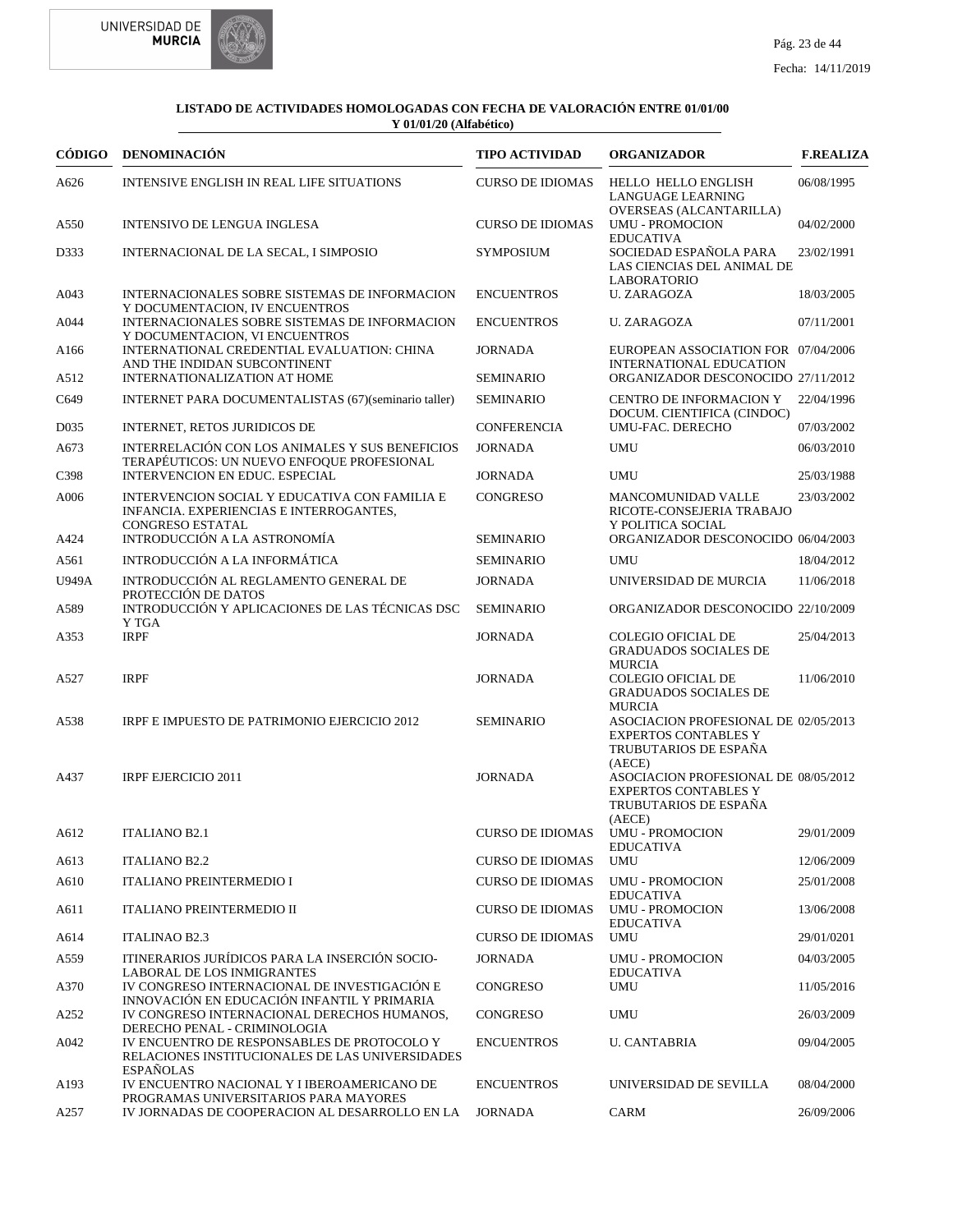



| CÓDIGO | <b>DENOMINACIÓN</b>                                                                                                                                                                                                                                   | <b>TIPO ACTIVIDAD</b>   | <b>ORGANIZADOR</b>                                                                                                               | <b>F.REALIZA</b> |
|--------|-------------------------------------------------------------------------------------------------------------------------------------------------------------------------------------------------------------------------------------------------------|-------------------------|----------------------------------------------------------------------------------------------------------------------------------|------------------|
|        | REGION DE MURCIA "LOS OBJETIVOS DEL MILENIO EN<br>LA COOPERACION DESCENTRALIZADA"                                                                                                                                                                     |                         |                                                                                                                                  |                  |
| A305   | IV JORNADAS DE PROYECTOS EUROPEOS DE LA<br>UNIVERSIDAD DE MURCIA: PROGRAMAS E INICIATIVAS<br><b>EUROPEAS SOBRE SALUD</b>                                                                                                                              | <b>JORNADA</b>          | <b>UMU</b>                                                                                                                       | 17/04/2008       |
| A333   | IV JORNADAS DE PSICO-ONCOLOGIA "CANCER Y                                                                                                                                                                                                              | <b>JORNADA</b>          | ASOCIACION ESPAÑOLA                                                                                                              | 13/11/2008       |
| A039   | <b>EMOCIONES"</b><br>IV JORNADAS INTERNACIONALES DE INFORMACION Y<br>DOCUMENTACION EMPRESARIAL                                                                                                                                                        | <b>JORNADA</b>          | CONTRA EL CANCER (AECC)<br><b>CAJAMURCIA</b>                                                                                     | 19/05/2000       |
| A279   | IV JORNADAS NACIONALES SOBRE EL ESPACIO<br>EUROPEO DE EDUCACION SUPERIOR "EL ESPACIO<br>EUROPEO DE EDUCACION SUPERIOR EN EL HORIZONTE<br>2010"                                                                                                        | <b>JORNADA</b>          | <b>UMU</b>                                                                                                                       | 24/09/2009       |
| A486   | IV SEMINARIO INTERNACIONAL DE COOPERACIÓN<br>INTERUNIVERSITARIA AL DESARROLLO CON<br>IBEROAMÉRICA: ANÁLISIS DE LA DOCENCIA DE<br>POSTGRADO EN EL ÁREA DEL DESARROLLO Y LA<br>COOPERACIÓN INTERNACIONAL: EUROPA, MÉXICO,<br>CENTROAMÉRICA Y EL CARIBE. | <b>SEMINARIO</b>        | <b>UMU</b>                                                                                                                       | 25/11/2011       |
| A533   | IVA Y LOS TRIBUTOS LOCALES EN LAS UNIVERSIDADES                                                                                                                                                                                                       | <b>JORNADA</b>          | <b>UMU</b>                                                                                                                       | 09/03/2015       |
| A230   | IX FORO ANUAL DE LA SICARM - JORNADAS<br>PERIODISMO DIGITAL                                                                                                                                                                                           | <b>JORNADA</b>          | <b>FUNDACION INTEGRA</b>                                                                                                         | 14/05/2009       |
| A270   | IX FORO ANUAL DE LA SOCIEDAD DE LA INFORMACION<br>REGION DE MURCIA - SICARM 09 - RETOS JURIDICOS DE<br>LA PROTECCION DE DATOS PERSONALES                                                                                                              | <b>JORNADA</b>          | <b>FUNDACION INTEGRA</b>                                                                                                         | 14/05/2009       |
| A310   | IX JORNADA DE PROYECTOS EUROPEOS DE LA<br>UNIVERSIDAD DE MURCIA: TALLER PRACTICO DE<br>PREPARACION DE PROPUESTAS AL 7PM:<br>CONVOCATORIAS ABIERTAS BIO Y MEDIOAMBIENTE                                                                                | <b>JORNADA</b>          | <b>UMU</b>                                                                                                                       | 06/10/2009       |
| A597   | <b>JAPONÉS INICIAL I</b>                                                                                                                                                                                                                              | <b>CURSO DE IDIOMAS</b> | UMU - SERVICIO DE IDIOMAS                                                                                                        | 25/01/2013       |
| A476   | JAPONÉS INICIAL II                                                                                                                                                                                                                                    | <b>CURSO DE IDIOMAS</b> | UMU - SERVICIO DE IDIOMAS                                                                                                        | 14/06/2013       |
| U224A  | JORNADA CONDICIONES TRABAJO RELACIONADAS CON<br>ORDEN, LIMPIEZA Y MANTENIMIENTO EQUIPOS E<br><b>INSTALACIONES</b>                                                                                                                                     | <b>JORNADA</b>          | UNIVERSIDAD DE MURCIA                                                                                                            | 23/09/2002       |
| U184A  | JORNADA CONDICIONES TRABAJO RELACIONADAS CON<br>ORDEN, LIMPIEZA Y MANTENIMIENTO EQUIPOS E<br><b>INSTALACIONES</b>                                                                                                                                     | <b>JORNADA</b>          | UNIVERSIDAD DE MURCIA                                                                                                            | 03/12/2001       |
| U691   | JORNADA CONDICIONES TRABAJO Y SALUD EN<br>PERSONAL ADMON.                                                                                                                                                                                             | <b>JORNADA</b>          | UNIVERSIDAD DE MURCIA                                                                                                            | 10/04/1997       |
| A580   | JORNADA DE ACTUALIZACION EN EL TRATAMIENTO DE<br>PLAGAS URBANAS                                                                                                                                                                                       | <b>JORNADA</b>          | AYUNTAMIENTO DE MURCIA                                                                                                           | 05/03/2009       |
| A031   | JORNADA DE ARCHIVOS DE DIPUTACIONES<br><b>PROVINCIALES</b>                                                                                                                                                                                            | <b>JORNADA</b>          | <b>ANABAD</b>                                                                                                                    | 21/06/2002       |
| A228   | JORNADA DE BIBLIOTECAS Y DOCUMENTACION:<br>PROPUESTAS DE FUTURO                                                                                                                                                                                       | <b>JORNADA</b>          | <b>ASOCIACION DE</b><br>PROFESIONALES DE LA<br><b>INFORMACION Y LA</b><br>DOCUMENTACION DE LA<br><b>REGION DE MURCIA (INDEX)</b> | 14/05/2009       |
| A264   | JORNADA DE BUENAS PRACTICAS EN EL PROGRAMA<br><b>LEONARDO DA VINCI</b>                                                                                                                                                                                | <b>JORNADA</b>          | MINISTERIO DE EDUCACION,<br><b>CULTURA Y DEPORTE</b>                                                                             | 25/02/2003       |
| A089   | JORNADA DE CALIDAD EN LA BIBLIOTECA<br>UNIVERSITARIA: LOS PROCESOS DE CERTIFICACION DE<br>LAS BIBLIOTECAS UNIVERSITARIAS                                                                                                                              | <b>JORNADA</b>          | VIC. CALIDAD Y<br>CONVERGENCIA EUROPEA<br>(UMU)                                                                                  | 20/12/2005       |
| A435   | JORNADA DE CALIDAD EN LA BIBLIOTECA<br>UNIVERSITARIA: LOS PROCESOS DE CERTIFICACION DE<br>LAS BIBLIOTECAS UNIVERSITARIAS                                                                                                                              | <b>JORNADA</b>          | <b>UMU</b>                                                                                                                       | 20/12/2005       |
| PR75A  | JORNADA DE FORMACIÓNEN EL MANEJO DE EQUIPOS DE<br>EMERGENCIAS POR SALPICADURAS EN CARA Y CUERPO                                                                                                                                                       | <b>NO CLASIFICADOS</b>  | UNIVERSIDAD DE MURCIA                                                                                                            | 01/02/2018       |
| A318   | JORNADA DE GESTION DE PROYECTOS EUROPEOS                                                                                                                                                                                                              | <b>JORNADA</b>          | UNIVERSIDAD DE CORDOBA                                                                                                           | 20/05/2003       |
| U275A  | JORNADA DE PREVENCION DE LOS RIESGOS PARA LA<br>SALUD DERIVADOS DEL USO MANUAL DE CARGAS Y<br>PROBLEMAS PO                                                                                                                                            | <b>JORNADA</b>          | UNIVERSIDAD DE MURCIA                                                                                                            | 24/10/2003       |
| U321A  | JORNADA DE PREVENCION DE LOS RIESGOS PARA LA<br>SALUD DERIVADOS DEL USO MANUAL DE CARGAS Y<br>PROBLEMAS POSTURALES                                                                                                                                    | <b>JORNADA</b>          | UNIVERSIDAD DE MURCIA                                                                                                            | 15/09/2004       |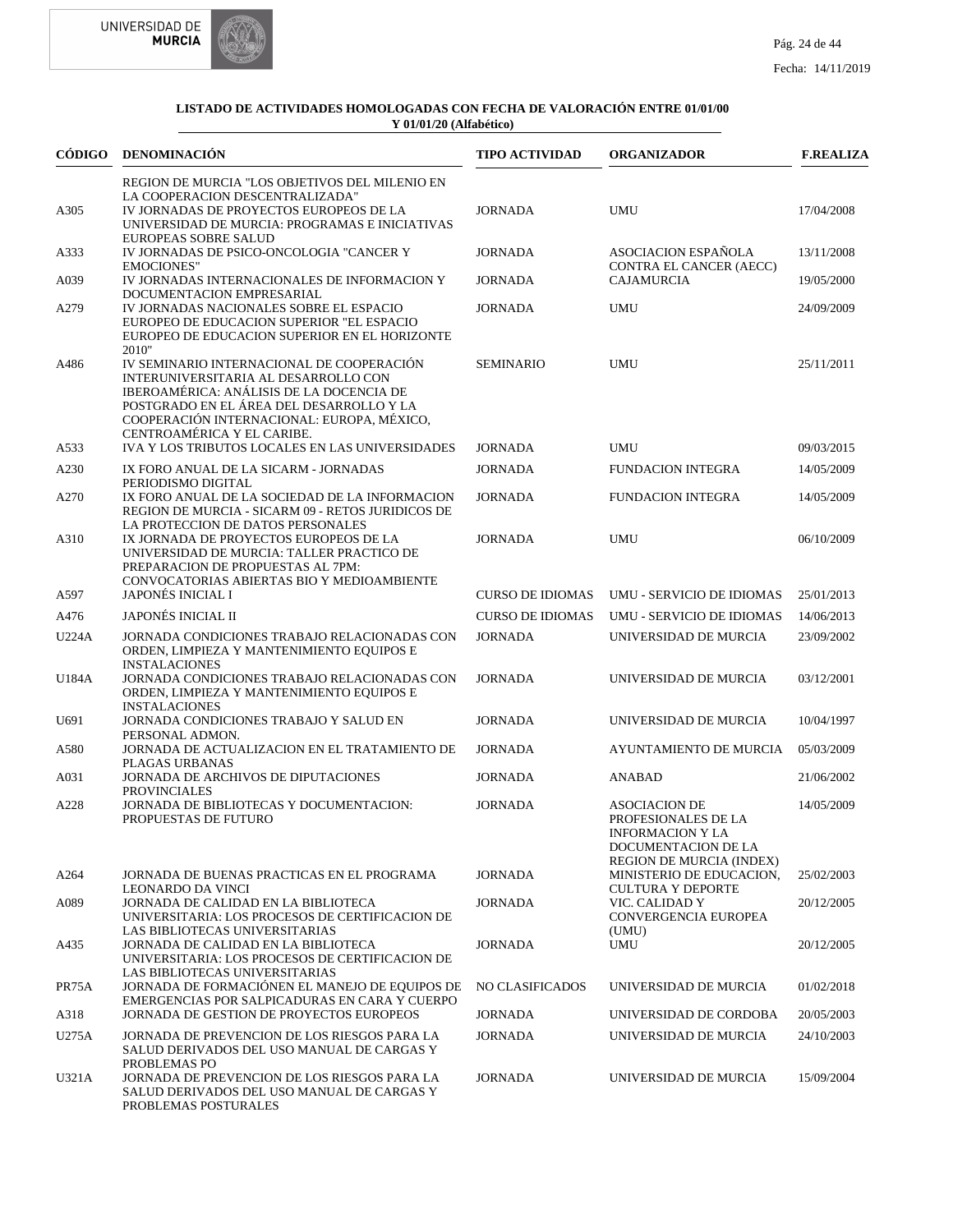



| CÓDIGO             | <b>DENOMINACIÓN</b>                                                                                              | <b>TIPO ACTIVIDAD</b> | <b>ORGANIZADOR</b>                                                                                                 | <b>F.REALIZA</b> |
|--------------------|------------------------------------------------------------------------------------------------------------------|-----------------------|--------------------------------------------------------------------------------------------------------------------|------------------|
| CS <sub>03</sub> A | JORNADA DE PREVENCION DE RIESGOS PARA LA SALUD<br>DERIVADOS DEL USO DE CARGAS Y PROBLEMAS<br><b>POSTURALES</b>   | <b>JORNADA</b>        | UNIVERSIDAD DE MURCIA                                                                                              | 10/01/2007       |
| U029A              | JORNADA DE PREVENCION Y EXTINCION DE INCENDIOS                                                                   | <b>JORNADA</b>        | UNIVERSIDAD DE MURCIA                                                                                              | 16/03/1998       |
| U689               | JORNADA DE PREVENCION Y EXTINCION DE INCENDIOS                                                                   | <b>JORNADA</b>        | UNIVERSIDAD DE MURCIA                                                                                              | 12/03/1997       |
| U047A              | JORNADA DE PREVENCIÓN Y EXTINCIÓN DE INCENDIOS                                                                   | <b>JORNADA</b>        | UNIVERSIDAD DE MURCIA                                                                                              | 20/10/1998       |
| A335               | PARA EL PERSONAL ENCARGADO DE EMERGENCIAS.<br>JORNADA DE SEGURIDAD EN LOS LABORATORIOS                           | <b>JORNADA</b>        | ILUSTRE COLEGIO OFICIAL DE 04/12/2003<br><b>QUIMICOS DE MURCIA -</b><br>ASOCIACION DE QUIMICOS DE<br><b>MURCIA</b> |                  |
| U716A              | JORNADA PARA LA MEJORA DE LA FORMACIÓN<br>INTERNA EN ÁREAS Y SERVICIOS DE LA UNIVERSIDAD<br><b>DE MURCIA</b>     | <b>JORNADA</b>        | UNIVERSIDAD DE MURCIA                                                                                              | 01/12/2014       |
| A315               | JORNADA PRACTICA SOBRE CONSORTIUM AGREEMENT                                                                      | <b>JORNADA</b>        | UNIVERSIDAD DE BARCELONA 30/05/2008<br>- RED OTRI                                                                  |                  |
| U671A              | JORNADA SOBRE COMPETENCIAS PARA EL PAS:<br>DIFUSIÓN DE RESULTADOS DE EQUIPOS DE TRABAJO                          | <b>JORNADA</b>        | UNIVERSIDAD DE MURCIA                                                                                              | 28/11/2013       |
| <b>U270A</b>       | JORNADA SOBRE CONDICIONES DE SEGURIDAD EN<br><b>LABORATORIOS</b>                                                 | <b>JORNADA</b>        | UNIVERSIDAD DE MURCIA                                                                                              | 01/10/2003       |
| U317A              | JORNADA SOBRE CONDICIONES DE SEGURIDAD EN<br><b>LABORATORIOS</b>                                                 | <b>JORNADA</b>        | UNIVERSIDAD DE MURCIA                                                                                              | 23/11/2004       |
| U223A              | JORNADA SOBRE CONDICIONES DE TRABAJO Y SALUD<br>EN DESPACHOS ADMINISTRATIVOS                                     | <b>JORNADA</b>        | UNIVERSIDAD DE MURCIA                                                                                              | 20/09/2002       |
| A288               | JORNADA SOBRE CONDICIONES DE TRABAJO Y SALUD<br>EN EL PERSONAL DE ADMINISTRACION                                 | <b>JORNADA</b>        | <b>UMU - FREMAP</b>                                                                                                | 10/04/1997       |
| <b>U030A</b>       | JORNADA SOBRE CONDICIONES DE TRABAJO Y SALUD<br>EN EL PERSONAL DE ADMINISTRACION                                 | <b>JORNADA</b>        | UNIVERSIDAD DE MURCIA                                                                                              | 17/02/1998       |
| <b>U046A</b>       | JORNADA SOBRE CONDICIONES DE TRABAJO Y SALUD<br>EN EL PERSONAL DE ADMINISTRACIÓN.                                | <b>JORNADA</b>        | UNIVERSIDAD DE MURCIA                                                                                              | 27/10/1998       |
| U316A              | JORNADA SOBRE CONDICIONES GENERALES DE<br>SEGURIDAD DE LOS LUGARES DE TRABAJO                                    | <b>JORNADA</b>        | UNIVERSIDAD DE MURCIA                                                                                              | 01/10/2004       |
| U269A              | JORNADA SOBRE CONDICIONES GENERALES DE<br>SEGURIDAD DE LOS LUGARES DE TRABAJO                                    | <b>JORNADA</b>        | UNIVERSIDAD DE MURCIA                                                                                              | 02/10/2003       |
| U268A              | JORNADA SOBRE DETECCION, EXTINCION DE INCENDIOS<br>Y EVACUACION                                                  | <b>JORNADA</b>        | UNIVERSIDAD DE MURCIA                                                                                              | 16/10/2003       |
| U315A              | JORNADA SOBRE DETECCION, EXTINCION DE INCENDIOS<br>Y EVACUACION                                                  | <b>JORNADA</b>        | UNIVERSIDAD DE MURCIA                                                                                              | 08/10/2004       |
| U395A              | JORNADA SOBRE EL ESPACIO EUROPEO DE EDUCACION<br><b>SUPERIOR</b>                                                 | <b>JORNADA</b>        | UNIVERSIDAD DE MURCIA                                                                                              | 31/01/2006       |
| <b>U090A</b>       | JORNADA SOBRE "EL SINDROME DEL EDIFICIO<br><b>ENFERMO"</b>                                                       | <b>JORNADA</b>        | UNIVERSIDAD DE MURCIA                                                                                              | 24/01/2000       |
| U134A              | JORNADA SOBRE "EL SINDROME DEL EDIFICIO<br><b>ENFERMO"</b>                                                       | <b>JORNADA</b>        | UNIVERSIDAD DE MURCIA                                                                                              | 20/09/2000       |
| U715A              | JORNADA SOBRE EXPERIENCIAS DE EQUIPOS DE<br>TRABAJO: ADMINISTRATIVOS DE DEPARTAMENTO                             | <b>JORNADA</b>        | UNIVERSIDAD DE MURCIA                                                                                              | 03/11/2014       |
| U320A              | JORNADA SOBRE FATIGA MENTAL Y CONTROL DEL<br>ESTRES Y SU DETERMINACION EN LAS SITUACIONES<br><b>LABORALES</b>    | JORNADA               | UNIVERSIDAD DE MURCIA                                                                                              | 19/10/2004       |
| CS <sub>04</sub> A | JORNADA SOBRE FATIGA MENTAL Y CONTROL DEL<br>ESTRES Y SU DETERMINACION EN LAS SITUACIONES<br><b>LABORALES</b>    | <b>JORNADA</b>        | UNIVERSIDAD DE MURCIA                                                                                              | 14/12/2006       |
| U274A              | JORNADA SOBRE FATIGA MENTAL Y CONTROL DEL<br>ESTRES Y SU DETERMINACION EN LAS SITUACIONES<br><b>LABORALES</b>    | <b>JORNADA</b>        | UNIVERSIDAD DE MURCIA                                                                                              | 11/12/2003       |
| U273A              | JORNADA SOBRE PREVENCION DEL DOLOR DE ESPALDA                                                                    | <b>JORNADA</b>        | UNIVERSIDAD DE MURCIA                                                                                              | 05/11/2003       |
| CS <sub>05</sub> A | JORNADA SOBRE PREVENCION DEL DOLOR DE ESPALDA                                                                    | JORNADA               | UNIVERSIDAD DE MURCIA                                                                                              | 13/12/2006       |
| U319A              | JORNADA SOBRE PREVENCION DEL DOLOR DE ESPALDA                                                                    | <b>JORNADA</b>        | UNIVERSIDAD DE MURCIA                                                                                              | 04/11/2004       |
| U1021A             | JORNADA SOBRE PROTECCIÓN DE DATOS EN EL ÁMBITO<br>UNIVERSITARIO (1ª EDICIÓN)                                     | <b>JORNADA</b>        | UNIVERSIDAD DE MURCIA                                                                                              | 19/06/2019       |
| U1022A             | JORNADA SOBRE PROTECCIÓN DE DATOS EN EL ÁMBITO<br>UNIVERSITARIO (2ª EDICIÓN)                                     | <b>JORNADA</b>        | UNIVERSIDAD DE MURCIA                                                                                              | 26/06/2019       |
| U271A              | JORNADA SOBRE RIESGOS EN EL TRABAJO CON<br>PANTALLAS DE VISUALIZACION DE DATOS Y TRABAJOS<br><b>EN DESPACHOS</b> | <b>JORNADA</b>        | UNIVERSIDAD DE MURCIA                                                                                              | 08/10/2003       |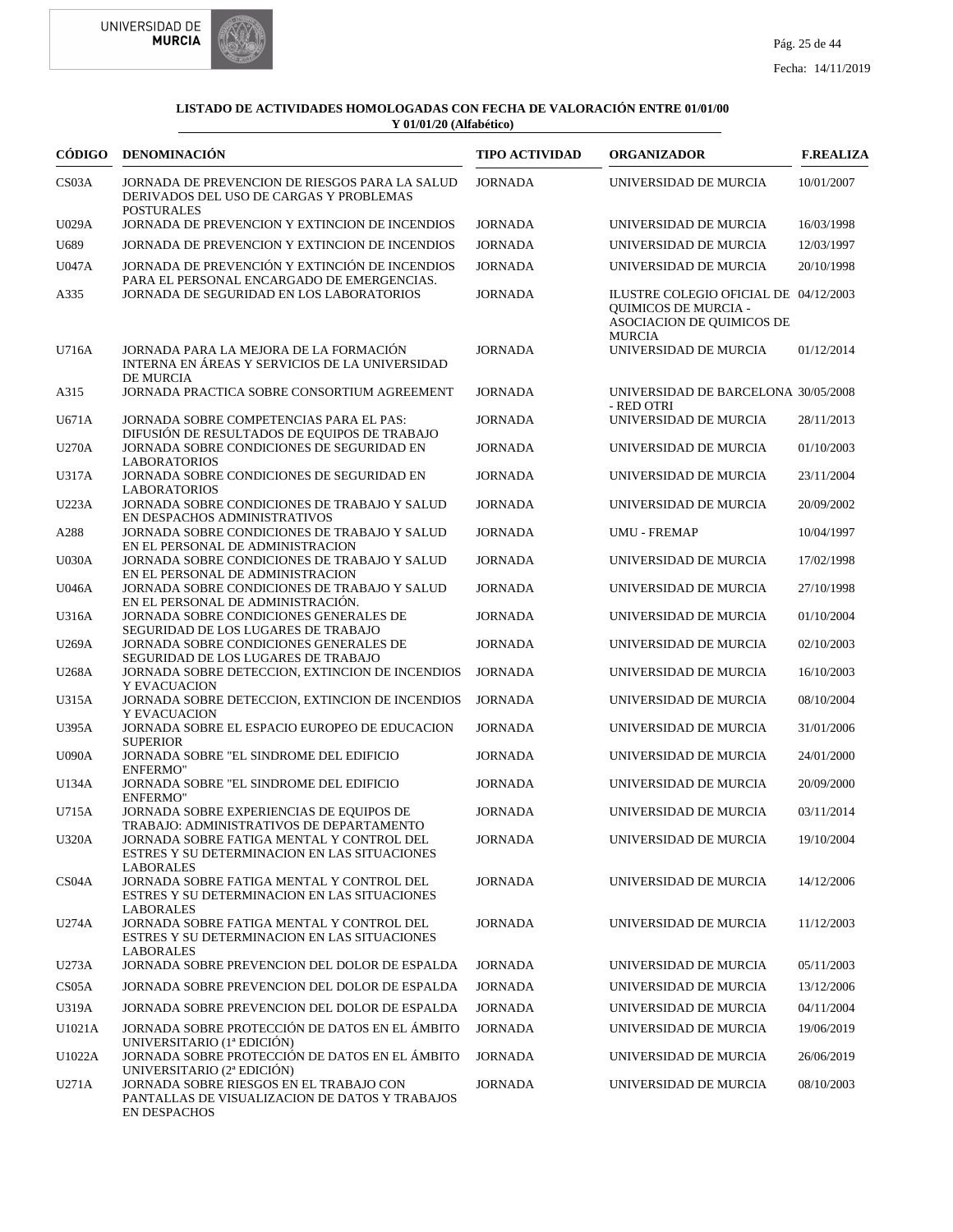



|                    | CÓDIGO DENOMINACIÓN                                                                                                                                                         | <b>TIPO ACTIVIDAD</b> | <b>ORGANIZADOR</b>                                                                                                                              | <b>F.REALIZA</b> |
|--------------------|-----------------------------------------------------------------------------------------------------------------------------------------------------------------------------|-----------------------|-------------------------------------------------------------------------------------------------------------------------------------------------|------------------|
| U318A              | JORNADA SOBRE RIESGOS EN EL TRABAJO CON<br>PANTALLAS DE VISUALIZACION DE DATOS Y TRABAJOS<br>EN DESPACHOS ADMINISTRATIVOS                                                   | <b>JORNADA</b>        | UNIVERSIDAD DE MURCIA                                                                                                                           | 30/11/2004       |
| CS <sub>06</sub> A | <b>JORNADA SOBRE RIESGOS LABORALES DE LOS</b><br>USUARIOS DE PANTALLAS DE VISUALIZACION DE<br><b>DATOS</b>                                                                  | <b>JORNADA</b>        | UNIVERSIDAD DE MURCIA                                                                                                                           | 11/01/2007       |
| U692               | JORNADA SOBRE SEGURIDAD ELECTRICA                                                                                                                                           | <b>JORNADA</b>        | UNIVERSIDAD DE MURCIA                                                                                                                           | 20/03/1997       |
| <b>U272A</b>       | JORNADA SOBRE SEÑALIZACION EN LOS LUGARES DE<br><b>TRABAJO</b>                                                                                                              | <b>JORNADA</b>        | UNIVERSIDAD DE MURCIA                                                                                                                           | 13/11/2003       |
| A287               | JORNADA SOBRE VIGILANCIA TECNOLOGICA E<br>INTELIGENCIA COMPETITIVA: SU APLICACION EN EL<br>AMBITO UNIVERSITARIO                                                             | <b>JORNADA</b>        | <b>UMU - OTRI</b>                                                                                                                               | 25/06/2009       |
| A200               | JORNADA TECNICA "CIENCIA Y TECNOLOGIA FORENSE"                                                                                                                              | <b>JORNADA</b>        | <b>COLEGIO OFICIAL DE</b><br><b>OUIMICOS DE MURCIA -</b><br>ASOCIACION DE QUIMICOS DE<br><b>MURCIA</b>                                          | 21/12/2006       |
| A <sub>126</sub>   | JORNADA TECNICA LAS ENFERMEDADES<br>PROFESIONALES EN EL ENTORNO LABORAL DE LAS<br>ADMINISTRACIONES PUBLICAS                                                                 | <b>JORNADA</b>        | SERVICIO PREVENCION UMU                                                                                                                         | 18/07/2007       |
| A199               | JORNADA TECNICA "REGLAMENTO REACH"                                                                                                                                          | <b>JORNADA</b>        | <b>COLEGIO OFICIAL DE</b><br><b>OUIMICOS DE MURCIA -</b><br>ASOCIACION DE QUIMICOS DE<br><b>MURCIA</b>                                          | 13/06/2008       |
| A322               | JORNADA TECNICA SOBRE ASPECTOS LEGALES,<br>ADMINISTRATIVOS Y FINANCIEROS DEL VII PROGRAMA<br><b>MARCO DE I+D</b>                                                            | <b>JORNADA</b>        | <b>ASOCIACION RUVID: RED DE</b><br><b>UNIVERSIDADES</b><br>VALENCIANAS PARA EL<br><b>FOMENTO DE LA</b><br><b>INVESTIGACION, EL</b><br>DESARROLL | 13/02/2009       |
| A704               | JORNADA TEÓRICO PRÁCTICA DE FORMACIÓN SOBRE<br>IPV <sub>6</sub>                                                                                                             | <b>JORNADA</b>        | CONSULINTEL                                                                                                                                     | 18/10/2011       |
| A296               | JORNADAS CONFEDERALES DE UGT SOBRE<br>INVESTIGACION, DESARROLLO E INNOVACION<br><b>TECNOLOGICA</b>                                                                          | <b>JORNADA</b>        | <b>UGT</b>                                                                                                                                      | 15/05/1999       |
| A248               | JORNADAS DE GESTION DE LA INFORMACION. LA<br>INFORMACION EN LA ESPIRAL DEL CONOCIMIENTO                                                                                     | <b>JORNADA</b>        | SOCIEDAD ESPAÑOLA DE<br><b>DOCUMENTACION E</b><br><b>INFORMACION CIENTIFICA</b><br>(SEDIC)                                                      | 27/11/2001       |
| A174               | JORNADAS DE INFORMACION TECNICA: PROGRAMA<br><b>ERASMUS MUNDUS</b>                                                                                                          | <b>JORNADA</b>        | <b>UMU</b>                                                                                                                                      | 25/04/2005       |
| A404               | JORNADAS DE MOVILIDAD ERASMUS+ DE EDUCACIÓN<br><b>SUPERIOR</b>                                                                                                              | <b>JORNADA</b>        | ORGANISMO AUTÓNOMO<br>PROGRAMAS EDUCATIVOS<br><b>EUROPEOS OAPEE</b>                                                                             | 27/06/2014       |
| A209               | JORNADAS DE RESTAURACION HIDROLOGICO-<br>FORESTAL DE "HOMENAJE A RICARDO CODORNIU Y<br>STARICO"                                                                             | <b>JORNADA</b>        | AYTO. DE CARTAGENA                                                                                                                              | 29/05/1996       |
| A210               | JORNADAS FORESTALES DE LA REGION DE MURCIA                                                                                                                                  | <b>JORNADA</b>        | ASOCIACION FORESTAL DE LA 28/01/1998<br><b>REGION DE MURCIA</b>                                                                                 |                  |
| A211               | JORNADAS FORESTALES: RETOS EN LA GESTION<br>SOSTENIBLE DEL MEDIO NATURAL MURCIANO EN EL<br>SIGLO XXI                                                                        | <b>JORNADA</b>        | CAJA DE AHORROS DEL<br>MEDITERRANEO (CAM)                                                                                                       | 03/06/1999       |
| A <sub>160</sub>   | JORNADAS INFORMATIVAS TEMPUS                                                                                                                                                | <b>JORNADA</b>        | UNIVERSITAT DE LES ILLES<br><b>BALEARS</b>                                                                                                      | 05/05/2006       |
| A594               | JORNADAS NACIONALES DE TERAPIA GESTALT (XIV)                                                                                                                                | <b>JORNADA</b>        | ASOCIACION ESPAÑOLA DE<br><b>TERAPIA GESTALT</b>                                                                                                | 29/04/1999       |
| A289               | JORNADAS "PLANES DE IGUALDAD Y UNIVERSIDADES"                                                                                                                               | <b>JORNADA</b>        | UNIVERSIDAD DE CANTABRIA 23/10/2009<br>- MINISTERIO DE IGUALDAD                                                                                 |                  |
| A419               | JORNADAS SOBRE LA REFORMA LABORAL DE<br>2012(ANÁLISIS DE URGENCIA DE LA DEL RD-LEY 3/2012.<br>DE 10 DE FEBRERO, DE MEDIDAS URGENTES PARA LA<br>REFORMA DEL MERCADO LABORAL) | <b>JORNADA</b>        | UMU                                                                                                                                             | 11/06/2010       |
| A190               | JORNADAS SOBRE EL NUEVO PLAN GENERAL CONTABLE<br>Y SU APLICACION A LAS COOPERATIVAS DE TRABAJO<br>ALOCIADO. INCIDENCIAS SOBRE LA FISCALIDAD                                 | <b>JORNADA</b>        | <b>CARM - UCOMUR</b>                                                                                                                            | 12/03/2008       |
| A181               | JORNADAS SOBRE LA NUEVA LEY DE ENJUICIAMIENTO<br>CIVIL                                                                                                                      | <b>JORNADA</b>        | <b>UCAM - ESCUELA DE</b><br>PRACTICA JURIDICA                                                                                                   | 08/03/2002       |
| A180               | JORNADAS SOBRE LA NUEVA LEY DE LA JURISDICCION                                                                                                                              | <b>JORNADA</b>        | UMU - ESCUELA DE PRACTICA 27/01/1999                                                                                                            |                  |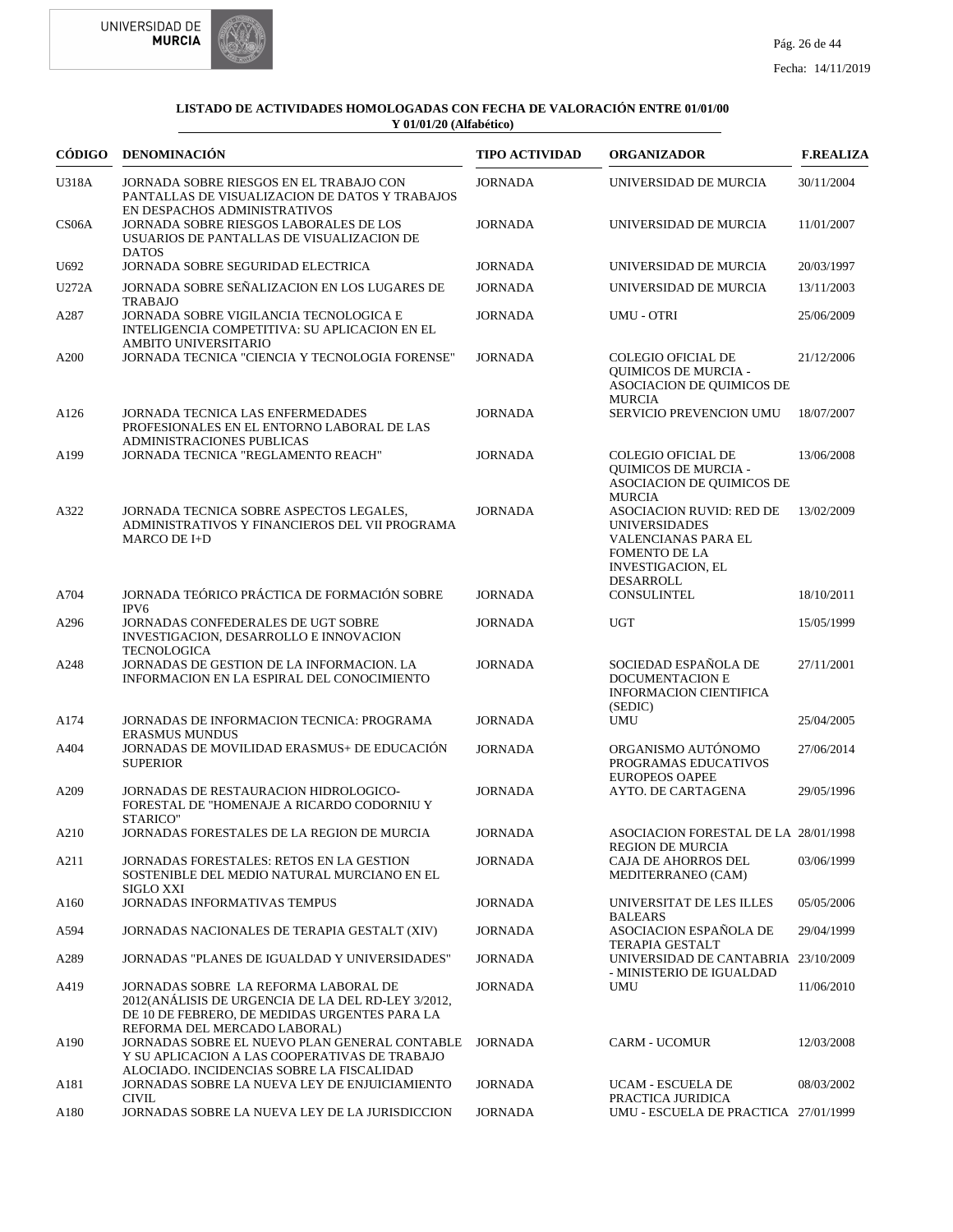



| CÓDIGO | <b>DENOMINACIÓN</b>                                                                                                                                                         | <b>TIPO ACTIVIDAD</b> | <b>ORGANIZADOR</b>                                                                       | <b>F.REALIZA</b> |
|--------|-----------------------------------------------------------------------------------------------------------------------------------------------------------------------------|-----------------------|------------------------------------------------------------------------------------------|------------------|
|        | CONTENCIOSO ADMINISTRATIVA                                                                                                                                                  |                       | <b>JURIDICA</b>                                                                          |                  |
| A354   | JORNADAS SOBRE LA REFORMA LABORAL DE<br>2012(ANÁLISIS DE URGENCIA DE LA DEL RD-LEY 3/2012,<br>DE 10 DE FEBRERO, DE MEDIDAS URGENTES PARA LA<br>REFORMA DEL MERCADO LABORAL) | <b>JORNADA</b>        | <b>UMU</b>                                                                               | 06/03/2012       |
| C888   | JORNADAS SOBRE LA RESPONSABILIDAD PATRIMONIAL<br>DE LA ADMINISTRACION                                                                                                       | <b>JORNADA</b>        | UMU - ESCUELA DE PRACTICA 17/02/2000<br><b>JURIDICA</b>                                  |                  |
| A261   | JORNADAS SOBRE PROTEOMICA UCO-2003                                                                                                                                          | <b>JORNADA</b>        | UNIVERSIDAD DE CORDOBA                                                                   | 07/02/2003       |
| A641   | JORNADAS SOCIOLABORALES (I)                                                                                                                                                 | <b>JORNADA</b>        | ASERLA ASOC. DE<br>ESTUDIANTES DE REL. LAB. UM                                           | 07/11/1997       |
| A268   | JORNADAS SYTE 10.09, "LAS CINCO CLAVES PARA LA<br>EFICIENCIA EN LA ADMINISTRACION ELECTRONICA"                                                                              | <b>JORNADA</b>        | <b>ASOCIACION MURCYA</b>                                                                 | 08/10/2009       |
| A702   | <b>JORNADAS TÉCNICAS DE REDIRIS</b>                                                                                                                                         | <b>JORNADA</b>        | ENTIDAD PUBLICA<br><b>EMPRESARIAL RED.ES</b>                                             | 23/11/2007       |
| A707   | <b>JORNADAS TÉCNICAS DE REDIRIS</b>                                                                                                                                         | <b>JORNADA</b>        | ENTIDAD PUBLICA<br><b>EMPRESARIAL RED.ES</b>                                             | 27/11/2014       |
| A708   | JORNADAS TÉCNICAS DE REDIRIS                                                                                                                                                | <b>JORNADA</b>        | ENTIDAD PUBLICA<br><b>EMPRESARIAL RED.ES</b>                                             | 26/11/2015       |
| A709   | JORNADAS TÉCNICAS DE REDIRIS                                                                                                                                                | <b>JORNADA</b>        | ENTIDAD PUBLICA<br><b>EMPRESARIAL RED.ES</b>                                             | 18/11/2016       |
| A701   | JORNADAS TÉCNICAS DE REDIRIS 2006 (XVII)                                                                                                                                    | JORNADA               | ENTIDAD PUBLICA<br><b>EMPRESARIAL RED.ES</b>                                             | 17/11/2006       |
| A703   | JORNADAS TÉCNICAS RE REDIRIS                                                                                                                                                | <b>JORNADA</b>        | <b>ENTIDAD PUBLICA</b><br><b>EMPRESARIAL RED.ES</b>                                      | 21/11/2008       |
| A705   | <b>JORNADAS TÉCNICAS REDIRIS</b>                                                                                                                                            | <b>JORNADA</b>        | ENTIDAD PUBLICA<br><b>EMPRESARIAL RED.ES</b>                                             | 29/11/2012       |
| A706   | <b>JORNADAS TÉCNICAS REDIRIS</b>                                                                                                                                            | <b>JORNADA</b>        | ENTIDAD PUBLICA<br><b>EMPRESARIAL RED.ES</b>                                             | 25/10/2013       |
| A396   | <b>JORNADAS TRIBUTARIAS</b>                                                                                                                                                 | <b>JORNADA</b>        | <b>COLEGIO OFICIAL DE</b><br><b>GRADUADOS SOCIALES DE</b><br><b>MURCIA</b>               | 11/06/2010       |
| A356   | <b>JORNADAS TRIBUTARIAS</b>                                                                                                                                                 | <b>JORNADA</b>        | <b>COLEGIO OFICIAL DE</b><br><b>GRADUADOS SOCIALES DE</b><br><b>MURCIA</b>               | 17/12/1998       |
| A007   | JORNADAS UNIVERSITARIAS DE FORMACION<br>CONTINUA: LAS ORGANIZACIONES EN APRENDIZAJE<br>PERMANENTE (ANULADO POR DUPLICIDAD)                                                  | <b>JORNADA</b>        | UNIVERSIDAD DE SEVILLA                                                                   | 07/04/2000       |
| C891   | JOVENES UNIVERSITARIOS FRENTE AL MERCADO DE<br>TRABAJO: REALIDAD ACTUAL                                                                                                     | <b>JORNADA</b>        | <b>UMU</b>                                                                               | 05/04/1995       |
| A660   | JÓVENES Y EMPLEO REALIDADES, ESTRATEGIAS Y<br><b>RETOS</b>                                                                                                                  | <b>JORNADA</b>        | <b>INSTITUTO DE LA JUVENTUD</b><br>DE LA REGION DE MURCIA                                | 27/11/2009       |
| A292   | JUVENTUD Y EMPRESA: LA NUEVA CULTURA<br><b>EMPRESARIAL</b>                                                                                                                  | <b>SEMINARIO</b>      | <b>CROEM</b>                                                                             | 30/11/2002       |
| D394   | JUVENTUD Y EMPRESA: LA NUEVA CULTURA<br><b>EMPRESARIAL</b>                                                                                                                  | <b>SEMINARIO</b>      | <b>CROEM</b>                                                                             | 30/11/2001       |
| D421   | JUVENTUD Y EMPRESA: LA NUEVA CULTURA<br>EMPRESARIAL                                                                                                                         | <b>SEMINARIO</b>      | <b>CROEM</b>                                                                             | 01/03/1998       |
| A690   | KINESIOLOGÍA (3ª JORNADAS)                                                                                                                                                  | JORNADA               | <b>ASOCIACION DE</b><br>PROFESIONALES DE<br>KINESIOLOGÍA Y TFH DE<br><b>ESPAÑA</b>       | 01/05/2000       |
| A155   | LA BIBLIOTECA DIGITAL Y EL ACCESO A NUEVOS<br><b>CONTENIDOS, V WORKSHOP</b>                                                                                                 | <b>REUNION</b>        | U. POLITECNICA CATALUNYA 19/10/2005                                                      |                  |
| U644A  | LA FORMACION SEMIPRESENCIAL Y ONLINE EN EL<br>CENTRO DE FORMACION Y DESARROLLO PROFESIONAL.<br>MODELO EDUCATIVO.                                                            | <b>JORNADA</b>        | UNIVERSIDAD DE MURCIA                                                                    | 25/02/2013       |
| A256   | LA IMPLANTACION Y SEGUIMIENTO DE TITULOS:<br><b>EXPERIENCIAS Y HOJA DE RUTA</b>                                                                                             | <b>ENCUENTROS</b>     | <b>ANECA - CARM</b>                                                                      | 23/09/2009       |
| A186   | LA INFORMACION Y LA CULTURA COMO RECURSO<br><b>FRENTE AL SIDA</b>                                                                                                           | <b>JORNADA</b>        | UMU                                                                                      | 06/03/1997       |
| A321   | LA INVESTIGACION EN SALUD DE LA REGION DE<br>MURCIA: EL FUTURO DE LA INVESTIGACION<br><b>COOPERATIVA</b>                                                                    | <b>REUNION</b>        | RED DE CENTROS DE<br><b>INVESTIGACION EN</b><br>EPIDEMIOLOGIA Y SALUD<br>PUBLICA (RCESP) | 27/11/2004       |
| A449   | LA LEY DE ENJUICIAMIENTO CIVIL Y SU APLICACIÓN EN<br>EL PROCESO LABORAL                                                                                                     | <b>JORNADA</b>        | UMU                                                                                      | 11/06/2010       |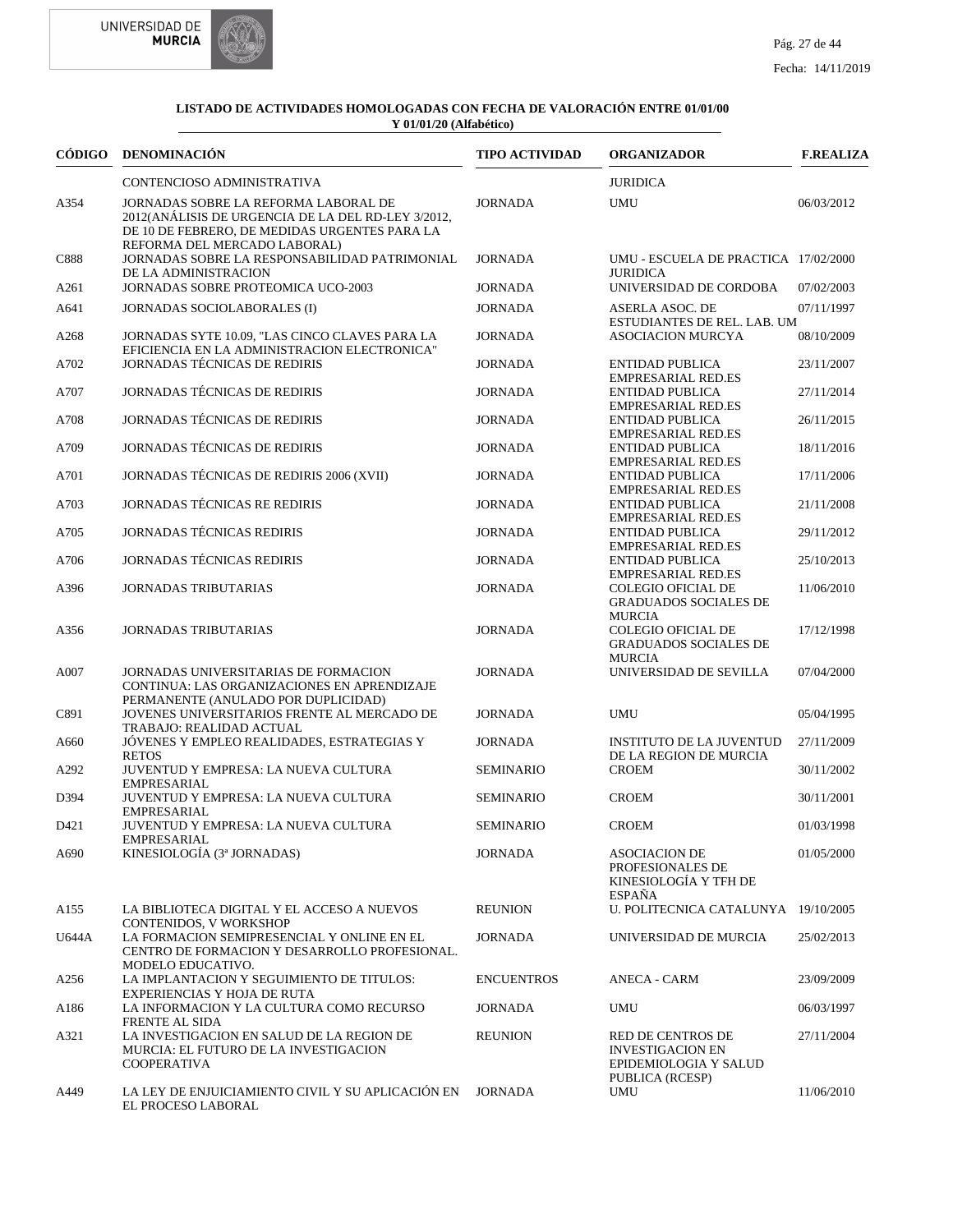



|                  | CÓDIGO DENOMINACIÓN                                                                                                         | <b>TIPO ACTIVIDAD</b>   | <b>ORGANIZADOR</b>                                                                                          | <b>F.REALIZA</b> |
|------------------|-----------------------------------------------------------------------------------------------------------------------------|-------------------------|-------------------------------------------------------------------------------------------------------------|------------------|
| A355             | LA LEY DE ENJUICIAMIENTO CIVIL Y SU APLICACIÓN EN<br>EL PROCESO LABORAL                                                     | <b>JORNADA</b>          | <b>UMU</b>                                                                                                  | 19/05/2000       |
| A138             | LA NORMA ISDF: UN PASO MAS EN LA NORMALIZACION                                                                              | <b>JORNADA</b>          | ACAL (ARCHIVEROS CASTILLA 25/05/2007                                                                        |                  |
| A197             | LA PARTICIPACION DE LOS ESTUDIANTES EN LA<br><b>EVALUACION DE CALIDAD</b>                                                   | <b>ENCUENTROS</b>       | Y LEON)<br><b>UNIVERSIDAD</b><br><b>INTERNACIONAL MENENDEZ</b>                                              | 03/07/2007       |
| A293             | LA PARTICIPACION JUVENIL EN EL SIGLO XXI. UNA<br>GENERACION ACTIVA Y TRANSFORMADORA DE LA<br><b>SOCIEDAD</b>                | <b>JORNADA</b>          | PELAYO<br><b>CARM</b>                                                                                       | 19/03/2000       |
| A237             | LA REFORMA CONTABLE - NORMAS NIC                                                                                            | <b>SEMINARIO</b>        | ASOCIACION PROFESIONAL DE 25/10/2007<br><b>EXPERTOS CONTABLES Y</b><br>TRUBUTARIOS DE ESPAÑA<br>(AECE)      |                  |
| A <sub>140</sub> | LA RESPONSABILIDAD SOCIAL CORPORATIVA,<br><b>JORNADAS</b>                                                                   | <b>JORNADA</b>          | VIC. DE EXTENSION<br><b>UNIVERSITARIA</b>                                                                   | 22/03/2007       |
| A250             | LA SOCIEDAD DE LA INFORMACION EN LA<br>COOPERACION AL DESARROLLO: UN NUEVO RETO PARA<br>LAS BIBLIOTECAS Y SUS PROFESIONALES | <b>SEMINARIO</b>        | <b>FUNDACION TRES CULTURAS</b><br>DEL MEDITERRANEO                                                          | 05/05/2006       |
| A464             | LA UNIVERSIDAD Y LA PROTECCIÓN DE DERECHOS DE<br><b>INVENCIÓN DE LOS INVESTIGADORES</b>                                     | <b>JORNADA</b>          | <b>UMU</b>                                                                                                  | 19/04/2016       |
| A340             | LAS ENERGIAS ALTERNATIVAS Y EL MEDIO AMBIENTE                                                                               | <b>JORNADA</b>          | ILUSTRE COLEGIO OFICIAL DE 23/11/2007<br>QUIMICOS DE MURCIA ¿<br>ASOCIACION DE QUIMICOS DE<br><b>MURCIA</b> |                  |
| A144             | LAS ENFERMEDADES PROFESIONALES EN EL ENTORNO<br>LABORAL DE LAS ADMINISTRACIONES PUBLICAS,<br><b>JORNADA TECNICA</b>         | <b>JORNADA</b>          | SERV. PREVENCION UMU                                                                                        | 18/07/2007       |
| A122             | LAS POLITICAS EN I+D+I Y SUS REPERCUSIONES EN LAS<br>UNIVERSIDADES ESPAÑOLAS: ANALISIS Y<br><b>PERSPECTIVAS</b>             | <b>SEMINARIO</b>        | UNIV. INTERNACIONAL DEL<br><b>MAR UMU</b>                                                                   | 14/06/2007       |
| A111             | LAS ULTIMAS REFORMAS LABORALES                                                                                              | <b>JORNADA</b>          | ESC. PRACTICA LABORAL UMU 05/02/2004                                                                        |                  |
| L580             | LC-MS                                                                                                                       | <b>SEMINARIO</b>        | TECNOQUIM S.L.                                                                                              | 10/06/1998       |
| C341             | LECTURA, EDUCACION Y BIBLIOTECAS. IDEAS PARA<br><b>CREAR BUENOS LECTORES</b>                                                | <b>REUNION</b>          | <b>ANABAD</b>                                                                                               | 22/10/1993       |
| L398             | LENGUA ALEMANA (nivel inicial) (SUPERADO)                                                                                   | <b>CURSO DE IDIOMAS</b> | UMU-S.R.I.I.                                                                                                | 25/01/2001       |
| <b>IT237E</b>    | LENGUA DE SIGNOS ESPAÑOLA A2.1                                                                                              | <b>CURSO DE IDIOMAS</b> | UNIVERSIDAD DE MURCIA                                                                                       | 25/09/2017       |
| <b>IT226E</b>    | LENGUA DE SIGNOS ESPAÑOLA BÁSICO A1.1                                                                                       | <b>CURSO DE IDIOMAS</b> | UNIVERSIDAD DE MURCIA                                                                                       | 19/02/2018       |
| <b>IT176E</b>    | LENGUA DE SIGNOS ESPAÑOLA BÁSICO A1.1                                                                                       | <b>CURSO DE IDIOMAS</b> | UNIVERSIDAD DE MURCIA                                                                                       | 14/03/2017       |
| <b>IT208E</b>    | LENGUA DE SIGNOS ESPAÑOLA BÁSICO A1.2                                                                                       | <b>CURSO DE IDIOMAS</b> | UNIVERSIDAD DE MURCIA                                                                                       | 20/02/2018       |
| <b>IT177E</b>    | LENGUA DE SIGNOS ESPAÑOLA BÁSICO A1.2                                                                                       | <b>CURSO DE IDIOMAS</b> | UNIVERSIDAD DE MURCIA                                                                                       | 15/03/2017       |
| A639             | LENGUA DIALECTAL MARROQUÍ                                                                                                   | <b>CURSO DE IDIOMAS</b> | <b>UMU</b>                                                                                                  | 25/01/2001       |
| D <sub>044</sub> | LENGUA FRANCESA INICIAL I                                                                                                   | <b>CURSO DE IDIOMAS</b> | UMU-EXT.UNIV.                                                                                               | 19/01/2001       |
| D <sub>043</sub> | LENGUA FRANCESA INICIAL II                                                                                                  | <b>CURSO DE IDIOMAS</b> | UMU-EXT.UNIV.                                                                                               | 31/05/2001       |
| D <sub>532</sub> | LENGUA FRANCESA INTERMEDIO                                                                                                  | <b>CURSO DE IDIOMAS</b> | PROMOCION EDUCATIVA (RR II08/06/2002<br>-UMU)                                                               |                  |
| D530             | LENGUA FRANCESA PRE-INTERMEDIO                                                                                              | <b>CURSO DE IDIOMAS</b> | <b>RELACIONES</b><br><b>INTERNACIONALES UMU</b>                                                             | 25/01/2001       |
| D531             | LENGUA FRANCESA PRE-INTERMEDIO                                                                                              | <b>CURSO DE IDIOMAS</b> | <b>RELACIONES</b>                                                                                           | 31/05/2001       |
| D514             | LENGUA INGLESA INICIAL II, CURSO DE                                                                                         | <b>CURSO DE IDIOMAS</b> | <b>INTERNACIONALES UMU</b><br><b>RELACIONES</b><br>INTERNACIONALES-                                         | 31/05/2001       |
| D561             | LENGUA INGLESA INICIAL II, CURSO DE                                                                                         | <b>CURSO DE IDIOMAS</b> | PROMOCION EDUCATIVA<br>PROMOCION EDUCATIVA<br>(RELACIONES                                                   | 11/06/2004       |
| D545             | LENGUA INGLESA (4ª EDICION)                                                                                                 | <b>CURSO DE IDIOMAS</b> | <b>INTERNACIONALES) UMU</b><br>PROMOCION EDUCATIVA<br>(RELACIONES                                           | 06/06/2003       |
| A620             | LENGUA INGLESA (5ª EDICIÓN)                                                                                                 | <b>CURSO DE IDIOMAS</b> | <b>INTERNACIONALES) UMU</b><br><b>UMU - PROMOCION</b><br><b>EDUCATIVA</b>                                   | 30/01/2004       |
| A627             | LENGUA ITALIANA                                                                                                             | <b>CURSO DE IDIOMAS</b> | <b>UMU - PROMOCION</b>                                                                                      | 06/06/2003       |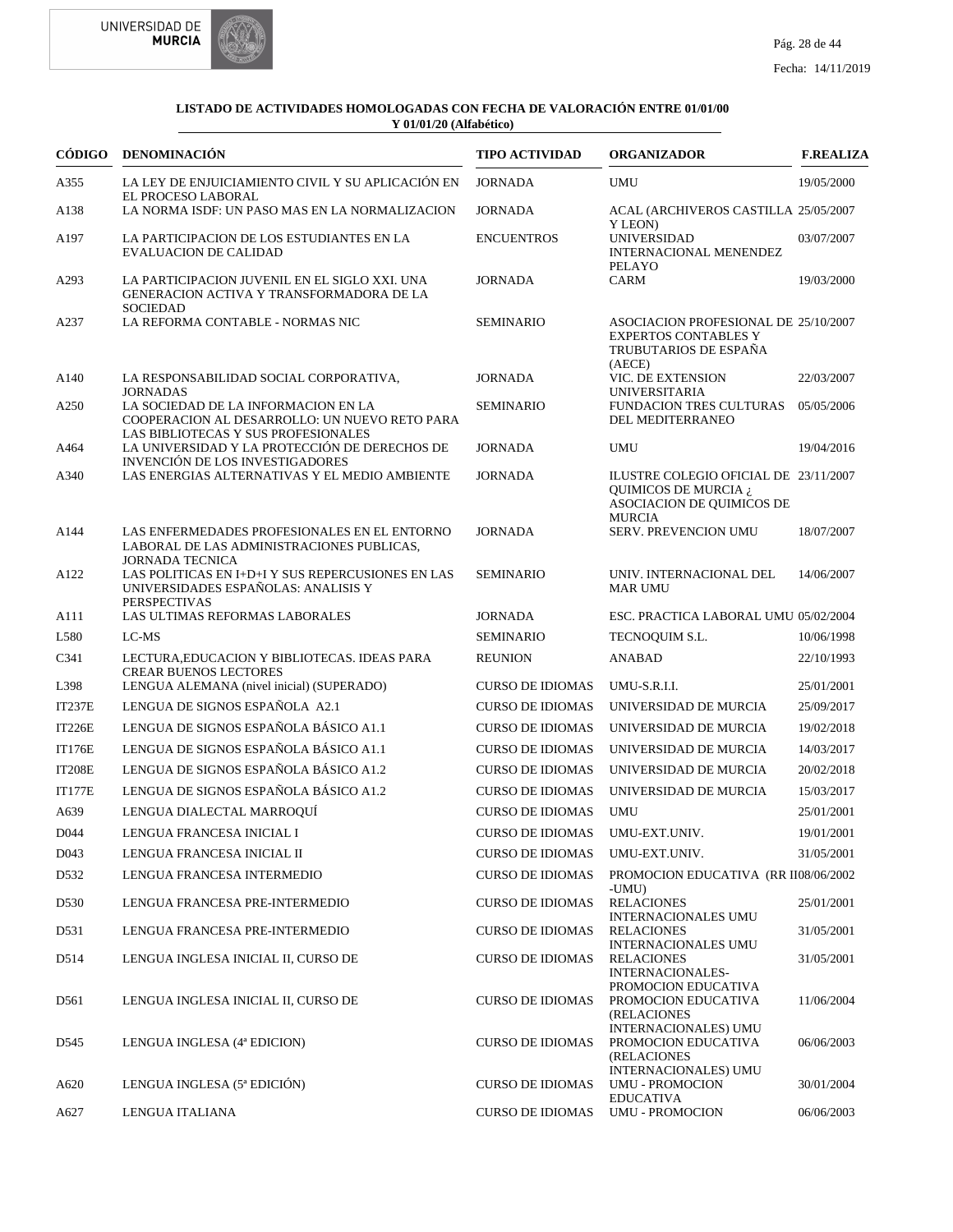

|                   | CÓDIGO DENOMINACIÓN                                                                                      | <b>TIPO ACTIVIDAD</b>   | <b>ORGANIZADOR</b>                                                                                     | <b>F.REALIZA</b> |
|-------------------|----------------------------------------------------------------------------------------------------------|-------------------------|--------------------------------------------------------------------------------------------------------|------------------|
|                   |                                                                                                          |                         | <b>EDUCATIVA</b>                                                                                       |                  |
| D488              | LENGUA ITALIANA NIVEL ELEMENTAL                                                                          | <b>CURSO DE IDIOMAS</b> | <b>SOCIETA ' DANTE ALIGHIERI</b>                                                                       | 30/06/1998       |
| A629              | LENGUA ITALIANA. NIVEL INICIAL E INTERMEDIO                                                              | <b>CURSO DE IDIOMAS</b> | SOCIETA DANTE ALIGHIERI                                                                                | 31/05/2001       |
| A619              | LENGUA ITALITANA-NIVEL INTERMEDIO                                                                        | <b>CURSO DE IDIOMAS</b> | SOCIETA DANTE ALIGHIERI                                                                                | 03/06/1998       |
| A365              | LES JOURNÉES (CONFÉRENCES ET ATELIERS)                                                                   | <b>JORNADA</b>          | <b>CLEFORMACION</b>                                                                                    | 14/03/2015       |
| A442              | LEY DE CONTRATOS DE LAS ADMINISTRACIONES<br>PÚBLICAS                                                     | <b>JORNADA</b>          | <b>UMU</b>                                                                                             | 07/03/2008       |
| A163              | LEY DE CONTRATOS DEL SECTOR PUBLICO, JORNADAS<br><b>SOBRE</b>                                            | <b>JORNADA</b>          | UNIVERSIDD DE MURCIA                                                                                   | 07/03/2008       |
| C948              | LEY DE EXTRANJERIA, JORNADAS SOBRE LA                                                                    | <b>JORNADA</b>          | ASC. DE JOVENES JURISTAS                                                                               | 09/05/2001       |
| D <sub>148</sub>  | LEY DE PAREJAS DE HECHO, JORNADAS SOBRE LA                                                               | <b>JORNADA</b>          | ASC. JOVENES JURISTAS                                                                                  | 19/04/2002       |
| C942              | LEY DE PREVENCION DE RIESGOS LABORALES CINCO<br>AÑOS DESPUES                                             | <b>JORNADA</b>          | UMU-ESC. DE PRACTICA<br>LABORAL                                                                        | 08/03/2001       |
| A578              | LEY DE SOCIEDADES DE CAPITAL, BLANQUEO DE<br>CAPITALES, REFORMA CÓDIGO PENAL Y RESOLUCIÓN<br><b>TEAC</b> | <b>JORNADA</b>          | ASOCIACION PROFESIONAL DE 30/11/2010<br><b>EXPERTOS CONTABLES Y</b><br>TRUBUTARIOS DE ESPAÑA<br>(AECE) |                  |
| D <sub>2</sub> 34 | LEY DE UNIVERSIDADES, FETE-UGT ANTE LA                                                                   | <b>JORNADA</b>          | FETE-UGT                                                                                               | 11/05/2001       |
| A590              | LEY INTEGRAL DE VIOLENCIA DE GÉNERO. ASPECTOS<br><b>FUNDAMENTALES</b>                                    | <b>JORNADA</b>          | AYUNTAMIENTO DE MURCIA                                                                                 | 23/11/2012       |
| A415              | LIBRO Y LOS DERECHOS DE AUTOR                                                                            | <b>JORNADA</b>          | <b>CARM</b>                                                                                            | 26/04/2007       |
| A271              | LINGUA ITALIANA LIVELLO ELEMENTARE                                                                       | <b>CURSO DE IDIOMAS</b> | SOCIETA DANTE ALIGHERI                                                                                 | 05/05/1995       |
| A623              | LINGUA ITALIANA LIVELLO ELEMENTARE                                                                       | <b>CURSO DE IDIOMAS</b> | SOCIETA DANTE ALIGHIERI                                                                                | 31/05/2001       |
| C <sub>2</sub> 85 | LINGUISTICA APLICADA (I CONG. NACIONAL)                                                                  | <b>CONGRESO</b>         | ASC. ESP.DE LING. APLICADA                                                                             | 14/04/1983       |
| A129              | <b>LIQUIDACION DEL IRPF 2006</b>                                                                         | <b>SEMINARIO</b>        | ASOCIACION PROFESIONAL DE 16/05/2007<br><b>EXPERTOS CONTABLES Y</b><br>TRIBUTARIOS DE ESPAÑA           |                  |
| A238              | LIQUIDACION DEL IRPF 2007                                                                                | <b>SEMINARIO</b>        | ASOCIACION PROFESIONAL DE 08/05/2008<br><b>EXPERTOS CONTABLES Y</b><br>TRUBUTARIOS DE ESPAÑA<br>(AECE) |                  |
| A604              | LIQUIDACIÓN Y EXTINCIÓN DE SOCIEDADES<br>MERCANTILES, CUENTAS ANUALES E IMPUESTO DE<br><b>SOCIEDADES</b> | <b>SEMINARIO</b>        | ASOCIACION PROFESIONAL DE 02/07/2013<br><b>EXPERTOS CONTABLES Y</b><br>TRUBUTARIOS DE ESPAÑA<br>(AECE) |                  |
| C451              | LITERATURA DE DOS MUNDOS, CONGRESO<br><b>INTERNACIONAL</b>                                               | CONGRESO                | <b>UMU</b>                                                                                             | 16/11/1992       |
| C373              | LITERATURA ESPAÑOLA Y SIGLO DE ORO: II                                                                   | <b>SEMINARIO</b>        | <b>U.A. MADRID</b>                                                                                     | 03/05/1982       |
| C374              | SEM.INTERNAC.<br>LITERATURA ESPAÑOLA Y SIGLO DE ORO: III<br>SEM.INTERNAC.                                | <b>SEMINARIO</b>        | <b>U.A. MADRID</b>                                                                                     | 02/05/1983       |
| C375              | LITERATURA ESPAÑOLA Y SIGLO DE ORO: IV SEM.<br>INTERNAC.                                                 | SEMINARIO               | U. A. MADRID                                                                                           | 07/05/1984       |
| C376              | LITERATURA ESPAÑOLA Y SIGLO DE ORO: V SEM.<br>INTERNAC.                                                  | <b>SEMINARIO</b>        | U. A. MADRID                                                                                           | 09/04/1985       |
| C377              | LITERATURA ESPAÑOLA Y SIGLO DE ORO: VI<br>SEM.INTERNAC.                                                  | <b>SEMINARIO</b>        | <b>U. A. MADRID</b>                                                                                    | 21/04/1986       |
| A088              | LOS ESTUDIOS DE MASTER Y DOCTORADO EN EL<br>MARCO DEL ESPACIO EUROPEO DE EDUCACION<br><b>SUPERIOR</b>    | <b>JORNADA</b>          | UMU-ANECA                                                                                              | 24/03/2006       |
| A104              | LOS NUEVOS RETOS DE LAS FAMILIAS, VI JORNADAS<br><b>SOBRE FAMILIA</b>                                    | JORNADA                 | AYUNTAMIENTO MURCIA                                                                                    | 13/05/2004       |
| U927A             | LOS OBJETIVOS DE DESARROLLO SOSTENIBLE                                                                   | JORNADA                 | UNIVERSIDAD DE MURCIA                                                                                  | 13/11/2018       |
| C <sub>259</sub>  | <b>MANEJO EDITOR TEXTOS Y BASES</b><br>DAT.INTROD.MICROINF. (**)                                         | NO CLASIFICADOS         | UMU-FAC. DERECHO                                                                                       | 31/12/3999       |
| L511              | MANUTENCION DE CARGAS                                                                                    | JORNADA                 | <b>MUTUAMUR</b>                                                                                        | 15/05/1997       |
| A682              | MARIE SKLODWSKA-CURIE ACTIONS, INDIVIDUAL<br>FELLOWSHIPS CONVOCATORIA 2016                               | JORNADA                 | <b>UMU</b>                                                                                             | 14/06/2016       |
| C354              | MASAJE DEPORTIVO                                                                                         | <b>SEMINARIO</b>        | <b>UMU</b>                                                                                             | 04/10/1993       |
| C795              | MASTER DE INFORMATICA 3000                                                                               | <b>MASTER</b>           | <b>INFORMATICA 3000</b>                                                                                | 15/06/1990       |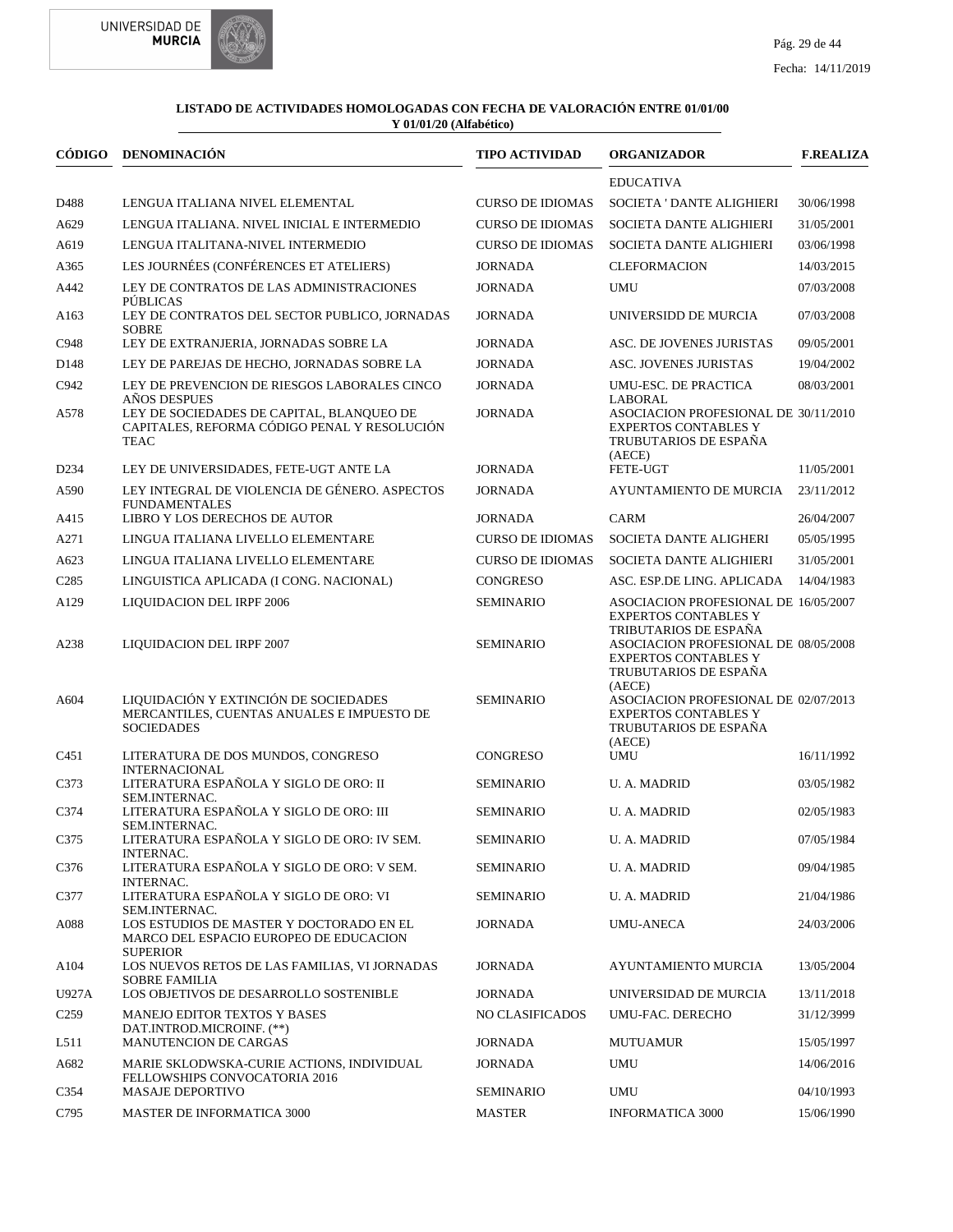



|                   | CÓDIGO DENOMINACIÓN                                                                                                                                                         | <b>TIPO ACTIVIDAD</b>   | <b>ORGANIZADOR</b>                                                                       | <b>F.REALIZA</b> |
|-------------------|-----------------------------------------------------------------------------------------------------------------------------------------------------------------------------|-------------------------|------------------------------------------------------------------------------------------|------------------|
| A001              | MASTER EN DIRECCION DE EMPRESAS (M.B.A.)                                                                                                                                    | <b>MASTER</b>           | <b>ESCUELA DE NEGOCIOS (</b><br><b>MURCIA</b> )                                          | 01/10/1992       |
| A410              | MASTER EN DIRECCIÓN DE EMPRESAS PARA                                                                                                                                        | <b>MASTER</b>           | ORGANIZADOR DESCONOCIDO 01/07/2009                                                       |                  |
| A108              | DIRECTIVOS (MBA) 17 EDICIÓN<br>MATERIALES Y TECNICAS DE PINTURA: SU EVOLUCION<br>EN EL ARTE, 1ªS JORNADAS                                                                   | <b>JORNADA</b>          | VIC. EXT. UNIVERSITARIA UMU 25/04/1985                                                   |                  |
| L088              | <b>MECANOGRAFIA</b>                                                                                                                                                         | NO CLASIFICADOS         | ACAD. C.E.I.                                                                             | 18/05/1982       |
| L309              | <b>MECANOGRAFIA</b>                                                                                                                                                         | NO CLASIFICADOS         | <b>ACAD. CLIMENT</b>                                                                     | 30/05/1991       |
| L307              | <b>MECANOGRAFIA</b>                                                                                                                                                         | NO CLASIFICADOS         | ACAD. CEI                                                                                | 21/12/1989       |
| D <sub>2</sub> 85 | MEJORA DE METODOS Y PROCESOS EN MANTENIMIENTO                                                                                                                               | NO CLASIFICADOS         | ASC. ESP. DE MANTENIMIENTO 12/03/1998                                                    |                  |
| C <sub>554</sub>  | METODOLOGIA DE LA HISTORIA (I), JORNADAS SOBRE                                                                                                                              | <b>JORNADA</b>          | UMU                                                                                      | 21/02/1983       |
| A107              | METODOLOGIA DE LA HISTORIA, II JORNADAS                                                                                                                                     | <b>JORNADA</b>          | FAC. LETRAS UMU                                                                          | 07/04/1984       |
| C482              | METODOLOGIA DE LA HISTORIA (III), JORNADAS SOBRE                                                                                                                            | <b>JORNADA</b>          | <b>UMU-FAC. LETRAS</b>                                                                   | 22/04/1985       |
| C <sub>4</sub> 83 | METODOLOGIA DE LA HISTORIA (IV), JORNADAS SOBRE                                                                                                                             | <b>JORNADA</b>          | UMU                                                                                      | 05/05/1986       |
| C484              | METODOLOGIA DE LA HISTORIA (V), JORNADAS SOBRE                                                                                                                              | <b>JORNADA</b>          | <b>UMU</b>                                                                               | 04/05/1987       |
| L <sub>106</sub>  | MICOLOGICAS TUROLENSES, II JORNADAS                                                                                                                                         | <b>JORNADA</b>          | <b>U. VERANO TERUEL</b>                                                                  | 28/10/1989       |
| D344              | MICROBIOLOGIA EN INDUSTRIA, TECNICAS RAPIDAS DE                                                                                                                             | <b>SEMINARIO</b>        | TECNOQUIM. S.L.                                                                          | 09/05/2001       |
| L370              | MICROSCOPIA ELECTRONICA DE BARRIDO                                                                                                                                          | <b>JORNADA</b>          | <b>UMU-SAIT</b>                                                                          | 16/10/1998       |
| L536              | MICROSCOPIA LASER CONFOCAL, JORNADAS DE<br><b>FORMACIÓN</b>                                                                                                                 | <b>JORNADA</b>          | <b>U. OVIEDO</b>                                                                         | 30/11/1993       |
| A028              | MINORIAS ETNICAS EN LOS MEDIOS DE COMUNICACION,<br>LAS.                                                                                                                     | <b>SEMINARIO</b>        | DIREC. GENERAL POLITICA<br>SOCIAL (CARM)                                                 | 05/02/1999       |
| A033              | MIRADAS A LA HISTORIA                                                                                                                                                       | <b>JORNADA</b>          | VIC. EXT. UNIV. UMU                                                                      | 27/03/2003       |
| A099              | MODELO EFOM DE EXCELENCIA Y AUTOEVALUACION                                                                                                                                  | <b>SEMINARIO</b>        | <b>ESTRATEGIAS Y DIRECCION</b>                                                           | 13/07/2006       |
| A <sub>164</sub>  | MODERN STANDARD ARABIC                                                                                                                                                      | <b>CURSO DE IDIOMAS</b> | <b>KALIMAT</b>                                                                           | 30/08/2004       |
| A131              | MODIFICACIONES FISCALES PARA 2007 EN EL IMPUESTO<br>SOBRE LA RENTA DE LAS PERSONAS FISICAS E<br>IMPUESTO SOBRE SOCIEDADES Y MEDIDAS PARA LA<br>PREVENCION DEL FRAUDE FISCAL | <b>JORNADA</b>          | <b>COLEGIO OFICIAL DE</b><br><b>GRADUADOS SOCIALES</b><br>MURCIA                         | 01/08/2007       |
| C <sub>113</sub>  | MONITOR DE CINE PARA MENORES (DIPLOMA) (XXIX<br><b>CURSO NACIONAL)</b>                                                                                                      | <b>NO CLASIFICADOS</b>  | C.ESP.CINE INFANCIA Y J., MEC 31/12/1978                                                 |                  |
| C <sub>458</sub>  | MORFOLOGIA DEL ESPAÑOL:PARALENGUAJE Y                                                                                                                                       | <b>JORNADA</b>          | UMU-FAC. LETRAS                                                                          | 08/04/1991       |
| A744              | <b>KINESICA</b><br>MOVILIDAD EN EL MARCO DEL ESPACIO EUROPEO DE<br>EDUCACIÓN SUPERIOR: EXPERIENCIAS<br>DESARROLLADAS DURANTE EL CURSO 2006/2007 (I                          | <b>JORNADA</b>          | UMU                                                                                      | 18/10/2007       |
| C <sub>191</sub>  | <b>JORNADAS</b> )<br>MUJER EMPLEO COM.EUROPEA.NUEV.TECNOL.(II<br><b>CONGRESO</b>                                                                                            | <b>CONGRESO</b>         | C.A.R.M.                                                                                 | 03/05/1988       |
| C727              | MUJER EN LA INMIGRACION MAGREBI, JORNADAS<br><b>SOBRE LA</b>                                                                                                                | <b>JORNADA</b>          | C.A.R.M.                                                                                 | 09/04/1997       |
| A251              | MUJER Y CIENCIA: ESTRATEGIAS Y POLITICAS                                                                                                                                    | <b>JORNADA</b>          | <b>FORO DE MUJERES</b><br><b>INVESTIGADORAS DE LA</b><br><b>REGION DE MURCIA (FOMIM)</b> | 13/02/2004       |
| D <sub>124</sub>  | MUJER Y MEDIOS DE COMUNICACION, CONGRESO<br><b>NACIONAL</b>                                                                                                                 | CONGRESO                | C.A.R.M.                                                                                 | 23/11/2002       |
| C338              | MUJERES EN LOS MEDIOS DE COMUNICACION, LAS<br>(SEM)                                                                                                                         | <b>SEMINARIO</b>        | D.G. DE LA MUJER                                                                         | 02/03/1994       |
| C <sub>298</sub>  | MUNDO ARABE, EL (SEMINARIO)                                                                                                                                                 | <b>SEMINARIO</b>        | <b>U. INT. M.PELAYO</b>                                                                  | 09/03/1992       |
| A074              | MURCIA INMIGRANTE: EXPLORACIONES E<br><b>INVESTIGACIONES, LA</b>                                                                                                            | <b>JORNADA</b>          | <b>SERV. ACTIVIDADES</b><br><b>CULTURALES (UMU)</b>                                      | 05/11/2004       |
| A445              | MURCIA-EUROPA HORIZONTE 2007: LA COHESIÓN DE<br>EUROPA. LOS VALORES DE LA UNIÓN. (5ª EDICIÓN)                                                                               | <b>JORNADA</b>          | <b>CARM - CONSEJERIA DE</b><br>PRESIDENCIA                                               | 30/03/2003       |
| A599              | MURCIA-EUROPA HORIZONTE 2007: LA COHESIÓN EN<br>EUROPA, LOS VALORES DE LA UNIÓN (5 <sup>°</sup> EDICIÓN) A445                                                               | <b>JORNADA</b>          | CARM - CONSEJERIA DE<br>PRESIDENCIA                                                      | 30/03/2006       |
| A452              | MURCIA-EUROPA HORIZONTE 2007: LA EUROPA DE LOS<br>CIUDADANOS (4º EDICIÓN)                                                                                                   | <b>JORNADA</b>          | CARM - CONSEJERIA DE<br>PRESIDENCIA                                                      | 08/04/2005       |
| C <sub>2</sub> 07 | MUSEO Y ESCUELA (III JORNADAS PEDAG.)                                                                                                                                       | <b>JORNADA</b>          | COM. CASTILLA LA MANCHA                                                                  | 09/12/1986       |
| C <sub>208</sub>  | MUSEO Y LA ESCUELA, RECURSO DIDAC.(I JORNADAS)                                                                                                                              | <b>JORNADA</b>          | MUSEO DE ALBACETE                                                                        | 12/03/1984       |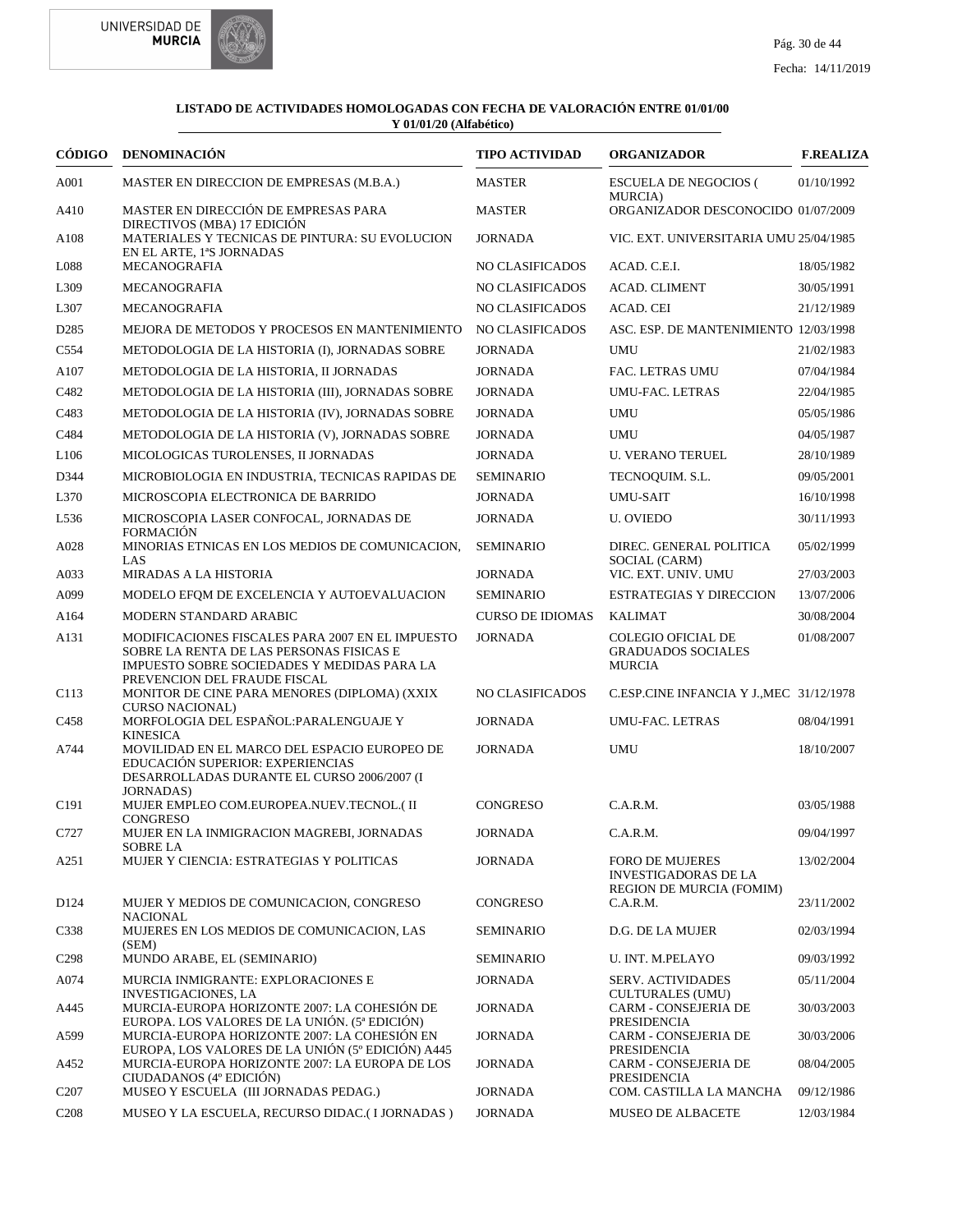



| CÓDIGO           | <b>DENOMINACIÓN</b>                                                                                                                                                | <b>TIPO ACTIVIDAD</b>              | <b>ORGANIZADOR</b>                                                                                                              | <b>F.REALIZA</b>         |
|------------------|--------------------------------------------------------------------------------------------------------------------------------------------------------------------|------------------------------------|---------------------------------------------------------------------------------------------------------------------------------|--------------------------|
| A399             | M6-WOK                                                                                                                                                             | <b>NO CLASIFICADOS</b>             | <b>UMU</b>                                                                                                                      | 15/04/2013               |
| A016             | NACIONAL DE GESTION PUBLICA, II SEMINARIO                                                                                                                          | <b>SEMINARIO</b>                   | ADGAP-MURCIA                                                                                                                    | 23/04/2004               |
| L554             | NEUMATICA, INTRODUCCION A (P-111)                                                                                                                                  | <b>SEMINARIO</b>                   | <b>FESTO DIDACTIC</b>                                                                                                           | 17/06/1987               |
| A439             | NIVEL BASICO DE CATALAN                                                                                                                                            | <b>CURSO DE IDIOMAS</b>            | CONSORCIO PARA LA<br>NORMALIZACIÓN LINGÜÍSTICA                                                                                  | 12/06/2007               |
| U1041A           | NOCIONES SOBRE MÁQUINAS REPRODUCTORAS Y<br>SERVICIOS POSTALES-FRANQUEO                                                                                             | <b>JORNADA</b>                     | UNIVERSIDAD DE MURCIA                                                                                                           | 27/06/2019               |
| C016             | NOMINA MECANIZADA                                                                                                                                                  | <b>NO CLASIFICADOS</b>             | CPD(MEC)                                                                                                                        | 31/12/3999               |
| A319             | NORMATIVA EUROPEA Y MEDIO AMBIENTE                                                                                                                                 | <b>JORNADA</b>                     | <b>CARM</b>                                                                                                                     | 21/04/2004               |
| U757A            | NOVEDADES DE LA LEY DE PROCEDIMIENTO<br>ADMINISTRATIVO COMÚN DE LAS ADMINISTRACIONES<br>PÚBLICAS: LEY 39/2015, DE 1 DE OCTUBRE<br>NOVEDADES EN ERANETS, JTIS, JPIS | <b>SEMINARIO</b><br><b>JORNADA</b> | UNIVERSIDAD DE MURCIA<br><b>UMU</b>                                                                                             | 21/07/2016<br>20/09/2016 |
| A683<br>A563     | NOVEDADES FISCALES 2013-2014 Y LEY DE                                                                                                                              | <b>SEMINARIO</b>                   | ASOCIACION PROFESIONAL DE 03/12/2013                                                                                            |                          |
|                  | <b>EMPRENDEDORES</b>                                                                                                                                               |                                    | <b>EXPERTOS CONTABLES Y</b><br>TRUBUTARIOS DE ESPAÑA<br>(AECE)                                                                  |                          |
| A487             | NOVEDADES IVA 2010, FACTURACIÓN, LIBROS IVA Y<br><b>OBLIGACIONES FORMALES</b>                                                                                      | <b>JORNADA</b>                     | ASOCIACION PROFESIONAL DE 02/12/2009<br><b>EXPERTOS CONTABLES Y</b><br>TRUBUTARIOS DE ESPAÑA<br>(AECE)                          |                          |
| A081             | NOVEDADES TRIBUTARIAS                                                                                                                                              | <b>SEMINARIO</b>                   | ASOC. PROF. EXPERTOS<br><b>CONTABLES Y TRIBUTARIOS</b><br>DE ESPAÑA                                                             | 09/02/2001               |
| A244             | NOVEDADES TRIBUTARIAS - CUENTAS ANUALES Y LA<br><b>MEMORIA</b>                                                                                                     | <b>SEMINARIO</b>                   | ASOCIACION PROFESIONAL DE 11/02/2009<br><b>EXPERTOS CONTABLES Y</b><br>TRUBUTARIOS DE ESPAÑA<br>(AECE)                          |                          |
| A469             | NOVEDADES TRIBUTARIAS EJERCICIO 2012                                                                                                                               | <b>JORNADA</b>                     | ASOCIACION PROFESIONAL DE 23/02/2012<br><b>EXPERTOS CONTABLES Y</b><br>TRUBUTARIOS DE ESPAÑA<br>(AECE)                          |                          |
| A079             | NOVEDADES TRIBUTARIAS PARA EL AÑO 2000. LAS<br>COMUNICACIONES DEL IRPF A LA AEAT                                                                                   | <b>SEMINARIO</b>                   | <b>ASOC. PROFESIONAL</b><br><b>EXPERTOS CONTABLES Y</b><br>TRIBUTARIOS DE ESPAÑA                                                | 10/02/2000               |
| A428             | NOVEDADES TRIBUTARIAS PARA EL EJERCICIO 2014                                                                                                                       | <b>SEMINARIO</b>                   | ASOCIACION PROFESIONAL DE 25/02/2014<br><b>EXPERTOS CONTABLES Y</b><br>TRUBUTARIOS DE ESPAÑA<br>(AECE)                          |                          |
| A127             | NOVEDADES TRIBUTARIAS PARA EL 2007                                                                                                                                 | <b>SEMINARIO</b>                   | ASOCIACION PROFESIONAL<br><b>EXPERTOS CONTABLES Y</b>                                                                           | 07/02/2007               |
| A407             | <b>NOVEDADES TRIBUTARIAS 2010</b>                                                                                                                                  | <b>JORNADA</b>                     | TRIBUTARIOS DE ESPAÑA<br>ASOCIACION PROFESIONAL DE 24/02/2010<br><b>EXPERTOS CONTABLES Y</b><br>TRUBUTARIOS DE ESPAÑA<br>(AECE) |                          |
| A547             | <b>NOVEDADES TRIBUTARIAS 2011</b>                                                                                                                                  | <b>JORNADA</b>                     | ASOCIACION PROFESIONAL DE 16/02/2011<br><b>EXPERTOS CONTABLES Y</b><br>TRUBUTARIOS DE ESPAÑA<br>(AECE)                          |                          |
| D <sub>167</sub> | NOVELA. HOMENAJE A JOSE DONOSO, LA                                                                                                                                 | CONGRESO                           | <b>UMU</b>                                                                                                                      | 14/02/1997               |
| A595             | NUEVA LEY DE CONTRATOS DEL SECTOR PÚBLICO                                                                                                                          | <b>JORNADA</b>                     | UNIVERSIDAD DE JAÉN                                                                                                             | 21/02/2008               |
| C813             | NUEVA LEY DE LA JURISDICCION CONTENCIOSO<br>ADMINISTRATIVA (II) JORNADAS SOBRE LA                                                                                  | <b>JORNADA</b>                     | UMU-ESC. DE PRACTICA<br><b>JURIDICA</b>                                                                                         | 18/03/1999               |
| C551             | NUEVA LEY DE PREVENCION RIESGOS LABORALES,<br><b>JORNADAS TEC. SOBRE</b>                                                                                           | <b>JORNADA</b>                     | <b>UMU</b>                                                                                                                      | 23/01/1996               |
| C <sub>550</sub> | NUEVA NORMATIVA DE SEGURIDAD E<br>HIGIENE, JORNADA SOBRE                                                                                                           | <b>JORNADA</b>                     | C.O. ING.TECN.IND.Y FREMAP                                                                                                      | 09/05/1996               |
| A070             | NUEVA REALIDAD DE LA UNIVERSIDAD EN ESPAÑA Y<br>EUROPA: EL PAPEL DE LA ANECA, LA                                                                                   | <b>JORNADA</b>                     | ANECA                                                                                                                           | 05/03/2004               |
| D016             | NUEVA REGULACION DE LOS ARRENDAMIENTOS                                                                                                                             | <b>JORNADA</b>                     | UMU-FAC. DERECHO                                                                                                                | 22/02/1995               |
| A334             | <b>URBANOS</b><br>NUEVAS SOLUCIONES ANALITICAS                                                                                                                     | <b>JORNADA</b>                     | ILUSTRE COLEGIO OFICIAL DE 07/11/2008<br>QUIMICOS DE MURCIA ¿                                                                   |                          |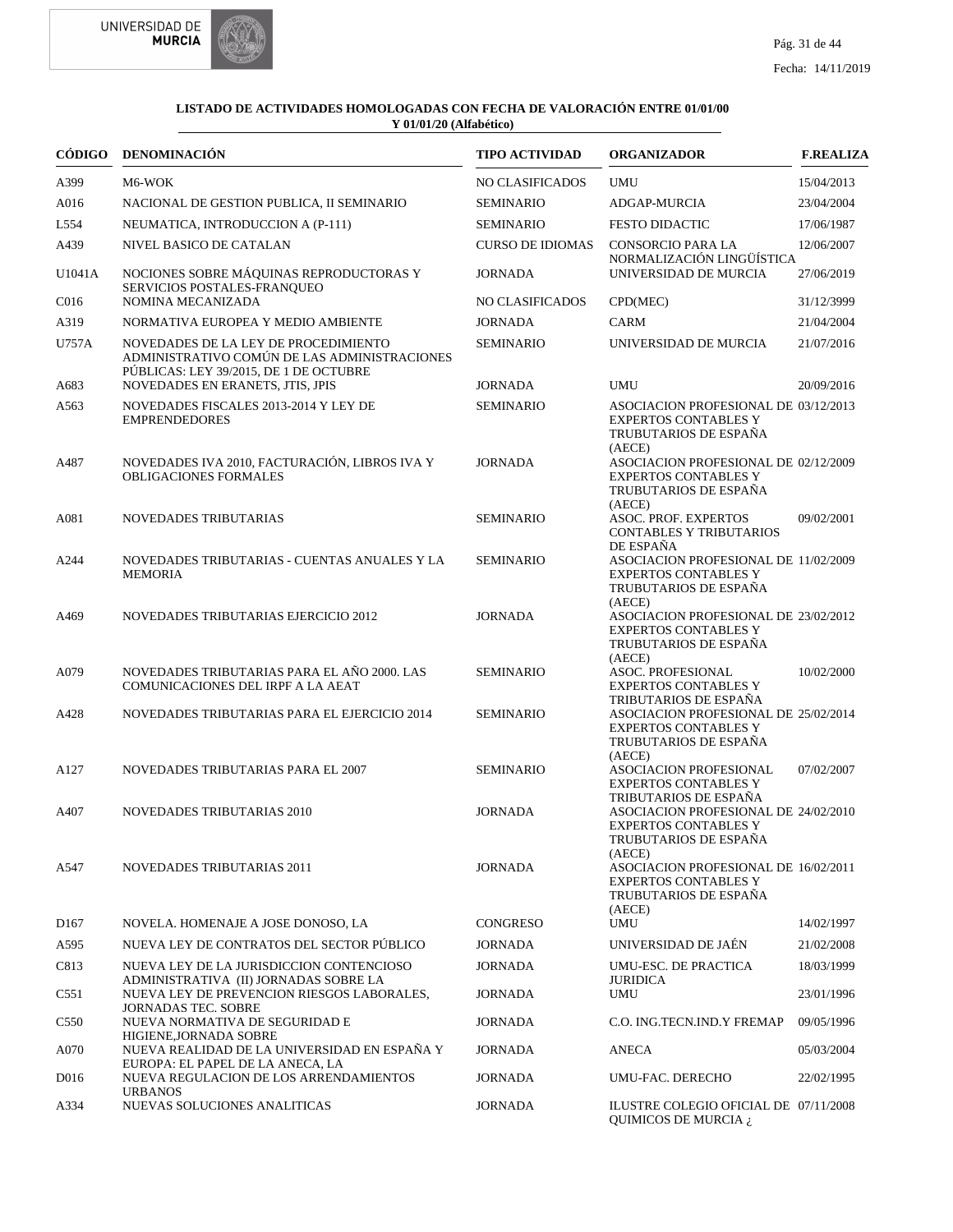



|                  | CÓDIGO DENOMINACIÓN                                                                                                | <b>TIPO ACTIVIDAD</b> | <b>ORGANIZADOR</b>                                                                                     | <b>F.REALIZA</b> |
|------------------|--------------------------------------------------------------------------------------------------------------------|-----------------------|--------------------------------------------------------------------------------------------------------|------------------|
|                  |                                                                                                                    |                       | ASOCIACION DE QUIMICOS DE<br><b>MURCIA</b>                                                             |                  |
| A052             | NUEVAS TECNOLOGIAS DE LA COMUNICACION: CENTRO<br>RECURSOS, LA RADIO UNIVERSIDAD, VEDEO<br>INTERACTIVO, I SEMINARIO | <b>SEMINARIO</b>      | CRAV (UMU)                                                                                             | 30/06/1985       |
| D473             | NUEVAS TECNOLOGIAS DE LA INFORMACION EN LA                                                                         | <b>JORNADA</b>        | <b>UCOMUR</b>                                                                                          | 31/10/1997       |
| D315             | <b>EMPRESA</b><br>NUEVAS TECNOLOGIAS EN LA ALIMENTACION DE<br>COLECTIVIDADES, SEMINARIO INTERNACIONAL              | <b>SEMINARIO</b>      | SOCIEDAD ESPAÑOLA DE<br><b>DIETETICA</b>                                                               | 11/06/1993       |
| D <sub>468</sub> | NUEVAS TECNOLOGIAS, I FORO NACIONAL<br><b>UNIVERSITARIO</b>                                                        | <b>CONGRESO</b>       | <b>INFOMUN</b>                                                                                         | 04/11/2000       |
| A051             | NUEVAS TECONOLOGIAS DE LA COMUNICACION: LA<br>RADI O Y LA PRENSA EN EL CAMPUS UNIVERSITARIO, III                   | <b>SEMINARIO</b>      | CRAV (UMU)                                                                                             | 30/06/1985       |
| A061             | <b>SEMINARIO</b><br>NUEVAS TENDENCIAS EN COMUNICACION<br>UNVIERSITARIA, X JORNADAS AUGAC                           | <b>JORNADA</b>        | U. PONTIFICIA SALAMANCA                                                                                | 14/02/1999       |
| L545             | NUEVAS TENDENCIAS PARA EL CONTROL AMB.Y BIO. DE<br>LA EXP.LAB. A $\lambda$ .                                       | <b>JORNADA</b>        | C.A.R.M.                                                                                               | 21/09/1999       |
| A531             | NUEVO REGLAMENTO DE EXTRANJERÍA (RD 2393/2004)                                                                     | <b>JORNADA</b>        | <b>UMU</b>                                                                                             | 16/02/2005       |
| A402             | NUEVO REGLAMENTO DE FACTURACIÓN, NIVERSIÓN<br>SUJETO PASIVO Y OTROS ASUNTOS DE IVA                                 | <b>SEMINARIO</b>      | ASOCIACION PROFESIONAL DE 05/03/2013<br><b>EXPERTOS CONTABLES Y</b><br>TRUBUTARIOS DE ESPAÑA<br>(AECE) |                  |
| A423             | NUEVOS CONTEXTOS, NUEVAS OPORTUNIDADES,<br><b>NUEVAS ESTRATEGIAS</b>                                               | <b>JORNADA</b>        | UMU                                                                                                    | 27/06/2008       |
| A011             | NUEVOS CRITERIOS EN LA ESPECIFICACION Y<br>PROYECTO DE ESTRUCTURAS DE HORMIGON                                     | <b>JORNADA</b>        | <b>ASOCIACION NACIONAL</b><br><b>FABRICANTES HORMIGON</b>                                              | 03/12/1992       |
| A520             | NUEVOS RETOS DEL PERIODISMO CIENTÍFICO EN LA ERA<br><b>DIGITAL</b>                                                 | <b>JORNADA</b>        | PREPARADO (ANEFHOP)<br>UMU                                                                             | 02/07/2010       |
| A078             | NUEVOS RETOS EN EL HORIZONTE DE LAS<br>ADMINISTRACIONES PUBLICAS                                                   | <b>SEMINARIO</b>      | <b>ADEGAP</b>                                                                                          | 04/04/2003       |
| D312             | NUTRICION, JORNADAS DE                                                                                             | <b>JORNADA</b>        | SENBA (SOCIEDAD ESPAÑOLA 13/05/1994<br>NUTRICION BASICA Y                                              |                  |
| L315             | NUTRICION Y DIETETICA (SUP)                                                                                        | NO CLASIFICADOS       | APLICADA)<br><b>UNED</b>                                                                               | 15/07/1993       |
| L028             | OBJETIVIDAD DE LA CIENCIA, LA                                                                                      | <b>SEMINARIO</b>      | <b>UMU-FORM</b>                                                                                        | 25/02/1993       |
| A491             | OBSERVATORIO DE COOPERACIÓN UNIVERSITARIA AL                                                                       | <b>JORNADA</b>        | UNIVERSIDAD DE GIRONA                                                                                  | 21/10/2012       |
| A651             | DESARROLLO DE LA CRUE (II JORNADAS)<br>OPENCAST COMMUNITY SUMMIT                                                   | <b>JORNADA</b>        | UNIVERSIDAD POLITECNICA DE03/03/2017<br><b>VALENCIA</b>                                                |                  |
| A453             | OPERACIONES DE PAZ Y REFORMA DE LA DEFENSA                                                                         | <b>JORNADA</b>        | <b>UMU</b>                                                                                             | 11/04/2008       |
| L006             | OPERADOR INSTALACIONES RAYOS X FINES<br>DIAGNOSTICO MEDICO(SUPERA)                                                 | NO CLASIFICADOS       | <b>ASIGMA</b>                                                                                          | 16/04/1999       |
| A679             | OPORTUNIDADES EUROPEAS E INTERNACIONALES PARA<br>LA INVESTIGACIÓN EN SALUD: PROGRAMA H2020 Y                       | <b>JORNADA</b>        | <b>UMU</b>                                                                                             | 22/10/2015       |
| A005             | <b>FINANCIACIÓN EEUU</b><br>ORALIDAD PARA LA EDUCACION Y LA CULTURA, II<br><b>JORNADAS SOBRE LA</b>                | <b>JORNADA</b>        | ASOCIACION "LA PLUMA DE<br>AHIMAZ"                                                                     | 09/06/2002       |
| C433             | ORGANIZACION DE LA PREVENCION EN LA EMPRESA                                                                        | <b>JORNADA</b>        | I.N.S.H. TRABAJO                                                                                       | 03/11/1992       |
| A046             | ORGANIZACION DEL CONOCIMEITNO EN SISTEMAS<br>DOCUMENTALES, I ENCUENTRO                                             | <b>ENCUENTROS</b>     | INTERNATIONAL SOCIETY FOR 05/11/1993<br>KNOWLEDGE ORGANIZATION                                         |                  |
| C332             | ORGANIZACION DEL CONOCIMIENTO (I), JORNADAS DE                                                                     | <b>JORNADA</b>        | <b>U. ZARAGOZA</b>                                                                                     | 18/03/1992       |
| U602A            | ORGANIZACION DESARROLLO Y EVALUACION DE<br>ACTIVIDADES EN MODALIDAD SEMIPRESENCIAL                                 | <b>JORNADA</b>        | UNIVERSIDAD DE MURCIA                                                                                  | 28/02/2012       |
| C976             | ORGANIZACION. GESTION Y MONTAJE DE EXPOSICIONES<br>CULTURALES, JORNADAS SOBRE LA                                   | <b>JORNADA</b>        | FUND. ANTONIO MACHADO                                                                                  | 30/04/1988       |
| L551             | ORTOPEDIA CLINICA EN EL ESCOLAR                                                                                    | <b>CURSO-MASTER</b>   | <b>UMU-MASTER SALUD</b><br><b>ESCOLAR</b>                                                              | 06/03/1993       |
| D <sub>281</sub> | PAISAJISMO, JORNADAS DE                                                                                            | <b>JORNADA</b>        | <b>U. ALICANTE</b>                                                                                     | 31/03/1995       |
| L369             | PALEOANTROPOLOGIA, TEORICO-PRACTICO (APROV)                                                                        | NO CLASIFICADOS       | UMU-V. INVESTIGACION                                                                                   | 04/06/1990       |
| A027             | PAPEL DE LA ADMINISTRACION PUBLICA EN LA<br>SOCIEDAD DE LA INFORMACION, EL                                         | <b>SEMINARIO</b>      | U I MENENDEZ PELAYO                                                                                    | 09/07/1999       |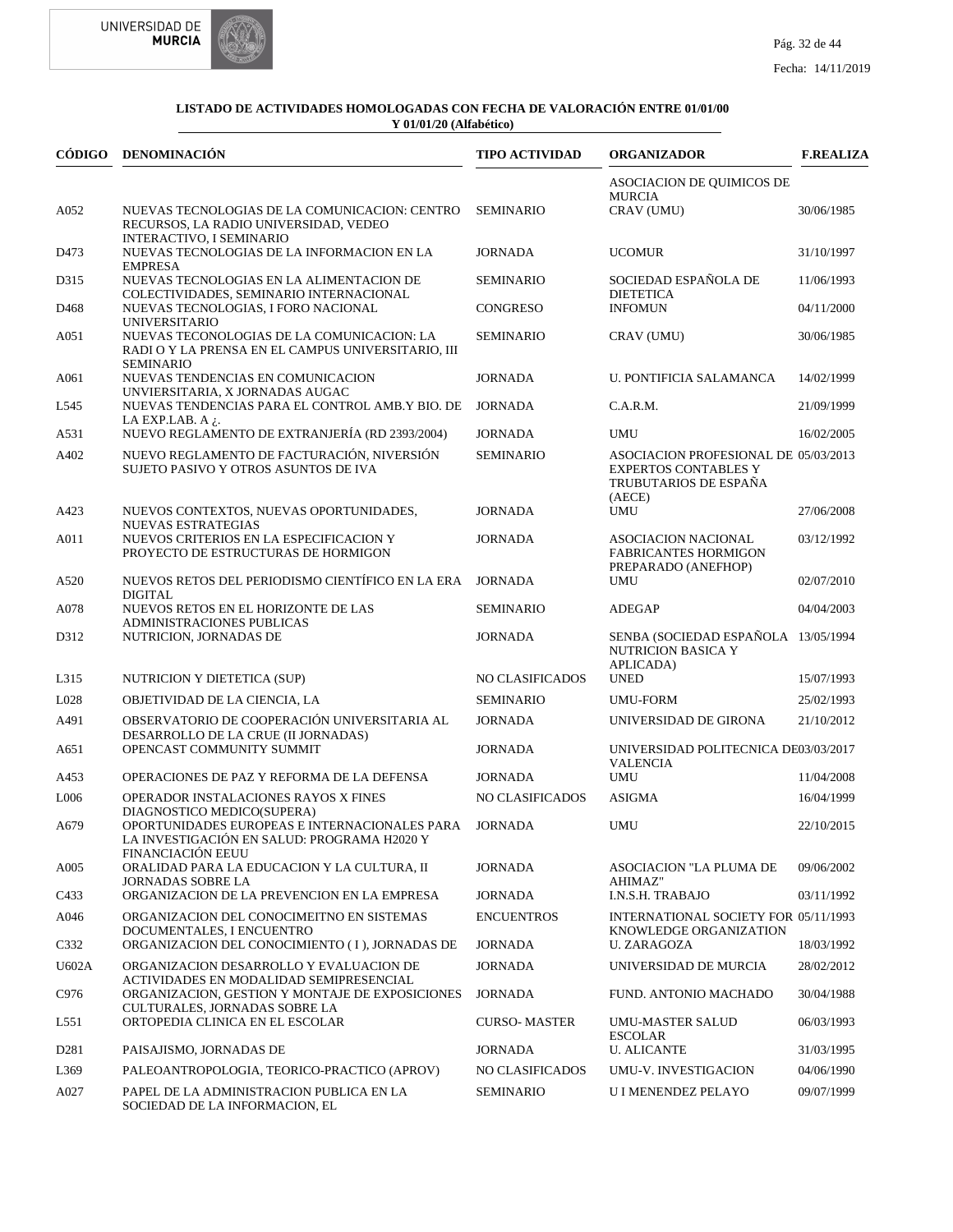



| <b>CÓDIGO</b>     | DENOMINACIÓN                                                                                                                   | <b>TIPO ACTIVIDAD</b>   | <b>ORGANIZADOR</b>                                                          | <b>F.REALIZA</b> |
|-------------------|--------------------------------------------------------------------------------------------------------------------------------|-------------------------|-----------------------------------------------------------------------------|------------------|
| A359              | PAPEL DE LA BIBLIOTECA EN LA EVALUACIÓN DE LA<br><b>INVESTIGACIÓN</b>                                                          | <b>JORNADA</b>          | <b>CONSEJO SUPERIOR DE</b><br><b>INVESTIGACIONES</b>                        | 20/04/2009       |
| D <sub>146</sub>  | PAPEL DE LA PRENSA REGIONAL COMO FACTOR DE<br>PROGRESO EN LA COMUNIDAD, EL (XI JORNADAS)                                       | <b>JORNADA</b>          | CIENTÍFICAS (CSIC)<br>EL NUEVO LUNES Y EL CORTE 16/06/1998<br><b>INGLES</b> |                  |
| A553              | PARÁMETROS SALUDABLES                                                                                                          | <b>JORNADA</b>          | <b>UMU - SERVICIO DE</b><br><b>PREVENCION</b>                               | 14/12/2012       |
| A657              | PARÁMETROS SALUDABLES                                                                                                          | <b>JORNADA</b>          | <b>UMU - SERVICIO DE</b><br><b>PREVENCION</b>                               | 14/12/2010       |
| A369              | PARÁMETROS SALUDABLES (SEMANA DE HÁBITOS<br>SALUDABLES)                                                                        | NO CLASIFICADOS         | <b>UMU - SERVICIO DE</b><br><b>PREVENCION</b>                               | 18/12/2016       |
| A656              | PARTICIPACIÓN DE LOS MAYORES EN LOS MUNICIPIOS                                                                                 | <b>JORNADA</b>          | ASOCIACIÓN PARA LA<br><b>FORMACIÓN SOCIAL</b>                               | 19/11/2010       |
| L <sub>529</sub>  | PAS DE UNIVERSIDAD. I JORNADAS                                                                                                 | <b>JORNADA</b>          | FETE-UGT                                                                    | 27/03/1996       |
| A551              | PATENTES COMO HERRAMIENTA DE                                                                                                   | <b>JORNADA</b>          | INSTITUTO DE FOMENTO DE LA 29/03/2011                                       |                  |
| L <sub>555</sub>  | INTERNACIONALIZACIÓN DE LAS EMPRESAS<br>PEDRO SALINAS, CURSO INTERNACIONAL<br>CONMEMORATIVO DE SU CENTENARIO                   | <b>SEMINARIO</b>        | REGIÓN DE MURCIA (INFO)<br>UMU-EXT.UNIV.                                    | 28/11/1991       |
| <b>CA148E</b>     | PERFECCIONAMIENTO DE FRANCES FASE I. INTERNET                                                                                  | <b>CURSO DE IDIOMAS</b> | UNIVERSIDAD DE MURCIA                                                       | 09/02/2010       |
| C950              | PERFILES AL SERVICIO DE LA EFICACIA Y DEL<br><b>CIUDADANO</b>                                                                  | <b>SEMINARIO</b>        | UMU-FAC. DERECHO                                                            | 17/04/2002       |
| A114              | PERIODISMO DIGITAL: TENDENCIAS, JORNADAS                                                                                       | <b>JORNADA</b>          | <b>SICARM</b>                                                               | 24/05/2007       |
| A135              | PERIODISMO DIGITAL: TENDENCIAS, JORNADAS DE                                                                                    | <b>JORNADA</b>          | <b>SICARM</b>                                                               | 25/05/2006       |
| A091              | PERIODISMO DIGITAL; TENDENCIAS SICARM, JORNADAS<br>DE                                                                          | <b>JORNADA</b>          | <b>SICARM</b>                                                               | 26/05/2005       |
| A065              | PERIODISMO ESPECIALIZADO EN EL AMBITO<br><b>UNIVERSITARIO</b>                                                                  | CONGRESO                | <b>U. JAUME I</b>                                                           | 02/06/2001       |
| A607              | PERSPECTIVA INTEGRAL DE GÉNERO: EL CAMINO HACIA<br>LAS NUEVAS MASCULINIDADES (I SEMINARIO)                                     | <b>SEMINARIO</b>        | <b>UMU</b>                                                                  | 28/04/2016       |
| A265              | PERSPECTIVAS DE APLICACION Y DESARROLLO DE LAS<br>NUEVAS TECNOLOGIAS EN LA EDUCACION UNION<br>EUROPEA, AMERICA LATINA Y CARIBE | <b>SEMINARIO</b>        | MINISTERIO DE EDUCACION,<br><b>CULTURA Y DEPORTE</b>                        | 12/03/2002       |
| A010              | PLANEAMIENTO, MEDIO AMBIENTE Y EQUILIBRIO<br><b>URBANO</b>                                                                     | <b>JORNADA</b>          | <b>COLEGIO OFICIAL</b><br>ARQUITECTOS MURCIA                                | 06/06/1996       |
| C <sub>157</sub>  | POBLACION EN ANIV. MALTHUS (SEMINARIO)                                                                                         | <b>SEMINARIO</b>        | UMU-EXT.UNIV.                                                               | 18/02/1985       |
| A516              | POLITICA UNIVERSITARIA ERASMUS MUNDUS 2012                                                                                     | <b>JORNADA</b>          | UNIVERSIDAD COMPLUTENSE 28/03/2012<br>DE MADRID                             |                  |
| A581              | POLYESTER PLASTINATION TECNHIQUE P-40                                                                                          | <b>CURSO DE IDIOMAS</b> | <b>UMU</b>                                                                  | 16/12/2011       |
| A596              | PORTAFOLIO EUROPEO DE LAS LENGUAS (E-PEL+14)<br>COMO HERRAMIENTA PARA LA FORMACIÓN,<br>MOVILIDAD Y EMPLEABILIDAD               | <b>JORNADA</b>          | <b>UMU</b>                                                                  | 21/10/2011       |
| A574              | PORTUGUES A1                                                                                                                   | <b>CURSO DE IDIOMAS</b> | UMU - SERVICIO DE IDIOMAS                                                   | 18/06/2010       |
| D447              | POSTGRADOS Y DOCTORADOS EN COMUNICACIO. SEM.<br>IBEROAMERICANO                                                                 | <b>SEMINARIO</b>        | <b>U. MALAGA</b>                                                            | 27/10/1999       |
| D119              | PRACTICA CULTURAL Y ACCION CIUDADANA                                                                                           | <b>JORNADA</b>          | UMU (SERV. ACTIVIDADES<br><b>CULTURALES</b> )                               | 29/11/2002       |
| A417              | PRÁCTICAS DE MICROSOFT, WINDOWS, MAILMAN PARA<br><b>VINES Y ABSYS</b>                                                          | <b>JORNADA</b>          | UMU                                                                         | 01/09/1995       |
| C371              | PRACTICAS JURIDICAS Y LA S.SOCIAL 1º (SEMINARIO)                                                                               | SEMINARIO               | UMU-ESC.<br>GRAD.SOCIALES(ADS)                                              | 06/06/1994       |
| C372              | PRACTICAS JURIDICAS Y SEG.SOC. 2° (SEMINARIO)                                                                                  | SEMINARIO               | UMU-E.U. GRAD.SOC.(ADS)                                                     | 06/06/1994       |
| C614              | PRENSA LOCAL EN LA REGION DE MURCIA (1706-1939),                                                                               | <b>JORNADA</b>          | <b>FUND. CENTRO DE ESTUDIOS</b>                                             | 18/11/1996       |
| A406              | JORNADAS LA<br>PREPARACION PARA EL EXAMEN CERTIFICATE OF<br>ADVANCED ENGLISH (CAMBRIDGE)                                       | <b>CURSO DE IDIOMAS</b> | HISTORICOS E INV.<br>UMU - SERVICIO DE IDIOMAS                              | 06/06/2008       |
| D <sub>0</sub> 39 | PRESENTACION DE BANCOS DE DATOS DE LAS COM.<br><b>EUROPEAS</b>                                                                 | <b>REUNION</b>          | <b>EUROSTAT</b>                                                             | 31/03/1987       |
| A481              | PRESENTACIÓN DE PLATAFORMAS DE GESTIÓN<br><b>DOCUMENTAL</b>                                                                    | <b>JORNADA</b>          | UNIVERSIDAD NACIONAL DE<br>EDUCACION A DISTANCIA                            | 05/04/2011       |
| A676              | PRESENTACIÓN HORIZONTE 200: EL NUEVO PROGRAMA                                                                                  | <b>JORNADA</b>          | (UNED)<br>UMU                                                               | 31/10/2013       |
| D470              | MARCO EUROPEO DE INVESTIGACIÓN E INNOVACIÓN<br>PRESENTACION Y EXPLICACION DE CONTENIDOS EN EL<br>AULA: LA CLASE MAGISTRAL      | NO CLASIFICADOS         | <b>UMU-ICE</b>                                                              | 06/05/2003       |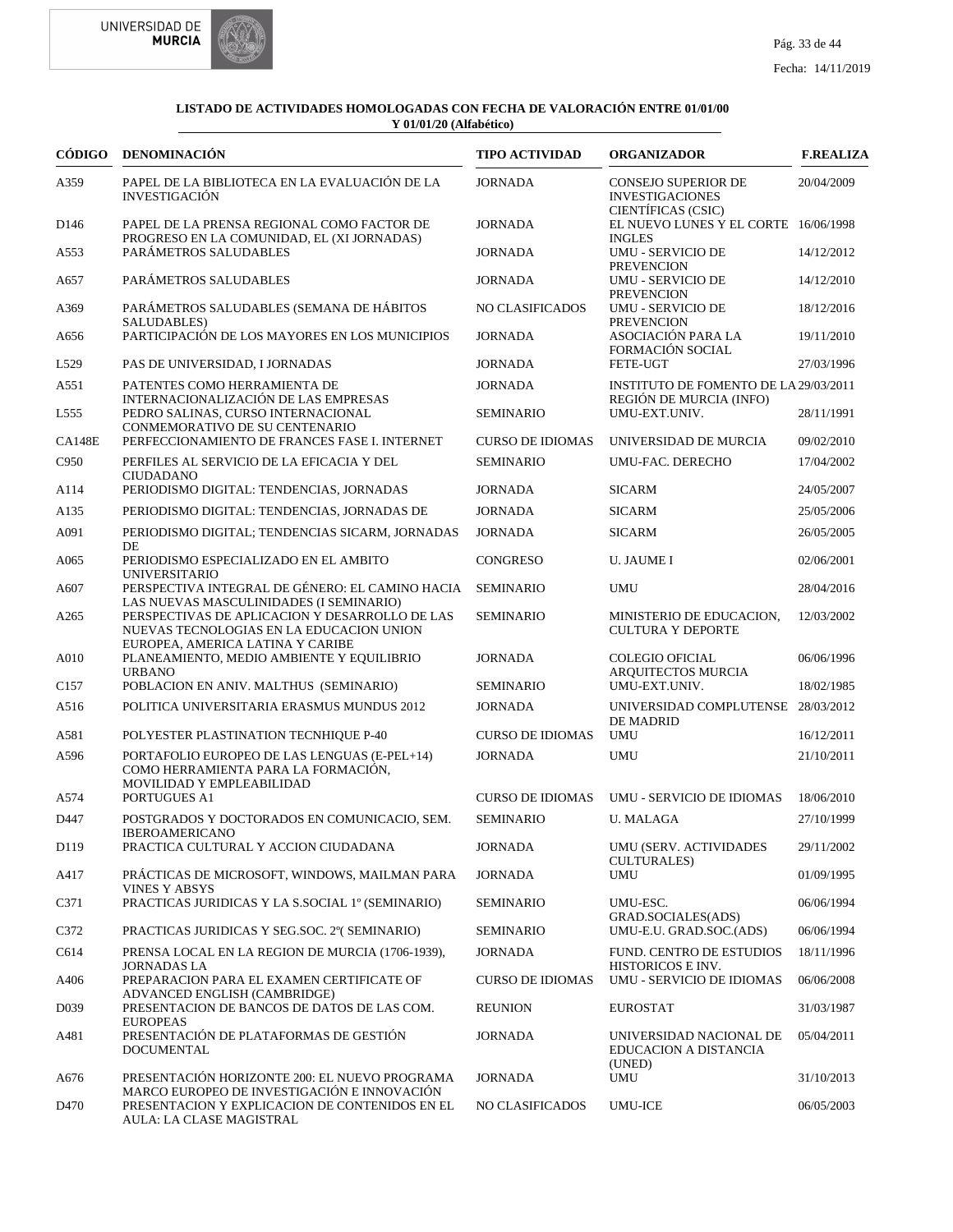



| CÓDIGO             | DENOMINACIÓN                                                                                                                                          | <b>TIPO ACTIVIDAD</b>   | <b>ORGANIZADOR</b>                                                | <b>F.REALIZA</b> |
|--------------------|-------------------------------------------------------------------------------------------------------------------------------------------------------|-------------------------|-------------------------------------------------------------------|------------------|
| A421               | PRESENTACIONES EN INGLÉS (PRESENTATIONS)                                                                                                              | <b>CURSO DE IDIOMAS</b> | <b>CARM - SERVICIO REGIONAL</b><br>DE EMPLEO Y FORMACION<br>(SEF) | 25/03/2014       |
| L112               | PRESENTE DE LA ACTIVIDAD PREVENTIVA EN RIESGOS                                                                                                        | <b>JORNADA</b>          | ASC. MURC.PROF.<br>TEC.SUP.PREV.RIESGOS LAB.                      | 11/12/1998       |
| A134               | LABORALES, JORNADA TEC.<br>PRESENTE Y FUTURO DE LA CONVERGENCIA EUROPEA,<br>II JORNADAS NACIONALES SOBRE EL ESPACION<br>EUROPEO DE EDUCACION SUPERIOR | <b>JORNADA</b>          | VIC. CONVERGENCIA EUROPEA 24/04/2007<br><b>UMU</b>                |                  |
| C <sub>161</sub>   | PRESENTE Y PROVENIR DE EUROPA (JORNADAS)                                                                                                              | <b>JORNADA</b>          | C.A.R.M.                                                          | 18/10/1990       |
| A648               | PRESERVACIÓN DEL PATRIMONIO DOCUMENTAL:                                                                                                               | <b>JORNADA</b>          | CARM - CONSEJERIA DE                                              | 21/07/2000       |
| CS <sub>08</sub> A | <b>EDIFICIOS Y EQUIPAMIENTOS</b><br>PREVENCION DE ENFERMEDADES A TRAVES DE UN<br><b>DIETA SALUDABLE</b>                                               | <b>JORNADA</b>          | <b>PRESIDENCIA</b><br>UNIVERSIDAD DE MURCIA                       | 28/03/2007       |
| CS <sub>20</sub> A | PREVENCION DE ENFERMEDADES A TRAVES DE UNA                                                                                                            | <b>JORNADA</b>          | UNIVERSIDAD DE MURCIA                                             | 02/07/2008       |
| PH05A              | <b>DIETA SALUDABLE</b><br>PREVENCION DE ENFERMEDADES A TRAVES DE UNA<br><b>DIETA SALUDABLE</b>                                                        | <b>JORNADA</b>          | UNIVERSIDAD DE MURCIA                                             | 07/07/2009       |
| CS15A              | PREVENCION DE ENFERMEDADES CARDIOVASCULARES                                                                                                           | <b>JORNADA</b>          | UNIVERSIDAD DE MURCIA                                             | 14/05/2008       |
| PH <sub>02</sub> A | PREVENCION DE ENFERMEDADES CARDIOVASCULARES                                                                                                           | <b>JORNADA</b>          | UNIVERSIDAD DE MURCIA                                             | 15/10/2009       |
| A344               | PREVENCION DE FATIGA MENTAL Y CONTROL DEL<br><b>ESTRES</b>                                                                                            | <b>JORNADA</b>          | <b>IBERMUTUAMUR</b>                                               | 16/01/2007       |
| PH03A              | PREVENCION DE LA FATIGA VISUAL                                                                                                                        | <b>JORNADA</b>          | UNIVERSIDAD DE MURCIA                                             | 01/10/2009       |
| CS21A              | PREVENCION DE LA FATIGA VISUAL                                                                                                                        | <b>JORNADA</b>          | UNIVERSIDAD DE MURCIA                                             | 01/10/2008       |
| PH08A              | PREVENCION DE LA FATIGA VISUAL                                                                                                                        | <b>JORNADA</b>          | UNIVERSIDAD DE MURCIA                                             | 13/10/2010       |
| A671               | PREVENCIÓN DE LOS ACCIDENTES LABORALES DE<br><b>TRÁFICO</b>                                                                                           | <b>JORNADA</b>          | <b>CARM</b>                                                       | 10/06/2010       |
| PR71A              | PREVENCIÓN DE LOS PROBLEMAS DE LA VOZ                                                                                                                 | <b>PREVENCIÓN</b>       | UNIVERSIDAD DE MURCIA                                             | 02/11/2017       |
| PH01A              | PREVENCION DE LOS TRASTORNOS DEL SUEÑO                                                                                                                | <b>JORNADA</b>          | UNIVERSIDAD DE MURCIA                                             | 24/09/2009       |
| PH07A              | PREVENCION DE LOS TRASTORNOS DEL SUEÑO                                                                                                                | <b>JORNADA</b>          | UNIVERSIDAD DE MURCIA                                             | 23/06/2010       |
| CS12A              | PREVENCION DE LOS TRASTORNOS DEL SUEÑO                                                                                                                | <b>JORNADA</b>          | UNIVERSIDAD DE MURCIA                                             | 30/04/2008       |
| A378               | PREVENCION DE LOS TRASTORNOS DEL SUEÑO                                                                                                                | <b>JORNADA</b>          | <b>IBERMUTUAMUR</b>                                               | 23/06/2010       |
| CS13A              | PREVENCION DE RIESGO DE INCENDIOS Y PLANES DE<br><b>EMERGENCIA</b>                                                                                    | <b>JORNADA</b>          | UNIVERSIDAD DE MURCIA                                             | 05/05/2008       |
| PR56A              | PREVENCION DE RIESGO DE INCENDIOS Y PLANES DE<br><b>EMERGENCIA</b>                                                                                    | <b>JORNADA</b>          | UNIVERSIDAD DE MURCIA                                             | 01/07/2016       |
| PR53A              | PREVENCION DE RIESGO DE INCENDIOS Y PLANES DE<br><b>EMERGENCIA</b>                                                                                    | <b>JORNADA</b>          | UNIVERSIDAD DE MURCIA                                             | 06/03/2014       |
| PR43A              | PREVENCION DE RIESGO DE INCENDIOS Y PLANES DE<br><b>EMERGENCIA</b>                                                                                    | <b>JORNADA</b>          | UNIVERSIDAD DE MURCIA                                             | 28/11/2013       |
| PR35A              | PREVENCION DE RIESGO DE INCENDIOS Y PLANES DE                                                                                                         | <b>JORNADA</b>          | UNIVERSIDAD DE MURCIA                                             | 18/07/2012       |
| PR <sub>24</sub> A | <b>EMERGENCIA</b><br>PREVENCION DE RIESGO DE INCENDIOS Y PLANES DE<br><b>EMERGENCIA</b>                                                               | <b>JORNADA</b>          | UNIVERSIDAD DE MURCIA                                             | 14/10/2011       |
| PR11A              | PREVENCIÓN DE RIESGO DE INCENDIOS Y PLANES DE<br><b>EMERGENCIA</b>                                                                                    | <b>JORNADA</b>          | UNIVERSIDAD DE MURCIA                                             | 03/06/2010       |
| L078               | PREVENCION DE RIESGOS BIOLOGICOS EN EL TRABAJO                                                                                                        | <b>JORNADA</b>          | I.N.S.H. TRABAJO                                                  | 07/04/1995       |
| PR <sub>25</sub> A | PREVENCION DE RIESGOS ELECTRICOS                                                                                                                      | <b>JORNADA</b>          | UNIVERSIDAD DE MURCIA                                             | 26/10/2011       |
| PR44A              | PREVENCION DE RIESGOS ELECTRICOS                                                                                                                      | <b>JORNADA</b>          | UNIVERSIDAD DE MURCIA                                             | 11/12/2013       |
| PR36A              | PREVENCION DE RIESGOS ELECTRICOS.                                                                                                                     | <b>JORNADA</b>          | UNIVERSIDAD DE MURCIA                                             | 15/10/2012       |
| PR57A              | PREVENCIÓN DE RIESGOS ELÉCTRICOS Y PREVENCIÓN<br>DE RIESGOS EN EL MANEJO DE MÁQUINAS Y<br><b>HERRAMIENTAS</b>                                         | <b>JORNADA</b>          | UNIVERSIDAD DE MURCIA                                             | 28/06/2016       |
| CS25A              | PREVENCION DE RIESGOS EN EL MANEJO DE MAQUINAS<br>Y HERRAMIENTAS                                                                                      | <b>JORNADA</b>          | UNIVERSIDAD DE MURCIA                                             | 05/06/2008       |
| CS <sub>18</sub> A | PREVENCION DE RIESGOS EN EL SECTOR DE OFICINAS                                                                                                        | <b>JORNADA</b>          | UNIVERSIDAD DE MURCIA                                             | 13/06/2008       |
| PR31A              | PREVENCION DE RIESGOS EN EL SECTOR DE OFICINAS                                                                                                        | <b>JORNADA</b>          | UNIVERSIDAD DE MURCIA                                             | 02/06/2011       |
| PR <sub>40</sub> A | PREVENCION DE RIESGOS EN EL SECTOR DE OFICINAS.                                                                                                       | <b>JORNADA</b>          | UNIVERSIDAD DE MURCIA                                             | 18/10/2012       |
| PR13A              | PREVENCIÓN DE RIESGOS EN EL SECTOR DE OFICINAS                                                                                                        | <b>JORNADA</b>          | UNIVERSIDAD DE MURCIA                                             | 15/06/2010       |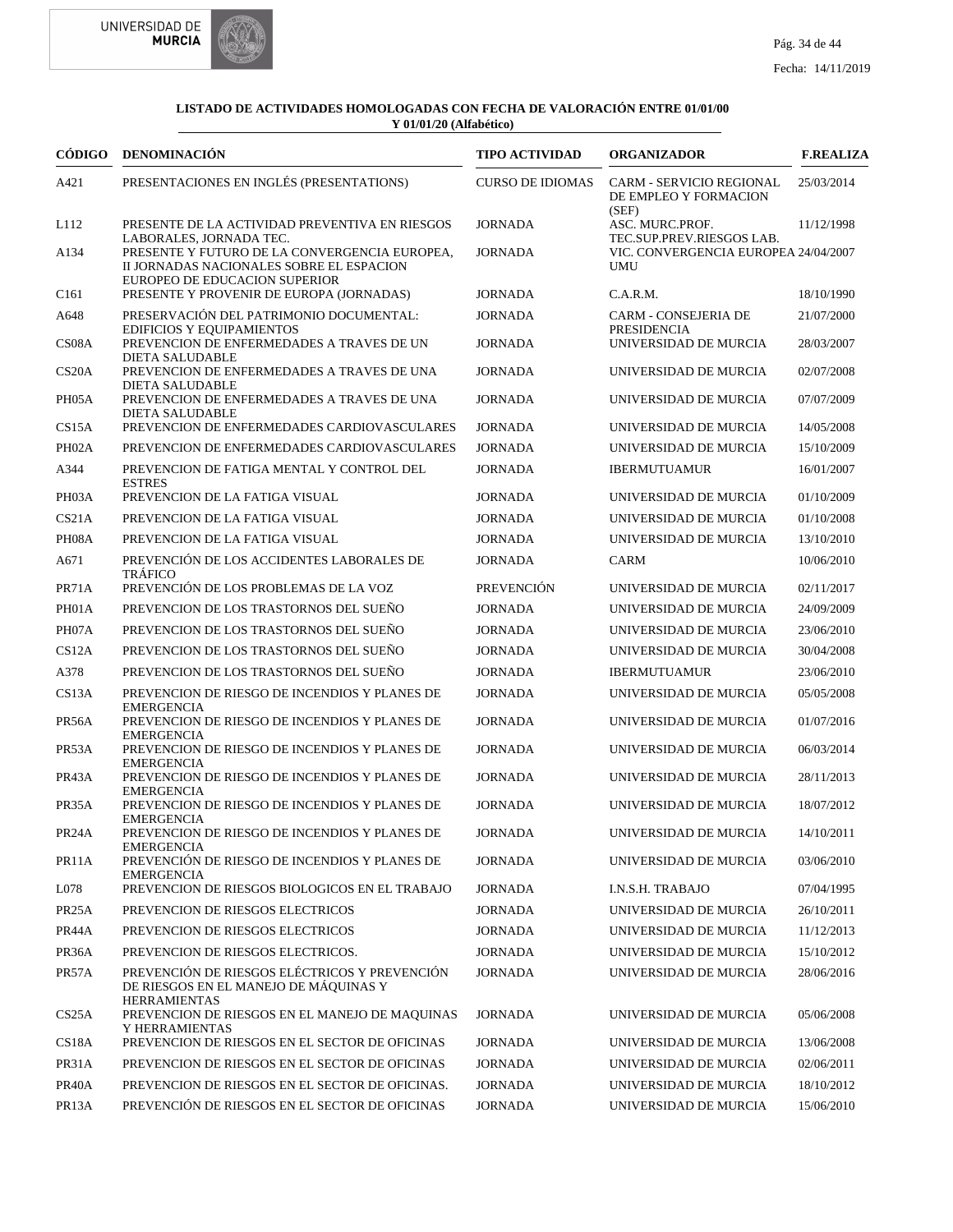



| CÓDIGO             | <b>DENOMINACIÓN</b>                                                                                     | <b>TIPO ACTIVIDAD</b> | <b>ORGANIZADOR</b>                                                                                     | <b>F.REALIZA</b> |
|--------------------|---------------------------------------------------------------------------------------------------------|-----------------------|--------------------------------------------------------------------------------------------------------|------------------|
| PR48A              | PREVENCIÓN DE RIESGOS EN EL SECTOR DE OFICINAS                                                          | <b>JORNADA</b>        | UNIVERSIDAD DE MURCIA                                                                                  | 21/11/2013       |
| PR33A              | PREVENCION DE RIESGOS EN LA MANIPULACION                                                                | <b>JORNADA</b>        | UNIVERSIDAD DE MURCIA                                                                                  | 22/06/2011       |
| PR41A              | MANUAL Y MECANICA DE CARGAS<br>PREVENCION DE RIESGOS EN LA MANIPULACION<br>MANUAL Y MECANICA DE CARGAS. | <b>JORNADA</b>        | UNIVERSIDAD DE MURCIA                                                                                  | 12/11/2012       |
| PR70A              | PREVENCIÓN DE RIESGOS EN OFICINAS                                                                       | <b>PREVENCIÓN</b>     | UNIVERSIDAD DE MURCIA                                                                                  | 28/11/2017       |
| PR61A              | PREVENCIÓN DE RIESGOS EN OFICINAS                                                                       | <b>JORNADA</b>        | UNIVERSIDAD DE MURCIA                                                                                  | 27/10/2016       |
| CS14A              | PREVENCION DE RIESGOS GENERALES DE SEGURIDAD                                                            | <b>JORNADA</b>        | UNIVERSIDAD DE MURCIA                                                                                  | 09/05/2008       |
| PR <sub>30</sub> A | PREVENCION DE RIESGOS GENERALES DE SEGURIDAD                                                            | <b>JORNADA</b>        | UNIVERSIDAD DE MURCIA                                                                                  | 05/09/2011       |
| PR47A              | PREVENCION DE RIESGOS GENERALES DE SEGURIDAD                                                            | <b>JORNADA</b>        | UNIVERSIDAD DE MURCIA                                                                                  | 15/11/2013       |
| PR39A              | PREVENCION DE RIESGOS GENERALES DE SEGURIDAD.                                                           | <b>JORNADA</b>        | UNIVERSIDAD DE MURCIA                                                                                  | 06/11/2012       |
| PR60A              | PREVENCIÓN DE RIESGOS GENERALES DE SEGURIDAD                                                            | <b>JORNADA</b>        | UNIVERSIDAD DE MURCIA                                                                                  | 22/09/2016       |
| U1026A             | PREVENCIÓN DE RIESGOS GENERALES DE SEGURIDAD                                                            | <b>JORNADA</b>        | UNIVERSIDAD DE MURCIA                                                                                  | 15/05/2019       |
| PR12A              | PREVENCIÓN DE RIESGOS GENERALES DE SEGURIDAD                                                            | <b>JORNADA</b>        | UNIVERSIDAD DE MURCIA                                                                                  | 14/07/2010       |
| PR69A              | PREVENCIÓN DE RIESGOS GENERALES DE SEGURIDAD                                                            | <b>PREVENCIÓN</b>     | UNIVERSIDAD DE MURCIA                                                                                  | 21/11/2017       |
| U1042A             | PREVENCIÓN DE RIESGOS LABORALES                                                                         | <b>JORNADA</b>        | UNIVERSIDAD DE MURCIA                                                                                  | 04/07/2019       |
| L584               | PREVENCION DE RIESGOS LABORALES I JORNADA<br><b>REGIONAL</b>                                            | <b>JORNADA</b>        | CENTR. F.EMPRES. ENSEMUL-<br>AYTO.ALCANTARILLA                                                         | 26/03/1998       |
| L030               | PREVENCION DE RIESGOS LABORALES, II JORNADA<br><b>REGIONAL</b>                                          | <b>JORNADA</b>        | CENTR. F.EMPRES. ENSEMUL-<br>AYTO.ALCANTARILLA                                                         | 15/04/1999       |
| D <sub>132</sub>   | PREVENCION DE RIESGOS LABORALES, III JORNADA<br><b>REGIONAL SOBRE</b>                                   | <b>JORNADA</b>        | NEOGRUPO (EMSEMUL S.L. Y<br>CENSEMUR, S.L.)                                                            | 11/05/2000       |
| C611               | PREVENCION DE RIESGOS LABORALES, JORNADAS<br>TECNICAS SOBRE LA NUEVA LEY                                | <b>JORNADA</b>        | UMU-ESC.REL. LAB.                                                                                      | 23/01/1996       |
| CS22A              | PREVENCION DE RIESGOS LABORALES PARA<br>VIGILANTES DE SEGURIDAD                                         | <b>JORNADA</b>        | UNIVERSIDAD DE MURCIA                                                                                  | 28/10/2008       |
| D <sub>137</sub>   | PREVENCION DE RIESGOS LABORALES, V JORNADA<br><b>REGIONAL DE</b>                                        | <b>JORNADA</b>        | AYTO. ALCANTARILLA                                                                                     | 06/11/2002       |
| A517               | PREVENCIÓN DEL BLANQUEO DE CAPITALES                                                                    | <b>JORNADA</b>        | ASOCIACION PROFESIONAL DE 24/11/2011<br><b>EXPERTOS CONTABLES Y</b><br>TRUBUTARIOS DE ESPAÑA<br>(AECE) |                  |
| CS10A              | PREVENCION DEL CANCER                                                                                   | <b>JORNADA</b>        | UNIVERSIDAD DE MURCIA                                                                                  | 02/05/2007       |
| CS07A              | PREVENCION DEL CANCER DE MAMA                                                                           | <b>JORNADA</b>        | UNIVERSIDAD DE MURCIA                                                                                  | 21/03/2007       |
| PH04A              | PREVENCION DEL CANCER DE MAMA                                                                           | <b>JORNADA</b>        | UNIVERSIDAD DE MURCIA                                                                                  | 02/07/2009       |
| A <sub>146</sub>   | PREVENCION DEL CANCER DE MAMA                                                                           | <b>JORNADA</b>        | <b>IBERMUTUAMUR</b>                                                                                    | 14/09/2007       |
| CS <sub>19</sub> A | PREVENCION DEL CANCER DE MAMA                                                                           | <b>JORNADA</b>        | UNIVERSIDAD DE MURCIA                                                                                  | 18/06/2008       |
| CS17A              | PREVENCION DEL DOLOR DE ESPALDA                                                                         | <b>JORNADA</b>        | UNIVERSIDAD DE MURCIA                                                                                  | 04/06/2008       |
| PR <sub>05</sub> A | PREVENCION DEL DOLOR DE ESPALDA                                                                         | <b>JORNADA</b>        | UNIVERSIDAD DE MURCIA                                                                                  | 25/11/2009       |
| PH11A              | PREVENCION DEL DOLOR DE ESPALDA                                                                         | JORNADA               | UNIVERSIDAD DE MURCIA                                                                                  | 09/11/2011       |
| PH09A              | PREVENCION DEL ESTRES                                                                                   | <b>JORNADA</b>        | UNIVERSIDAD DE MURCIA                                                                                  | 26/05/2010       |
| PH <sub>06</sub> A | PREVENCION DEL ESTRES                                                                                   | <b>JORNADA</b>        | UNIVERSIDAD DE MURCIA                                                                                  | 17/09/2009       |
| PR76A              | PREVENCIÓN DEL RIESGO DE INCENDIOS Y PLANES DE<br><b>EMERGENCIA</b>                                     | <b>JORNADA</b>        | UNIVERSIDAD DE MURCIA                                                                                  | 12/11/2018       |
| PH <sub>10</sub> A | PREVENCION MEDICA ANTE TRABAJOS CON PANTALLAS<br>DE VISUALIZACION DE DATOS                              | <b>JORNADA</b>        | UNIVERSIDAD DE MURCIA                                                                                  | 05/10/2011       |
| PH15A              | PREVENCION MEDICA ANTE TRABAJOS CON PANTALLAS<br>DE VISUALIZACION DE DATOS                              | <b>JORNADA</b>        | UNIVERSIDAD DE MURCIA                                                                                  | 18/12/2013       |
| PH <sub>20</sub> A | PREVENCIÓN MEDICA ANTE TRABAJOS CON PANTALLAS<br>DE VISUALIZACIÓN DE DATOS                              | <b>JORNADA</b>        | UNIVERSIDAD DE MURCIA                                                                                  | 20/09/2016       |
| PH13A              | PREVENCION MEDICA ANTE TRABAJOS CON PATALLAS<br>DE VISUALIZACION DE DATOS.                              | <b>JORNADA</b>        | UNIVERSIDAD DE MURCIA                                                                                  | 26/11/2012       |
| L332               | PREVENCION RIESGOS LABORALES-ESP.SEGURIDAD EN<br>EL TRABAJO (MASTER)                                    | MASTER                | UMU                                                                                                    | 30/12/1998       |
| CS27A              | PREVNCION DE RIESGOS EN AL MANIPULACION<br>MANUAL Y MECANICA DE CARGAS                                  | <b>JORNADA</b>        | UNIVERSIDAD DE MURCIA                                                                                  | 12/11/2008       |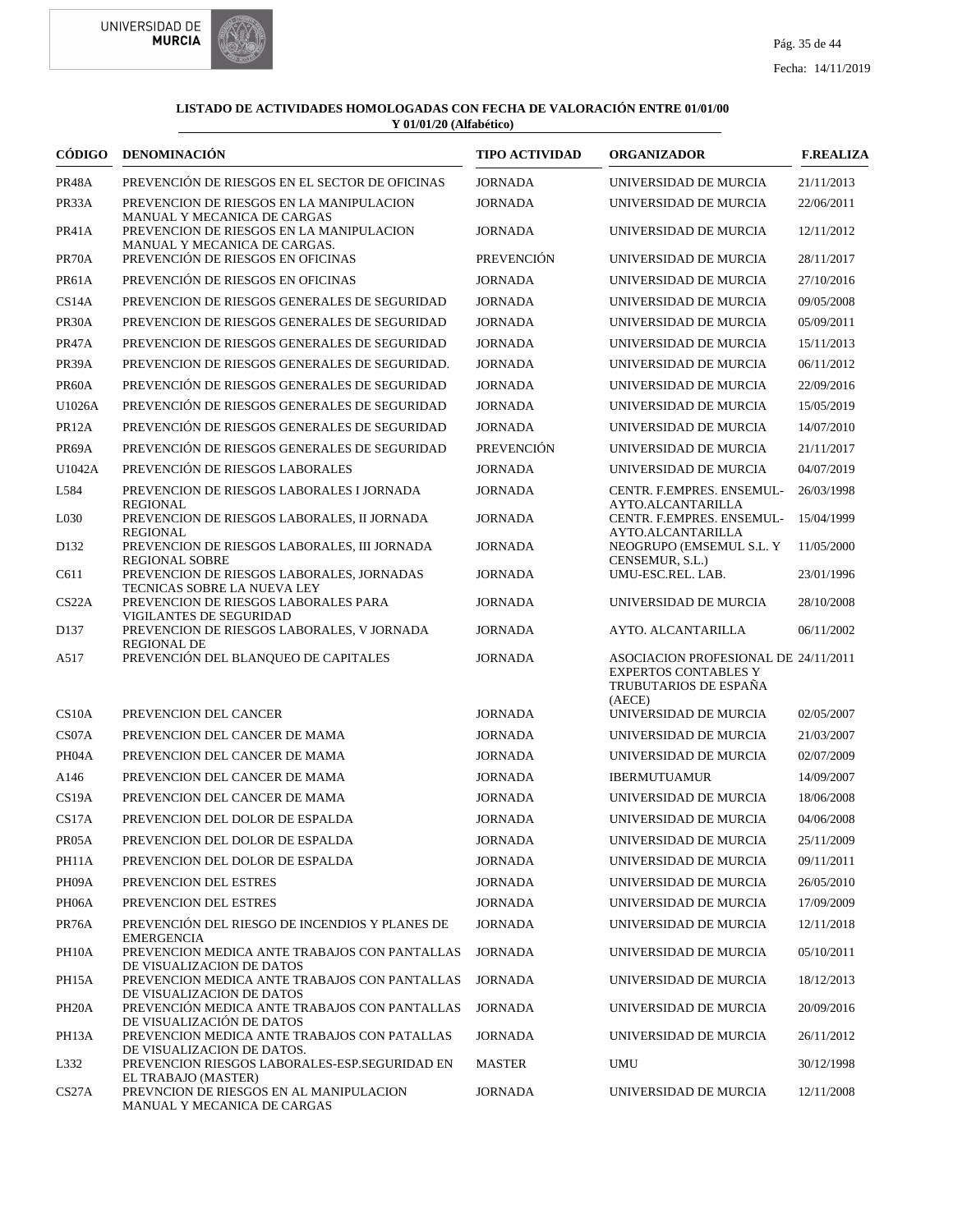



|                  | CÓDIGO DENOMINACIÓN                                                                                                                                                                                  | <b>TIPO ACTIVIDAD</b>  | <b>ORGANIZADOR</b>                                                                                          | <b>F.REALIZA</b> |
|------------------|------------------------------------------------------------------------------------------------------------------------------------------------------------------------------------------------------|------------------------|-------------------------------------------------------------------------------------------------------------|------------------|
| C <sub>065</sub> | PRIMER CONGRESO IBEROAMERICANO DE<br>PROCURACION Y DERECHO PROCESAL                                                                                                                                  | <b>CONGRESO</b>        | <b>ASOCIACION</b><br><b>INTERAMERICANA DE</b><br><b>PROCURADORES</b>                                        | 14/04/1987       |
| L582             | PRIMEROS AUXILIOS                                                                                                                                                                                    | <b>JORNADA</b>         | CRUZ ROJA ESPAÑOLA                                                                                          | 01/01/1992       |
| A579             | PROCEDIMIENTOS TRIBUTARIOS                                                                                                                                                                           | <b>JORNADA</b>         | ASOCIACION PROFESIONAL DE 29/09/2011<br><b>EXPERTOS CONTABLES Y</b><br>TRUBUTARIOS DE ESPAÑA<br>(AECE)      |                  |
| C <sub>031</sub> | PROCESADORES DE TEXTO                                                                                                                                                                                | NO CLASIFICADOS        | <b>UNED</b>                                                                                                 | 31/12/3999       |
| D472             | PROCESAMIENTO DEL LENGUAJE NATURAL, CONGRESO                                                                                                                                                         | <b>CONGRESO</b>        | <b>SEPLN</b>                                                                                                | 10/09/1993       |
| U1045A           | PROCESO DE INTERNACIONALIZACIÓN:<br>INTERNACIONALIZACIÓN EN CASA                                                                                                                                     | <b>JORNADA</b>         | UNIVERSIDAD DE MURCIA                                                                                       | 09/04/2019       |
| A492             | PROGRAMA EUROPEO LLP/ERASMUS                                                                                                                                                                         | NO CLASIFICADOS        | ORGANIZADOR DESCONOCIDO 16/04/2011                                                                          |                  |
| A689             | PROGRAMA HORIZONTE 2020: CONVOCATORIAS ERC<br>STARTING GRANTS Y CONSOLIDATORS GRANTS 2016                                                                                                            | <b>JORNADA</b>         | <b>UMU</b>                                                                                                  | 21/09/2015       |
| A681             | PROGRAMA HORIZONTE 2020: CONVOCATORIAS ERC<br>2017                                                                                                                                                   | <b>JORNADA</b>         | <b>UMU</b>                                                                                                  | 19/05/2016       |
| A677             | PROGRAMA HORIZONTE 2020. CONVOCATORIAS<br>2014/2015 EN SALUD, CAMBIO DEMOGRÁFICO Y<br>BIENESTAR; SEGURIDAD ALIMENTARIA, AGRICULTURA<br>SOSTENIBLE. INVESTIGACIÓN MARINA Y MARÍTIMA:<br>BIOTECNOLOGÍA | <b>JORNADA</b>         | <b>UMU</b>                                                                                                  | 24/01/2014       |
| A680             | PROGRAMA HORIZONTE 2020. CONVOCATORIAS<br>2016/2017: SEGURIDAD ALIMENTARIA, AGRICULTURA<br>SOSTENIBLE, INVESTIGACIÓN MARINA Y MARTÍTIMA,<br><b>BIOTECNOLOGÍA</b>                                     | <b>JORNADA</b>         | <b>UMU</b>                                                                                                  | 11/11/2015       |
| A686             | PROGRAMA H2020 RETO SOCIAL 2: SEGURIDA<br>ALIMENTAIRA, AGRICULTURA SOSTENIBLE,<br>INVESTIGACIÓN MARINA Y MARÍTIMA-<br>CONVOCATORIAS 2017, NOVEDADES WP2018-2020-EIP-<br><b>AGRI</b>                  | <b>JORNADA</b>         | <b>UMU</b>                                                                                                  | 02/12/2016       |
| D476             | PROPIEDAD INTELECTUAL Y LAS TECNOLOGIAS DEL<br><b>SOFTWARE</b>                                                                                                                                       | CONGRESO               | C.O. ING. INFORM. RM                                                                                        | 22/02/2001       |
| D <sub>288</sub> | PROTECCION CONTRA INCENDIOS EN LOS EDIFICIOS<br><b>INDUSTRIALES Y CIVILES</b>                                                                                                                        | <b>JORNADA</b>         | ASC. FOMENTO<br><b>INVESTIGACION TECNOLOGIA</b><br>DE LA SEGURIDAD CONTRA<br><b>INCENDIOS (AFITI)</b>       | 13/11/2000       |
| C <sub>619</sub> | PROTECCION DE LOS DERECHOS DE LA PERSONALIDAD                                                                                                                                                        | <b>CONFERENCIA</b>     | UMU-FAC. DERECHO                                                                                            | 02/12/1994       |
| D <sub>096</sub> | PROTOCLO DE LA REGION DE MURCIA, I ENCUENTRO                                                                                                                                                         | <b>ENCUENTROS</b>      | EXC.INTERN.PROTOCOLO                                                                                        | 20/01/2003       |
| A068             | PROTOCOLO DE LA REGION DE MURCIA-2003                                                                                                                                                                | <b>ENCUENTROS</b>      | ESCUELA INTERNACIONAL<br>PROTOCOLO DE ELCHE                                                                 | 20/01/2003       |
| A608             | <b>PSICODRAMA</b>                                                                                                                                                                                    | <b>REUNION</b>         | ORGANIZADOR DESCONOCIDO 26/10/2014                                                                          |                  |
| A644             | PSICOLOGÍA CLÍNICA Y DE LA SALUD (III JORNADAS<br>INTERNACIONALES)                                                                                                                                   | <b>JORNADA</b>         | <b>UMU</b>                                                                                                  | 10/05/2016       |
| A109             | PSICOMOTRICIDAD RELACIONAL, I SEMINARIO TEORICO                                                                                                                                                      | <b>SEMINARIO</b>       | <b>ICE UMU</b>                                                                                              | 19/04/1983       |
| L <sub>234</sub> | PUERICULTURA (DIPLOMADA EN)                                                                                                                                                                          | <b>NO CLASIFICADOS</b> | M.S.C.                                                                                                      | 30/06/1985       |
| A103             | PUESTA EN MARCHA Y GESTION DE SERVICIOS DE<br>ATENCION A LAS PERSONAS Y RESIDENCIAS DE LA<br>TERCERA EDAD EN REGIMEN DE COOPERATIVA                                                                  | <b>JORNADA</b>         | <b>UNCOMUR</b>                                                                                              | 05/12/2002       |
| A342             | <b>QUIMICA VERDE</b>                                                                                                                                                                                 | <b>JORNADA</b>         | ILUSTRE COLEGIO OFICIAL DE 10/11/2006<br>QUIMICOS DE MURCIA ¿<br>ASOCIACION DE QUIMICOS DE<br><b>MURCIA</b> |                  |
| D084             | REALIDAD VIRTUAL, INTRODUCIÓN A LA                                                                                                                                                                   | <b>SEMINARIO</b>       | UMU-EXT.UNIV.                                                                                               | 24/05/1995       |
| D382             | REBIUN, VII ASAMBLEA PLENARIA ANUAL                                                                                                                                                                  | <b>JORNADA</b>         | RED. BIBL. UNIV.                                                                                            | 29/05/1999       |
| A605             | RECAUDACIÓN TRIBUTARIA                                                                                                                                                                               | <b>JORNADA</b>         | <b>COLEGIO OFICIAL DE</b><br><b>GRADUADOS SOCIALES DE</b>                                                   | 06/03/2013       |
| PR74A            | RECICLAJE SOBRE DESFIBLILADORES<br>SEMIAUTOMATICOS EXTERNOS PARA PERSONAL NO                                                                                                                         | <b>JORNADA</b>         | <b>MURCIA</b><br>UNIVERSIDAD DE MURCIA                                                                      | 19/07/2018       |
| C455             | MÉDICO.<br>REDES DE COMUNICACION INTERBIBLIOTECARIAS                                                                                                                                                 | <b>SEMINARIO</b>       | <b>FUNDEBI</b>                                                                                              | 07/06/1994       |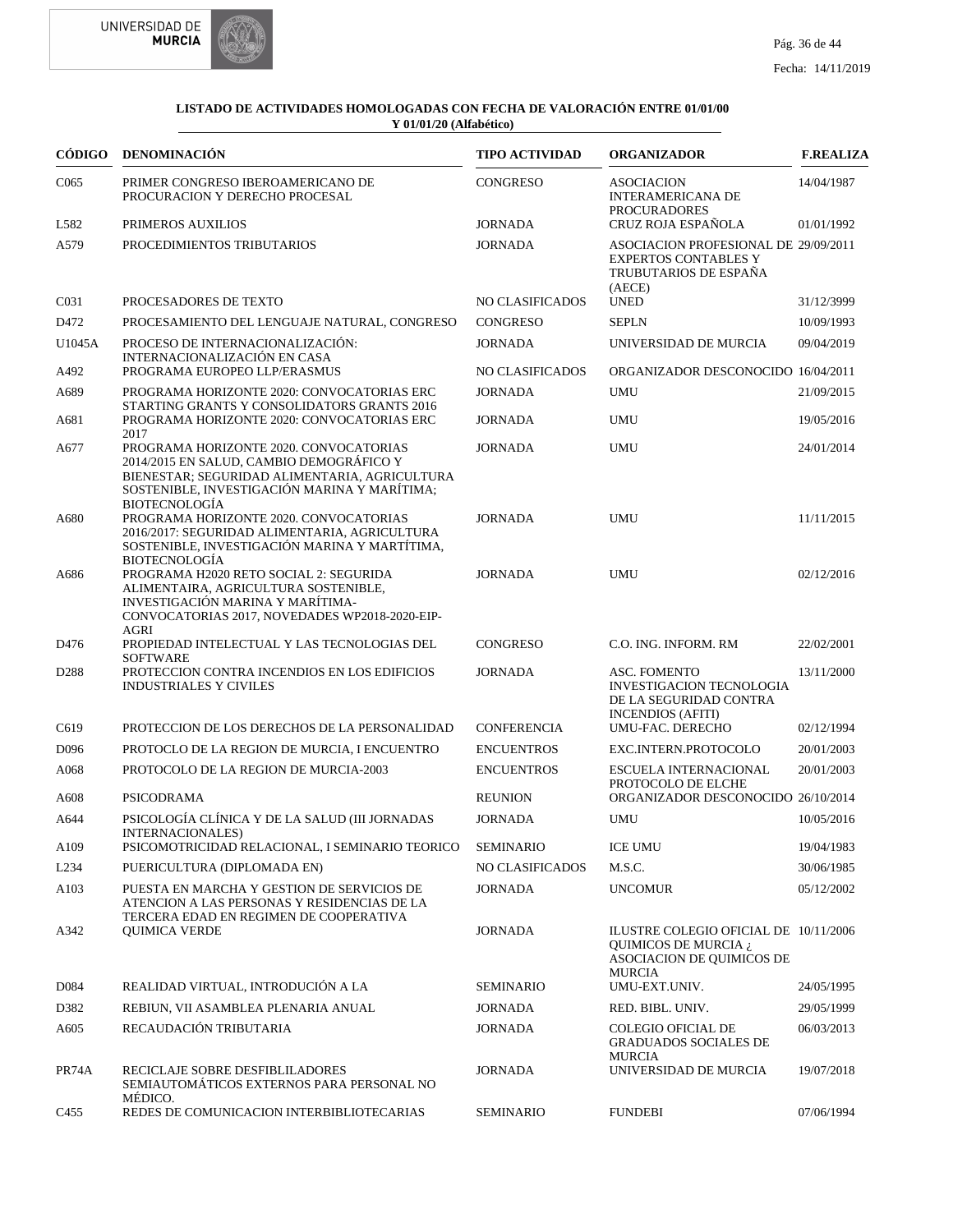



|                   | CÓDIGO DENOMINACIÓN                                                                                                                      | <b>TIPO ACTIVIDAD</b>   | <b>ORGANIZADOR</b>                                                                                     | <b>F.REALIZA</b> |
|-------------------|------------------------------------------------------------------------------------------------------------------------------------------|-------------------------|--------------------------------------------------------------------------------------------------------|------------------|
| D435              | REDES DE COMUNICACIONES MULTISERVICIO:<br>CONCURRENCIA ATM E IP                                                                          | <b>SEMINARIO</b>        | <b>UNITRONICS</b><br><b>COMUNCIACIONES SA</b>                                                          | 04/03/1999       |
| A113              | <b>REDES NT</b>                                                                                                                          | <b>SEMINARIO</b>        | <b>INFOMUN</b>                                                                                         | 31/03/1999       |
| D392              | <b>REDES NT</b>                                                                                                                          | <b>SEMINARIO</b>        | <b>INFOMUN</b>                                                                                         | 25/02/1999       |
| D <sub>056</sub>  | REDIRIS, JORNADAS TECNICAS 2000                                                                                                          | <b>JORNADA</b>          | C.S.I.C.-UMU                                                                                           | 17/11/2000       |
| D <sub>401</sub>  | REDIRIS 98, JORNADAS TECNICAS                                                                                                            | <b>JORNADA</b>          | <b>CSIC</b>                                                                                            | 24/11/1998       |
| D411              | <b>REDIRIS 99</b>                                                                                                                        | <b>JORNADA</b>          | <b>CSIC</b>                                                                                            | 19/11/1999       |
| C894              | REFORMA DE LA SOCIEDAD DE RESPONSABILIDAD                                                                                                | <b>JORNADA</b>          | UMU                                                                                                    | 06/05/1994       |
| D <sub>018</sub>  | LIMITADA (III JORNADAS DERECHO DE LA EMPRESA)<br>REFORMA DE LA SOCIEDAD DE RESPONSABILIDAD<br>LIMITADA (III JORNADAS D. EMPRESA)         | <b>JORNADA</b>          | UMU/COL. NOTAR. ALBACETE 06/05/1994                                                                    |                  |
| A665              | REFORMA DEL MERCADO LABORAL DE 2010. ANÁLISIS<br>DE URGENCIA DEL REAL DECRETO-LEY 10/2010, DE 16 DE<br><b>JUNIO</b>                      | <b>JORNADA</b>          | <b>UMU</b>                                                                                             | 01/06/2010       |
| A429              | REFORMA FISCAL                                                                                                                           | <b>SEMINARIO</b>        | ASOCIACION PROFESIONAL DE 03/11/2014<br><b>EXPERTOS CONTABLES Y</b><br>TRUBUTARIOS DE ESPAÑA<br>(AECE) |                  |
| A110              | REFORMA LABORAL DE 2006, LA                                                                                                              | <b>JORNADA</b>          | ESC. PRACTICA LABORAL UMU 12/06/2006                                                                   |                  |
| A388              | REFORMA LABORAL DE 2012 (ANÁLISIS DE URGENCIA<br>DEL RD-LEY 3/2012 DE MEDIDAS URGENTES PARA LA<br>REFORMA DEL MERCADO LABORAL) (JORNADA) | <b>JORNADA</b>          | <b>UMU</b>                                                                                             | 06/03/2012       |
| A674              | REFORME DU SYSTEME JURIDICTIONNEL<br><b>COMMUNAUTAIRE</b>                                                                                | <b>JORNADA</b>          | UNIVERSIDAD LIBRE DE<br><b>BRUXELAS</b>                                                                | 11/12/1993       |
| D <sub>0</sub> 36 | REGIMEN JURIDICO DE LA PROTECCION DE DATOS DE<br>CARACTER PERSONAL                                                                       | <b>JORNADA</b>          | UMU-FAC. DERECHO                                                                                       | 31/01/2002       |
| A017              | REGIMEN JURIDICO DE LA PROTECCION DE DATOS DE<br>CARACTER PERSONAL, JORNADAS SOBRE                                                       | <b>JORNADA</b>          | FACULTAD DE DERECHO (UMU)31/01/2002                                                                    |                  |
| C756              | REGIMENES DE ESTIMACION OBJETIVA POR MODULOS Y<br>SIMPLIFICADA, LA, JORNADAS TECNICAS SOBRE LOS                                          | <b>JORNADA</b>          | <b>C.O. GRADUADOS SOCIALES</b>                                                                         | 30/11/1998       |
| D <sub>131</sub>  | REGLAMENTOS EUROPEOS Y NACIONALES DE<br>SEGURIDAAD INDUSTRIAL EN EL SECTOR DE<br>FABRICACION DE PRODUCTOS DE CONSTRUCCION,               | <b>JORNADA</b>          | <b>SUBDIRECCION GRAL. DE</b><br>SEGURIDAD Y CALIDAD<br><b>INDUSTRIAL</b>                               | 10/11/1999       |
| C <sub>072</sub>  | <b>JORNADA SOBRE</b><br>RELACIONES PUBLICAS (II ENC.NAC. DE ESTUDIANTES)                                                                 | <b>ENCUENTROS</b>       | <b>CONS.SUP.DE RELACIONES</b><br><b>PUBLICA</b>                                                        | 07/06/1974       |
| A711              | RESPONSABILIDAD DE LOS INVESTIGADORES EN<br>EXPERIMENTACIÓN ANIMAL                                                                       | <b>JORNADA</b>          | <b>ACADEMIA CENTRO</b>                                                                                 | 25/06/2015       |
| A077              | RETOS DE LA COMUNICACION INTEGRAL EN LAS<br>UNIVERSIDADES, XI JORNADAS AUGAC                                                             | <b>JORNADA</b>          | <b>U. DE CADIZ</b>                                                                                     | 20/05/2000       |
| A <sub>139</sub>  | RETOS JURIDICOS DE LA E-ADMINISTRACION,<br><b>JORNADAS</b>                                                                               | <b>JORNADA</b>          | <b>SICARM</b>                                                                                          | 24/05/2007       |
| A085              | RETOS JURIDICOS DE LA E-ADMINISTRACION, VI FORO<br>ANUAL DE LA SOCIEDAD DE LA INFORMACION                                                | <b>JORNADA</b>          | <b>SICARM</b>                                                                                          | 25/05/2006       |
| A661              | RETOS JURÍDICOS DE LA INNOVACIÓN TECNOLÓGICA EN JORNADA<br>LA ADMINISTRACIÓN PÚBLICA                                                     |                         | FUNDACIÓN INTEGRA-SICARM 14/04/2011                                                                    |                  |
| A499              | REUNIÓN DE LA COMISIÓN DE INTERNACIONALIZACIÓN<br>Y COOPERACIÓN DE LA UNIVERSIADES ESPAÑOLAS<br>(CICUE)                                  | <b>REUNION</b>          | <b>UMU</b>                                                                                             | 08/11/2011       |
| A380              | REUNIÓN DE LA COMISIÓN DE INTERNACIONALIZACIÓN<br>Y COOPERACIÓN DE LAS UNIVERSIDADES ESPAÑOLAS<br>(CICUE)                                | <b>REUNION</b>          | UMU                                                                                                    | 25/11/2011       |
| A504              | REUNIONES EN INGLÉS (MEETINGS)                                                                                                           | <b>CURSO DE IDIOMAS</b> | <b>CARM - SERVICIO REGIONAL</b><br>DE EMPLEO Y FORMACION<br>(SEF)                                      | 03/02/2014       |
| A502              | REUNIONES EN INGLÉS (MEETINGS)                                                                                                           | <b>CURSO DE IDIOMAS</b> | CARM - SERVICIO REGIONAL<br>DE EMPLEO Y FORMACION<br>(SEF)                                             | 11/11/2013       |
| A640              | REUNIONES EN INGLÉS (MEETINGS)                                                                                                           | <b>CURSO DE IDIOMAS</b> | CARM - SERVICIO REGIONAL<br>DE EMPLEO Y FORMACION<br>(SEF)                                             | 13/09/2013       |
| A521              | REVISTAS CIENTÍFICAS (I JORNADA)                                                                                                         | <b>JORNADA</b>          | <b>UMU</b>                                                                                             | 02/12/2011       |
| PR09A             | RIESGO ELECTRICO: PARA PERSONAL AUTORIZADO                                                                                               | <b>JORNADA</b>          | UNIVERSIDAD DE MURCIA                                                                                  | 25/09/2009       |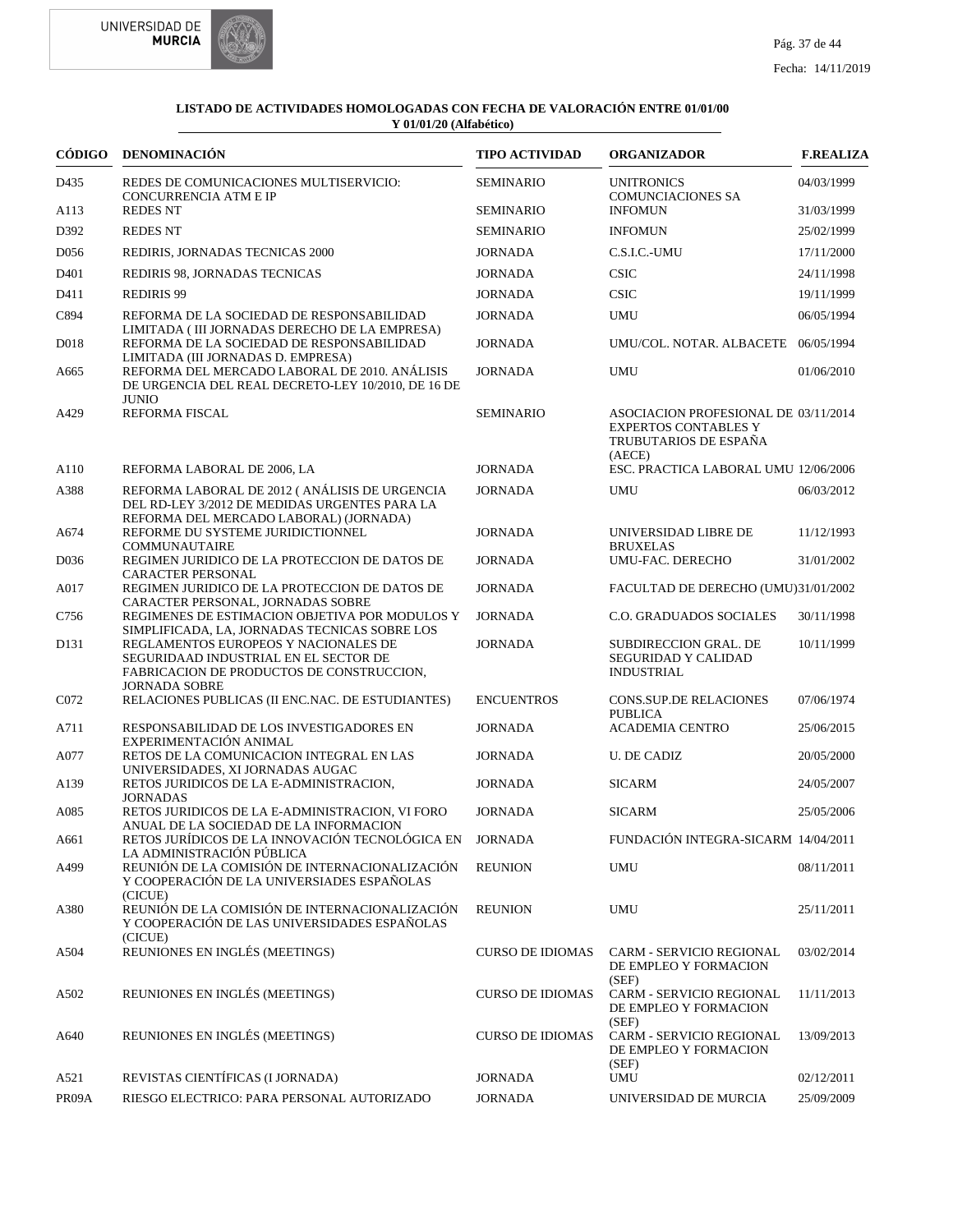



|                    | CÓDIGO DENOMINACIÓN                                                                                    | <b>TIPO ACTIVIDAD</b> | <b>ORGANIZADOR</b>                                                                                     | <b>F.REALIZA</b> |
|--------------------|--------------------------------------------------------------------------------------------------------|-----------------------|--------------------------------------------------------------------------------------------------------|------------------|
| CS <sub>16</sub> A | RIESGOS ASOCIADOS A FACTORES PSICOSOCIALES                                                             | <b>JORNADA</b>        | UNIVERSIDAD DE MURCIA                                                                                  | 23/05/2008       |
| A143               | RIESGOS ASOCIADOS A FACTORES PSICOSOCIALES                                                             | <b>JORNADA</b>        | <b>IBERMUTUAMUR</b>                                                                                    | 04/06/2007       |
| CS11A              | RIESGOS ASOCIADOS A FACTORES PSICOSOCIALES                                                             | <b>JORNADA</b>        | UNIVERSIDAD DE MURCIA                                                                                  | 30/05/2007       |
| PR <sub>29</sub> A | RIESGOS ASOCIADOS A LA EXPOSICION DE AGENTES<br><b>BIOLOGICOS</b>                                      | <b>JORNADA</b>        | UNIVERSIDAD DE MURCIA                                                                                  | 24/11/2011       |
| PR32A              | RIESGOS ASOCIADOS A LA UTILIZACION DE PANTALLAS<br>DE VISUALIZACION DE DATOS (PVD)                     | <b>JORNADA</b>        | UNIVERSIDAD DE MURCIA                                                                                  | 08/09/2011       |
| PR <sub>28</sub> A | RIESGOS ASOCIADOS AL MANEJO DE PRODUCTOS<br><b>OUIMICOS</b>                                            | <b>JORNADA</b>        | UNIVERSIDAD DE MURCIA                                                                                  | 04/07/2011       |
| CS09A              | RIESGOS GENERALES DE ERGONOMIA Y<br>PSICOSOCIOLOGIA                                                    | <b>JORNADA</b>        | UNIVERSIDAD DE MURCIA                                                                                  | 30/04/2007       |
| A145               | RIESGOS GENERALES DE ERGONOMIA Y<br>PSICOSOCIOLOGICOS                                                  | <b>JORNADA</b>        | <b>IBERMUTUAMUR</b>                                                                                    | 07/05/2007       |
| PR07A              | RIESGOS LABORALES EN LABORATORIOS TIPO II                                                              | <b>JORNADA</b>        | UNIVERSIDAD DE MURCIA                                                                                  | 18/11/2009       |
| A664               | SALUD, PREVENCIÓN DE RIESGOS LABORALES Y<br>UNIVERSIDAD (I JORNADAS)                                   | <b>JORNADA</b>        | UNIVERSIDAD COMPLUTENSE 11/12/2008<br>DE MADRID                                                        |                  |
| A425               | <b>SCOPUS</b>                                                                                          | NO CLASIFICADOS       | <b>UMU</b>                                                                                             | 06/05/2013       |
| C <sub>491</sub>   | SECRETOS DE UN LENGUAJE (SEM. ERIC ROHMER                                                              | <b>SEMINARIO</b>      | <b>UMU</b>                                                                                             | 23/01/1995       |
| A158               | SECTOR HORTOFRUTICOLA EN LA REGION DE MURCIA,<br>EL                                                    | <b>JORNADA</b>        | <b>ASEMUN</b>                                                                                          | 25/03/1999       |
| A448               | SEGUNDO CICLO DE FORMACIÓN DE FORMADORES PRA<br>EL USO DE LA WEB OF KNOWLEDGE                          | <b>JORNADA</b>        | FUNDACION ESPAÑOLA PARA 29/10/2009<br>LA CIENCIA Y LA TECNOLOGIA                                       |                  |
| A013               | SEGURIDAD CIUDADANA, JORNADAS SOBRE                                                                    | <b>JORNADA</b>        | JOVENES JURISTAS REGION DE 15/01/2004<br><b>MURCIA</b>                                                 |                  |
| PR67E              | SEGURIDAD E HIGIENE EN EL LABORATORIO NCB1 NCB2                                                        | <b>PREVENCIÓN</b>     | UNIVERSIDAD DE MURCIA                                                                                  | 23/01/2017       |
| PR67A              | SEGURIDAD E HIGIENE EN EL LABORATORIO NCB1 NCB2                                                        | <b>PREVENCIÓN</b>     | UNIVERSIDAD DE MURCIA                                                                                  | 23/01/2017       |
| L597               | SEGURIDAD EN EL LABORATORIO: HACIA UNA<br>PROPUESTA INTEGRAL                                           | <b>JORNADA</b>        | UMU/CARM-IBERMUTUAMUR                                                                                  | 13/06/2002       |
| PR72A              | SEGURIDAD QUÍMICA EN SALA DE DISECCIÓN                                                                 | <b>PREVENCIÓN</b>     | UNIVERSIDAD DE MURCIA                                                                                  | 06/09/2017       |
| A522               | SEGURIDAD SOCIAL DE LOS BECARIOS (PARTICIPANTES<br>EN PROGRAMAS DE FORMACIÓN)                          | <b>JORNADA</b>        | <b>UMU</b>                                                                                             | 15/02/2012       |
| A667               | SEGURIDAD Y SALUDGESTIÓN DE CAMBIO. V<br>JORNADA REGIONAL DE PREVENCIÓN DE RIESGOS<br><b>LABORALES</b> | <b>JORNADA</b>        | <b>AYUNTAMIENTO DE</b><br><b>ALCANTARILLA</b>                                                          | 06/11/2002       |
| A443               | SEMANA DE HÁBITOS SALUDABLES, MÓDULO DE<br>DEPORTE Y SALUD                                             | NO CLASIFICADOS       | <b>UMU - SERVICIO DE</b><br><b>PREVENCION</b>                                                          | 14/12/2011       |
| A554               | SEMINAR ON INTERNATIONALIZACION AT HOME                                                                | <b>SEMINARIO</b>      | ORGANIZADOR DESCONOCIDO 27/11/2012                                                                     |                  |
| U1004A             | SEMINARIO: COMISIÓN DE BIOSEGURIDAD,<br>FUNDAMENTOS LEGALES Y TÉCNICOS                                 | <b>SEMINARIO</b>      | UNIVERSIDAD DE MURCIA                                                                                  | 16/01/2019       |
| A285               | SEMINARIO CURSO INTRODUCTORIO A DIALOWEB                                                               | <b>SEMINARIO</b>      | <b>DIALOG</b>                                                                                          | 06/11/2001       |
| A217               | SEMINARIO DE FORMACION EN MICROSCOPIA<br><b>ELECTRONICA</b>                                            | <b>SEMINARIO</b>      | <b>UMU</b>                                                                                             | 31/01/1997       |
| A208               | SEMINARIO DE GUION CINEMATOGRAFICO                                                                     | <b>SEMINARIO</b>      | <b>INSTITUTO DE LA JUVENTUD</b><br>DE LA REGION DE MURCIA                                              | 04/11/2003       |
| A189               | SEMINARIO DE INCIDENCIA EN LAS PYMES Y<br>MICROEMPRESAS. EL NUEVO PGC GENERAL Y DE PYMES               | <b>SEMINARIO</b>      | ASOCIACION PROFESIONAL DE 25/02/2008<br><b>EXPERTOS CONTABLES Y</b><br>TRIBUTARIOS DE ESPAÑA<br>(AECE) |                  |
| A023               | <b>SEMINARIO DE INGLES</b>                                                                             | <b>SEMINARIO</b>      | <b>CENTRO ESTUDIOS</b><br>PROFESIONALES (CEU)                                                          | 09/02/1988       |
| A188               | SEMINARIO DE I.V.A. COMERCIO INTERNACIONAL                                                             | <b>SEMINARIO</b>      | ASOCIACION PROFESIONAL DE 26/09/2007<br><b>EXPERTOS CONTABLES Y</b><br>TRIBUTARIOS DE ESPANA<br>(AECE) |                  |
| A191               | <b>SEMINARIO DE NOVEDADES TRIBUTARIAS 2008</b>                                                         | <b>SEMINARIO</b>      | ASOCIACION PROFESIONAL DE 23/04/2008<br><b>EXPERTOS CONTABLES Y</b><br>TRIBUTARIOS DE ESPAÑA<br>(AECE) |                  |
| A314               | SEMINARIO DE POPIEDAD INTELECTUAL E INDUSTRIAL<br>EN EL 7PM DE I+D+I DE LA UE                          | <b>SEMINARIO</b>      | <b>UMU</b>                                                                                             | 13/11/2009       |
| A192               | SEMINARIO DE PROTECCION DE DATOS PERSONALES Y<br>ACCESO A LA INFORMACION ADMINISTRATIVA EN LA          | SEMINARIO             | <b>UMU</b>                                                                                             | 23/03/2007       |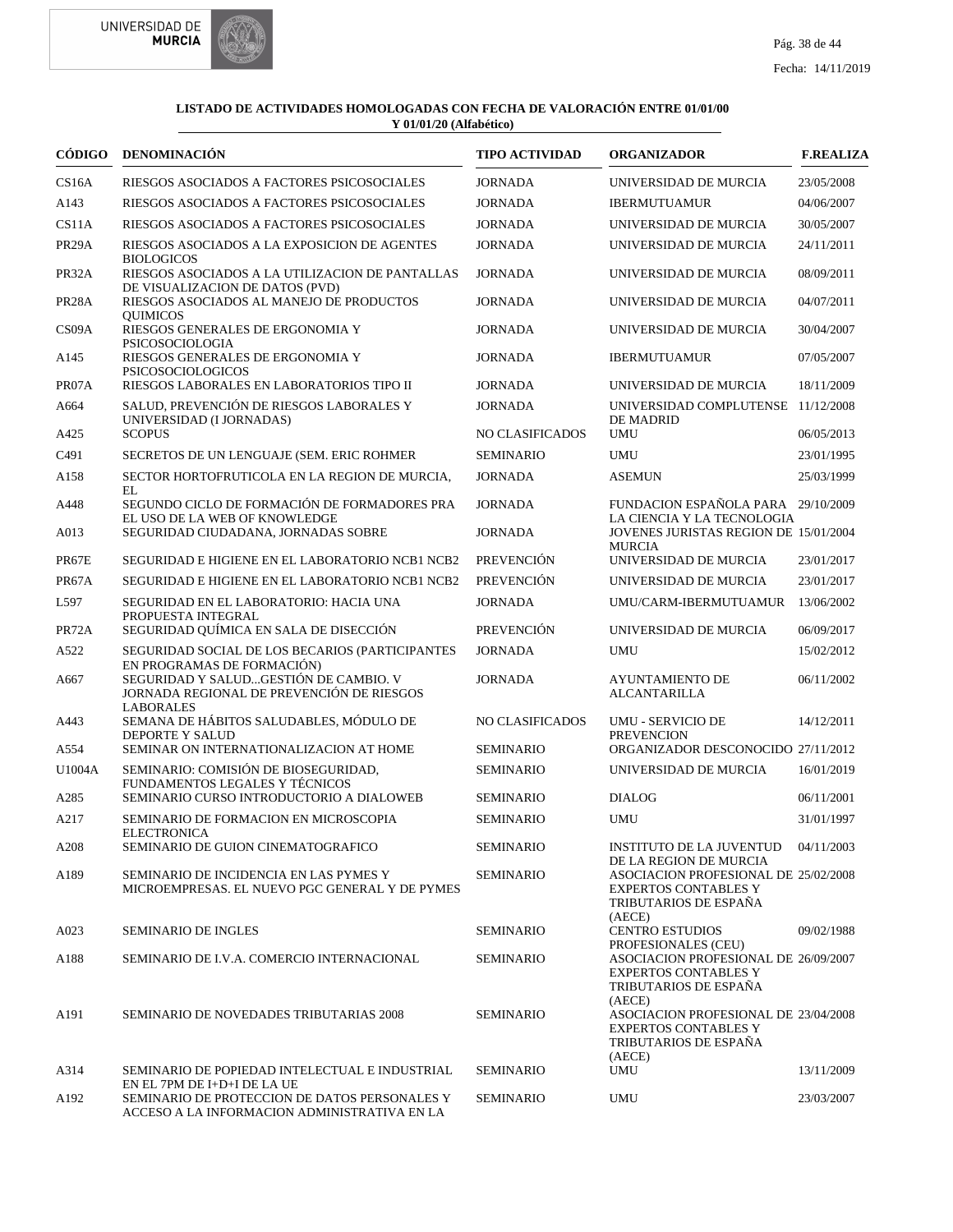



| CÓDIGO           | <b>DENOMINACIÓN</b>                                                                                                                                                                                   | <b>TIPO ACTIVIDAD</b>   | <b>ORGANIZADOR</b>                                                                                   | <b>F.REALIZA</b> |
|------------------|-------------------------------------------------------------------------------------------------------------------------------------------------------------------------------------------------------|-------------------------|------------------------------------------------------------------------------------------------------|------------------|
|                  | <b>GESTION UNIVERSITARIA</b>                                                                                                                                                                          |                         |                                                                                                      |                  |
| A497             | SEMINARIO DE PSICOANÁLISIS 'APROXIMACIÓN A LA<br>TEORÍA DE LAS ESTRUCTURAS CLÍNICAS'                                                                                                                  | <b>SEMINARIO</b>        | ORGANIZADOR DESCONOCIDO 01/06/1998                                                                   |                  |
| A412             | SEMINARIO DE TÉCNICAS AUTOMÁTICAS DE<br>PREPARACIÓN DE MUESTRAS PARA CG Y HPLC                                                                                                                        | <b>SEMINARIO</b>        | ORGANIZADOR DESCONOCIDO 29/06/2010                                                                   |                  |
| A212             | SEMINARIO EN EL MAJAL BLANCO. SEMINARIO                                                                                                                                                               | <b>SEMINARIO</b>        | AYTO. DE MURCIA                                                                                      | 16/02/1997       |
| U1015A           | AVANZADO DE ECOLOGIA Y GESTION FORESTAL<br>SEMINARIO IGUALDAD Y PROMOCIÓN EN EL LENGUAJE                                                                                                              | <b>SEMINARIO</b>        | UNIVERSIDAD DE MURCIA                                                                                | 06/06/2019       |
| A183             | INCLUSIVO EN LA UNIVERSIDAD DE MURCIA<br>SEMINARIO INTERDISCIPLINAR DE INTERVENCION                                                                                                                   | <b>SEMINARIO</b>        | AYTO DE ALCOBENDAS -                                                                                 | 06/10/1989       |
| A328             | <b>SOCIAL</b><br>SEMINARIO INTERNACIONAL SOBRE PROBLEMAS                                                                                                                                              | <b>SEMINARIO</b>        | <b>CIDUR</b><br><b>UMU - TSJ MURCIA</b>                                                              | 03/06/1993       |
| A148             | <b>ACTUALES EN TOXICOLOGIA FORENSE</b><br>SEMINARIO LC-MS                                                                                                                                             | <b>SEMINARIO</b>        | TECNOQUIM S.L.                                                                                       | 10/06/1998       |
| A258             | SEMINARIO PARA LA ELABORACION Y GESTION DE                                                                                                                                                            | <b>SEMINARIO</b>        | <b>FUNDACION COMILLAS</b>                                                                            | 27/03/2009       |
| A253             | PROYECTOS TEMPUS<br>SEMINARIO SOBRE EL MODELO EFOM DE EXCELENCIA                                                                                                                                      | <b>SEMINARIO</b>        | <b>UMU</b>                                                                                           | 08/07/2009       |
| <b>U895A</b>     | SEMINARIO SOBRE IGUALDAD EN LA UNIVERSIDAD DE<br><b>MURCIA</b>                                                                                                                                        | <b>SEMINARIO</b>        | UNIVERSIDAD DE MURCIA                                                                                | 09/05/2017       |
| U756A            | SEMINARIO SOBRE LA NUEVA LEY DE PROCEDIMIENTO                                                                                                                                                         | <b>SEMINARIO</b>        | UNIVERSIDAD DE MURCIA                                                                                | 21/06/2016       |
| U901A            | <b>ADMINISTRATIVO</b><br>SEMINARIO SOBRE LAS NUEVAS LEYES 39/2015, DE 1 DE<br>OCTUBRE, DE PROCEDIMIENTO ADMINISTRATIVO<br>COMÚN Y 40/2015. DE 1 DE OCTUBRE. DE RÉGIMEN<br>JURÍDICO DEL SECTOR PÚBLICO | <b>SEMINARIO</b>        | UNIVERSIDAD DE MURCIA                                                                                | 15/06/2017       |
| A216             | SEMINARIO SOBRE PLANIFICACION HIDROLOGICA Y<br><b>MEDIO AMBIENTE</b>                                                                                                                                  | <b>SEMINARIO</b>        | <b>ASOCIACION DE DERECHO</b><br>AMBIENTAL ESPAÑOL (ADAME)                                            | 17/12/1992       |
| A408             | SEMINARIO SOBRE PROBLEMAS DE DERECHO PENAL                                                                                                                                                            | <b>SEMINARIO</b>        | UNIVERSIDAD DE CASTILLA-                                                                             | 21/10/1989       |
| A247             | <b>ECONOMICO</b><br>SEMINARIO TECNICO DIRECCION DE ENTIDADES<br><b>DEPORTIVAS</b>                                                                                                                     | <b>SEMINARIO</b>        | <b>LA MANCHA</b><br>UMU - VICERRECTORADO<br><b>INNOVACION Y</b>                                      | 20/12/2008       |
| A205             | SEMINARIO VIRTUAL MARKETING DE SERVICIOS DE<br>INFORMACION EN ARCHIVOS, BIBLIOTECAS Y MUSEOS                                                                                                          | <b>SEMINARIO</b>        | CONVERGENCIA EUROPEA<br>PONTIFICIA UNIVERSIDAD<br>CATOLICA DEL PERU - BIBLIOS<br>REVISTA ELECTRONICA | 15/12/2001       |
| U1002A           | SENSIBILIDAD HACIA LA DIVERSIDAD                                                                                                                                                                      | <b>TALLER</b>           | UNIVERSIDAD DE MURCIA                                                                                | 21/02/2019       |
| C534             | SENSIBILIZACION DEL VOLUNTARIADO SOCIAL.,<br>JORNADA DE                                                                                                                                               | <b>JORNADA</b>          | <b>UMU</b>                                                                                           | 12/12/1995       |
| D452             | SERVICIOS DE INFORMACION TECNOLOGICA                                                                                                                                                                  | <b>SEMINARIO</b>        | REGISTRO PROPIEDAD<br><b>INDUSTRTIAL</b>                                                             | 12/06/1984       |
| A062             | SERVICIOS DE INFORMACION UNIVERSITARIOS, IV                                                                                                                                                           | <b>JORNADA</b>          | SIU-UMU                                                                                              | 29/04/1999       |
| A670             | <b>JORNADAS NACIONALES</b><br>SERVICIOS DE PREVENCIÓN PROPIOS DE LAS<br>ADMINISTRACIONES PÚBLICAS EN LA REGIÓN DE<br>MURCIA (III JORNADAS INTERADMINISTRATIVAS)                                       | <b>JORNADA</b>          | <b>CARM - ESCUELA DE</b><br><b>ADMINISTRACION PUBLICA</b>                                            | 22/06/2016       |
| D430             | <b>SERVICIOS TELEMATICOS</b>                                                                                                                                                                          | <b>SEMINARIO</b>        | <b>INFOMUN</b>                                                                                       | 06/05/1999       |
| A477             | SERVICIOS UNIVERSITARIOS DE EMPLEO (XI JORNADAS)                                                                                                                                                      | <b>JORNADA</b>          | UNIVERSIDAD DE DEUSTO                                                                                | 24/06/2014       |
| A413             | SESIÓN "WOK"                                                                                                                                                                                          | NO CLASIFICADOS         | <b>UMU</b>                                                                                           | 04/07/2012       |
| A092             | SIGNATURA ELECTRONICA, TERCERES JORNADES                                                                                                                                                              | <b>JORNADA</b>          | AGENCIA CATALANA DE<br><b>CERTIFICACIÓ</b>                                                           | 19/10/2006       |
| A383             | SILICONE PLASTINATION TECHNIQUE S-10                                                                                                                                                                  | <b>CURSO DE IDIOMAS</b> | UMU                                                                                                  | 14/12/2011       |
| D417             | SISTEMAS ABIERTOS Y AL SISTEMA OPERATIO AIX 4.1                                                                                                                                                       | <b>SEMINARIO</b>        | <b>BULL</b>                                                                                          | 08/03/1996       |
| U789A            | SISTEMAS DE ACREDITACIÓN DE ANECA Y EVALUACIÓN<br><b>DEL PROFESORADO</b>                                                                                                                              | <b>JORNADA</b>          | UNIVERSIDAD DE MURCIA                                                                                | 22/06/2016       |
| A030             | SISTEMAS DE ARCHIVOS DE LAS COMUNIDADES<br><b>AUTONOMAS, LOS</b>                                                                                                                                      | JORNADA                 | CONSEJERIA ADM. PUBLICA<br>(CASTILLA-LA MANCHA)                                                      | 28/11/2001       |
| A141             | SISTEMAS DE GARANTIA DE CALIDAD DE LAS<br>ENSEÑANZAS UNIVERSITARIAS: EL PAPEL DE LAS<br>UNIDADES TECNICAS DE CALIDAD                                                                                  | <b>SEMINARIO</b>        | <b>ANECA</b>                                                                                         | 11/09/2007       |
| L116             | SISTEMAS INTEGRADOS DE GESTION                                                                                                                                                                        | <b>JORNADA</b>          | FUND. INST.MURCIANO DE<br><b>TECNOLOGIA</b>                                                          | 14/05/1998       |
| D <sub>264</sub> | SISTEMAS Y MANUALES DE CALIDAD                                                                                                                                                                        | <b>SEMINARIO</b>        | <b>COCIN MURCIA</b>                                                                                  | 18/02/1988       |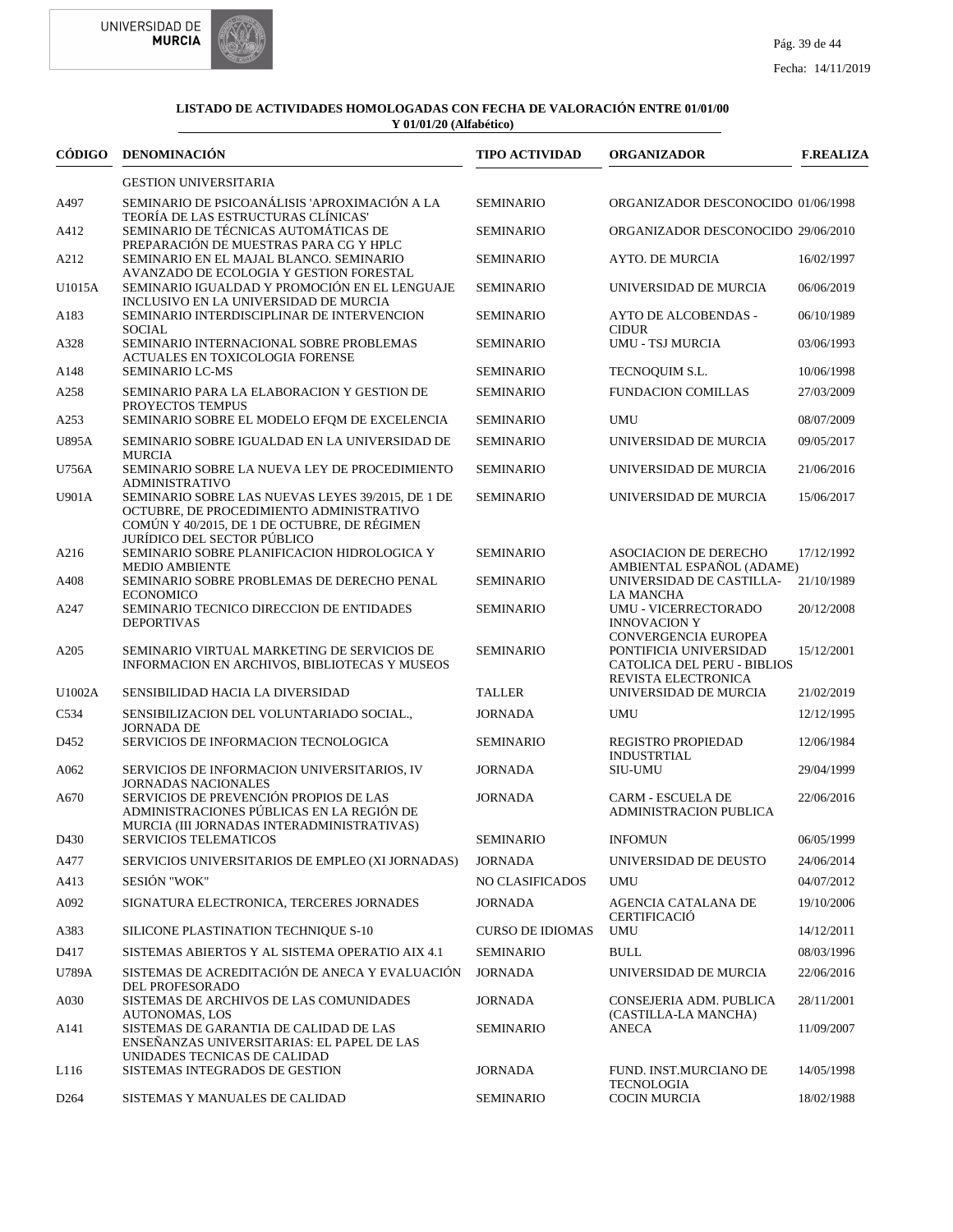



|                   | CÓDIGO DENOMINACIÓN                                                                                                          | <b>TIPO ACTIVIDAD</b>   | <b>ORGANIZADOR</b>                                                  | <b>F.REALIZA</b> |
|-------------------|------------------------------------------------------------------------------------------------------------------------------|-------------------------|---------------------------------------------------------------------|------------------|
| A116              | SISTEMATICA DEL EJERCICIO, SEMINARIO SOBRE                                                                                   | <b>SEMINARIO</b>        | DIRECCION REGIONAL DE<br><b>JUVENTUD Y DEPORTES</b>                 | 05/05/1985       |
| D118              | SOCIEDAD DE LA INFORMACION: RETOS Y<br>PERSPECTIVAS PARA LOS PROFESIONALES DE LA<br><b>DOCUMENTACION</b>                     | <b>JORNADA</b>          | UMU-CAJAMURCIA                                                      | 29/04/1998       |
| A241              | SOCIEDADES PROFESIONALES                                                                                                     | <b>JORNADA</b>          | COLEGIO OFICIAL DE<br><b>GRADUADOS SOCIALES DE</b><br>MURCIA        | 26/02/2008       |
| A652              | <b>SPANISH SAKAI MURCIA '15</b>                                                                                              | <b>JORNADA</b>          | <b>UMU</b>                                                          | 02/11/2015       |
| A632              | STAGE INTENSIF DE LANGUE FRANÇAISE                                                                                           | <b>CURSO DE IDIOMAS</b> | UNIVERSIDAD DE BURDEAUX<br>Ш                                        | 29/07/1989       |
| C805              | SUPERVISOR DE INSTALACIONES RADIACTIVAS<br>(BIOMEDICINA E INVESTIGACION) (APROV)                                             | NO CLASIFICADOS         | <b>HEFAME</b>                                                       | 04/12/1998       |
| A556              | TALLER: DISEÑO DE CURSOS EN MODALIDAD<br>SEMIPRESENCIAL Y/O VIRTUAL                                                          | NO CLASIFICADOS         | <b>UMU</b>                                                          | 01/07/2011       |
| A394              | TALLER: LA PIZARRA DIGITAL INTERACTIVA Y EL<br>MONITOR TACTIEL EN EL AULA                                                    | NO CLASIFICADOS         | <b>UMU - PROMOCION</b><br><b>EDUCATIVA</b>                          | 11/05/2011       |
| U818A             | TALLER PARA EL USO DEL NUEVO ESCRITORIO LINUX<br>DE LA UNIVERSIDAD DE MURCIA                                                 | <b>TALLER</b>           | UNIVERSIDAD DE MURCIA                                               | 09/03/2015       |
| U788A             | TALLER PARA EL USO DEL NUEVO ESCRITORIO LINUX<br>DE LA UNIVERSIDAD DE MURCIA. (BIBLIOTECAS)                                  | <b>TALLER</b>           | UNIVERSIDAD DE MURCIA                                               | 12/01/2016       |
| U755A             | TALLER PARA EL USO DEL NUEVO ESCRITORIO LINUX<br>DE LA UNIVERSIDAD DE MURCIA. (DEPARTAMENTOS)                                | <b>TALLER</b>           | UNIVERSIDAD DE MURCIA                                               | 18/01/2016       |
| <b>U906A</b>      | TALLER PARA EL USO DEL NUEVO ESCRITORIO LINUX<br>DE LA UNIVERSIDAD DE MURCIA. (SECRETARÍAS Y<br>DECANATOS)                   | <b>TALLER</b>           | UNIVERSIDAD DE MURCIA                                               | 22/02/2017       |
| <b>U907A</b>      | TALLER PARA EL USO DEL NUEVO ESCRITORIO LINUX<br>DE LA UNIVERSIDAD DE MURCIA. (UNIDAD CALIDAD Y<br><b>GESTIÓN ACADÉMICA)</b> | <b>TALLER</b>           | UNIVERSIDAD DE MURCIA                                               | 28/11/2017       |
| A393              | TALLER: PAUTAS BÁSICAS PARA LA PLANIFICACIÓN,<br>DISEÑO Y EVALUACIÓN DE UN CURSO ONLINE                                      | NO CLASIFICADOS         | <b>UMU</b>                                                          | 12/01/2012       |
| A675              | TALLER PRÁCTICO DE PREPARACIÓN DE PROPUESTAS<br>ITN-CONVOCATORIA 2013                                                        | <b>JORNADA</b>          | <b>UMU</b>                                                          | 27/09/2012       |
| A441              | TALLER PRÁCTICO DE TECNOLOGÍAS PARA<br>REPOSITORIOS Y LA GESTIÓN DE DOCUMENTOS:                                              | NO CLASIFICADOS         | <b>ANABAD</b>                                                       | 16/12/2011       |
| A440              | PRIMEROS PASOS CON DSPACE Y ALFRESCO A440<br>TALLER PRÁCTICO TECNOLOGÍAS PARA REPOSITORIOS<br>Y LA GESTIÓN DE DOCUMENTOS     | NO CLASIFICADOS         | <b>ANABAD</b>                                                       | 16/12/2011       |
| C378              | TEATRO DEL SIGLO DE ORO ESPAÑOL, (seminario<br>internacional)                                                                | <b>SEMINARIO</b>        | <b>UMU</b>                                                          | 24/10/1994       |
| A093              | TECHNET ONSITE: SEGURIDAD EN ENTORNOS<br><b>MICROSOFT</b>                                                                    | <b>SEMINARIO</b>        | <b>MICROSOFT</b>                                                    | 05/05/2005       |
| C <sub>0</sub> 35 | TECNICA JURIDICA CONTENC-ADMINISTR.                                                                                          | NO CLASIFICADOS         | UMU-ESC. DE PRACTICA<br><b>JURIDICA</b>                             | 30/06/1985       |
| C <sub>0</sub> 34 | TECNICA JURIDICA-ADMINISTRATIVA                                                                                              | NO CLASIFICADOS         | UMU-ESC. DE PRACTICA<br><b>JURIDICA</b>                             | 30/06/1985       |
| C648              | TECNICAS DE BUSQUEDA DE EMPLEO Y SALIDA PROF.<br>(seminario)                                                                 | <b>SEMINARIO</b>        | UMU-V. ALUMNOS Y<br>SERVICIOS SOCIALES                              | 26/04/1995       |
| U632E             | TECNICAS DE COMUNICACION EN INGLES                                                                                           | <b>CURSO DE IDIOMAS</b> | UNIVERSIDAD DE MURCIA                                               | 18/04/2012       |
| L579              | TECNICAS DE MICROSCOPIA OPTICA, INTRODUCCIÓN A<br>LAS TECNICAS DE                                                            | <b>SEMINARIO</b>        | UMU-S. MICR.ELEC.                                                   | 22/05/1997       |
| A <sub>106</sub>  | TECNICAS DE PREVENCION DE LOS PROBLEMAS DE LA<br><b>VOZ</b>                                                                  | <b>JORNADA</b>          | <b>ICE UMU</b>                                                      | 13/10/2005       |
| A082              | TECNICAS DE PROTECCION CONTRA INCENDIOS Y<br><b>ACTIVA, JORNADAS</b>                                                         | <b>JORNADA</b>          | ASOCIACION PROFESIONAL DE 29/11/2005<br><b>TECNICOS DE BOMBEROS</b> |                  |
| A646              | TÉCNICAS INSTRUMENTALES ACTUALES                                                                                             | <b>JORNADA</b>          | <b>COLEGIO OFICIAL DE</b><br><b>OUIMICOS DE MURCIA</b>              | 11/11/2011       |
| A363              | TÉCNICO EN PREVENCIÓN DE RIESGOS LABORALES DE<br><b>NIVEL SUPERIOR</b>                                                       | <b>NO CLASIFICADOS</b>  | UNIVERSIDAD DE VIGO                                                 |                  |
| C <sub>401</sub>  | TECNICO SUPERIOR EN RELACIONES INDUSTRIALES<br>(MAST)                                                                        | <b>MASTER</b>           | U. ALCALA DE HENARES (FFAP) 01/10/1993                              |                  |
| L609              | TECNOLOGIA EDUCATIVA, XXII REUNION                                                                                           | <b>SEMINARIO</b>        | <b>UMU-ICE</b>                                                      | 13/09/1985       |
| D <sub>459</sub>  | TECNOLOGIA ORIENTADA A OBJETOS: BENIFICIOS Y<br><b>RIESGOS</b>                                                               | <b>SEMINARIO</b>        | FUNDACION UNIV.EMPRESA                                              | 17/02/1995       |
| D <sub>050</sub>  | TECNOLOGIAS DE LA INFORMACION (MASTER)                                                                                       | <b>MASTER</b>           | FUND.INST.MURC.TECNOLOGIA31/10/1996<br>/INFO                        |                  |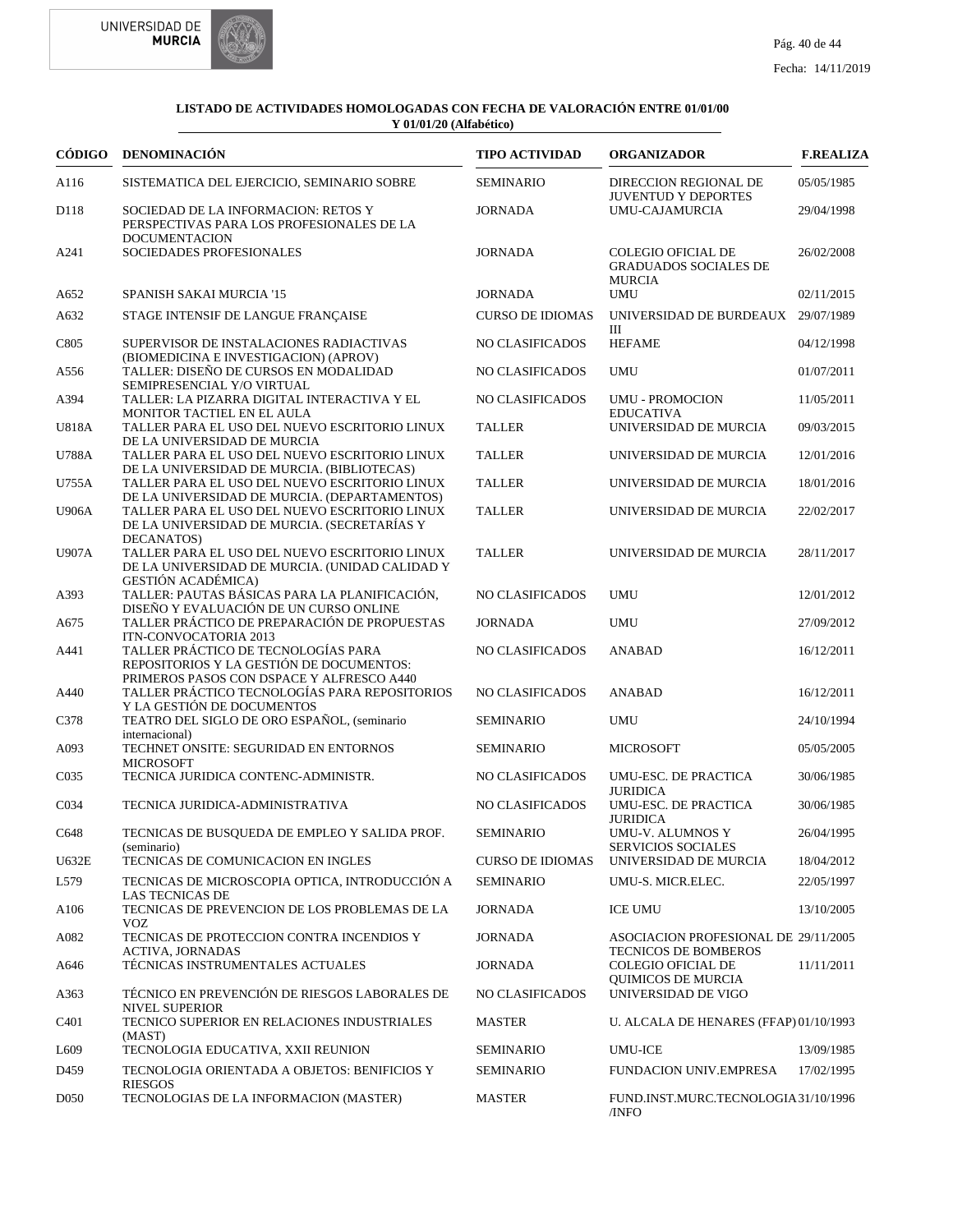



| CÓDIGO            | <b>DENOMINACIÓN</b>                                                                                                                      | <b>TIPO ACTIVIDAD</b>  | <b>ORGANIZADOR</b>                                                                                                     | <b>F.REALIZA</b> |
|-------------------|------------------------------------------------------------------------------------------------------------------------------------------|------------------------|------------------------------------------------------------------------------------------------------------------------|------------------|
| A086              | TECNOLOGIAS DE LA INFORMACION PARA LA<br>MODERNIZACION DE LAS ADMINISTRACIONES<br>PUBLICAS (TECNIMAP 2006), IX JORNADAS SOBRE            | <b>JORNADA</b>         | <b>MAP</b>                                                                                                             | 02/06/2006       |
| D474              | TECNOLOGIAS DE LA INFORMACION Y LA MODERN. DE<br>LAS AA.PP.                                                                              | <b>CONGRESO</b>        | UMU-DEP. INF. Y DOC.                                                                                                   | 26/03/1996       |
| D <sub>202</sub>  | TECNOLOGIAS DE LA INFORMALCION PARA LA<br>MODERNIZACIÓN DE LAS AA.PP.                                                                    | <b>JORNADA</b>         | M.A.P.                                                                                                                 | 30/10/1998       |
| A663              | TECNOLOGÍAS Y SERVICIOS PARA LA AAPP DEL S. XXI                                                                                          | <b>JORNADA</b>         | FUNDACIÓN INTEGRA-SICARM 14/04/2011                                                                                    |                  |
| C984              | TECNOLOGICAS SIEMENS, JORNADAS                                                                                                           | <b>SEMINARIO</b>       | UMU-DPT. INFORMATICA Y<br><b>AUTOMATICA</b>                                                                            | 30/11/1990       |
| C391              | TEC.PSICODINAM. Y MUSICO.EN SALUD MENTAL                                                                                                 | <b>SEMINARIO</b>       | <b>ESC.DE MUSICOTERAPIA</b>                                                                                            | 23/04/1991       |
| D454              | TELEDOCUMENTACIÓN, INTRODUCCION A                                                                                                        | <b>SEMINARIO</b>       | CONSORC. INFORMA. Y DOC.<br>DE CATALUÑA                                                                                | 22/05/1984       |
| A389              | TELEMÁTICA CON SOFTWARE LIBRE. SUMA                                                                                                      | NO CLASIFICADOS        | UMU                                                                                                                    | 23/04/2008       |
| A072              | TENDENCIAS DEL PERIODISMO DIGITAL SICARM-2004                                                                                            | <b>JORNADA</b>         | <b>SICARM</b>                                                                                                          | 01/06/2004       |
| A548              | TERCER CONGRESO NACIONAL DE NUTRICION,<br>FISIOLOGIA VEGETAL Y COMPLEMENTOS DE LA<br><b>ALIMENTACION</b>                                 | <b>CONGRESO</b>        | ASOCIACIÓN NACIONAL<br>NUTRICIÓN Y FITOTERAPIA                                                                         | 29/11/2009       |
| A154              | TERCER OBJETIVO DE LA POLITICA DE COHESION: LA<br>COOPERACION TERRITORIAL EUROPEA 2007-2013                                              | <b>SEMINARIO</b>       | <b>SECRETARIA RELACIONES</b><br><b>EXTERNAS DE LA</b><br><b>COOPERACION AL</b><br>DESARROLLO CARM                      | 28/11/2007       |
| A329              | TERCERAS JORNADAS DE FLUIDIZACION                                                                                                        | <b>JORNADA</b>         | UMU                                                                                                                    | 16/03/1984       |
| A525              | TEST DE VALORES HARTMAN                                                                                                                  | <b>NO CLASIFICADOS</b> | ORGANIZADOR DESCONOCIDO 04/02/2004                                                                                     |                  |
| A262              | THE CNB SCIENTIFIC-TECHNICAL WORKSHOP:<br>"SURFACE PLASMON RESONANCE: ANALYZING<br>INTERACTIONS INSIDE AND OUTSIDE THE CELL"             | <b>JORNADA</b>         | <b>CENTRO NACIONAL DE</b><br><b>BIOTECNOLOGIA - CSIC</b>                                                               | 14/11/2006       |
| A462              | TIEMPOS DEL SUJETO                                                                                                                       | <b>SEMINARIO</b>       | ORGANIZADOR DESCONOCIDO 01/06/2014                                                                                     |                  |
| A411              | TÍTULO OPERADOR RESTRINGIDO SISTEMA MUNDIAL DE<br>SOCORRO Y SEGURIDAD MARÍTIMA                                                           | NO CLASIFICADOS        | <b>CARM - SERVICIO REGIONAL</b><br>DE EMPLEO Y FORMACION<br>(SEF)                                                      | 28/02/2013       |
| A060              | TRABAJO DE LOS GABINETES DE COMUNICACION DE<br>LAS UNVIERSIDADES Y CENTROS DE INVESTIGACION<br><b>ESPAÑOLES</b>                          | <b>JORNADA</b>         | U. SANTIAGO COMPOSTELA                                                                                                 | 31/01/1998       |
| A669              | TRABAJOS SALUDABLES: BUENAS PRÁCTICAS EN EL<br>CONTROL DE LOS RIESGOS PSICOSOCIALES                                                      | <b>JORNADA</b>         | <b>CARM</b>                                                                                                            | 23/10/2014       |
| A647              | TRASTORNO LÍMITE DE LA PERSONALIDAD                                                                                                      | <b>JORNADA</b>         | ARAMAI-TLP FUNDACIÓN<br>REGIONAL DE AYUDA E<br><b>INVESTIGACIÓN DEL</b><br><b>TRASTORNO LIMITE DE</b><br>PERSONALNIDAD | 16/09/2010       |
| L616              | TRAUMATOLOGIA DEL DEPORTE, III JORNADAS                                                                                                  | <b>JORNADA</b>         | ASC. MURC.DE MED. DEPORTE 09/04/1988                                                                                   |                  |
| A539              | <b>NACIONALES</b><br>TRIBUTACIÓN DE LOS IMPORTES PERCIBIDOS POR<br>SOCIO-ADMINISTRADORES DE SOCIEDADES                                   | <b>JORNADA</b>         | COLEGIO OFICIAL DE<br><b>GRADUADOS SOCIALES DE</b>                                                                     | 07/11/2012       |
| C751              | TRIBUTARIAS, JORNADAS                                                                                                                    | <b>JORNADA</b>         | MURCIA<br>C.O. GRADUADOS SOCIALES                                                                                      | 16/11/1998       |
| A570              | UNA RESPUESTA INTEGRAL Y COORDINADA CONTRA LA<br>VIOLENCIA DE GÉNERO                                                                     | <b>JORNADA</b>         | CARM                                                                                                                   | 12/06/2016       |
| A <sub>162</sub>  | UNIDADES TECNICAS DE CALIDAD DE LAS<br>UNIVERSIDADES ANDALUZAS, IV ENCUENTRO                                                             | <b>ENCUENTROS</b>      | <b>U. DE CORDOBA</b>                                                                                                   | 20/02/2008       |
| A137              | UNIDADES TECNICAS DE CALIDAD DE LAS                                                                                                      | <b>ENCUENTROS</b>      | UMU                                                                                                                    | 22/03/2007       |
| A087              | UNIVERSIDADES PUBLICAS DE LA CARM, I ENCUENTRO<br>UNIDADES TECNICAS DE EVALUACION DE LA CALIDAD<br>DE LAS UNIVERSIDADES ANTE EL EEES, LA | <b>JORNADA</b>         | UMU-ANECA                                                                                                              | 31/03/2005       |
| C <sub>067</sub>  | UNIFICACION MONETARIA EUROPEA                                                                                                            | <b>SEMINARIO</b>       | <b>IRCE</b>                                                                                                            | 21/10/1991       |
| A432              | UNIVERSIDAD Y LA PROTECCIÓN DE DRECHOS DE<br><b>INVENCIÓN DE LOS INVESTIGADORES</b>                                                      | <b>JORNADA</b>         | UMU                                                                                                                    | 19/04/2016       |
| C <sub>2</sub> 12 | UNIVERSIDADES POPULARES (ESC. DE VERANO)                                                                                                 | NO CLASIFICADOS        | FED. ESP. DE UNIV. POPULARES 31/12/3999                                                                                |                  |
| D <sub>123</sub>  | URBANISMO EN LA REGION DE MURCIA, I JORNADAS<br><b>SOBRE</b>                                                                             | JORNADA                | UMU                                                                                                                    | 26/05/1986       |
| U974A             | USO DE HERRAMIENTAS DE VIDEOCONFERENCIA WEB Y<br>GRABACIÓN AUTOMÁTICA DE CLASES (VIDEOAPUNTES)                                           | <b>TALLER</b>          | UNIVERSIDAD DE MURCIA                                                                                                  | 05/11/2018       |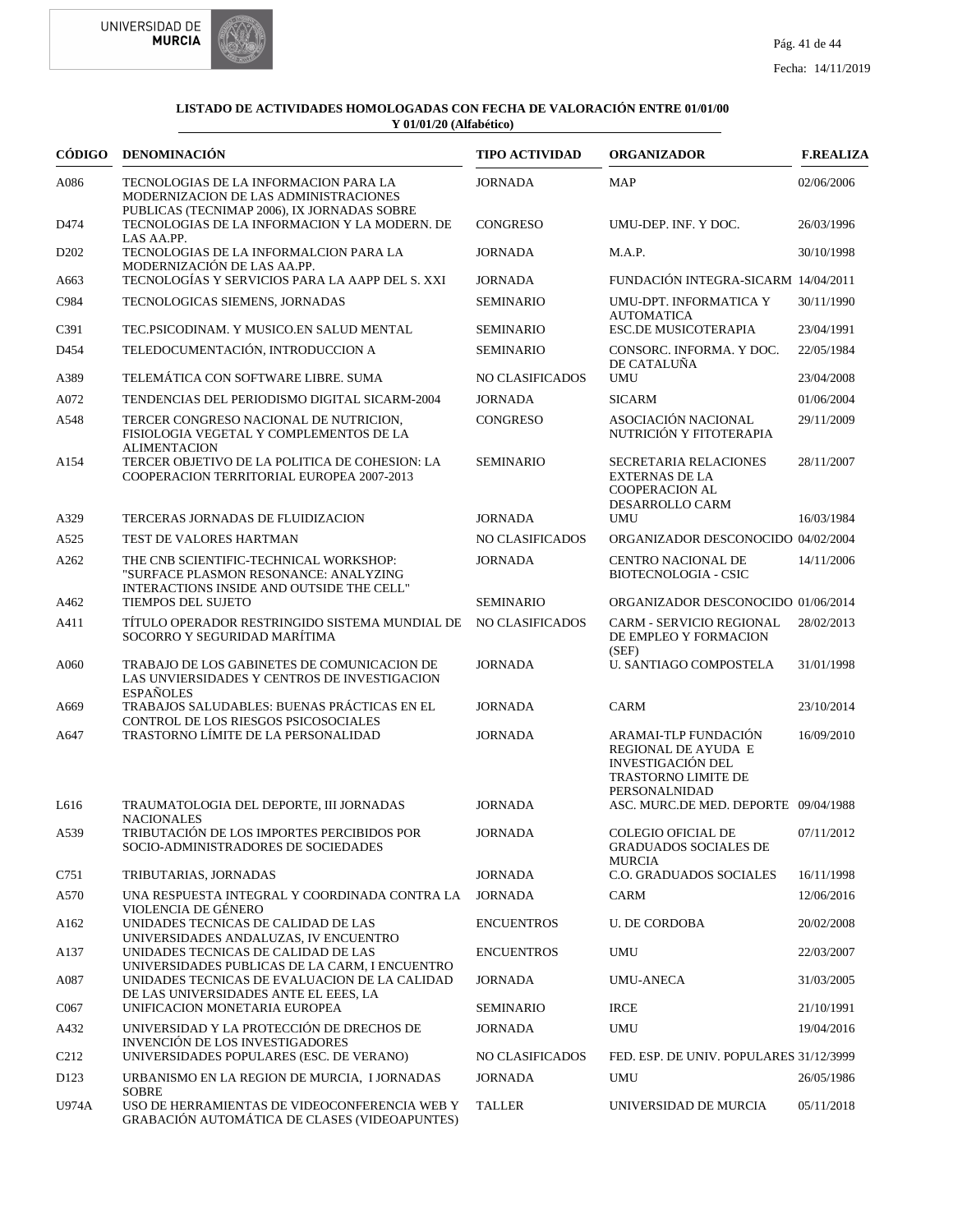



|                  | CÓDIGO DENOMINACIÓN                                                                                                                                                                                                                                                                     | <b>TIPO ACTIVIDAD</b> | <b>ORGANIZADOR</b>                                                                                                              | <b>F.REALIZA</b> |
|------------------|-----------------------------------------------------------------------------------------------------------------------------------------------------------------------------------------------------------------------------------------------------------------------------------------|-----------------------|---------------------------------------------------------------------------------------------------------------------------------|------------------|
| A523             | USO DE LA APLICACIÓN INFORMÁTICA 'UNICA' PARA<br>GESTIONAR LOS SISTEMAS DE GARANTÍA DE CALIDAD                                                                                                                                                                                          | <b>JORNADA</b>        | <b>UMU</b>                                                                                                                      | 07/06/2013       |
| A352             | DE LOS CENTROS DE LA UNIVERSIDAD DE MURCIA<br>USO DE LA APLICACIÓN INFORMÁTICA 'UNICA' PARA<br>GESTIONAR LOS SISTEMAS DE GARANTÍA DE LA<br>CALIDAD DE LOS CENTROS DE LA UNIVERSIDAD DE                                                                                                  | <b>JORNADA</b>        | <b>UMU</b>                                                                                                                      | 07/06/2013       |
| A418             | <b>MURCIA</b><br>USO DE LA APLICACIÓN INFORMÁTICA 'UNICA' PARA<br>GESTIONAR LOS SISTEMAS DE GARANTÍA DE LA<br>CALIDAD DE LOS CENTROS DE LA UNIVERSIDAD DE<br><b>MURCIA</b>                                                                                                              | <b>JORNADA</b>        | <b>UMU</b>                                                                                                                      | 11/06/2010       |
| A528             | USO DE LA APLICACIÓN INFORMÁTICA 'UNICA' PARA<br>GESTIONAR LOS SISTEMAS DE GARANTÍA DE LA<br>CALIDAD DE LOS CENTROS DE LA UNVIERSIDAD DE<br>MURCIA A523                                                                                                                                 | <b>JORNADA</b>        | <b>UMU</b>                                                                                                                      | 07/06/2013       |
| A601             | USO DE LAS BASES DE DATOS DE LA WEB OF<br>KNOWLEDGE (V JORNADAS PRESENCIALES DE<br>FORMACIÓN)                                                                                                                                                                                           | <b>JORNADA</b>        | FUNDACION ESPAÑOLA PARA 25/11/2008<br>LA CIENCIA Y LA TECNOLOGIA                                                                |                  |
| A479             | USUARIO PROFESIONAL DE PRODUCTOS<br>FITOSANITARIOS CUALIFICADOS                                                                                                                                                                                                                         | NO CLASIFICADOS       | CARM - CONSEJERÍA DE<br><b>AGRICULTURA Y AGUA</b>                                                                               | 17/12/2014       |
| A151             | USUARIOS DE RMN, REUNION                                                                                                                                                                                                                                                                | <b>REUNION</b>        | <b>BRUKER ESPAÑOLA SA</b>                                                                                                       | 16/12/2003       |
| D441             | UTILIDADES DE DIAGNOSTICO PARA E-DIRECTORY                                                                                                                                                                                                                                              | <b>SEMINARIO</b>      | <b>NOVELL</b>                                                                                                                   | 25/09/2002       |
| A275             | V CONGRESO INTERNACIONAL DE FUTBOL Y FUTBLO<br>SALA "CARTAGENA PUERTO DE CULTURAS" Y XIV<br>JORNADAS NACIONALES DEL COMITE DE<br>ENTRENADORES DE LA F.F.R.M.                                                                                                                            | CONGRESO              | AYTO. CARTAGENA - COMITE<br><b>ENTRENADORES FFRM - UCAM</b><br>- COMITE NACIONAL<br><b>ENTRENADORES FUTBOL</b><br><b>MURCIA</b> | 19/05/2007       |
| A234             | V CONGRESO NACIONAL DE CIENCIA Y TECNOLOGIA DE<br><b>LOS ALIMENTOS</b>                                                                                                                                                                                                                  | <b>CONGRESO</b>       | UNIVERSIDAD DE MURCIA -<br>UNIVERSIDAD CATOLICA SAN<br><b>ANTONIO</b>                                                           | 29/05/2009       |
| A227             | V ENCUENTRO DE LAS UNIDADES TECNICAS DE<br>CALIDAD DE LAS UNIVERSIDADES ANDALUZAS                                                                                                                                                                                                       | <b>ENCUENTROS</b>     | UNIVERSIDAD DE GRANADA                                                                                                          | 23/04/2009       |
| A034             | V ENCUENTRO TITULADOS UNIVERSITARIOS EN<br>BIBLIOTECA Y DOCUMENTACION. II JORNADAS SOBRE<br>EL PROFESIONAL DE LA INFORMACION EN ESPAÑA                                                                                                                                                  | <b>ENCUENTROS</b>     | ADAB-SALAMANCA                                                                                                                  | 22/04/1997       |
| A306             | V JORNADAS DE PROYECTOS EUROPEOS DE LA<br>UNIVERSIDAD DE MURCIA: TALLER PRACTICO DE<br>PREPARACION DE PROPUESTAS AL 7 PM:<br>CONVOCATORIAS ABIERTAS BIO Y MEDIOAMBIENTE                                                                                                                 | <b>JORNADA</b>        | <b>UMU</b>                                                                                                                      | 12/11/2008       |
| A466             | V JORNADAS SOBRE DERECHO Y SANIDAD: "ABORTO"                                                                                                                                                                                                                                            | <b>JORNADA</b>        | <b>UMU</b>                                                                                                                      | 10/12/2009       |
| D350             | VALIDACION DE MODELOS ALTERNATIVOS "IN VITRO", I<br><b>JORNADAS</b>                                                                                                                                                                                                                     | <b>JORNADA</b>        | SERVICIO VALENCIANO DE<br><b>SALUD</b>                                                                                          | 22/02/1992       |
| A232             | VI ENCUENTRO DE RESPONSABLES DE PROTOCOLO Y<br>RELACIONES INSTITUCIONALES DE LAS UNIVERSIDADES<br><b>ESPAÑOLAS</b>                                                                                                                                                                      | <b>ENCUENTROS</b>     | UNIVERSIDAD DE ALICANTE -<br><b>ASOCIACION PARA EL ESTUDIO</b><br>Y LA INVESTIGACION DEL<br>PROTOCOLO UNIVERSITARIO             | 28/04/2007       |
| A195             | VI ENCUENTRO NACIONAL DE PROGRAMAS<br>UNIVERSITARIOS PARA MAYORES                                                                                                                                                                                                                       | <b>ENCUENTROS</b>     | UNIVERSIDAD DE ALICANTE                                                                                                         | 18/04/2002       |
| A543             | VI ENCUENTROS DE UNIDADES TECNICAS DE CALIDAD<br>DE LAS UNIVERSIDADES ANDALUZAS                                                                                                                                                                                                         | <b>ENCUENTROS</b>     | UNIVERSIDAD DE ALMERIA                                                                                                          | 25/02/2010       |
| A332             | VI JORNADA REGIONAL DE PREVENCION DE RIESGOS<br><b>LABORALES</b>                                                                                                                                                                                                                        | <b>JORNADA</b>        | AYTO. ALCANTARILLA                                                                                                              | 02/12/2003       |
| A591             | VI JORNADAS DE PREVENCIÓN DE IES MIGUEL DE<br><b>CERVANTES</b>                                                                                                                                                                                                                          | <b>JORNADA</b>        | ORGANIZADOR DESCONOCIDO 26/01/2011                                                                                              |                  |
| A307             | VI JORNADAS DE PROYECTOS EUROPEOS DE LA<br>UNIVERSIDAD DE MURCIA: TALLER PRACTICO DE<br>PREPARACION DE PROPUESTAS AL 7 PM:<br>CONVOCATORIAS ABIERTAS ICT TECNOLOGIAS PARA LA<br>INFORMACION Y LA COMUNICACION Y NMP<br>NANOCIENCIAS, NANOTECNOLOGIAS, MATERIALES Y<br><b>NUEVAS TEC</b> | <b>JORNADA</b>        | <b>UMU</b>                                                                                                                      | 17/12/2008       |
| A204             | VI SEMINARIO INTERNACIONAL DE ARBITROS DE TENIS<br>DE MESA                                                                                                                                                                                                                              | <b>SEMINARIO</b>      | JUNTA DE CASTILLA Y LEON                                                                                                        | 06/12/1999       |
| C <sub>214</sub> | VIDEO, INTRODUCCION AL (SEMINARIO)                                                                                                                                                                                                                                                      | <b>SEMINARIO</b>      | FED. ESP. DE UNIV. POPULARES 27/07/1984                                                                                         |                  |
| A233             | VII ENCUENTRO DE RESPONSABLES DE PROTOCOLO Y<br>RELACIONES INSTITUCIONALES DE LAS UNIVERSIDADES                                                                                                                                                                                         | <b>ENCUENTROS</b>     | UNIVERSIDAD DE A CORUÑA - 10/05/2008<br>ASOCIACION PARA EL ESTUDIO                                                              |                  |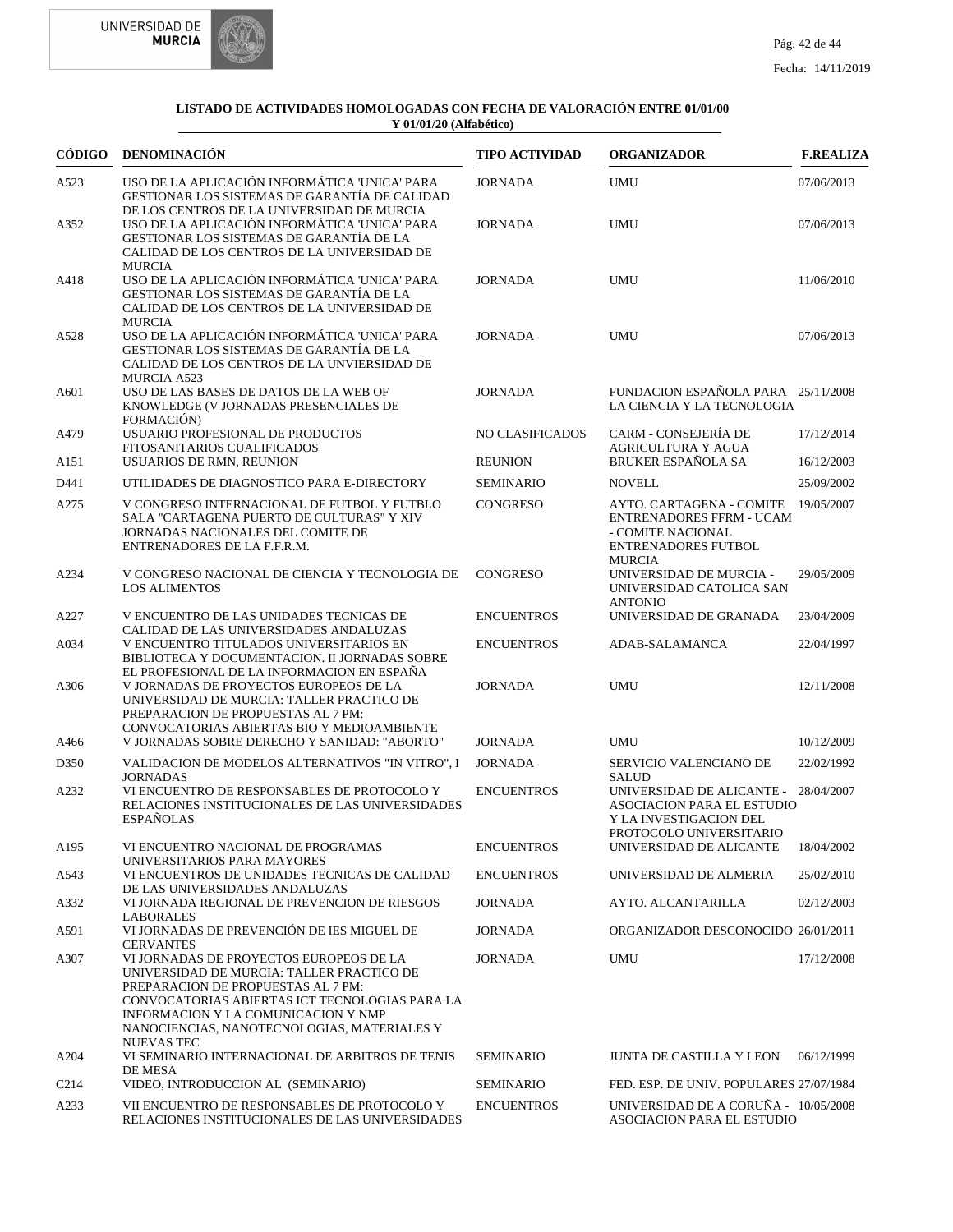

# Fecha: 14/11/2019

| CÓDIGO | <b>DENOMINACIÓN</b>                                                                                                                                                                                             | <b>TIPO ACTIVIDAD</b> | <b>ORGANIZADOR</b>                                                                                                | <b>F.REALIZA</b> |
|--------|-----------------------------------------------------------------------------------------------------------------------------------------------------------------------------------------------------------------|-----------------------|-------------------------------------------------------------------------------------------------------------------|------------------|
|        | <b>ESPAÑOLAS</b>                                                                                                                                                                                                |                       | Y LA INVESTIGACION DEL<br>PROTOCOLO UNIVERSITARIO                                                                 |                  |
| A196   | VII ENCUENTRO RED UNIVERSITARIA DE ESTUDIOS DE<br>POSTGRADO Y EDUCACION CONTINUA                                                                                                                                | <b>ENCUENTROS</b>     | UNIVERSIDAD DE SEVILLA                                                                                            | 18/04/2008       |
| A308   | VII JORNADAS DE PROYECTOS EUROPEOS DE LA<br>UNIVERSIDAD DE MURCIA: OPORTUNIDADES PARA LA<br>INTERNACIONALIZACION DE LA I+D: ESQUEMA ERA-<br>NETS, INICATIVAS DE LA ESF Y ACCIONES COST                          | <b>JORNADA</b>        | UMU                                                                                                               | 02/04/2009       |
| A221   | VII SEMINARIO TEORICO-PRACTICO DE ITRODUCCION A<br>LAS TECNICAS DE PLASTINACION DE MATERIAL<br>BIOLOGICO COMO METODO DE INNOVACION DOCENTE.<br><b>TECNICA P-40</b>                                              | <b>SEMINARIO</b>      | <b>UMU</b>                                                                                                        | 12/12/2007       |
| A220   | VII SEMINARIO TEORICO-PRACTICO DE ITRODUCCION A<br>LAS TECNICAS DE PLASTINACION DE MATERIAL<br>BIOLOGICO COMO METODO DE INNOVACION DOCENTE.<br><b>TECNICA S-10</b>                                              | <b>SEMINARIO</b>      | <b>UMU</b>                                                                                                        | 14/12/2007       |
| A176   | VIII CONGRESO DE ANABAD "MEMORIA Y TECNOLOGIA"                                                                                                                                                                  | <b>CONGRESO</b>       | <b>ANABAD</b>                                                                                                     | 15/02/2008       |
| A231   | VIII ENCUENTROS DE RESPONSABLES DE PROTOCOLO Y<br>RELACIONES INSTITUCIONALES DE LAS UNIVERSIDADES<br><b>ESPANOLAS</b>                                                                                           | <b>ENCUENTROS</b>     | UNIVERSIDAD DE HUELVA -<br><b>ASOCIACION PARA EL ESTUDIO</b><br>Y LA INVESTIGACION DEL<br>PROTOCOLO UNIVERSITARIO | 23/05/2009       |
| A178   | VIII FORO ANUAL DE LA SOCIEDAD DE LA<br>INFORMACION REGION DE MURCIA - SICARM 2008 -<br><b>JORNADAS ANIMACION DIGITAL</b>                                                                                       | <b>JORNADA</b>        | <b>FUNDACION INTEGRA</b>                                                                                          | 22/05/2008       |
| A179   | VIII FORO ANUAL DE LA SOCIEDAD DE LA<br>INFORMACION REGION DE MURCIA - SICARM 2008 -<br>JORNADAS PERIODISMO DIGITAL                                                                                             | <b>JORNADA</b>        | <b>FUNDACION INTEGRA</b>                                                                                          | 22/05/2008       |
| A259   | VIII FORO ANUAL DE LA SOCIEDAD DE LA<br>INFORMACION REGION DE MURCIA - SICARM 2008 -<br>RETOS JURIDICOS DE LA E-ADMINISTRACION                                                                                  | <b>JORNADA</b>        | <b>SICARM</b>                                                                                                     | 23/05/2008       |
| A309   | VIII JORNADAS DE PROYECTOS EUROPEOS DE LA<br>UNIVERSIDAD DE MURCIA: LAS CIENCIAS SOCIALES Y<br>LAS HUMANIDADES EN EL 7PM: CIENCIAS<br>SOCIOECONOMICAS Y HUMANIDADES Y CIENCIA EN<br>SOCIEDAD. CONVOCATORIA 2010 | <b>JORNADA</b>        | <b>UMU</b>                                                                                                        | 09/07/2009       |
| A229   | VIII WORKSHOP REBIUN SOBRE PROYECTOS DIGITALES,<br>"LA PRESERVACION DIGITAL: MEMORIA DE FUTURO"                                                                                                                 | <b>JORNADA</b>        | <b>RED DE BIBLIOTECAS</b><br>UNIVERSITARIAS (REBIUN)                                                              | 21/10/2008       |
| L624   | VIOLENCIA EN EL AMBITO FAMILIAR, JORNADAS SOBRE                                                                                                                                                                 | <b>JORNADA</b>        | UMU-ESC. DE PRACTICA<br><b>JURIDICA</b>                                                                           | 16/06/1998       |
| C454   | <b>WORKSHOP ON DATABASES</b>                                                                                                                                                                                    | <b>SEMINARIO</b>      | TELESPHASSA                                                                                                       | 20/11/1991       |
| A170   | X FORO DE ALMAGRO: "LOS SISTEMAS DE INFORMACION<br>PARA LA GARANTIA DE LA CALIDAD DE LAS<br>ENSEÑANZAS UNIVERSITARIAS"                                                                                          | <b>ENCUENTROS</b>     | UNIVERSIDAD DE CASTILLA-<br>LA MANCHA                                                                             | 10/10/2008       |
| A272   | XI FORO DE ALMAGRO: LA ELABORACION Y<br>SEGUIMIENTO DE LOS PLANES DE ESTUDIO                                                                                                                                    | <b>FORO</b>           | UNIVERSIDAD DE CASTILLA-<br>LA MANCHA - ANECA                                                                     | 23/10/2009       |
| A337   | XI JORNADAS SOBRE ENFERMEDADES CRONICAS                                                                                                                                                                         | <b>JORNADA</b>        | <b>ASOCIACION REGIONAL</b><br>MURCIANA DE HEMOFILIA                                                               | 27/03/2009       |
| A273   | XII JORNADAS NACIONALES DE PERFECCIONAMIENTO<br>PARA ENTRENADORES DE FUTBOL Y PREPARADORES<br><b>FISICOS</b>                                                                                                    | <b>JORNADA</b>        | <b>COMITE NACIONAL DE</b><br><b>ENTRENADORES -</b><br>FEDERACION FUTBOL MURCIA<br>- COMITE TERRITORIAL DE         | 19/11/2005       |
| C417   | XV SEMINARIO-TALLER INTERNET                                                                                                                                                                                    | <b>SEMINARIO</b>      | <b>ENTRENADORES</b><br><b>CINDOC</b>                                                                              | 08/03/1995       |
| A301   | XVI JORNADAS DE INVESTIGACION EN LAS<br>UNIVERSIDADES ESPAÑOLAS                                                                                                                                                 | JORNADA               | UMU                                                                                                               | 17/10/2008       |
| A280   | XXV ENCUENTRO SOBRE LA EDICION. UN CUARTO DE<br>SIGLO DESPUES: BALANCE Y PERSPECTIVAS DE LA<br><b>EDICION ESPAÑOLA</b>                                                                                          | <b>ENCUENTROS</b>     | <b>UNIVERSIDAD</b><br>INTERNACIONAL MENENDEZ<br>PELAYO                                                            | 10/07/2009       |
| A540   | XXV JORANDAS DE LA AETG                                                                                                                                                                                         | <b>JORNADA</b>        | ASOCIACION ESPAÑOLA DE<br><b>TERAPIA GESTALT</b>                                                                  | 27/04/2012       |
| A357   | XXVIII JORNADAS DE GERENCIA UNIVERSITARIA                                                                                                                                                                       | <b>JORNADA</b>        | UMU                                                                                                               | 29/10/2010       |
| PR08A  | ZOONOSIS Y MANEJO DE ANIMALES DE<br>EXPERIMENTACION Y DOCENCIA                                                                                                                                                  | JORNADA               | UNIVERSIDAD DE MURCIA                                                                                             | 14/12/2009       |
| A295   | 1ªS JORNADAS DE MOTIVACION EMPRESARIAL                                                                                                                                                                          | JORNADA               | <b>UMU - COIE - FUNDACION</b><br>UNIVERSIDAD EMPRESA DE<br><b>MURCIA</b>                                          | 03/06/1997       |